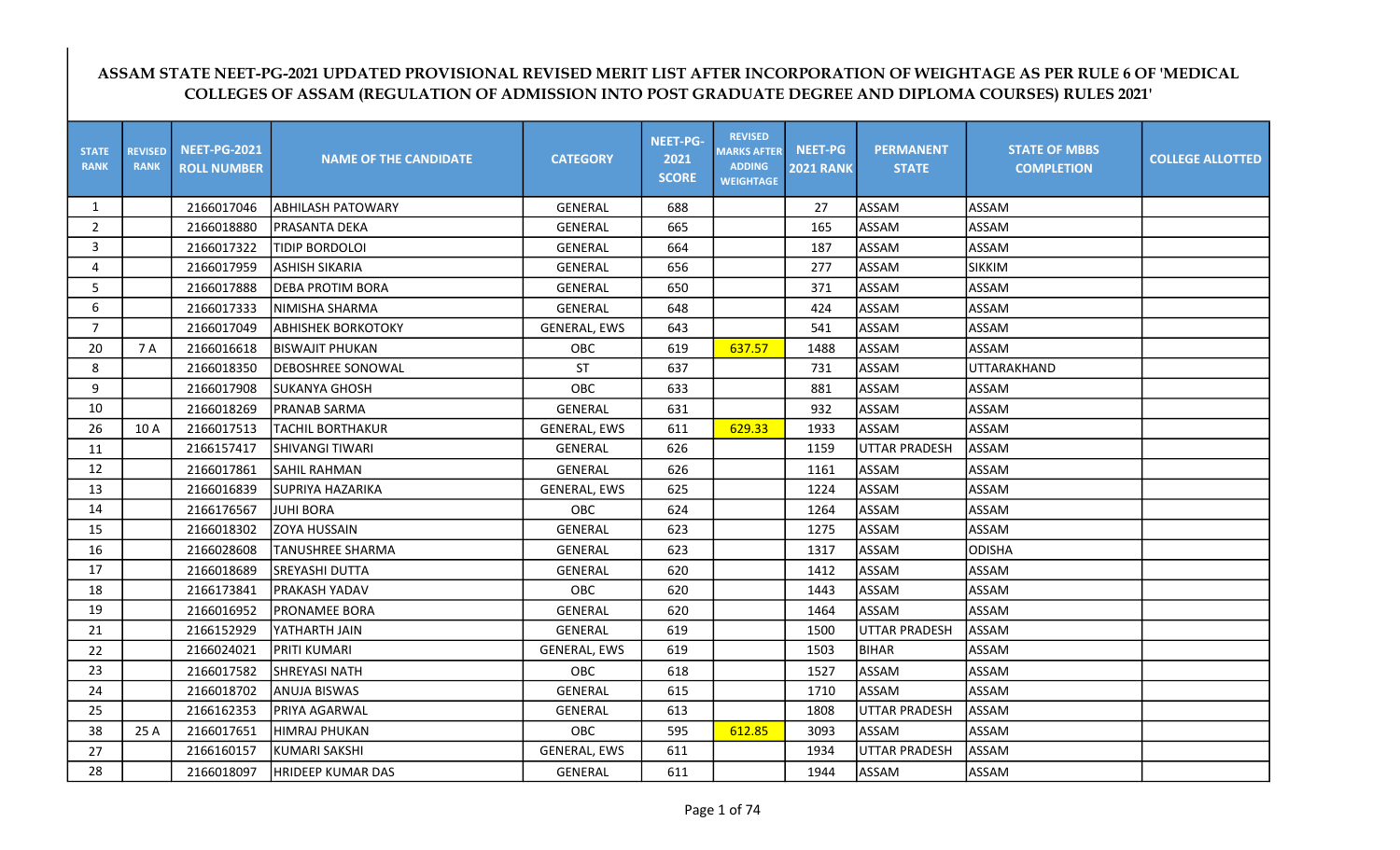| <b>STATE</b><br><b>RANK</b> | <b>REVISED</b><br><b>RANK</b> | <b>NEET-PG-2021</b><br><b>ROLL NUMBER</b> | <b>NAME OF THE CANDIDATE</b> | <b>CATEGORY</b>     | <b>NEET-PG-</b><br>2021<br><b>SCORE</b> | <b>REVISED</b><br><b>MARKS AFTER</b><br><b>ADDING</b><br><b>WEIGHTAGE</b> | <b>NEET-PG</b><br><b>2021 RANK</b> | <b>PERMANENT</b><br><b>STATE</b> | <b>STATE OF MBBS</b><br><b>COMPLETION</b> | <b>COLLEGE ALLOTTED</b> |
|-----------------------------|-------------------------------|-------------------------------------------|------------------------------|---------------------|-----------------------------------------|---------------------------------------------------------------------------|------------------------------------|----------------------------------|-------------------------------------------|-------------------------|
| 29                          |                               | 2166017237                                | laktar hussain barbhuiya     | GENERAL             | 610                                     |                                                                           | 2003                               | ASSAM                            | ASSAM                                     |                         |
| 30                          |                               | 2166156388                                | VIVEK MISHRA                 | <b>GENERAL</b>      | 609                                     |                                                                           | 2102                               | <b>UTTAR PRADESH</b>             | ASSAM                                     |                         |
| 31                          |                               | 2166017758                                | MANISHA PAUL                 | OBC                 | 604                                     |                                                                           | 2448                               | ASSAM                            | ASSAM                                     |                         |
| 32                          |                               | 2166017744                                | MOUSUMI MEHTAZ               | <b>GENERAL</b>      | 603                                     |                                                                           | 2524                               | ASSAM                            | ASSAM                                     |                         |
| 33                          |                               | 2166071233                                | <b>ATHUL S</b>               | <b>GENERAL</b>      | 600                                     |                                                                           | 2724                               | KERALA                           | <b>ASSAM</b>                              |                         |
| 34                          |                               | 2166016935                                | <b>GARGEE GOGOI</b>          | OBC                 | 599                                     |                                                                           | 2831                               | ASSAM                            | <b>ASSAM</b>                              |                         |
| 35                          |                               | 2166017027                                | <b>TANBIR MONZOOR</b>        | GENERAL             | 599                                     |                                                                           | 2832                               | ASSAM                            | <b>ASSAM</b>                              |                         |
| 36                          |                               | 2166017313                                | <b>KHUSBOO BIHANI</b>        | GENERAL             | 598                                     |                                                                           | 2850                               | ASSAM                            | <b>CHHATTISGARH</b>                       |                         |
| 37                          |                               | 2166017142                                | JYOTISMITA HAZARIKA          | GENERAL             | 597                                     |                                                                           | 2925                               | <b>ASSAM</b>                     | ASSAM                                     |                         |
| 39                          |                               | 2166017307                                | HIMANGSHU RAJBONGSHI         | OBC                 | 594                                     |                                                                           | 3228                               | ASSAM                            | <b>ASSAM</b>                              |                         |
| 40                          |                               | 2166018647                                | MAMOONA CHOUDHURY            | <b>GENERAL</b>      | 591                                     |                                                                           | 3462                               | ASSAM                            | ASSAM                                     |                         |
| 41                          |                               | 2166169397                                | <b>SUDESHDEEP SINHA</b>      | <b>GENERAL</b>      | 591                                     |                                                                           | 3469                               | ASSAM                            | <b>UTTARAKHAND</b>                        |                         |
| 42                          |                               | 2166176959                                | <b>VINOD KUMAR</b>           | OBC                 | 590                                     |                                                                           | 3549                               | ASSAM                            | <b>ASSAM</b>                              |                         |
| 43                          |                               | 2166016852                                | SHRUTI KASHYAP               | GENERAL             | 590                                     |                                                                           | 3655                               | ASSAM                            | <b>ASSAM</b>                              |                         |
| 44                          |                               | 2166018547                                | <b>BINAYAK GUPTA</b>         | GENERAL             | 589                                     |                                                                           | 3669                               | ASSAM                            | ASSAM                                     |                         |
| 45                          |                               | 2166017021                                | LEENA BHARALI                | <b>SC</b>           | 589                                     |                                                                           | 3719                               | <b>ASSAM</b>                     | ASSAM                                     |                         |
| 46                          |                               | 2166017135                                | <b>SAMEN SAHA</b>            | <b>GENERAL, EWS</b> | 584                                     |                                                                           | 4200                               | ASSAM                            | ASSAM                                     |                         |
| 47                          |                               | 2166017418                                | AAKANKSHA                    | <b>GENERAL</b>      | 582                                     |                                                                           | 4361                               | <b>BIHAR</b>                     | <b>ASSAM</b>                              |                         |
| 48                          |                               | 2166018805                                | <b>ARINDAM DAS</b>           | <b>SC</b>           | 581                                     |                                                                           | 4426                               | ASSAM                            | <b>ASSAM</b>                              |                         |
| 49                          |                               | 2166018567                                | SATAKSHI SHOME PURKAYASTHA   | <b>GENERAL, EWS</b> | 581                                     |                                                                           | 4507                               | ASSAM                            | <b>ASSAM</b>                              |                         |
| 70                          | 49 A                          | 2166018821                                | <b>PRATIK BARUAH</b>         | <b>OBC</b>          | 563                                     | 579.89                                                                    | 6512                               | <b>ASSAM</b>                     | ASSAM                                     |                         |
| 50                          |                               | 2166017848                                | <b>PARASH TALUKDAR</b>       | GENERAL             | 578                                     |                                                                           | 4745                               | ASSAM                            | ASSAM                                     |                         |
| 51                          |                               | 2166018503                                | <b>PRAYASHI PATOWARY</b>     | GENERAL             | 578                                     |                                                                           | 4786                               | ASSAM                            | ASSAM                                     |                         |
| 52                          |                               | 2166018557                                | lVAISHALI DEBSIKDAR          | GENERAL             | 576                                     |                                                                           | 4934                               | ASSAM                            | <b>ASSAM</b>                              |                         |
| 80                          | 52 A                          | 2166017895                                | <b>SAIFUL ALOM</b>           | GENERAL, EWS        | 559                                     | 575.77                                                                    | 7062                               | ASSAM                            | ASSAM                                     |                         |
| 53                          |                               | 2166018558                                | <b>ANKITA NATH</b>           | OBC                 | 574                                     |                                                                           | 5250                               | ASSAM                            | <b>ASSAM</b>                              |                         |
| 54                          |                               | 2166017610                                | HIMAKSHI UZIR                | GENERAL             | 573                                     |                                                                           | 5291                               | ASSAM                            | ASSAM                                     |                         |
| 55                          |                               | 2166018436                                | <b>NISHANT GOENKA</b>        | GENERAL             | 573                                     |                                                                           | 5329                               | ASSAM                            | <b>ASSAM</b>                              |                         |
| 56                          |                               | 2166018456                                | <b>NILESH KHAKHOLIA</b>      | GENERAL             | 572                                     |                                                                           | 5391                               | ASSAM                            | ASSAM                                     |                         |
| 57                          |                               | 2166018485                                | ASHAPURNA GOSWAMI            | <b>GENERAL, EWS</b> | 572                                     |                                                                           | 5470                               | ASSAM                            | ASSAM                                     |                         |
| 58                          |                               | 2166016770                                | NAVIL FARZAD ISLAM           | GENERAL             | 572                                     |                                                                           | 5472                               | ASSAM                            | ASSAM                                     |                         |
| 86                          | 58 A                          | 2166018092                                | <b>SOMNATH SAHA ROY</b>      | GENERAL             | 555                                     | 571.65                                                                    | 7577                               | ASSAM                            | ASSAM                                     |                         |
| 59                          |                               | 2166016645                                | <b>DHURJYOTI NATH</b>        | OBC                 | 571                                     |                                                                           | 5548                               | ASSAM                            | ASSAM                                     |                         |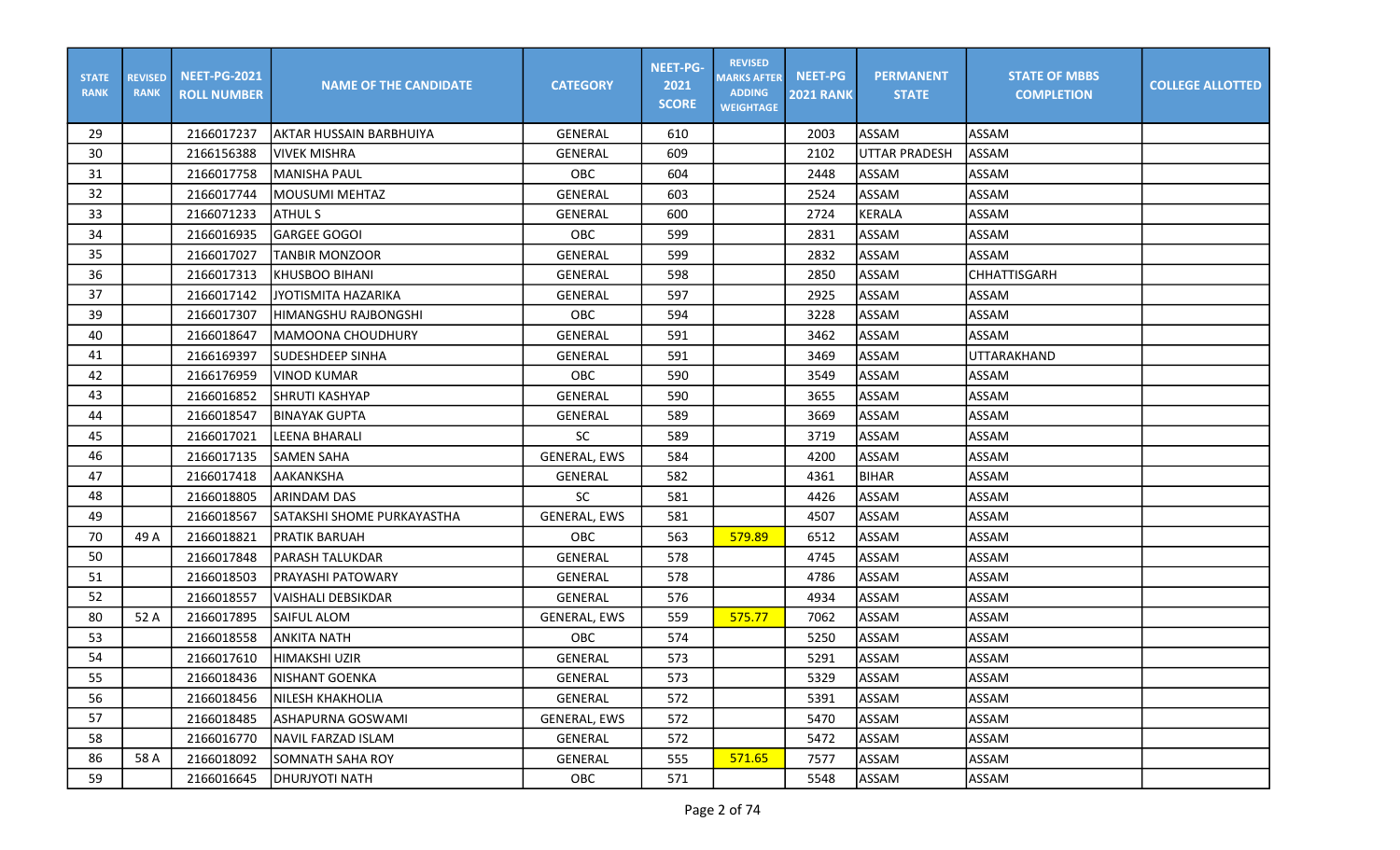| <b>STATE</b><br><b>RANK</b> | <b>REVISED</b><br><b>RANK</b> | <b>NEET-PG-2021</b><br><b>ROLL NUMBER</b> | <b>NAME OF THE CANDIDATE</b>     | <b>CATEGORY</b>     | <b>NEET-PG-</b><br>2021<br><b>SCORE</b> | <b>REVISED</b><br><b>MARKS AFTER</b><br><b>ADDING</b><br><b>WEIGHTAGE</b> | <b>NEET-PG</b><br><b>2021 RANK</b> | <b>PERMANENT</b><br><b>STATE</b> | <b>STATE OF MBBS</b><br><b>COMPLETION</b> | <b>COLLEGE ALLOTTED</b> |
|-----------------------------|-------------------------------|-------------------------------------------|----------------------------------|---------------------|-----------------------------------------|---------------------------------------------------------------------------|------------------------------------|----------------------------------|-------------------------------------------|-------------------------|
| 125                         | 59 A                          | 2166016621                                | <b>HIRAK JYOTI TALUKDAR</b>      | <b>OBC</b>          | 538                                     | 570.28                                                                    | 10261                              | ASSAM                            | <b>ASSAM</b>                              |                         |
| 60                          |                               | 2166016942                                | <b>PRIYANKA GOSWAMI</b>          | <b>GENERAL, EWS</b> | 569                                     |                                                                           | 5769                               | <b>ASSAM</b>                     | ASSAM                                     |                         |
| 61                          |                               | 2166018643                                | IPRIYA DAS                       | SC                  | 568                                     |                                                                           | 5863                               | ASSAM                            | ASSAM                                     |                         |
| 62                          |                               | 2166018881                                | PRIYAM SARMAH                    | <b>GENERAL</b>      | 567                                     |                                                                           | 6038                               | <b>ASSAM</b>                     | <b>ASSAM</b>                              |                         |
| 63                          |                               | 2166043555                                | <b>SANYAM RATHI</b>              | <b>GENERAL</b>      | 567                                     |                                                                           | 6072                               | <b>HARYANA</b>                   | <b>ASSAM</b>                              |                         |
| 64                          |                               | 2166177010                                | ASHAPURNA BHAGAWATI              | GENERAL             | 566                                     |                                                                           | 6201                               | ASSAM                            | <b>ASSAM</b>                              |                         |
| 65                          |                               | 2166033182                                | NITESH KUMAR YADAV               | <b>OBC</b>          | 565                                     |                                                                           | 6302                               | <b>DELHI</b>                     | ASSAM                                     |                         |
| 66                          |                               | 2166018525                                | NILUFA AHMED LASKAR              | <b>GENERAL, EWS</b> | 565                                     |                                                                           | 6305                               | ASSAM                            | ASSAM                                     |                         |
| 67                          |                               | 2166017850                                | SUMANA SARMA                     | GENERAL             | 565                                     |                                                                           | 6331                               | ASSAM                            | ASSAM                                     |                         |
| 68                          |                               | 2166018827                                | RUPAMJIT BHARALI                 | OBC                 | 564                                     |                                                                           | 6472                               | ASSAM                            | <b>ASSAM</b>                              |                         |
| 69                          |                               | 2166017086                                | <b>COSMI BORA</b>                | OBC                 | 564                                     |                                                                           | 6499                               | ASSAM                            | <b>ASSAM</b>                              |                         |
| 71                          |                               | 2166018730                                | <b>JAHANGIR ALOM</b>             | GENERAL, EWS        | 563                                     |                                                                           | 6518                               | ASSAM                            | <b>ASSAM</b>                              |                         |
| 72                          |                               | 2166017463                                | <b>ASIF AFSAR</b>                | <b>GENERAL</b>      | 563                                     |                                                                           | 6523                               | ASSAM                            | <b>ASSAM</b>                              |                         |
| 73                          |                               | 2166017886                                | HARE KRISHNA DEKA                | OBC                 | 563                                     |                                                                           | 6524                               | <b>ASSAM</b>                     | ASSAM                                     |                         |
| 74                          |                               | 2166017580                                | ARINDOM KAUSHIK BORA             | OBC                 | 563                                     |                                                                           | 6567                               | ASSAM                            | ASSAM                                     |                         |
| 75                          |                               | 2166018386                                | <b>KASTURI KASHYAP</b>           | GENERAL, EWS        | 561                                     |                                                                           | 6834                               | ASSAM                            | ASSAM                                     |                         |
| 76                          |                               | 2166018443                                | <b>SUBHRASMITA BHOI</b>          | GENERAL             | 560                                     |                                                                           | 6882                               | ASSAM                            | <b>ASSAM</b>                              |                         |
| 77                          |                               | 2166018587                                | <b>PIYALEE NATH</b>              | GENERAL             | 560                                     |                                                                           | 6975                               | ASSAM                            | <b>ASSAM</b>                              |                         |
| 78                          |                               | 2166018177                                | <b>SOMALI PAUL</b>               | GENERAL             | 560                                     |                                                                           | 7018                               | <b>ASSAM</b>                     | <b>ASSAM</b>                              |                         |
| 79                          |                               | 2166042673                                | SAGARIKA SAHA                    | GENERAL             | 560                                     |                                                                           | 7044                               | ASSAM                            | <b>ASSAM</b>                              |                         |
| 113                         | 79 A                          | 2166017976                                | <b>JINKU OZAH</b>                | OBC                 | 542                                     | 558.26                                                                    | 9575                               | ASSAM                            | ASSAM                                     |                         |
| 81                          |                               | 2166018765                                | <b>TRIVARNA DEY</b>              | GENERAL, EWS        | 557                                     |                                                                           | 7287                               | ASSAM                            | ASSAM                                     |                         |
| 82                          |                               | 2166177180                                | <b>AINDRILA SINGHA ROY</b>       | GENERAL             | 557                                     |                                                                           | 7387                               | ASSAM                            | <b>ASSAM</b>                              |                         |
| 83                          |                               | 2166116428                                | <b>SUBHAM DAS</b>                | GENERAL             | 556                                     |                                                                           | 7521                               | ASSAM                            | <b>ASSAM</b>                              |                         |
| 84                          |                               | 2166017120                                | <b>RAJDEEP PARASHAR</b>          | GENERAL, EWS        | 556                                     |                                                                           | 7522                               | ASSAM                            | <b>ASSAM</b>                              |                         |
| 85                          |                               | 2166017460                                | <b>AMIT SAHANI</b>               | <b>OBC</b>          | 555                                     |                                                                           | 7572                               | ASSAM                            | ASSAM                                     |                         |
| 87                          |                               | 2166018454                                | <b>LUISH BORBORUAH</b>           | OBC                 | 555                                     |                                                                           | 7620                               | ASSAM                            | ASSAM                                     |                         |
| 88                          |                               | 2166017170                                | <b>ISHEIKH MD IMTIAZ HUSSAIN</b> | GENERAL, EWS        | 555                                     |                                                                           | 7647                               | ASSAM                            | <b>ASSAM</b>                              |                         |
| 89                          |                               | 2166018203                                | SYED ADAM MOUSUM                 | GENERAL             | 555                                     |                                                                           | 7701                               | ASSAM                            | ASSAM                                     |                         |
| 90                          |                               | 2166018208                                | <b>HOSNI MOBAROK CHOUDHERY</b>   | <b>GENERAL, EWS</b> | 554                                     |                                                                           | 7803                               | ASSAM                            | <b>OTHERS</b>                             |                         |
| 91                          |                               | 2166069688                                | ALKA C M                         | <b>OBC</b>          | 553                                     |                                                                           | 7924                               | KERALA                           | ASSAM                                     |                         |
| 92                          |                               | 2166017125                                | IDEBASHREE KARMAKAR              | OBC                 | 552                                     |                                                                           | 7971                               | ASSAM                            | ASSAM                                     |                         |
| 93                          |                               | 2166017427                                | <b>RAHUL DAS</b>                 | SC                  | 552                                     |                                                                           | 7990                               | ASSAM                            | ASSAM                                     |                         |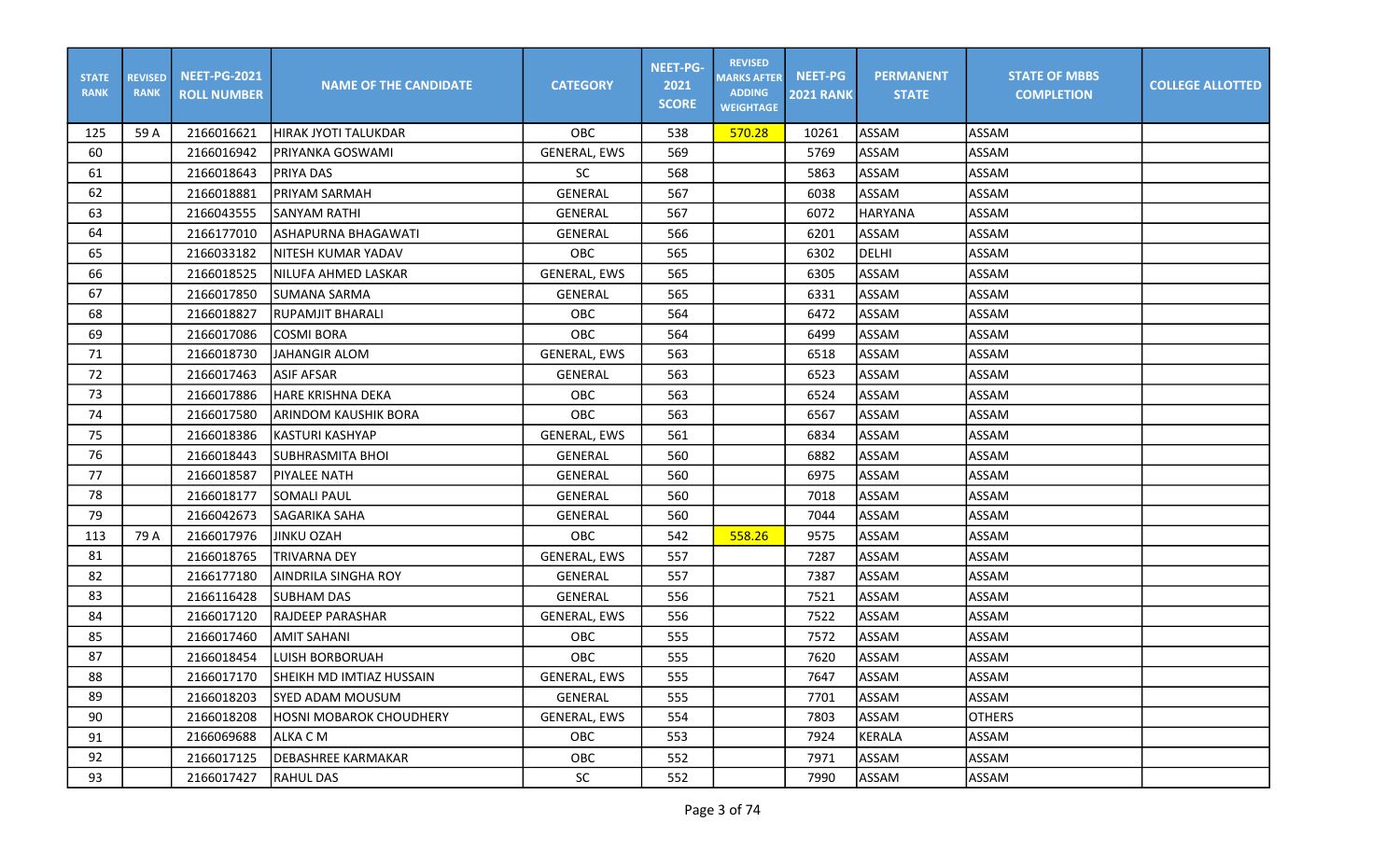| <b>STATE</b><br><b>RANK</b> | <b>REVISED</b><br><b>RANK</b> | <b>NEET-PG-2021</b><br><b>ROLL NUMBER</b> | <b>NAME OF THE CANDIDATE</b> | <b>CATEGORY</b>     | <b>NEET-PG-</b><br>2021<br><b>SCORE</b> | <b>REVISED</b><br><b>MARKS AFTER</b><br><b>ADDING</b><br><b>WEIGHTAGE</b> | <b>NEET-PG</b><br><b>2021 RANK</b> | <b>PERMANENT</b><br><b>STATE</b> | <b>STATE OF MBBS</b><br><b>COMPLETION</b> | <b>COLLEGE ALLOTTED</b> |
|-----------------------------|-------------------------------|-------------------------------------------|------------------------------|---------------------|-----------------------------------------|---------------------------------------------------------------------------|------------------------------------|----------------------------------|-------------------------------------------|-------------------------|
| 94                          |                               | 2166172983                                | ARINDAM ROY CHOUDHURY        | GENERAL             | 552                                     |                                                                           | 8086                               | ASSAM                            | ASSAM                                     |                         |
| 129                         | 94 A                          | 2166016871                                | ASHIM CHAMUAH                | <b>OBC</b>          | 535                                     | 551.05                                                                    | 10650                              | ASSAM                            | <b>ASSAM</b>                              |                         |
| 95                          |                               | 2166017887                                | <b>NABARUN DHAR</b>          | <b>GENERAL</b>      | 551                                     |                                                                           | 8121                               | ASSAM                            | ASSAM                                     |                         |
| 96                          |                               | 2166032057                                | <b>KUNAL DAWAR</b>           | <b>GENERAL, EWS</b> | 551                                     |                                                                           | 8196                               | <b>DELHI</b>                     | ASSAM                                     |                         |
| 97                          |                               | 2166018673                                | ANDOLIKA R                   | GENERAL             | 550                                     |                                                                           | 8418                               | ASSAM                            | <b>SIKKIM</b>                             |                         |
| 98                          |                               | 2166016794                                | <b>MADHUMITA CHAKRABORTY</b> | GENERAL             | 549                                     |                                                                           | 8493                               | ASSAM                            | <b>ASSAM</b>                              |                         |
| 99                          |                               | 2166017970                                | BIDISHA DEVI                 | GENERAL             | 549                                     |                                                                           | 8538                               | ASSAM                            | <b>ASSAM</b>                              |                         |
| 100                         |                               | 2166018336                                | <b>AMARTYA BHUYAN</b>        | GENERAL             | 549                                     |                                                                           | 8547                               | ASSAM                            | <b>ASSAM</b>                              |                         |
| 101                         |                               | 2166164790                                | ANIT JAJODIA                 | GENERAL             | 549                                     |                                                                           | 8571                               | ASSAM                            | DELHI                                     |                         |
| 102                         |                               | 2166167738                                | <b>SHIVANGI PANDEY</b>       | <b>GENERAL</b>      | 546                                     |                                                                           | 8958                               | <b>UTTAR PRADESH</b>             | ASSAM                                     |                         |
| 103                         |                               | 2166018159                                | PRITISHA GOSWAMI             | GENERAL             | 546                                     |                                                                           | 9004                               | ASSAM                            | <b>ASSAM</b>                              |                         |
| 104                         |                               | 2166044611                                | <b>RAHUL MOR</b>             | <b>GENERAL</b>      | 545                                     |                                                                           | 9048                               | <b>HARYANA</b>                   | <b>ASSAM</b>                              |                         |
| 105                         |                               | 2166018781                                | <b>DIBYAJIT CHAKRAVARTY</b>  | <b>GENERAL</b>      | 545                                     |                                                                           | 9097                               | ASSAM                            | <b>ASSAM</b>                              |                         |
| 106                         |                               | 2166018496                                | <b>ADIBA NASEEM</b>          | GENERAL             | 545                                     |                                                                           | 9139                               | ASSAM                            | <b>ASSAM</b>                              |                         |
| 107                         |                               | 2166018563                                | <b>PUJA DAS</b>              | GENERAL             | 545                                     |                                                                           | 9221                               | ASSAM                            | <b>ASSAM</b>                              |                         |
| 108                         |                               | 2166016934                                | MONIKA NARAIN                | GENERAL             | 544                                     |                                                                           | 9257                               | ASSAM                            | <b>TRIPURA</b>                            |                         |
| 109                         |                               | 2166018716                                | ROUNAK BHATTACHARJEE         | GENERAL             | 544                                     |                                                                           | 9333                               | ASSAM                            | ASSAM                                     |                         |
| 110                         |                               | 2166016817                                | PORIMOLLIKA BORUAH           | OBC                 | 543                                     |                                                                           | 9431                               | ASSAM                            | <b>ASSAM</b>                              |                         |
| 111                         |                               | 2166017973                                | JAGRITI BORAH                | OBC                 | 543                                     |                                                                           | 9434                               | ASSAM                            | <b>ASSAM</b>                              |                         |
| 152                         | 111 A                         | 2166017097                                | <b>HARSHIT MURARKA</b>       | GENERAL             | 527                                     | 542.81                                                                    | 12032                              | ASSAM                            | <b>ASSAM</b>                              |                         |
| 153                         | 111B                          | 2166017052                                | <b>SUBHAM KASHYAP</b>        | GENERAL             | 527                                     | 542.81                                                                    | 12074                              | ASSAM                            | <b>ASSAM</b>                              |                         |
| 156                         | 111 C                         | 2166017002                                | <b>MANASWITA KASHYAP</b>     | <b>GENERAL</b>      | 527                                     | 542.81                                                                    | 12139                              | ASSAM                            | ASSAM                                     |                         |
| 112                         |                               | 2166017525                                | <b>ANGANA NATH</b>           | OBC                 | 542                                     |                                                                           | 9531                               | ASSAM                            | ASSAM                                     |                         |
| 114                         |                               | 2166018722                                | MOGBUL HUSSAIN               | GENERAL, PH, EWS    | 542                                     |                                                                           | 9617                               | ASSAM                            | <b>ASSAM</b>                              |                         |
| 115                         |                               | 2166067522                                | SONU <sub>C</sub>            | OBC                 | 541                                     |                                                                           | 9668                               | <b>KERALA</b>                    | <b>ASSAM</b>                              |                         |
| 116                         |                               | 2166017320                                | <b>DWAIPAYAN CHAKRABORTY</b> | GENERAL             | 541                                     |                                                                           | 9779                               | ASSAM                            | <b>ASSAM</b>                              |                         |
| 161                         | 116 A                         | 2166017033                                | <b>PRERANA DAS</b>           | <b>SC</b>           | 525                                     | 540.75                                                                    | 12388                              | ASSAM                            | ASSAM                                     |                         |
| 117                         |                               | 2166018860                                | <b>ABDUL KALAM AZAD</b>      | GENERAL             | 540                                     |                                                                           | 9851                               | ASSAM                            | ASSAM                                     |                         |
| 118                         |                               | 2166017627                                | <b>ZULKARNINE AHMED</b>      | GENERAL, EWS        | 540                                     |                                                                           | 9903                               | ASSAM                            | ASSAM                                     |                         |
| 119                         |                               | 2166018384                                | SANGHAMITRA HAZARIKA         | OBC                 | 540                                     |                                                                           | 10010                              | ASSAM                            | ASSAM                                     |                         |
| 120                         |                               | 2166016806                                | APPARAJITA ROY               | GENERAL             | 540                                     |                                                                           | 10031                              | ASSAM                            | ASSAM                                     |                         |
| 121                         |                               | 2166018332                                | SOUMISTHA DAS                | GENERAL             | 539                                     |                                                                           | 10153                              | ASSAM                            | ASSAM                                     |                         |
| 122                         |                               | 2166018506                                | PRIYA DUTTA                  | OBC                 | 539                                     |                                                                           | 10158                              | ASSAM                            | ASSAM                                     |                         |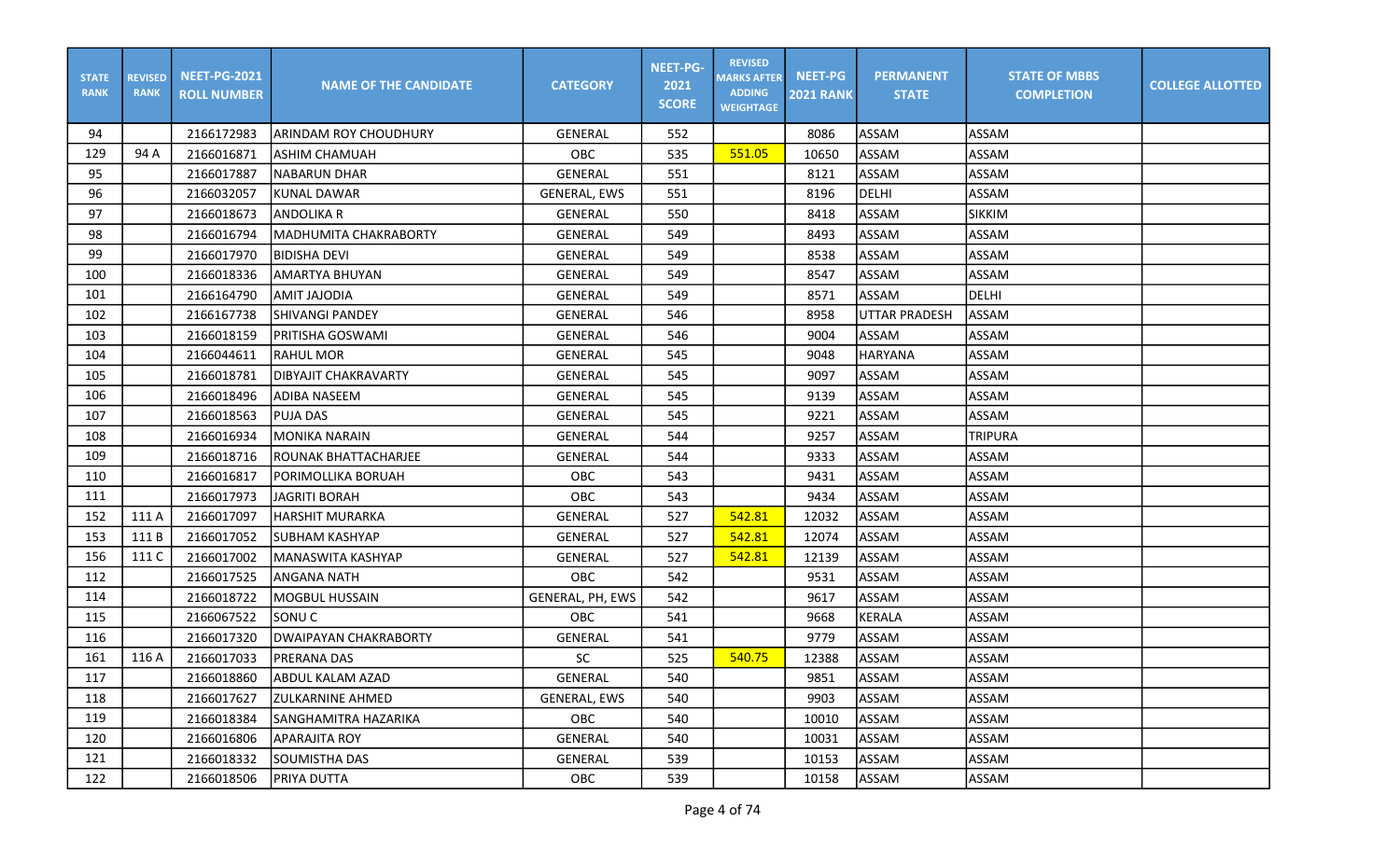| <b>STATE</b><br><b>RANK</b> | <b>REVISED</b><br><b>RANK</b> | <b>NEET-PG-2021</b><br><b>ROLL NUMBER</b> | <b>NAME OF THE CANDIDATE</b>  | <b>CATEGORY</b>     | <b>NEET-PG-</b><br>2021<br><b>SCORE</b> | <b>REVISED</b><br><b>MARKS AFTER</b><br><b>ADDING</b><br><b>WEIGHTAGE</b> | <b>NEET-PG</b><br><b>2021 RANK</b> | <b>PERMANENT</b><br><b>STATE</b> | <b>STATE OF MBBS</b><br><b>COMPLETION</b> | <b>COLLEGE ALLOTTED</b> |
|-----------------------------|-------------------------------|-------------------------------------------|-------------------------------|---------------------|-----------------------------------------|---------------------------------------------------------------------------|------------------------------------|----------------------------------|-------------------------------------------|-------------------------|
| 166                         | 122 A                         | 2166017009                                | <b>LEARY NAMPUI</b>           | <b>ST</b>           | 523                                     | 538.69                                                                    | 12883                              | ASSAM                            | <b>ASSAM</b>                              |                         |
| 123                         |                               | 2166018318                                | RAJARSHI BORPATRAGOHAIN       | OBC                 | 538                                     |                                                                           | 10257                              | ASSAM                            | <b>ASSAM</b>                              |                         |
| 124                         |                               | 2166017600                                | <b>KAKALI BASAK</b>           | <b>GENERAL</b>      | 538                                     |                                                                           | 10259                              | ASSAM                            | ASSAM                                     |                         |
| 126                         |                               | 2166016620                                | MANISHA TIWARI KUMAR          | SC                  | 538                                     |                                                                           | 10321                              | ASSAM                            | ASSAM                                     |                         |
| 127                         |                               | 2166017140                                | IMANAS CHOUDHURY              | GENERAL             | 537                                     |                                                                           | 10336                              | ASSAM                            | <b>ASSAM</b>                              |                         |
| 128                         |                               | 2166018620                                | <b>ORKO PAUL</b>              | <b>GENERAL</b>      | 537                                     |                                                                           | 10425                              | ASSAM                            | <b>ASSAM</b>                              |                         |
| 177                         | 128 A                         | 2166018472                                | <b>ANKIT KUMAR CHOUDHURY</b>  | GENERAL             | 520                                     | 535.6                                                                     | 13491                              | ASSAM                            | <b>ASSAM</b>                              |                         |
| 130                         |                               | 2166018482                                | RIMLI KAUSHIK BARUA           | GENERAL             | 535                                     |                                                                           | 10746                              | ASSAM                            | <b>ASSAM</b>                              |                         |
| 131                         |                               | 2166016904                                | NUPOOR GOGOI                  | OBC                 | 535                                     |                                                                           | 10756                              | ASSAM                            | ASSAM                                     |                         |
| 132                         |                               | 2166018256                                | PUJA GOGOI                    | OBC                 | 534                                     |                                                                           | 10848                              | ASSAM                            | <b>ASSAM</b>                              |                         |
| 133                         |                               | 2166175233                                | SURBHI SAXENA                 | GENERAL             | 534                                     |                                                                           | 10888                              | ASSAM                            | MAHARASHTRA                               |                         |
| 186                         | 133 A                         | 2166017000                                | <b>SOFIUR RAHMAN</b>          | GENERAL, EWS        | 517                                     | 532.51                                                                    | 13893                              | ASSAM                            | <b>ASSAM</b>                              |                         |
| 134                         |                               | 2166017679                                | <b>JAYANTA JYOTI SAIKIA</b>   | <b>GENERAL, EWS</b> | 532                                     |                                                                           | 11111                              | ASSAM                            | <b>ASSAM</b>                              |                         |
| 135                         |                               | 2166017222                                | <b>ARIJIT BAGCHI</b>          | GENERAL             | 532                                     |                                                                           | 11162                              | ASSAM                            | <b>ASSAM</b>                              |                         |
| 136                         |                               | 2166016864                                | RUPJYOTI DUTTA                | OBC                 | 532                                     |                                                                           | 11216                              | ASSAM                            | <b>ASSAM</b>                              |                         |
| 137                         |                               | 2166017846                                | IASHABARI DAS                 | <b>SC</b>           | 532                                     |                                                                           | 11246                              | ASSAM                            | ASSAM                                     |                         |
| 138                         |                               | 2166018931                                | TAIYEEBUR RAHMAN MAZUMDER     | GENERAL, EWS        | 530                                     |                                                                           | 11542                              | ASSAM                            | ASSAM                                     |                         |
| 139                         |                               | 2166017509                                | <b>PAULOMEE BHARALI</b>       | OBC                 | 530                                     |                                                                           | 11553                              | ASSAM                            | <b>ASSAM</b>                              |                         |
| 140                         |                               | 2166177199                                | <b>SHEIKH MAHMUDUL HASSAN</b> | <b>GENERAL, EWS</b> | 530                                     |                                                                           | 11627                              | ASSAM                            | <b>ASSAM</b>                              |                         |
| 141                         |                               | 2166018750                                | <b>SHWETA SHARMA</b>          | GENERAL, EWS        | 530                                     |                                                                           | 11659                              | ASSAM                            | <b>ASSAM</b>                              |                         |
| 193                         | 141 A                         | 2166016617                                | GOPIKA MISSONG                | <b>ST</b>           | 514                                     | 529.42                                                                    | 14518                              | ASSAM                            | <b>ASSAM</b>                              |                         |
| 142                         |                               | 2166017405                                | <b>KAUSHIK GOSWAMI</b>        | GENERAL             | 529                                     |                                                                           | 11705                              | ASSAM                            | ASSAM                                     |                         |
| 143                         |                               | 2166018364                                | <b>DEBOJANI BORA</b>          | OBC                 | 529                                     |                                                                           | 11764                              | <b>ASSAM</b>                     | ASSAM                                     |                         |
| 144                         |                               | 2166018585                                | <b>SUSHMITA DEY</b>           | GENERAL             | 529                                     |                                                                           | 11766                              | ASSAM                            | <b>ASSAM</b>                              |                         |
| 145                         |                               | 2166016924                                | NILANJANA DAS                 | SC                  | 529                                     |                                                                           | 11768                              | ASSAM                            | <b>ASSAM</b>                              |                         |
| 146                         |                               | 2166016843                                | POOJAPREETI GOYARI            | <b>ST</b>           | 529                                     |                                                                           | 11785                              | ASSAM                            | <b>ASSAM</b>                              |                         |
| 147                         |                               | 2166018751                                | <b>ABHISHEK BANIK</b>         | <b>GENERAL, EWS</b> | 529                                     |                                                                           | 11797                              | ASSAM                            | ASSAM                                     |                         |
| 148                         |                               | 2166176904                                | <b>PRIYAL AGARWAL</b>         | GENERAL             | 529                                     |                                                                           | 11820                              | ASSAM                            | <b>ASSAM</b>                              |                         |
| 198                         | 148 A                         | 2166017007                                | <b>KOMAL AGARWAL</b>          | GENERAL             | 513                                     | 528.39                                                                    | 14730                              | ASSAM                            | ASSAM                                     |                         |
| 149                         |                               | 2166018636                                | <b>ROBINA DAS</b>             | SC                  | 528                                     |                                                                           | 11947                              | <b>ASSAM</b>                     | ASSAM                                     |                         |
| 150                         |                               | 2166018312                                | DHARITREE SARMA               | GENERAL             | 528                                     |                                                                           | 11958                              | ASSAM                            | ASSAM                                     |                         |
| 151                         |                               | 2166018840                                | NAYANIKA KALITA               | <b>GENERAL, EWS</b> | 527                                     |                                                                           | 12010                              | ASSAM                            | ASSAM                                     |                         |
| 154                         |                               | 2166017166                                | <b>PRANGANA SARMAH</b>        | GENERAL             | 527                                     |                                                                           | 12077                              | ASSAM                            | ASSAM                                     |                         |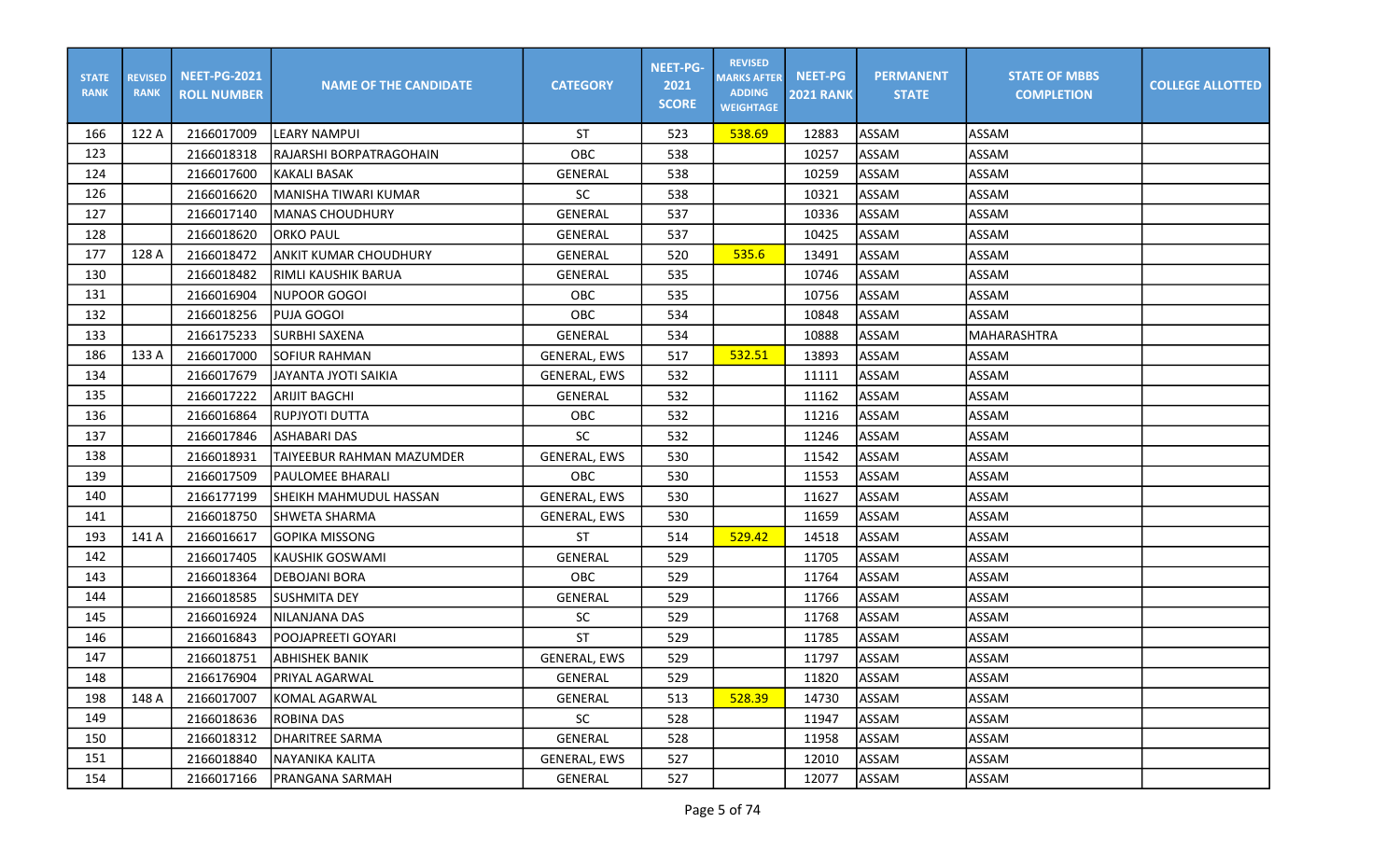| <b>STATE</b><br><b>RANK</b> | <b>REVISED</b><br><b>RANK</b> | <b>NEET-PG-2021</b><br><b>ROLL NUMBER</b> | <b>NAME OF THE CANDIDATE</b> | <b>CATEGORY</b>     | <b>NEET-PG-</b><br>2021<br><b>SCORE</b> | <b>REVISED</b><br><b>MARKS AFTER</b><br><b>ADDING</b><br><b>WEIGHTAGE</b> | <b>NEET-PG</b><br><b>2021 RANK</b> | <b>PERMANENT</b><br><b>STATE</b> | <b>STATE OF MBBS</b><br><b>COMPLETION</b> | <b>COLLEGE ALLOTTED</b> |
|-----------------------------|-------------------------------|-------------------------------------------|------------------------------|---------------------|-----------------------------------------|---------------------------------------------------------------------------|------------------------------------|----------------------------------|-------------------------------------------|-------------------------|
| 155                         |                               | 2166017975                                | <b>BARASHA BORTHAKUR</b>     | GENERAL             | 527                                     |                                                                           | 12078                              | ASSAM                            | <b>ASSAM</b>                              |                         |
| 157                         |                               | 2166018768                                | NAIRITA PATGIRI              | GENERAL             | 526                                     |                                                                           | 12253                              | ASSAM                            | <b>ASSAM</b>                              |                         |
| 158                         |                               | 2166017511                                | <b>SMITA SARMA</b>           | <b>GENERAL</b>      | 526                                     |                                                                           | 12334                              | ASSAM                            | <b>ASSAM</b>                              |                         |
| 159                         |                               | 2166153940                                | <b>APOORVA</b>               | <b>GENERAL, EWS</b> | 526                                     |                                                                           | 12337                              | <b>UTTAR PRADESH</b>             | ASSAM                                     |                         |
| 160                         |                               | 2166018132                                | INAYANA DEY                  | GENERAL             | 526                                     |                                                                           | 12364                              | ASSAM                            | ASSAM                                     |                         |
| 162                         |                               | 2166017283                                | <b>ABHIRUP BAGCHI</b>        | GENERAL             | 525                                     |                                                                           | 12507                              | ASSAM                            | <b>KARNATAKA</b>                          |                         |
| 163                         |                               | 2166018439                                | <b>PRIYAKSHI BORAH</b>       | GENERAL             | 525                                     |                                                                           | 12610                              | ASSAM                            | <b>SIKKIM</b>                             |                         |
| 164                         |                               | 2166016834                                | <b>PORINEETA GOGOI</b>       | OBC                 | 524                                     |                                                                           | 12643                              | ASSAM                            | <b>ASSAM</b>                              |                         |
| 165                         |                               | 2166018701                                | ISAYANTAN BHATTACHARJEE      | GENERAL             | 523                                     |                                                                           | 12882                              | ASSAM                            | ASSAM                                     |                         |
| 167                         |                               | 2166103618                                | AVINISH KUMAR SINGH          | OBC                 | 522                                     |                                                                           | 12984                              | <b>ODISHA</b>                    | ASSAM                                     |                         |
| 267                         | 167 A                         | 2166016718                                | MRIDU PABAN RAJKHOWA         | OBC                 | 492                                     | 521.52                                                                    | 19215                              | ASSAM                            | <b>ASSAM</b>                              |                         |
| 168                         |                               | 2166018864                                | <b>SHAHIN ARA</b>            | OBC                 | 521                                     |                                                                           | 13100                              | ASSAM                            | <b>ASSAM</b>                              |                         |
| 169                         |                               | 2166017218                                | <b>SOURAV CHAKRABORTY</b>    | <b>GENERAL</b>      | 521                                     |                                                                           | 13119                              | ASSAM                            | <b>ASSAM</b>                              |                         |
| 170                         |                               | 2166016922                                | BIRANGANA CHARAIMURIYA       | OBC                 | 521                                     |                                                                           | 13227                              | ASSAM                            | MEGHALAYA                                 |                         |
| 225                         | 170 A                         | 2166017579                                | <b>MONOMIKA THAOSEN</b>      | <b>ST</b>           | 505                                     | 520.15                                                                    | 16498                              | ASSAM                            | <b>ASSAM</b>                              |                         |
| 171                         |                               | 2166018082                                | MAMADUL ISLAM                | <b>GENERAL, EWS</b> | 520                                     |                                                                           | 13303                              | <b>ASSAM</b>                     | ASSAM                                     |                         |
| 172                         |                               | 2166162725                                | <b>SUMAYYA HASAN</b>         | GENERAL, EWS        | 520                                     |                                                                           | 13316                              | <b>UTTAR PRADESH</b>             | ASSAM                                     |                         |
| 173                         |                               | 2166018523                                | MOHAMMED QUASIM LASKAR       | <b>GENERAL, EWS</b> | 520                                     |                                                                           | 13394                              | ASSAM                            | <b>ASSAM</b>                              |                         |
| 174                         |                               | 2166018790                                | AKANKSHA KALITA              | GENERAL             | 520                                     |                                                                           | 13398                              | ASSAM                            | <b>ASSAM</b>                              |                         |
| 175                         |                               | 2166177024                                | PRIYANKA GUPTA               | OBC                 | 520                                     |                                                                           | 13459                              | ASSAM                            | <b>ASSAM</b>                              |                         |
| 176                         |                               | 2166018693                                | IARPITA DEB                  | GENERAL             | 520                                     |                                                                           | 13488                              | ASSAM                            | ASSAM                                     |                         |
| 178                         |                               | 2166016819                                | PURNAKSHI BHATTACHARYYA      | <b>GENERAL, EWS</b> | 519                                     |                                                                           | 13550                              | ASSAM                            | ASSAM                                     |                         |
| 179                         |                               | 2166016588                                | <b>ANKITA SAHA</b>           | GENERAL             | 519                                     |                                                                           | 13618                              | ASSAM                            | <b>ASSAM</b>                              |                         |
| 180                         |                               | 2166017890                                | YASHDEEP DAS                 | <b>SC</b>           | 519                                     |                                                                           | 13642                              | ASSAM                            | <b>MADHYA PRADESH</b>                     |                         |
| 181                         |                               | 2166017116                                | <b>AMAN NEOPANE</b>          | GENERAL, EWS        | 519                                     |                                                                           | 13662                              | ASSAM                            | <b>ASSAM</b>                              |                         |
| 182                         |                               | 2166018696                                | ISAIKAT CHAKRABARTY          | GENERAL             | 518                                     |                                                                           | 13709                              | ASSAM                            | <b>ASSAM</b>                              |                         |
| 183                         |                               | 2166016997                                | <b>ELORA BORGOHAIN</b>       | OBC                 | 518                                     |                                                                           | 13761                              | ASSAM                            | ASSAM                                     |                         |
| 184                         |                               | 2166016847                                | <b>TRISHNA DAS</b>           | GENERAL             | 518                                     |                                                                           | 13783                              | ASSAM                            | <b>ASSAM</b>                              |                         |
| 185                         |                               | 2166017431                                | <b>TANVI PAUL</b>            | OBC                 | 518                                     |                                                                           | 13866                              | ASSAM                            | ASSAM                                     |                         |
| 187                         |                               | 2166018352                                | PRIYAM DEKA                  | GENERAL             | 517                                     |                                                                           | 13965                              | ASSAM                            | ASSAM                                     |                         |
| 188                         |                               | 2166016915                                | SHANTANU CHETIA              | OBC                 | 517                                     |                                                                           | 13975                              | ASSAM                            | ASSAM                                     |                         |
| 189                         |                               | 2166017214                                | MAHMOODUL KARIM              | GENERAL, EWS        | 516                                     |                                                                           | 14189                              | ASSAM                            | ASSAM                                     |                         |
| 190                         |                               | 2166018794                                | <b>PRAKASH SAIKIA</b>        | GENERAL, EWS        | 515                                     |                                                                           | 14344                              | ASSAM                            | ASSAM                                     |                         |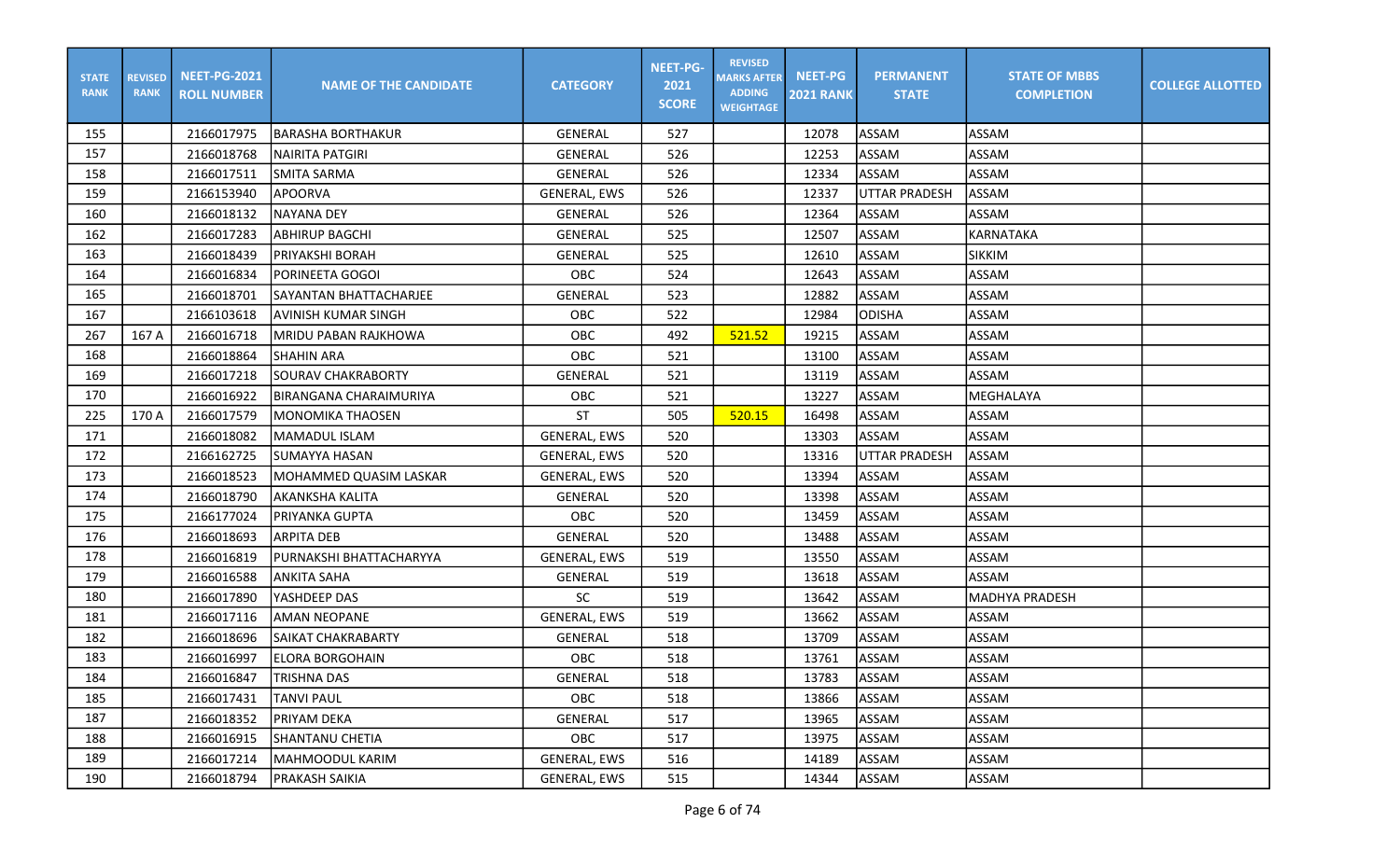| <b>STATE</b><br><b>RANK</b> | <b>REVISED</b><br><b>RANK</b> | <b>NEET-PG-2021</b><br><b>ROLL NUMBER</b> | <b>NAME OF THE CANDIDATE</b> | <b>CATEGORY</b>     | <b>NEET-PG-</b><br>2021<br><b>SCORE</b> | <b>REVISED</b><br><b>MARKS AFTER</b><br><b>ADDING</b><br><b>WEIGHTAGE</b> | <b>NEET-PG</b><br><b>2021 RANK</b> | <b>PERMANENT</b><br><b>STATE</b> | <b>STATE OF MBBS</b><br><b>COMPLETION</b> | <b>COLLEGE ALLOTTED</b> |
|-----------------------------|-------------------------------|-------------------------------------------|------------------------------|---------------------|-----------------------------------------|---------------------------------------------------------------------------|------------------------------------|----------------------------------|-------------------------------------------|-------------------------|
| 191                         |                               | 2166018216                                | DEEPJYOTI TALUKDAR           | GENERAL             | 515                                     |                                                                           | 14345                              | ASSAM                            | ASSAM                                     |                         |
| 192                         |                               | 2166018695                                | JASMINE SULTANA LASKAR       | GENERAL, EWS        | 515                                     |                                                                           | 14349                              | ASSAM                            | <b>ASSAM</b>                              |                         |
| 194                         |                               | 2166018839                                | <b>PUBERUN BORAH</b>         | OBC                 | 514                                     |                                                                           | 14574                              | ASSAM                            | ASSAM                                     |                         |
| 195                         |                               | 2166017477                                | <b>LISHA LAMA</b>            | OBC                 | 514                                     |                                                                           | 14575                              | ASSAM                            | ASSAM                                     |                         |
| 196                         |                               | 2166018648                                | JABIN SULTANA LASKAR         | <b>GENERAL, EWS</b> | 514                                     |                                                                           | 14577                              | ASSAM                            | <b>ASSAM</b>                              |                         |
| 197                         |                               | 2166017889                                | KAUSHIK MEDHI                | OBC                 | 513                                     |                                                                           | 14677                              | ASSAM                            | <b>ASSAM</b>                              |                         |
| 199                         |                               | 2166017554                                | KANKANA SAGAR TALUKDAR       | <b>SC</b>           | 513                                     |                                                                           | 14743                              | ASSAM                            | <b>ASSAM</b>                              |                         |
| 248                         | 199 A                         | 2166017595                                | <b>JIA UR RAHMAN</b>         | GENERAL             | 498                                     | 512.94                                                                    | 17884                              | ASSAM                            | <b>ASSAM</b>                              |                         |
| 200                         |                               | 2166017602                                | PARTHA PRATIM BORAH          | OBC                 | 512                                     |                                                                           | 14825                              | ASSAM                            | ASSAM                                     |                         |
| 201                         |                               | 2166165556                                | RISHAV BAJAJ                 | <b>GENERAL, EWS</b> | 512                                     |                                                                           | 14946                              | ASSAM                            | <b>JHARKHAND</b>                          |                         |
| 202                         |                               | 2166018606                                | SUSHMITA SINGHA              | <b>OBC</b>          | 511                                     |                                                                           | 15010                              | <b>ASSAM</b>                     | <b>ASSAM</b>                              |                         |
| 203                         |                               | 2166017232                                | <b>DIP JYOTI DAS</b>         | <b>GENERAL</b>      | 511                                     |                                                                           | 15017                              | ASSAM                            | <b>ASSAM</b>                              |                         |
| 204                         |                               | 2166018509                                | <b>SAHIL AGARWAL</b>         | <b>GENERAL</b>      | 511                                     |                                                                           | 15186                              | ASSAM                            | <b>ASSAM</b>                              |                         |
| 205                         |                               | 2166017814                                | NIRUPAM KALITA               | GENERAL             | 510                                     |                                                                           | 15202                              | ASSAM                            | <b>KARNATAKA</b>                          |                         |
| 206                         |                               | 2166028757                                | <b>SUHANI DHAR</b>           | GENERAL             | 510                                     |                                                                           | 15372                              | ASSAM                            | <b>ASSAM</b>                              |                         |
| 207                         |                               | 2166053175                                | ANWESHA BAYAN                | GENERAL             | 510                                     |                                                                           | 15391                              | <b>ASSAM</b>                     | KARNATAKA                                 |                         |
| 208                         |                               | 2166018568                                | DEBARAJ SHOME PURKAYASTHA    | GENERAL, EWS        | 510                                     |                                                                           | 15456                              | ASSAM                            | MEGHALAYA                                 |                         |
| 256                         | 208 A                         | 2166017031                                | <b>ANIRVAN GAUTAM</b>        | GENERAL             | 495                                     | 509.85                                                                    | 18699                              | ASSAM                            | <b>ASSAM</b>                              |                         |
| 209                         |                               | 2166177016                                | KULEN KALITA                 | GENERAL, EWS        | 509                                     |                                                                           | 15491                              | ASSAM                            | <b>ASSAM</b>                              |                         |
| 210                         |                               | 2166017147                                | <b>CHINMOY CHAKRABORTY</b>   | <b>GENERAL</b>      | 509                                     |                                                                           | 15624                              | <b>WEST BENGAL</b>               | <b>ASSAM</b>                              |                         |
| 211                         |                               | 2166018638                                | NICKY CHOUDHURY              | GENERAL             | 507                                     |                                                                           | 15850                              | ASSAM                            | <b>ASSAM</b>                              |                         |
| 212                         |                               | 2166176965                                | <b>ANURAG GAUTAM</b>         | <b>GENERAL</b>      | 507                                     |                                                                           | 15903                              | <b>BIHAR</b>                     | ASSAM                                     |                         |
| 213                         |                               | 2166018432                                | JYOTISHMITA PATHAK           | OBC                 | 507                                     |                                                                           | 15918                              | ASSAM                            | <b>ASSAM</b>                              |                         |
| 214                         |                               | 2166018463                                | IBIRINCHI BANDAN BORAH       | GENERAL             | 507                                     |                                                                           | 16010                              | ASSAM                            | ASSAM                                     |                         |
| 266                         | 214 A                         | 2166177186                                | <b>RAJA PEGU</b>             | <b>ST</b>           | 492                                     | 506.76                                                                    | 19182                              | ASSAM                            | <b>ASSAM</b>                              |                         |
| 215                         |                               | 2166017234                                | <b>DILDAR REZZAK</b>         | GENERAL, EWS        | 506                                     |                                                                           | 16030                              | ASSAM                            | <b>ASSAM</b>                              |                         |
| 216                         |                               | 2166017178                                | SITALAKSHMI SRINIVASAN       | <b>GENERAL</b>      | 506                                     |                                                                           | 16132                              | ASSAM                            | ASSAM                                     |                         |
| 217                         |                               | 2166017054                                | <b>HIMAKSHI BORO</b>         | <b>ST</b>           | 506                                     |                                                                           | 16133                              | ASSAM                            | ASSAM                                     |                         |
| 218                         |                               | 2166017225                                | <b>HIMASREE THAKURIA</b>     | OBC                 | 506                                     |                                                                           | 16208                              | ASSAM                            | ASSAM                                     |                         |
| 219                         |                               | 2166018488                                | <b>SWASTIKA SAIKIA</b>       | GENERAL             | 506                                     |                                                                           | 16227                              | ASSAM                            | MEGHALAYA                                 |                         |
| 220                         |                               | 2166017699                                | MD BASIR UDDIN               | GENERAL, EWS        | 505                                     |                                                                           | 16256                              | ASSAM                            | ASSAM                                     |                         |
| 221                         |                               | 2166018450                                | RASHMITA GOGOI               | GENERAL             | 505                                     |                                                                           | 16269                              | ASSAM                            | ASSAM                                     |                         |
| 222                         |                               | 2166018069                                | AKBAR ALI                    | GENERAL, EWS        | 505                                     |                                                                           | 16365                              | ASSAM                            | ASSAM                                     |                         |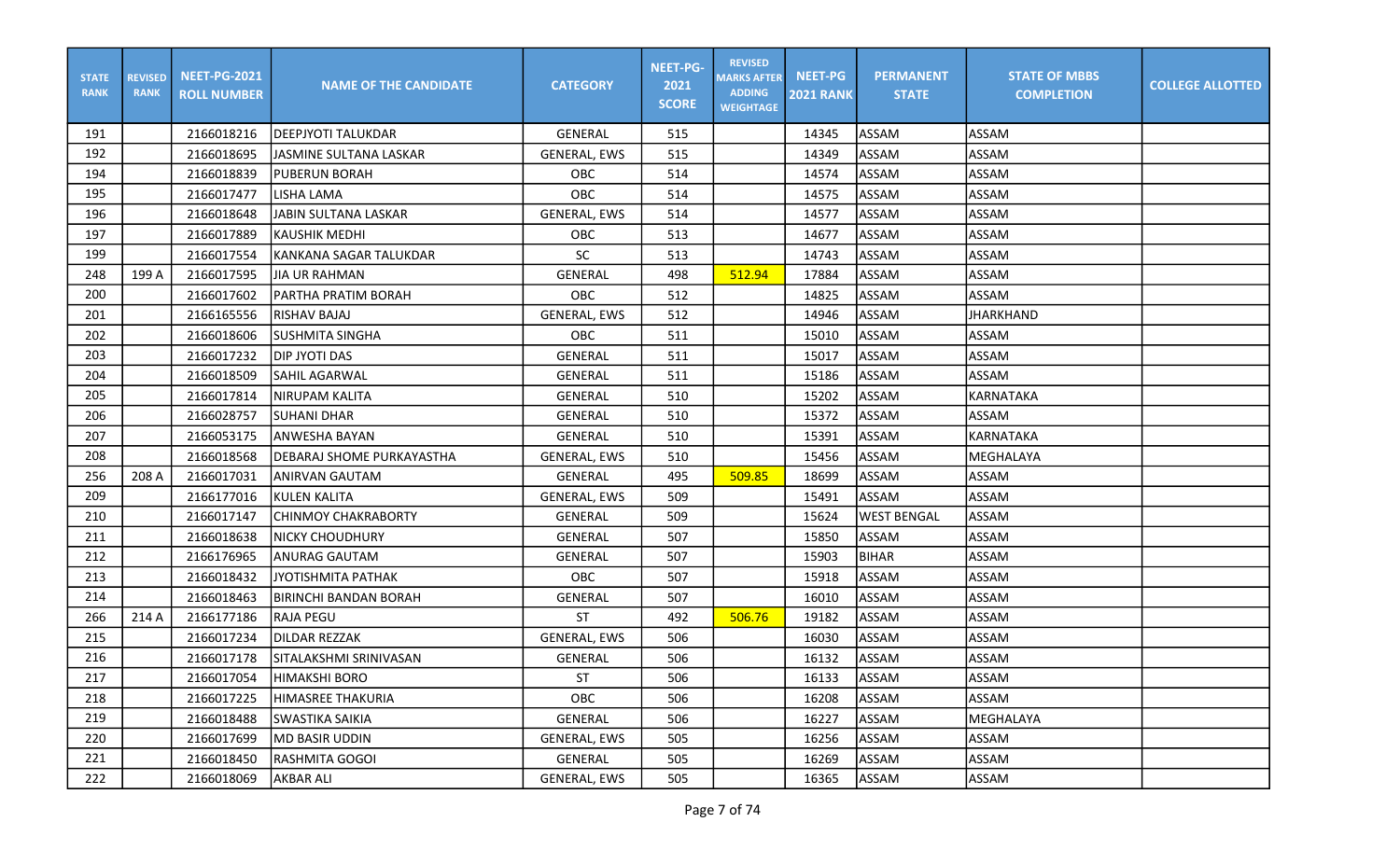| <b>STATE</b><br><b>RANK</b> | <b>REVISED</b><br><b>RANK</b> | <b>NEET-PG-2021</b><br><b>ROLL NUMBER</b> | <b>NAME OF THE CANDIDATE</b> | <b>CATEGORY</b>     | <b>NEET-PG-</b><br>2021<br><b>SCORE</b> | <b>REVISED</b><br><b>MARKS AFTER</b><br><b>ADDING</b><br><b>WEIGHTAGE</b> | <b>NEET-PG</b><br><b>2021 RANK</b> | <b>PERMANENT</b><br><b>STATE</b> | <b>STATE OF MBBS</b><br><b>COMPLETION</b> | <b>COLLEGE ALLOTTED</b> |
|-----------------------------|-------------------------------|-------------------------------------------|------------------------------|---------------------|-----------------------------------------|---------------------------------------------------------------------------|------------------------------------|----------------------------------|-------------------------------------------|-------------------------|
| 223                         |                               | 2166016874                                | <b>TUSHMI GOGOI</b>          | OBC                 | 505                                     |                                                                           | 16404                              | <b>ASSAM</b>                     | <b>ASSAM</b>                              |                         |
| 224                         |                               | 2166160526                                | <b>SUSHANT SINGH</b>         | GENERAL             | 505                                     |                                                                           | 16497                              | UTTAR PRADESH                    | ASSAM                                     |                         |
| 226                         |                               | 2166017045                                | <b>RUPAK DAS</b>             | SC                  | 505                                     |                                                                           | 16531                              | ASSAM                            | ASSAM                                     |                         |
| 227                         |                               | 2166060892                                | <b>APARNA G</b>              | GENERAL             | 505                                     |                                                                           | 16549                              | <b>KERALA</b>                    | <b>ASSAM</b>                              |                         |
| 228                         |                               | 2166018682                                | ANURAG DUTTA                 | <b>GENERAL, EWS</b> | 504                                     |                                                                           | 16564                              | <b>ASSAM</b>                     | <b>ASSAM</b>                              |                         |
| 229                         |                               | 2166017361                                | <b>OREYJEET DAS</b>          | OBC                 | 504                                     |                                                                           | 16640                              | <b>ASSAM</b>                     | <b>ASSAM</b>                              |                         |
| 230                         |                               | 2166171310                                | <b>PUNAM SARMA</b>           | GENERAL             | 504                                     |                                                                           | 16710                              | ASSAM                            | <b>OTHERS</b>                             |                         |
| 231                         |                               | 2166018526                                | ABU SAYEED SALMAN CHOUDHURY  | <b>GENERAL, EWS</b> | 503                                     |                                                                           | 16815                              | ASSAM                            | <b>ASSAM</b>                              |                         |
| 232                         |                               | 2166017058                                | <b>BANDANA BASUMATARY</b>    | ST                  | 502                                     |                                                                           | 17082                              | <b>ASSAM</b>                     | <b>ASSAM</b>                              |                         |
| 233                         |                               | 2166018660                                | <b>SUSMITA PAUL</b>          | OBC                 | 502                                     |                                                                           | 17105                              | ASSAM                            | <b>ASSAM</b>                              |                         |
| 234                         |                               | 2166101371                                | HIMANKA RAJ SHARMA           | <b>GENERAL</b>      | 501                                     |                                                                           | 17168                              | <b>ASSAM</b>                     | ASSAM                                     |                         |
| 235                         |                               | 2166018933                                | PORAGMONI BORA               | OBC                 | 500                                     |                                                                           | 17482                              | <b>ASSAM</b>                     | <b>ASSAM</b>                              |                         |
| 236                         |                               | 2166018465                                | POOJA DEVI                   | OBC                 | 500                                     |                                                                           | 17504                              | <b>ASSAM</b>                     | <b>ASSAM</b>                              |                         |
| 237                         |                               | 2166150293                                | <b>SHUBHADIP CHAKRABORTY</b> | GENERAL             | 500                                     |                                                                           | 17506                              | <b>TRIPURA</b>                   | <b>ASSAM</b>                              |                         |
| 238                         |                               | 2166016893                                | <b>MRIGAKHI BORDOLOI</b>     | GENERAL             | 500                                     |                                                                           | 17589                              | <b>ASSAM</b>                     | ASSAM                                     |                         |
| 289                         | 238 A                         | 2166017066                                | <b>ANURAG BORKOTOKY</b>      | GENERAL             | 485                                     | 499.55                                                                    | 20885                              | <b>ASSAM</b>                     | ASSAM                                     |                         |
| 239                         |                               | 2166017764                                | ABDUL ALIM AHMED             | GENERAL             | 499                                     |                                                                           | 17650                              | <b>ASSAM</b>                     | ASSAM                                     |                         |
| 240                         |                               | 2166016836                                | <b>BRAGHU MISHRA</b>         | <b>GENERAL, EWS</b> | 499                                     |                                                                           | 17666                              | <b>RAJASTHAN</b>                 | <b>ASSAM</b>                              |                         |
| 241                         |                               | 2166017943                                | <b>PRASENJIT PATHAK</b>      | OBC                 | 499                                     |                                                                           | 17672                              | <b>ASSAM</b>                     | ASSAM                                     |                         |
| 242                         |                               | 2166043567                                | <b>KRITIKA SANGANERIA</b>    | GENERAL             | 499                                     |                                                                           | 17730                              | <b>HARYANA</b>                   | ASSAM                                     |                         |
| 243                         |                               | 2166031633                                | PRAKASH SRIVASTAV            | <b>GENERAL</b>      | 499                                     |                                                                           | 17780                              | <b>ASSAM</b>                     | <b>OTHERS</b>                             |                         |
| 244                         |                               | 2166017059                                | <b>ROHAN DAMANI</b>          | GENERAL             | 499                                     |                                                                           | 17800                              | <b>ASSAM</b>                     | ASSAM                                     |                         |
| 245                         |                               | 2166018341                                | <b>SAMADRITA BORKAKOTY</b>   | GENERAL             | 499                                     |                                                                           | 17812                              | <b>ASSAM</b>                     | <b>ASSAM</b>                              |                         |
| 246                         |                               | 2166174513                                | <b>RONAK KUNDU</b>           | <b>GENERAL</b>      | 498                                     |                                                                           | 17852                              | <b>ASSAM</b>                     | <b>ASSAM</b>                              |                         |
| 247                         |                               | 2166018686                                | <b>ROSHAN DEB</b>            | <b>GENERAL</b>      | 498                                     |                                                                           | 17863                              | <b>ASSAM</b>                     | <b>ASSAM</b>                              |                         |
| 249                         |                               | 2166017654                                | <b>KHANJAN NATH</b>          | OBC                 | 498                                     |                                                                           | 17923                              | ASSAM                            | <b>ASSAM</b>                              |                         |
| 250                         |                               | 2166018888                                | <b>SUBHALAKSHMI SAIKIA</b>   | <b>GENERAL</b>      | 497                                     |                                                                           | 18123                              | <b>ASSAM</b>                     | ASSAM                                     |                         |
| 251                         |                               | 2166017978                                | PARIKH CHOUDHURY             | SC                  | 497                                     |                                                                           | 18147                              | ASSAM                            | ASSAM                                     |                         |
| 252                         |                               | 2166018441                                | <b>DHARMISTHA BARUAH</b>     | GENERAL             | 497                                     |                                                                           | 18238                              | ASSAM                            | ASSAM                                     |                         |
| 253                         |                               | 2166018458                                | HRISHIKESH GOSWAMI           | GENERAL             | 496                                     |                                                                           | 18385                              | ASSAM                            | ASSAM                                     |                         |
| 254                         |                               | 2166018865                                | <b>SANYUKTA PAUL</b>         | GENERAL             | 496                                     |                                                                           | 18457                              | ASSAM                            | <b>MADHYA PRADESH</b>                     |                         |
| 255                         |                               | 2166017742                                | JANNATUL FERDOWSH            | GENERAL             | 495                                     |                                                                           | 18660                              | ASSAM                            | ASSAM                                     |                         |
| 310                         | 255 A                         | 2166018796                                | AZHARUL ISLAM LASKAR         | GENERAL             | 480                                     | 494.4                                                                     | 22023                              | ASSAM                            | ASSAM                                     |                         |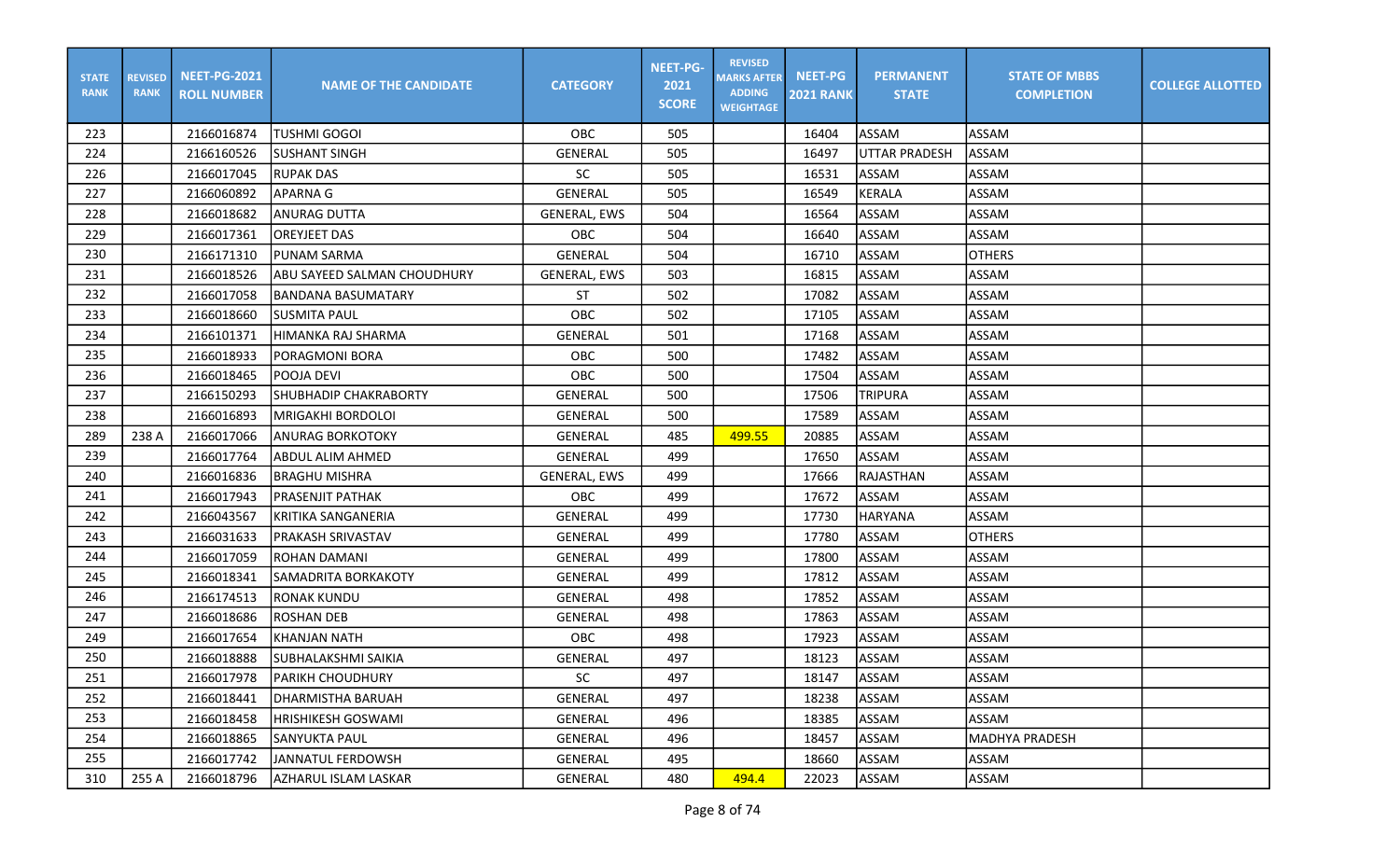| <b>STATE</b><br><b>RANK</b> | <b>REVISED</b><br><b>RANK</b> | <b>NEET-PG-2021</b><br><b>ROLL NUMBER</b> | <b>NAME OF THE CANDIDATE</b> | <b>CATEGORY</b>     | <b>NEET-PG-</b><br>2021<br><b>SCORE</b> | <b>REVISED</b><br><b>MARKS AFTER</b><br><b>ADDING</b><br><b>WEIGHTAGE</b> | <b>NEET-PG</b><br><b>2021 RANK</b> | <b>PERMANENT</b><br><b>STATE</b> | <b>STATE OF MBBS</b><br><b>COMPLETION</b> | <b>COLLEGE ALLOTTED</b> |
|-----------------------------|-------------------------------|-------------------------------------------|------------------------------|---------------------|-----------------------------------------|---------------------------------------------------------------------------|------------------------------------|----------------------------------|-------------------------------------------|-------------------------|
| 313                         | 255 B                         | 2166017194                                | lMASIHA TABEYEEN             | GENERAL             | 480                                     | 494.4                                                                     | 22087                              | ASSAM                            | <b>ASSAM</b>                              |                         |
| 257                         |                               | 2166016846                                | IPRAYASHI KASHYAP            | GENERAL             | 494                                     |                                                                           | 18725                              | ASSAM                            | <b>ASSAM</b>                              |                         |
| 258                         |                               | 2166028639                                | <b>ABUL KALAM AZAD</b>       | <b>GENERAL, EWS</b> | 494                                     |                                                                           | 18798                              | ASSAM                            | <b>OTHERS</b>                             |                         |
| 259                         |                               | 2166176787                                | Ikhushboo kothari            | GENERAL             | 494                                     |                                                                           | 18874                              | ASSAM                            | ASSAM                                     |                         |
| 260                         |                               | 2166018317                                | <b>ABHISHEK BORUAH</b>       | GENERAL             | 494                                     |                                                                           | 18884                              | ASSAM                            | <b>ASSAM</b>                              |                         |
| 261                         |                               | 2166176765                                | MD TAUHIDUL ISLAM LASKAR     | GENERAL             | 494                                     |                                                                           | 18927                              | ASSAM                            | <b>BIHAR</b>                              |                         |
| 262                         |                               | 2166018062                                | RIPANKAR BARMAN              | GENERAL             | 493                                     |                                                                           | 18944                              | ASSAM                            | <b>ASSAM</b>                              |                         |
| 263                         |                               | 2166176670                                | <b>WASFIYA MAZID</b>         | <b>GENERAL</b>      | 493                                     |                                                                           | 19019                              | ASSAM                            | <b>ASSAM</b>                              |                         |
| 264                         |                               | 2166018257                                | NAMRATA KUTUM                | <b>ST</b>           | 493                                     |                                                                           | 19120                              | <b>ASSAM</b>                     | ASSAM                                     |                         |
| 265                         |                               | 2166017075                                | MEGHA CHALIHA                | GENERAL             | 492                                     |                                                                           | 19145                              | ASSAM                            | <b>ASSAM</b>                              |                         |
| 268                         |                               | 2166016875                                | <b>IRAJASHREE CHOUDHURY</b>  | <b>GENERAL</b>      | 492                                     |                                                                           | 19228                              | ASSAM                            | ASSAM                                     |                         |
| 269                         |                               | 2166174540                                | <b>PRANTIK DEB</b>           | <b>GENERAL</b>      | 492                                     |                                                                           | 19266                              | ASSAM                            | <b>ASSAM</b>                              |                         |
| 270                         |                               | 2166101120                                | <b>KUMAR JYOTI DEB</b>       | OBC                 | 491                                     |                                                                           | 19403                              | ASSAM                            | <b>ASSAM</b>                              |                         |
| 271                         |                               | 2166177039                                | KIRONMOYEE BARUA             | <b>GENERAL, EWS</b> | 491                                     |                                                                           | 19414                              | ASSAM                            | <b>ASSAM</b>                              |                         |
| 272                         |                               | 2166018593                                | <b>JOYDEEP NATH</b>          | OBC                 | 491                                     |                                                                           | 19465                              | ASSAM                            | ASSAM                                     |                         |
| 273                         |                               | 2166018471                                | <b>JADAV PEGU</b>            | <b>ST</b>           | 490                                     |                                                                           | 19581                              | <b>ASSAM</b>                     | ASSAM                                     |                         |
| 274                         |                               | 2166018803                                | <b>KAKOLI BAISHYA</b>        | <b>SC</b>           | 490                                     |                                                                           | 19621                              | ASSAM                            | ASSAM                                     |                         |
| 275                         |                               | 2166016911                                | CHANDAN GOGOI                | OBC                 | 490                                     |                                                                           | 19685                              | ASSAM                            | <b>ASSAM</b>                              |                         |
| 276                         |                               | 2166027948                                | MRIDUSHI BANSAL              | <b>GENERAL</b>      | 490                                     |                                                                           | 19712                              | <b>DELHI</b>                     | <b>ASSAM</b>                              |                         |
| 277                         |                               | 2166017548                                | <b>TASHRIFA NAZNIN</b>       | <b>GENERAL</b>      | 489                                     |                                                                           | 19883                              | <b>ASSAM</b>                     | <b>ASSAM</b>                              |                         |
| 278                         |                               | 2166018449                                | NIKITA BORA                  | GENERAL             | 489                                     |                                                                           | 19953                              | <b>ASSAM</b>                     | KARNATAKA                                 |                         |
| 279                         |                               |                                           |                              |                     |                                         |                                                                           |                                    | <b>ARUNACHAL</b>                 |                                           |                         |
|                             |                               | 2166164377                                | INANI AKU                    | <b>ST</b>           | 489                                     |                                                                           | 19978                              | PRADESH                          | <b>ASSAM</b>                              |                         |
| 280                         |                               | 2166176881                                | <b>CHANDAMITA BHAGABATI</b>  | GENERAL             | 489                                     |                                                                           | 20009                              | ASSAM                            | <b>ASSAM</b>                              |                         |
| 281                         |                               | 2166174595                                | <b>RISHAV SARMAH</b>         | GENERAL             | 489                                     |                                                                           | 20064                              | ASSAM                            | <b>ASSAM</b>                              |                         |
| 282                         |                               | 2166029740                                | <b>VARSHA PILLAI</b>         | <b>GENERAL</b>      | 488                                     |                                                                           | 20100                              | KERALA                           | ASSAM                                     |                         |
| 283                         |                               | 2166018514                                | PRANAMI GOGOI                | GENERAL             | 488                                     |                                                                           | 20177                              | ASSAM                            | KARNATAKA                                 |                         |
| 284                         |                               | 2166018834                                | JAMINUL AKTHAR LASKAR        | GENERAL             | 487                                     |                                                                           | 20351                              | <b>ASSAM</b>                     | ASSAM                                     |                         |
| 285                         |                               | 2166018104                                | <b>SUSWETA CHAKRABORTY</b>   | GENERAL             | 487                                     |                                                                           | 20352                              | ASSAM                            | ASSAM                                     |                         |
| 342                         | 285 A                         | 2166017136                                | <b>SAKET SARAF</b>           | GENERAL             | 472                                     | 486.16                                                                    | 23864                              | ASSAM                            | ASSAM                                     |                         |
| 286                         |                               | 2166017655                                | NAYANA SARMA                 | GENERAL             | 486                                     |                                                                           | 20632                              | ASSAM                            | MEGHALAYA                                 |                         |
| 287                         |                               | 2166016823                                | SIDHARTH SHARMA              | GENERAL             | 486                                     |                                                                           | 20638                              | ASSAM                            | ASSAM                                     |                         |
| 348                         | 287 A                         | 2166017091                                | SIDHARTHA DEY                | OBC                 | 471                                     | 485.13                                                                    | 24129                              | ASSAM                            | ASSAM                                     |                         |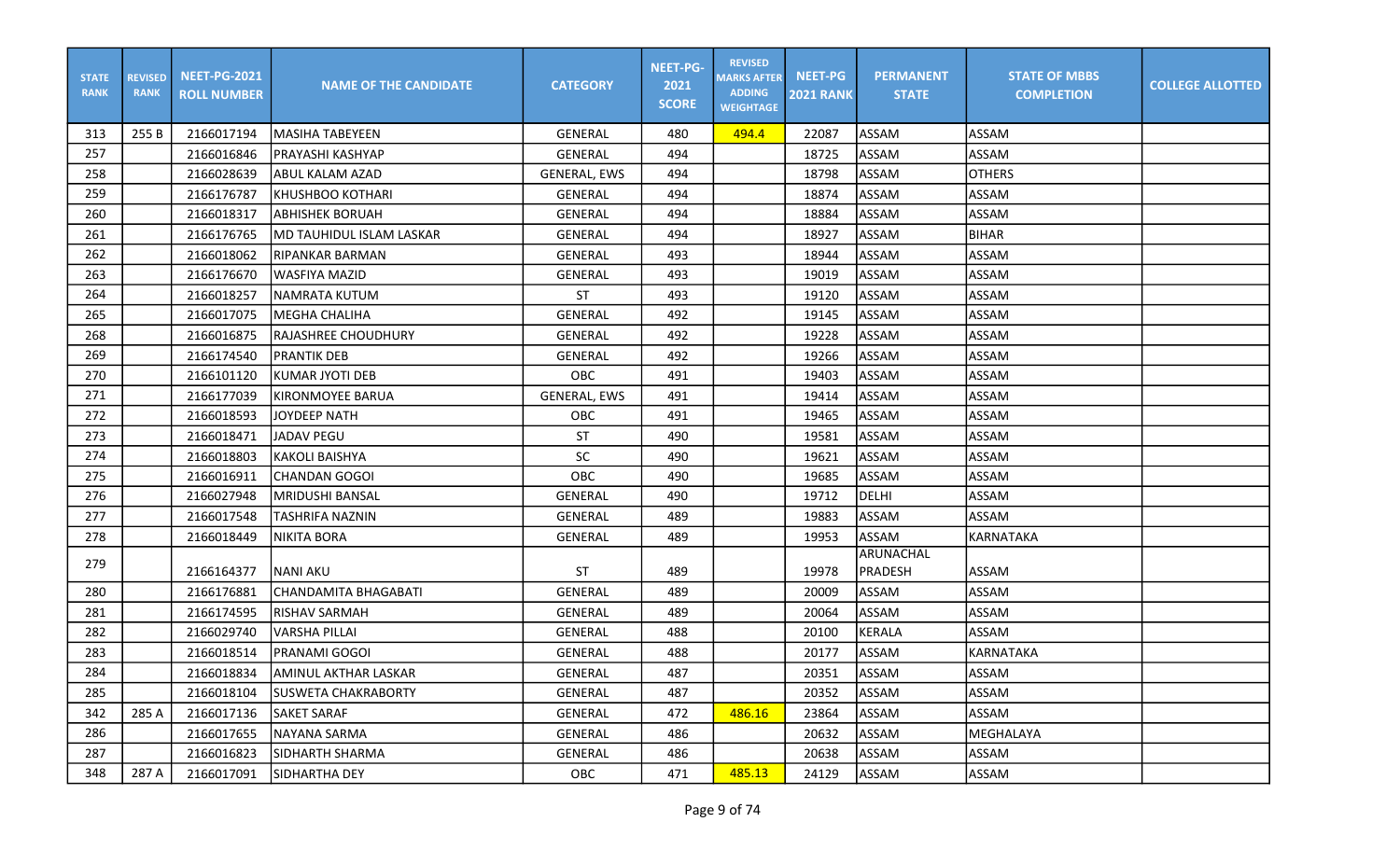| <b>STATE</b><br><b>RANK</b> | <b>REVISED</b><br><b>RANK</b> | <b>NEET-PG-2021</b><br><b>ROLL NUMBER</b> | <b>NAME OF THE CANDIDATE</b>       | <b>CATEGORY</b>     | <b>NEET-PG-</b><br>2021<br><b>SCORE</b> | <b>REVISED</b><br><b>MARKS AFTER</b><br><b>ADDING</b><br><b>WEIGHTAGE</b> | <b>NEET-PG</b><br><b>2021 RANK</b> | <b>PERMANENT</b><br><b>STATE</b> | <b>STATE OF MBBS</b><br><b>COMPLETION</b> | <b>COLLEGE ALLOTTED</b> |
|-----------------------------|-------------------------------|-------------------------------------------|------------------------------------|---------------------|-----------------------------------------|---------------------------------------------------------------------------|------------------------------------|----------------------------------|-------------------------------------------|-------------------------|
| 288                         |                               | 2166017342                                | <b>IDEEPANWITA RAY</b>             | <b>SC</b>           | 485                                     |                                                                           | 20826                              | ASSAM                            | ASSAM                                     |                         |
| 290                         |                               | 2166018918                                | <b>SOURAV TALUKDAR</b>             | SC                  | 484                                     |                                                                           | 21010                              | <b>ASSAM</b>                     | <b>ASSAM</b>                              |                         |
| 291                         |                               | 2166018641                                | <b>MUSLIMA FIRDAUS KHAN</b>        | <b>GENERAL, EWS</b> | 484                                     |                                                                           | 21139                              | ASSAM                            | ASSAM                                     |                         |
| 292                         |                               | 2166018469                                | <b>NABAJIT BORAH</b>               | OBC                 | 484                                     |                                                                           | 21146                              | <b>ASSAM</b>                     | ASSAM                                     |                         |
| 293                         |                               | 2166177013                                | <b>SUPRATICK DUTTA</b>             | OBC                 | 483                                     |                                                                           | 21243                              | ASSAM                            | <b>ASSAM</b>                              |                         |
| 294                         |                               | 2166049677                                | PRIYANKA BAISHYA                   | <b>GENERAL</b>      | 483                                     |                                                                           | 21292                              | ASSAM                            | <b>ASSAM</b>                              |                         |
| 295                         |                               | 2166016917                                | IDIBASHJYOTI DUTTA                 | GENERAL             | 483                                     |                                                                           | 21296                              | ASSAM                            | <b>ASSAM</b>                              |                         |
| 296                         |                               | 2166016978                                | IPARASHABINA SHYAM                 | <b>ST</b>           | 483                                     |                                                                           | 21369                              | ASSAM                            | <b>ASSAM</b>                              |                         |
| 297                         |                               | 2166163872                                | PRIYANKA BARMAN                    | OBC                 | 483                                     |                                                                           | 21388                              | <b>ASSAM</b>                     | ASSAM                                     |                         |
| 298                         |                               | 2166097878                                | REKIBUDDIN AHMED                   | GENERAL             | 482                                     |                                                                           | 21440                              | ASSAM                            | <b>ASSAM</b>                              |                         |
| 299                         |                               | 2166017295                                | MIFTAUL AHMED                      | <b>GENERAL, EWS</b> | 482                                     |                                                                           | 21459                              | ASSAM                            | <b>ASSAM</b>                              |                         |
| 300                         |                               | 2166173244                                | <b>KASHMINA KUMAR</b>              | OBC                 | 482                                     |                                                                           | 21535                              | ASSAM                            | <b>ASSAM</b>                              |                         |
| 301                         |                               | 2166018725                                | SANGEETASRI KAUSHIK                | <b>GENERAL, EWS</b> | 482                                     |                                                                           | 21581                              | ASSAM                            | <b>ASSAM</b>                              |                         |
| 302                         |                               | 2166018435                                | NATASHA SAHA                       | <b>GENERAL, EWS</b> | 482                                     |                                                                           | 21631                              | ASSAM                            | <b>ASSAM</b>                              |                         |
| 303                         |                               | 2166016908                                | ANANNYA INDRA KASHYAP              | <b>GENERAL</b>      | 482                                     |                                                                           | 21692                              | ASSAM                            | <b>SIKKIM</b>                             |                         |
| 352                         | 303 A                         | 2166017956                                | PALLAB SAIKIA                      | GENERAL             | 467                                     | 481.01                                                                    | 25188                              | <b>ASSAM</b>                     | ASSAM                                     |                         |
| 304                         |                               | 2166165216                                | RITU HAZARIKA                      | GENERAL             | 481                                     |                                                                           | 21701                              | ASSAM                            | <b>UTTAR PRADESH</b>                      |                         |
| 305                         |                               | 2166017157                                | DEBORSEE NARAYAN KALITA            | <b>GENERAL</b>      | 481                                     |                                                                           | 21714                              | ASSAM                            | ASSAM                                     |                         |
| 306                         |                               | 2166017067                                | <b>SUDIPTA BORAH</b>               | GENERAL             | 481                                     |                                                                           | 21871                              | ASSAM                            | <b>ASSAM</b>                              |                         |
| 307                         |                               | 2166091661                                | <b>AJAY KUMAR JHA</b>              | <b>GENERAL</b>      | 480                                     |                                                                           | 21908                              | <b>BIHAR</b>                     | <b>ASSAM</b>                              |                         |
| 308                         |                               | 2166017569                                | <b>SHABBIR AHMED</b>               | <b>GENERAL, EWS</b> | 480                                     |                                                                           | 21929                              | ASSAM                            | <b>ASSAM</b>                              |                         |
| 309                         |                               | 2166018375                                | <b>ALFRED BARUAH</b>               | GENERAL             | 480                                     |                                                                           | 21955                              | ASSAM                            | <b>ASSAM</b>                              |                         |
| 311                         |                               | 2166029639                                | <b>CHESTA GOYAL</b>                | <b>GENERAL</b>      | 480                                     |                                                                           | 22052                              | <b>DELHI</b>                     | ASSAM                                     |                         |
| 312                         |                               | 2166018897                                | PARTHAJYOTI TALUKDAR               | OBC                 | 480                                     |                                                                           | 22079                              | ASSAM                            | ASSAM                                     |                         |
| 314                         |                               | 2166018119                                | <b>DIPU SARMAH</b>                 | <b>GENERAL, EWS</b> | 479                                     |                                                                           | 22229                              | ASSAM                            | <b>ASSAM</b>                              |                         |
| 315                         |                               | 2166100665                                | <b>CHANDANA DEKA</b>               | <b>GENERAL</b>      | 479                                     |                                                                           | 22342                              | ASSAM                            | <b>ASSAM</b>                              |                         |
| 316                         |                               | 2166017828                                | <b>PRIYANGSHU PRABAL CHOUDHURY</b> | GENERAL             | 479                                     |                                                                           | 22348                              | ASSAM                            | KARNATAKA                                 |                         |
| 317                         |                               | 2166176586                                | <b>DIPON KUMAR DAS</b>             | SC                  | 478                                     |                                                                           | 22409                              | ASSAM                            | <b>ASSAM</b>                              |                         |
| 318                         |                               | 2166017412                                | MASUMI AHMED                       | GENERAL             | 478                                     |                                                                           | 22412                              | ASSAM                            | ASSAM                                     |                         |
| 319                         |                               | 2166017224                                | <b>DIPAJIT DAS</b>                 | SC                  | 478                                     |                                                                           | 22445                              | ASSAM                            | ASSAM                                     |                         |
| 320                         |                               | 2166017242                                | PORISHMITA BARUAH                  | GENERAL             | 478                                     |                                                                           | 22458                              | ASSAM                            | ASSAM                                     |                         |
| 321                         |                               | 2166016851                                | NILOTPAL SAIKIA                    | OBC                 | 478                                     |                                                                           | 22511                              | ASSAM                            | ASSAM                                     |                         |
| 322                         |                               | 2166176843                                | ISUDESHNA BORGOHAIN                | OBC                 | 478                                     |                                                                           | 22513                              | ASSAM                            | ASSAM                                     |                         |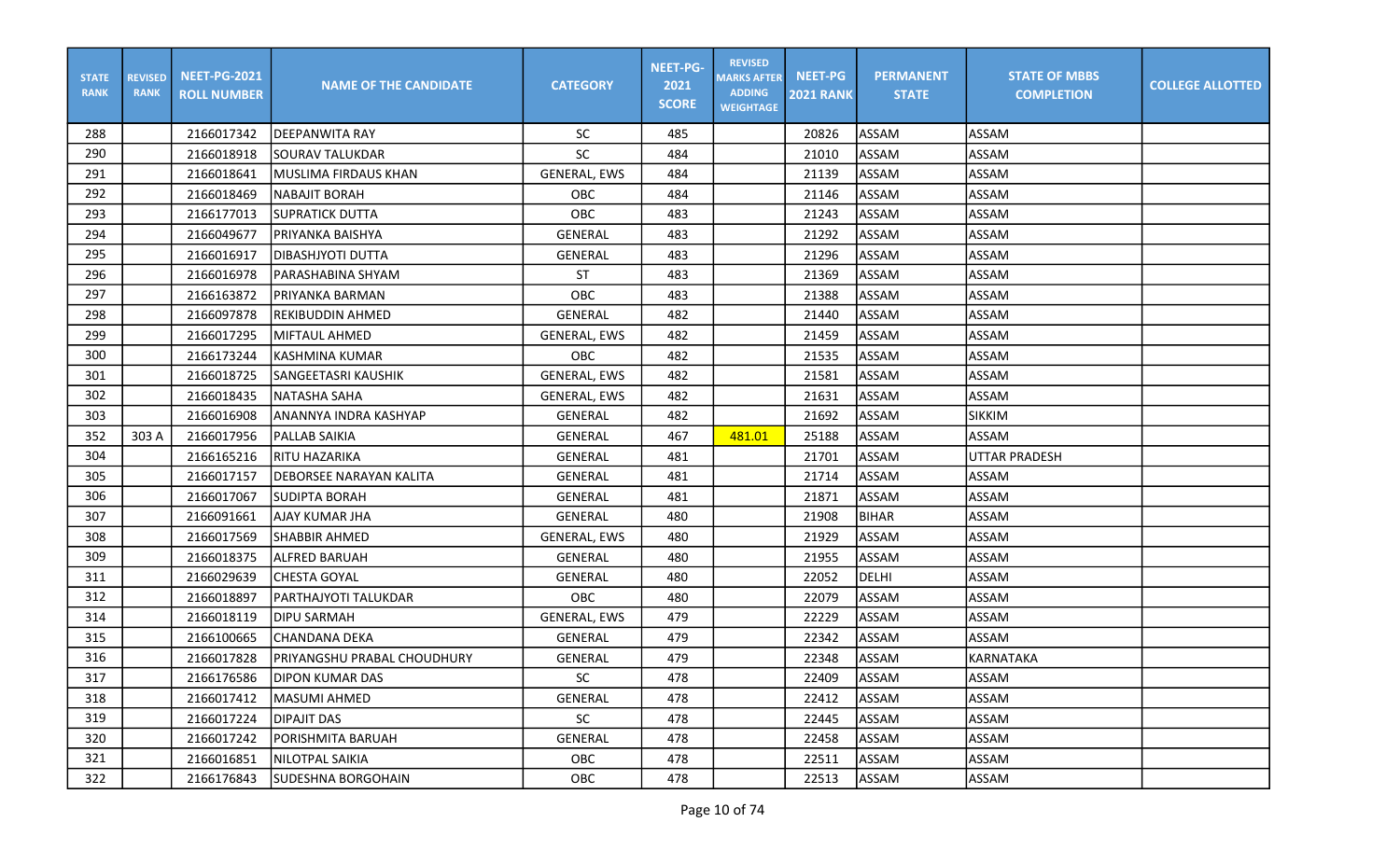| <b>STATE</b><br><b>RANK</b> | <b>REVISED</b><br><b>RANK</b> | <b>NEET-PG-2021</b><br><b>ROLL NUMBER</b> | <b>NAME OF THE CANDIDATE</b>   | <b>CATEGORY</b>     | <b>NEET-PG-</b><br>2021<br><b>SCORE</b> | <b>REVISED</b><br><b>MARKS AFTER</b><br><b>ADDING</b><br><b>WEIGHTAGE</b> | <b>NEET-PG</b><br><b>2021 RANK</b> | <b>PERMANENT</b><br><b>STATE</b> | <b>STATE OF MBBS</b><br><b>COMPLETION</b> | <b>COLLEGE ALLOTTED</b> |
|-----------------------------|-------------------------------|-------------------------------------------|--------------------------------|---------------------|-----------------------------------------|---------------------------------------------------------------------------|------------------------------------|----------------------------------|-------------------------------------------|-------------------------|
| 365                         | 322 A                         | 2166017065                                | lravina toshniwal              | <b>GENERAL</b>      | 464                                     | 477.92                                                                    | 26124                              | ASSAM                            | <b>ASSAM</b>                              |                         |
| 323                         |                               | 2166017653                                | <b>KAVERI BORA</b>             | <b>OBC</b>          | 477                                     |                                                                           | 22629                              | ASSAM                            | ASSAM                                     |                         |
| 324                         |                               | 2166018564                                | <b>DEEXA SINHA</b>             | <b>GENERAL</b>      | 477                                     |                                                                           | 22758                              | ASSAM                            | <b>TRIPURA</b>                            |                         |
| 325                         |                               | 2166018609                                | <b>PANCHAM DEB</b>             | <b>GENERAL, EWS</b> | 477                                     |                                                                           | 22785                              | ASSAM                            | ASSAM                                     |                         |
| 326                         |                               | 2166176871                                | <b>HAFIZUL ISLAM PATHAN</b>    | <b>GENERAL, EWS</b> | 476                                     |                                                                           | 22975                              | ASSAM                            | ASSAM                                     |                         |
| 327                         |                               | 2166018711                                | SAMADRITA PAUL CHOUDHURY       | <b>GENERAL</b>      | 476                                     |                                                                           | 23089                              | ASSAM                            | ASSAM                                     |                         |
| 328                         |                               | 2166016927                                | <b>SARITA SAH</b>              | OBC                 | 475                                     |                                                                           | 23150                              | ASSAM                            | ASSAM                                     |                         |
| 329                         |                               | 2166018271                                | <b>MANASH DAS</b>              | <b>SC</b>           | 475                                     |                                                                           | 23238                              | ASSAM                            | ASSAM                                     |                         |
| 330                         |                               | 2166018029                                | NIMISHA KASHYAP                | GENERAL             | 475                                     |                                                                           | 23340                              | ASSAM                            | MAHARASHTRA                               |                         |
| 331                         |                               | 2166018692                                | SUMIT KUMAR SINGH              | <b>SC</b>           | 475                                     |                                                                           | 23373                              | <b>UTTAR PRADESH</b>             | <b>ASSAM</b>                              |                         |
| 332                         |                               | 2166017680                                | <b>MANABENDRA MEDHI</b>        | <b>GENERAL</b>      | 474                                     |                                                                           | 23486                              | ASSAM                            | ASSAM                                     |                         |
| 333                         |                               | 2166018474                                | STUTI SINGH                    | GENERAL             | 474                                     |                                                                           | 23514                              | <b>UTTAR PRADESH</b>             | ASSAM                                     |                         |
| 334                         |                               | 2166018452                                | <b>ABHISHEK KHANDELIA</b>      | <b>GENERAL</b>      | 473                                     |                                                                           | 23630                              | ASSAM                            | ASSAM                                     |                         |
| 335                         |                               | 2166017159                                | PARIJAT SAHA                   | OBC                 | 473                                     |                                                                           | 23737                              | <b>ASSAM</b>                     | ASSAM                                     |                         |
| 336                         |                               | 2166018026                                | <b>JUPITA DEKA</b>             | <b>GENERAL</b>      | 473                                     |                                                                           | 23738                              | ASSAM                            | ASSAM                                     |                         |
| 337                         |                               | 2166175344                                | SAMUJJWAL BHATTACHARJEE        | GENERAL             | 473                                     |                                                                           | 23787                              | ASSAM                            | ASSAM                                     |                         |
| 382                         | 337 A                         | 2166017057                                | <b>ROHIT SAHA</b>              | <b>GENERAL</b>      | 459                                     | 472.77                                                                    | 27397                              | ASSAM                            | ASSAM                                     |                         |
| 338                         |                               | 2166018813                                | <b>BEGUM SHAHNAZ YEASMIN</b>   | <b>GENERAL</b>      | 472                                     |                                                                           | 23827                              | ASSAM                            | ASSAM                                     |                         |
| 339                         |                               | 2166017830                                | YOGRAJ SARMA                   | GENERAL             | 472                                     |                                                                           | 23830                              | ASSAM                            | ASSAM                                     |                         |
| 340                         |                               | 2166172630                                | <b>ABHISHEK BHOWAL</b>         | OBC                 | 472                                     |                                                                           | 23838                              | ASSAM                            | ASSAM                                     |                         |
| 341                         |                               | 2166176937                                | ASHWINI BURAGOHAIN             | OBC                 | 472                                     |                                                                           | 23854                              | ASSAM                            | ASSAM                                     |                         |
| 343                         |                               | 2166017201                                | <b>REHENA AKTARA</b>           | GENERAL             | 472                                     |                                                                           | 23957                              | ASSAM                            | UTTAR PRADESH                             |                         |
| 344                         |                               | 2166018409                                | <b>MOHSINA SIDDIQUE</b>        | GENERAL             | 472                                     |                                                                           | 24022                              | ASSAM                            | ASSAM                                     |                         |
| 345                         |                               | 2166017340                                | <b>SUMANA CHOWDHURY</b>        | <b>GENERAL</b>      | 472                                     |                                                                           | 24023                              | ASSAM                            | ASSAM                                     |                         |
| 346                         |                               | 2166017806                                | <b>SOMESH SAHA</b>             | GENERAL             | 472                                     |                                                                           | 24034                              | ASSAM                            | ASSAM                                     |                         |
| 347                         |                               | 2166018617                                | <b>IMRAN BAHAR MAZARBHUIYA</b> | <b>GENERAL, EWS</b> | 471                                     |                                                                           | 24076                              | ASSAM                            | ASSAM                                     |                         |
| 349                         |                               | 2166064961                                | AISHA HASSAN                   | OBC                 | 470                                     |                                                                           | 24323                              | KERALA                           | ASSAM                                     |                         |
| 350                         |                               | 2166018808                                | KAUSTAV KUMAR DAS              | GENERAL             | 470                                     |                                                                           | 24630                              | ASSAM                            | <b>ASSAM</b>                              |                         |
| 400                         | 350 A                         | 2166016821                                | <b>VIVEK PRASAD SAH</b>        | OBC                 | 455                                     | 468.65                                                                    | 28307                              | ASSAM                            | ASSAM                                     |                         |
| 408                         | 350 B                         | 2166017840                                | <b>ARADHANA SAIKIA</b>         | OBC                 | 455                                     | 468.65                                                                    | 28643                              | ASSAM                            | ASSAM                                     |                         |
| 351                         |                               | 2166174354                                | NIKITA KARMAKAR                | GENERAL             | 468                                     |                                                                           | 24967                              | ASSAM                            | ASSAM                                     |                         |
| 353                         |                               | 2166027940                                | SAPAN VERMA                    | GENERAL             | 467                                     |                                                                           | 25235                              | <b>BIHAR</b>                     | ASSAM                                     |                         |
| 354                         |                               | 2166018878                                | SUKANYA KALITA                 | GENERAL             | 467                                     |                                                                           | 25248                              | ASSAM                            | ASSAM                                     |                         |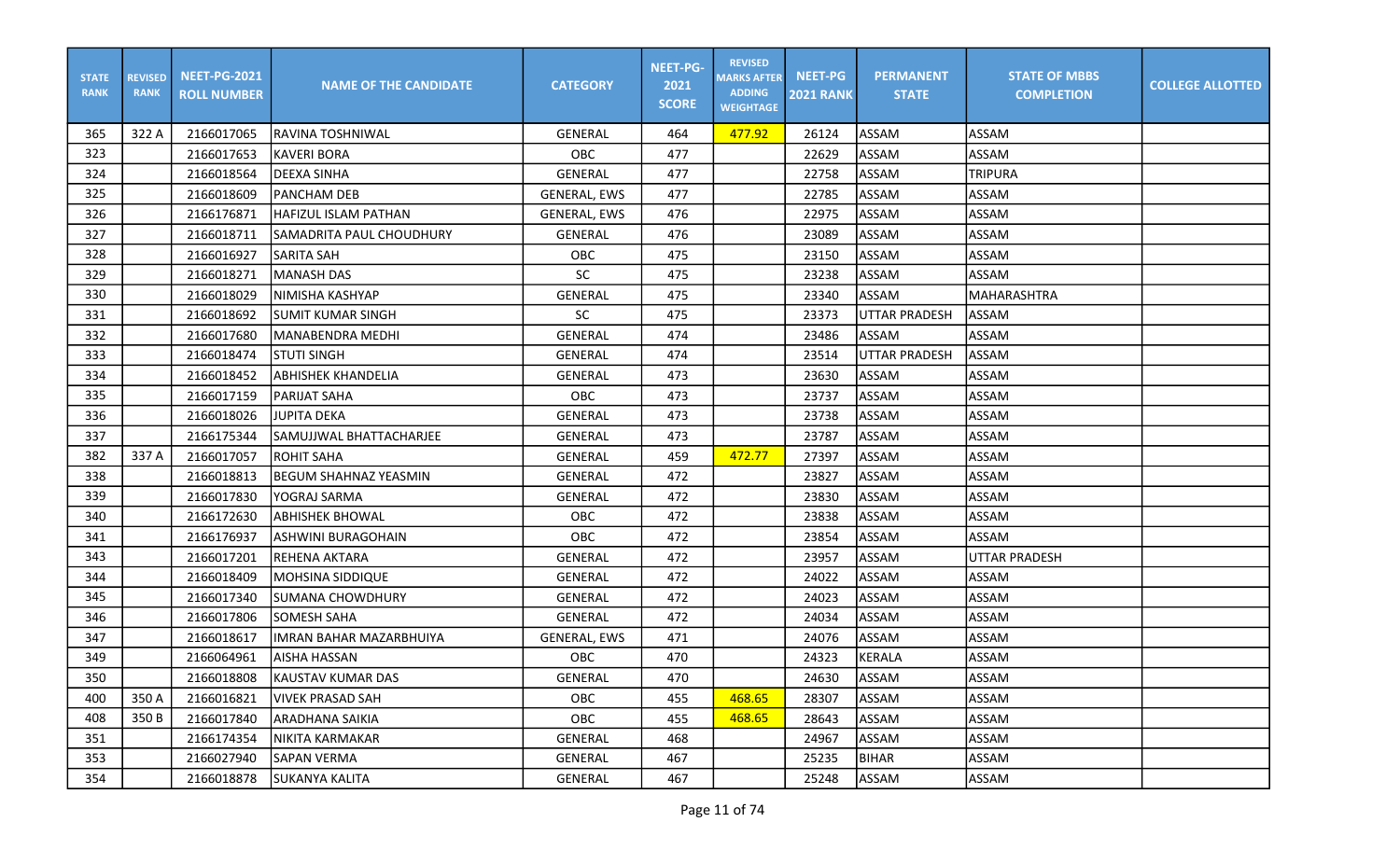| <b>STATE</b><br><b>RANK</b> | <b>REVISED</b><br><b>RANK</b> | <b>NEET-PG-2021</b><br><b>ROLL NUMBER</b> | <b>NAME OF THE CANDIDATE</b> | <b>CATEGORY</b> | <b>NEET-PG-</b><br>2021<br><b>SCORE</b> | <b>REVISED</b><br><b>MARKS AFTER</b><br><b>ADDING</b><br><b>WEIGHTAGE</b> | <b>NEET-PG</b><br><b>2021 RANK</b> | <b>PERMANENT</b><br><b>STATE</b> | <b>STATE OF MBBS</b><br><b>COMPLETION</b> | <b>COLLEGE ALLOTTED</b> |
|-----------------------------|-------------------------------|-------------------------------------------|------------------------------|-----------------|-----------------------------------------|---------------------------------------------------------------------------|------------------------------------|----------------------------------|-------------------------------------------|-------------------------|
| 355                         |                               | 2166018385                                | IUTTARA RABIDAS              | <b>SC</b>       | 467                                     |                                                                           | 25310                              | ASSAM                            | ASSAM                                     |                         |
| 416                         | 355 A                         | 2166018372                                | IMIRANDA BORAH               | OBC             | 453                                     | 466.59                                                                    | 28935                              | ASSAM                            | ASSAM                                     |                         |
| 356                         |                               | 2166018415                                | <b>MALOY MOHAN DEKA</b>      | OBC             | 466                                     |                                                                           | 25440                              | ASSAM                            | <b>ASSAM</b>                              |                         |
| 357                         |                               | 2166018109                                | IDANIEL NOWAJ MAJUMDER       | GENERAL         | 466                                     |                                                                           | 25442                              | ASSAM                            | ASSAM                                     |                         |
| 358                         |                               | 2166016932                                | BEAUTY BORO                  | <b>ST</b>       | 466                                     |                                                                           | 25541                              | ASSAM                            | ASSAM                                     |                         |
| 359                         |                               | 2166016704                                | PRAGJYOTISH BORA             | OBC             | 466                                     |                                                                           | 25555                              | ASSAM                            | <b>ASSAM</b>                              |                         |
| 360                         |                               | 2166017047                                | SUBHALAKHIMI SAIKIA          | OBC             | 466                                     |                                                                           | 25587                              | ASSAM                            | ASSAM                                     |                         |
| 425                         | 360 A                         | 2166018357                                | <b>HIMALAY CHHETRY</b>       | OBC             | 452                                     | 465.56                                                                    | 29229                              | ASSAM                            | ASSAM                                     |                         |
| 426                         | 360 B                         | 2166016788                                | <b>ABHIJEET DHAR</b>         | <b>SC</b>       | 452                                     | 465.56                                                                    | 29276                              | ASSAM                            | ASSAM                                     |                         |
| 361                         |                               | 2166018893                                | <b>GAUTAM PRASAD</b>         | OBC             | 465                                     |                                                                           | 25637                              | ASSAM                            | <b>ASSAM</b>                              |                         |
| 362                         |                               | 2166016958                                | <b>NAVNEET BORGOHAIN</b>     | OBC             | 465                                     |                                                                           | 25766                              | ASSAM                            | <b>ASSAM</b>                              |                         |
| 363                         |                               | 2166163013                                | ANANYA DUTTA                 | OBC             | 465                                     |                                                                           | 25826                              | ASSAM                            | <b>KARNATAKA</b>                          |                         |
| 364                         |                               | 2166017127                                | <b>SUDEEP SAHA</b>           | GENERAL         | 464                                     |                                                                           | 26101                              | ASSAM                            | ASSAM                                     |                         |
| 432                         | 364 A                         | 2166017311                                | <b>IKAUSHIK BAISWAS</b>      | GENERAL         | 450                                     | 463.5                                                                     | 29827                              | ASSAM                            | ASSAM                                     |                         |
| 437                         | 364 B                         | 2166016933                                | <b>DEVASREE KALITA</b>       | OBC             | 450                                     | 463.5                                                                     | 29995                              | ASSAM                            | <b>ASSAM</b>                              |                         |
| 366                         |                               | 2166053300                                | MADHABI ROY                  | <b>OBC</b>      | 463                                     |                                                                           | 26181                              | ASSAM                            | <b>OTHERS</b>                             |                         |
| 367                         |                               | 2166028794                                | <b>JAYA TRIPATHI</b>         | GENERAL         | 463                                     |                                                                           | 26203                              | ASSAM                            | MEGHALAYA                                 |                         |
| 368                         |                               | 2166017667                                | <b>LIPIKA SARMA</b>          | <b>GENERAL</b>  | 463                                     |                                                                           | 26213                              | ASSAM                            | <b>ASSAM</b>                              |                         |
| 369                         |                               | 2166017858                                | <b>EUNUS SELIM</b>           | GENERAL         | 463                                     |                                                                           | 26259                              | ASSAM                            | <b>ASSAM</b>                              |                         |
| 370                         |                               | 2166176596                                | <b>MEGHNA DEKA</b>           | GENERAL         | 463                                     |                                                                           | 26366                              | ASSAM                            | ASSAM                                     |                         |
| 371                         |                               | 2166016826                                | IRIMA PHUKAN                 | OBC             | 463                                     |                                                                           | 26370                              | ASSAM                            | ASSAM                                     |                         |
| 372                         |                               | 2166017847                                | TAPASH KUMAR KALITA          | GENERAL         | 463                                     |                                                                           | 26448                              | ASSAM                            | <b>ASSAM</b>                              |                         |
| 438                         | 372 A                         | 2166017072                                | ABHILASHA BORGOHAIN          | GENERAL         | 449                                     | 462.47                                                                    | 30212                              | ASSAM                            | ASSAM                                     |                         |
| 373                         |                               | 2166018181                                | <b>SUMMY SINHA</b>           | OBC             | 462                                     |                                                                           | 26469                              | ASSAM                            | ASSAM                                     |                         |
| 374                         |                               | 2166092114                                | KRITIKA AGARWAL              | GENERAL         | 462                                     |                                                                           | 26505                              | ASSAM                            | MAHARASHTRA                               |                         |
| 375                         |                               | 2166018927                                | <b>SUBHANKAR DAS</b>         | <b>OBC</b>      | 462                                     |                                                                           | 26512                              | ASSAM                            | ASSAM                                     |                         |
| 376                         |                               | 2166176537                                | <b>TSHETIJ RAI</b>           | OBC             | 462                                     |                                                                           | 26665                              | <b>SIKKIM</b>                    | <b>ASSAM</b>                              |                         |
| 440                         | 376 A                         | 2166016798                                | <b>SUSHMITA NATH</b>         | OBC             | 448                                     | 461.44                                                                    | 30367                              | ASSAM                            | <b>ASSAM</b>                              |                         |
| 377                         |                               | 2166027670                                | <b>FARHA YESMIN</b>          | GENERAL         | 461                                     |                                                                           | 26689                              | ASSAM                            | ASSAM                                     |                         |
| 378                         |                               | 2166018744                                | <b>ANUPJYOTI SARMA</b>       | <b>GENERAL</b>  | 461                                     |                                                                           | 26842                              | ASSAM                            | ASSAM                                     |                         |
| 379                         |                               | 2166023532                                | NITU SINGH                   | GENERAL, EWS    | 460                                     |                                                                           | 27239                              | ASSAM                            | ASSAM                                     |                         |
| 380                         |                               | 2166174454                                | NAZRANA NASRIN SULTANA       | GENERAL         | 460                                     |                                                                           | 27257                              | ASSAM                            | <b>SIKKIM</b>                             |                         |
| 381                         |                               | 2166112128                                | SANDEEP RAWAT                | GENERAL         | 459                                     |                                                                           | 27388                              | RAJASTHAN                        | <b>ASSAM</b>                              |                         |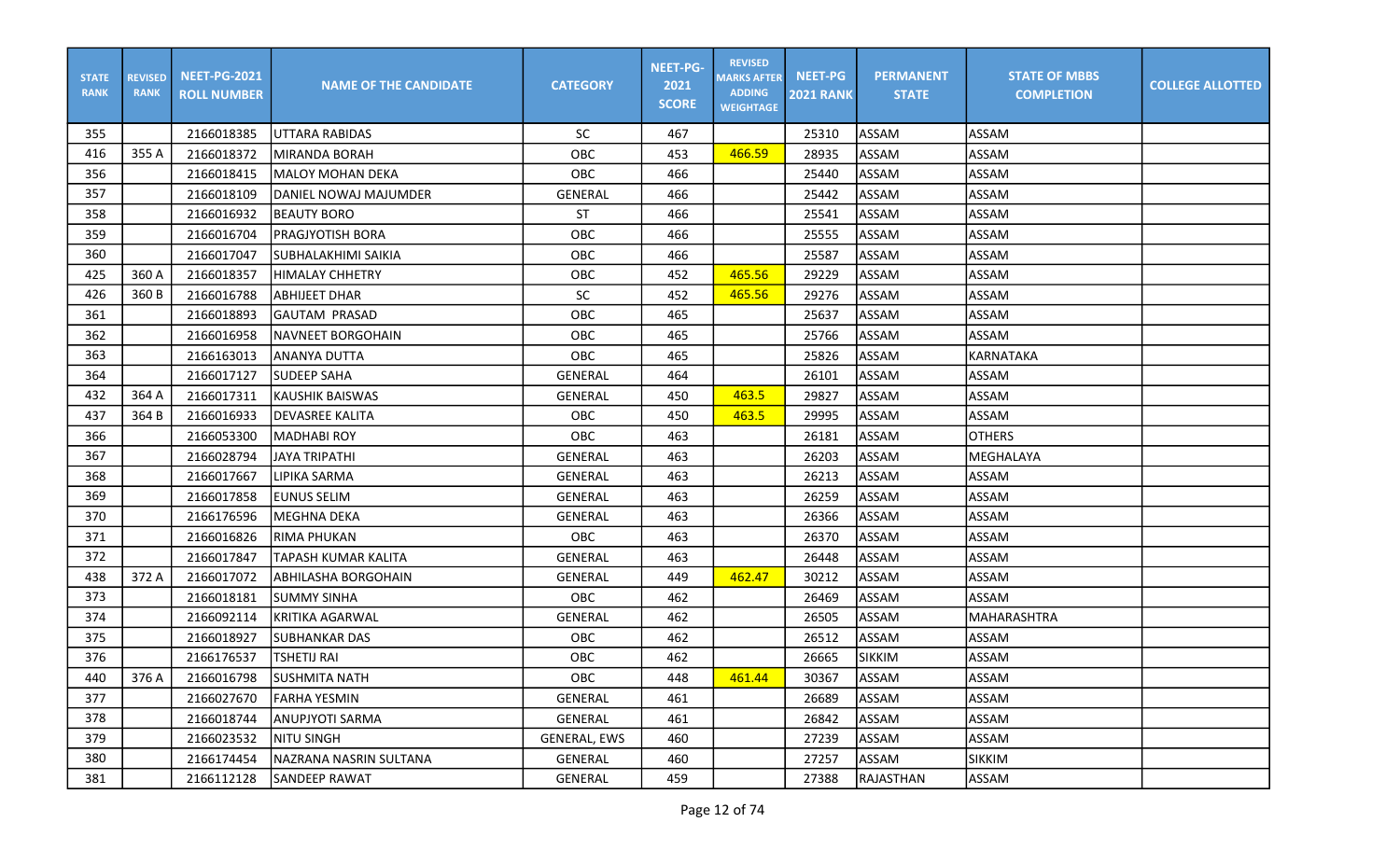| <b>STATE</b><br><b>RANK</b> | <b>REVISED</b><br><b>RANK</b> | <b>NEET-PG-2021</b><br><b>ROLL NUMBER</b> | <b>NAME OF THE CANDIDATE</b> | <b>CATEGORY</b>     | <b>NEET-PG-</b><br>2021<br><b>SCORE</b> | <b>REVISED</b><br><b>MARKS AFTER</b><br><b>ADDING</b><br><b>WEIGHTAGE</b> | NEET-PG<br><b>2021 RANK</b> | <b>PERMANENT</b><br><b>STATE</b> | <b>STATE OF MBBS</b><br><b>COMPLETION</b> | <b>COLLEGE ALLOTTED</b> |
|-----------------------------|-------------------------------|-------------------------------------------|------------------------------|---------------------|-----------------------------------------|---------------------------------------------------------------------------|-----------------------------|----------------------------------|-------------------------------------------|-------------------------|
| 383                         |                               | 2166018837                                | IPRIYANKA GOUTAM             | OBC                 | 459                                     |                                                                           | 27522                       | ASSAM                            | ASSAM                                     |                         |
| 384                         |                               | 2166017351                                | IHRIDOYJEET CHOUDHURY        | <b>GENERAL</b>      | 459                                     |                                                                           | 27537                       | ASSAM                            | <b>ASSAM</b>                              |                         |
| 461                         | 384 A                         | 2166018934                                | PARTHA PRATIM PATOWARY       | GENERAL             | 445                                     | 458.35                                                                    | 31110                       | ASSAM                            | ASSAM                                     |                         |
| 385                         |                               | 2166165768                                | <b>ROOPSHEKHAR MOHAN</b>     | OBC                 | 458                                     |                                                                           | 27603                       | ASSAM                            | <b>ASSAM</b>                              |                         |
| 386                         |                               | 2166017197                                | <b>ARAFAT ABDULLAH</b>       | <b>GENERAL</b>      | 458                                     |                                                                           | 27605                       | ASSAM                            | <b>ASSAM</b>                              |                         |
| 387                         |                               | 2166017733                                | KINNARESH SHARMA             | <b>GENERAL</b>      | 458                                     |                                                                           | 27634                       | ASSAM                            | <b>ASSAM</b>                              |                         |
| 388                         |                               | 2166018389                                | JAHNAVI MAHANTA              | GENERAL             | 458                                     |                                                                           | 27719                       | ASSAM                            | <b>ASSAM</b>                              |                         |
| 389                         |                               | 2166017337                                | KAMAL KRISHNA PATOWARY       | <b>GENERAL</b>      | 458                                     |                                                                           | 27728                       | ASSAM                            | ASSAM                                     |                         |
| 390                         |                               |                                           |                              |                     |                                         |                                                                           |                             | <b>ARUNACHAL</b>                 |                                           |                         |
|                             |                               | 2166172866                                | BAMIN NENKHA                 | <b>ST</b>           | 458                                     |                                                                           | 27742                       | PRADESH                          | <b>ASSAM</b>                              |                         |
| 391                         |                               | 2166016931                                | <b>PRANTIKA GOGOI</b>        | GENERAL             | 458                                     |                                                                           | 27765                       | ASSAM                            | <b>ASSAM</b>                              |                         |
| 468                         | 391 A                         | 2166017453                                | NIKUMANI MAZUMDAR            | OBC                 | 444                                     | 457.32                                                                    | 31624                       | ASSAM                            | <b>ASSAM</b>                              |                         |
| 392                         |                               | 2166017376                                | <b>NURUL HASSAN</b>          | GENERAL             | 457                                     |                                                                           | 27908                       | ASSAM                            | ASSAM                                     |                         |
| 393                         |                               | 2166017432                                | <b>TANNABI DEKA</b>          | <b>GENERAL</b>      | 457                                     |                                                                           | 27922                       | ASSAM                            | MEGHALAYA                                 |                         |
| 394                         |                               | 2166018368                                | IGAUROV JYOTI NATH           | OBC                 | 457                                     |                                                                           | 27961                       | ASSAM                            | ASSAM                                     |                         |
| 395                         |                               | 2166176512                                | PRIYANKA DAS                 | ST                  | 457                                     |                                                                           | 27982                       | ASSAM                            | <b>ASSAM</b>                              |                         |
| 396                         |                               | 2166017444                                | <b>DIKSHA DAS</b>            | OBC                 | 457                                     |                                                                           | 28007                       | ASSAM                            | <b>ASSAM</b>                              |                         |
| 397                         |                               | 2166018858                                | MANISHA CHHETRI              | GENERAL             | 456                                     |                                                                           | 28029                       | ASSAM                            | <b>ASSAM</b>                              |                         |
| 398                         |                               | 2166016943                                | <b>DISHA AGARWAL</b>         | <b>GENERAL</b>      | 456                                     |                                                                           | 28102                       | ASSAM                            | <b>ASSAM</b>                              |                         |
| 399                         |                               | 2166018674                                | WAHIDA SULTANA               | <b>GENERAL, EWS</b> | 456                                     |                                                                           | 28193                       | <b>ASSAM</b>                     | ASSAM                                     |                         |
| 483                         | 399 A                         | 2166017076                                | ISUSHMITA DAS                | GENERAL             | 442                                     | 455.26                                                                    | 32078                       | ASSAM                            | ASSAM                                     |                         |
| 401                         |                               | 2166017090                                | SIMI SEHNAZ                  | GENERAL             | 455                                     |                                                                           | 28384                       | ASSAM                            | <b>ASSAM</b>                              |                         |
| 402                         |                               | 2166016896                                | <b>WASHIM AKRAM</b>          | GENERAL, EWS        | 455                                     |                                                                           | 28436                       | ASSAM                            | <b>ASSAM</b>                              |                         |
| 403                         |                               | 2166017143                                | <b>RAJAN KUMAR GUPTA</b>     | OBC                 | 455                                     |                                                                           | 28446                       | ASSAM                            | <b>ASSAM</b>                              |                         |
| 404                         |                               | 2166017026                                | KAMRUN NAHAR                 | <b>GENERAL, EWS</b> | 455                                     |                                                                           | 28451                       | <b>ASSAM</b>                     | ASSAM                                     |                         |
| 405                         |                               | 2166017872                                | <b>MADHURJYA KAKATI</b>      | SC                  | 455                                     |                                                                           | 28454                       | ASSAM                            | ASSAM                                     |                         |
| 406                         |                               | 2166016863                                | MADHURIMA SARMA              | GENERAL             | 455                                     |                                                                           | 28504                       | ASSAM                            | ASSAM                                     |                         |
| 407                         |                               | 2166177015                                | PANKAJ SHARMA                | GENERAL             | 455                                     |                                                                           | 28510                       | RAJASTHAN                        | IASSAM                                    |                         |
| 409                         |                               | 2166018157                                | IDARSHAN DUTTA BARUAH        | GENERAL             | 455                                     |                                                                           | 28658                       | ASSAM                            | ASSAM                                     |                         |
| 410                         |                               | 2166017227                                | IANKITA PAUL                 | GENERAL             | 454                                     |                                                                           | 28790                       | ASSAM                            | ASSAM                                     |                         |
| 411                         |                               | 2166017607                                | JANIFA KAIFEE AHMED          | GENERAL             | 454                                     |                                                                           | 28846                       | ASSAM                            | ASSAM                                     |                         |
| 412                         |                               | 2166017400                                | NEHA KASHYAP                 | GENERAL             | 454                                     |                                                                           | 28849                       | ASSAM                            | <b>ASSAM</b>                              |                         |
| 413                         |                               | 2166018505                                | <b>TAMAL BISWAS</b>          | SC                  | 454                                     |                                                                           | 28883                       | ASSAM                            | ASSAM                                     |                         |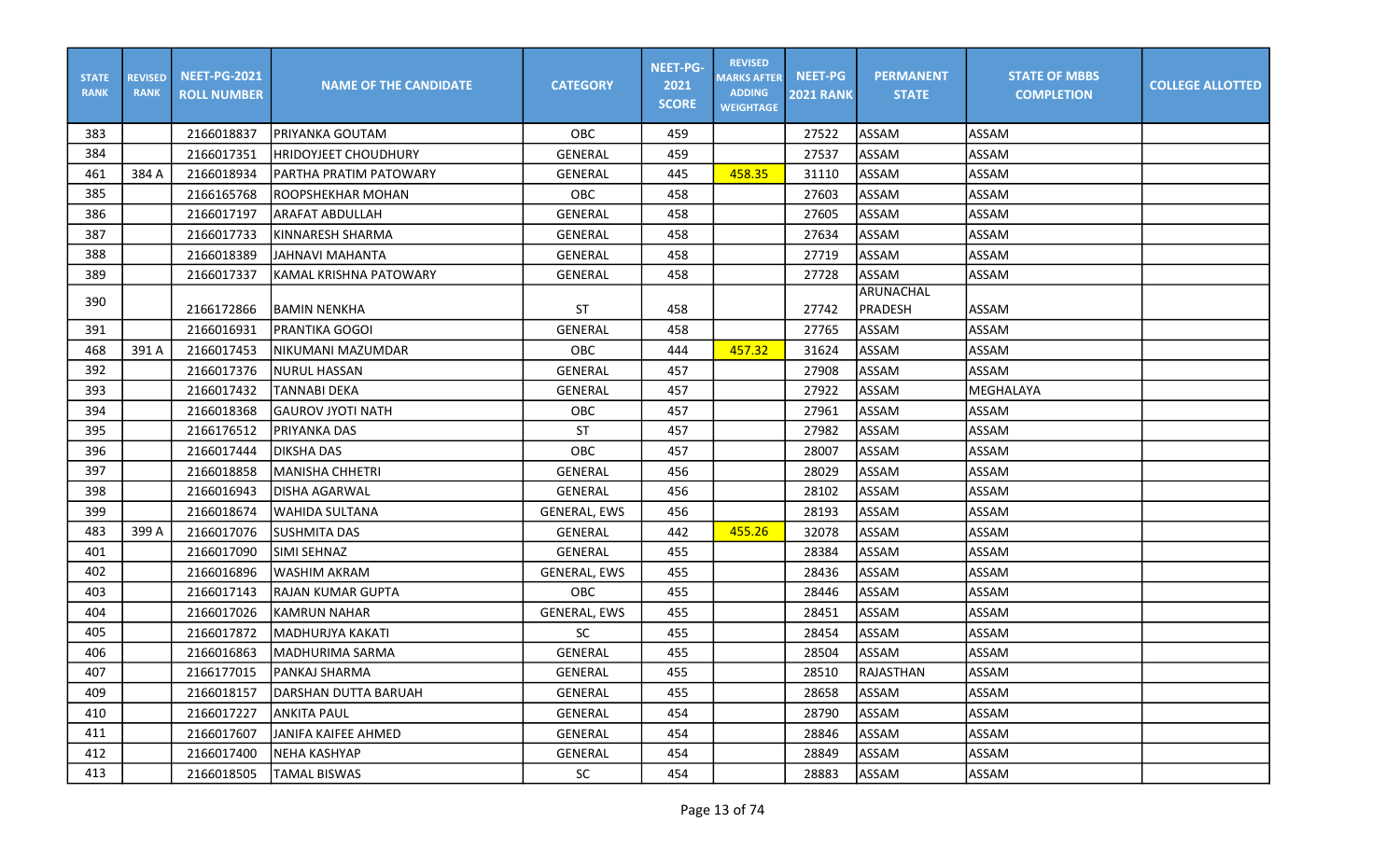| <b>STATE</b><br><b>RANK</b> | <b>REVISED</b><br><b>RANK</b> | <b>NEET-PG-2021</b><br><b>ROLL NUMBER</b> | <b>NAME OF THE CANDIDATE</b>     | <b>CATEGORY</b>     | <b>NEET-PG-</b><br>2021<br><b>SCORE</b> | <b>REVISED</b><br><b>MARKS AFTER</b><br><b>ADDING</b><br><b>WEIGHTAGE</b> | <b>NEET-PG</b><br><b>2021 RANK</b> | <b>PERMANENT</b><br><b>STATE</b> | <b>STATE OF MBBS</b><br><b>COMPLETION</b> | <b>COLLEGE ALLOTTED</b> |
|-----------------------------|-------------------------------|-------------------------------------------|----------------------------------|---------------------|-----------------------------------------|---------------------------------------------------------------------------|------------------------------------|----------------------------------|-------------------------------------------|-------------------------|
| 414                         |                               | 2166176448                                | IN DIVYANAND                     | GENERAL             | 454                                     |                                                                           | 28891                              | ASSAM                            | ASSAM                                     |                         |
| 415                         |                               | 2166164293                                | <b>ANUPAM SARMA</b>              | GENERAL             | 454                                     |                                                                           | 28901                              | ASSAM                            | <b>ASSAM</b>                              |                         |
| 417                         |                               | 2166018533                                | <b>EBAIDULLA BARBHUIYA</b>       | GENERAL             | 453                                     |                                                                           | 28953                              | ASSAM                            | ASSAM                                     |                         |
| 418                         |                               | 2166017040                                | <b>CHAYANIKA BORA</b>            | OBC                 | 453                                     |                                                                           | 28990                              | ASSAM                            | ASSAM                                     |                         |
| 419                         |                               | 2166018581                                | <b>RUPANKITA SARKAR</b>          | <b>SC</b>           | 453                                     |                                                                           | 29006                              | ASSAM                            | <b>TRIPURA</b>                            |                         |
| 420                         |                               | 2166018542                                | SUSMITA BHUIYA                   | <b>GENERAL, EWS</b> | 453                                     |                                                                           | 29054                              | ASSAM                            | <b>ASSAM</b>                              |                         |
| 421                         |                               | 2166018480                                | <b>ARCHISMITA CHAKRABORTY</b>    | GENERAL             | 453                                     |                                                                           | 29087                              | ASSAM                            | <b>ASSAM</b>                              |                         |
| 422                         |                               | 2166016853                                | <b>RITURAJ BORSAIKIA</b>         | <b>OBC</b>          | 453                                     |                                                                           | 29132                              | ASSAM                            | <b>ASSAM</b>                              |                         |
| 498                         | 422 A                         | 2166017433                                | DEEPANNITA DHAR                  | GENERAL             | 439                                     | 452.17                                                                    | 32998                              | ASSAM                            | ASSAM                                     |                         |
| 423                         |                               | 2166017700                                | IMD HAFIZUR RAHMAN               | <b>GENERAL, EWS</b> | 452                                     |                                                                           | 29160                              | ASSAM                            | <b>ASSAM</b>                              |                         |
| 424                         |                               | 2166018769                                | <b>KAUSHIK DEKA</b>              | <b>GENERAL, EWS</b> | 452                                     |                                                                           | 29162                              | ASSAM                            | <b>ASSAM</b>                              |                         |
| 427                         |                               | 2166016945                                | <b>MANASHI TALUKDAR</b>          | <b>GENERAL</b>      | 452                                     |                                                                           | 29282                              | ASSAM                            | <b>ASSAM</b>                              |                         |
| 428                         |                               | 2166018002                                | <b>RUPAM CHAKRABARTY</b>         | <b>GENERAL</b>      | 452                                     |                                                                           | 29300                              | ASSAM                            | MEGHALAYA                                 |                         |
| 616                         | 428 A                         | 2166018870                                | <b>IDEEP SHANKAR SAIKIA</b>      | OBC                 | 414                                     | 451.26                                                                    | 40699                              | ASSAM                            | <b>ASSAM</b>                              |                         |
| 501                         | 428 B                         | 2166176849                                | <b>AYESHA SIDDIQUA CHOUDHURY</b> | <b>GENERAL, EWS</b> | 438                                     | 451.14                                                                    | 33144                              | ASSAM                            | <b>ASSAM</b>                              |                         |
| 429                         |                               | 2166176479                                | <b>SANJEEV TRIPATHI</b>          | GENERAL             | 451                                     |                                                                           | 29431                              | <b>ASSAM</b>                     | ASSAM                                     |                         |
| 430                         |                               | 2166016981                                | <b>RAGINI TALUKDAR</b>           | GENERAL             | 451                                     |                                                                           | 29627                              | ASSAM                            | ASSAM                                     |                         |
| 431                         |                               | 2166030469                                | DEBOTTAM SENGUPTA                | <b>GENERAL</b>      | 450                                     |                                                                           | 29674                              | ASSAM                            | <b>ASSAM</b>                              |                         |
| 433                         |                               | 2166017098                                | RADHIKAA SHARMA                  | GENERAL             | 450                                     |                                                                           | 29851                              | ASSAM                            | <b>ASSAM</b>                              |                         |
| 434                         |                               | 2166176558                                | <b>SHASHANK SHEKHAR SHARMA</b>   | GENERAL             | 450                                     |                                                                           | 29900                              | ASSAM                            | <b>ASSAM</b>                              |                         |
| 435                         |                               | 2166018694                                | <b>SHUBHRA PAUL</b>              | <b>OBC</b>          | 450                                     |                                                                           | 29933                              | ASSAM                            | ASSAM                                     |                         |
| 436                         |                               | 2166017997                                | HIRANNYA KUMAR BAISHYA           | OBC                 | 450                                     |                                                                           | 29954                              | ASSAM                            | ASSAM                                     |                         |
| 439                         |                               | 2166017062                                | <b>BHARGAV P BORDOLOI</b>        | GENERAL             | 449                                     |                                                                           | 30265                              | ASSAM                            | ASSAM                                     |                         |
| 517                         | 439 A                         | 2166017909                                | AMBUJ MISHRA                     | GENERAL             | 435                                     | 448.05                                                                    | 34019                              | ASSAM                            | ASSAM                                     |                         |
| 441                         |                               | 2166100339                                | <b>NABA RAJ CHETRI</b>           | OBC                 | 448                                     |                                                                           | 30424                              | ASSAM                            | <b>ASSAM</b>                              |                         |
| 442                         |                               | 2166017430                                | <b>RUBY BARMAN</b>               | GENERAL, EWS        | 448                                     |                                                                           | 30455                              | ASSAM                            | <b>ASSAM</b>                              |                         |
| 443                         |                               | 2166017485                                | SWDWAMSHREE BORO                 | <b>ST</b>           | 448                                     |                                                                           | 30476                              | ASSAM                            | ASSAM                                     |                         |
| 444                         |                               | 2166018657                                | <b>PULAK PAUL</b>                | GENERAL             | 448                                     |                                                                           | 30477                              | ASSAM                            | <b>ASSAM</b>                              |                         |
| 445                         |                               | 2166017480                                | <b>ASHRITA KALITA</b>            | GENERAL             | 448                                     |                                                                           | 30500                              | ASSAM                            | ASSAM                                     |                         |
| 446                         |                               | 2166163284                                | SAGARIKA JHA                     | GENERAL             | 447                                     |                                                                           | 30546                              | ASSAM                            | ASSAM                                     |                         |
| 447                         |                               | 2166016923                                | DEBASTUTI BHARALI                | GENERAL             | 447                                     |                                                                           | 30552                              | ASSAM                            | MEGHALAYA                                 |                         |
| 448                         |                               | 2166032263                                | <b>AKSHIT DHALL</b>              | GENERAL             | 447                                     |                                                                           | 30625                              | DELHI                            | ASSAM                                     |                         |
| 449                         |                               | 2166017403                                | NIHAR DAS                        | SC                  | 447                                     |                                                                           | 30627                              | ASSAM                            | ASSAM                                     |                         |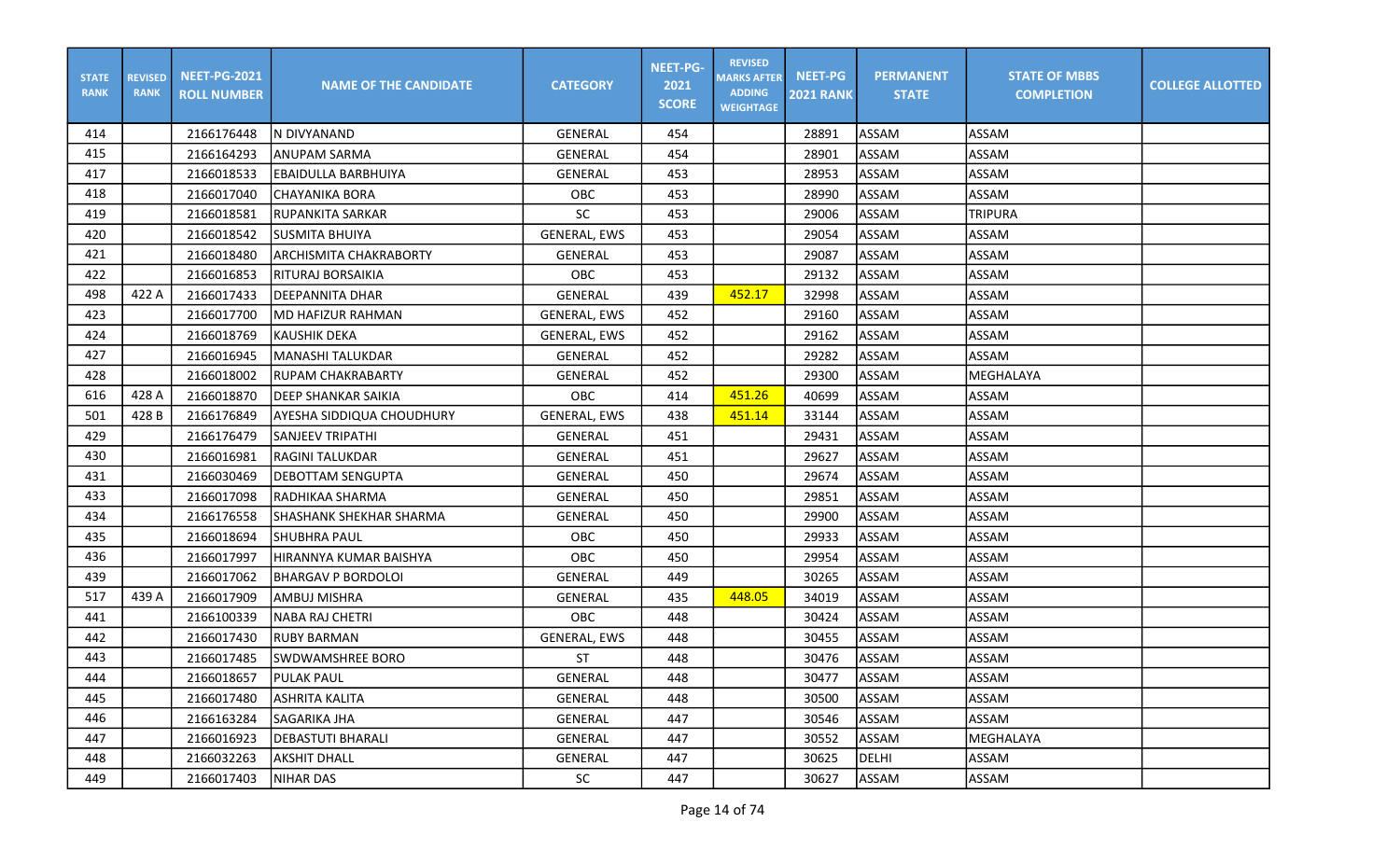| <b>STATE</b><br><b>RANK</b> | <b>REVISED</b><br><b>RANK</b> | <b>NEET-PG-2021</b><br><b>ROLL NUMBER</b> | <b>NAME OF THE CANDIDATE</b>   | <b>CATEGORY</b>     | <b>NEET-PG-</b><br>2021<br><b>SCORE</b> | <b>REVISED</b><br><b>MARKS AFTER</b><br><b>ADDING</b><br><b>WEIGHTAGE</b> | <b>NEET-PG</b><br><b>2021 RANK</b> | <b>PERMANENT</b><br><b>STATE</b> | <b>STATE OF MBBS</b><br><b>COMPLETION</b> | <b>COLLEGE ALLOTTED</b> |
|-----------------------------|-------------------------------|-------------------------------------------|--------------------------------|---------------------|-----------------------------------------|---------------------------------------------------------------------------|------------------------------------|----------------------------------|-------------------------------------------|-------------------------|
| 450                         |                               | 2166017435                                | SANJOY KRISHNA HANDIQUE        | <b>OBC</b>          | 447                                     |                                                                           | 30678                              | <b>ASSAM</b>                     | <b>ASSAM</b>                              |                         |
| 451                         |                               | 2166016619                                | NAMRATA CHAKRAVARTY            | <b>GENERAL</b>      | 447                                     |                                                                           | 30788                              | ASSAM                            | <b>ASSAM</b>                              |                         |
| 452                         |                               | 2166018896                                | KIRAN SINGH                    | OBC                 | 446                                     |                                                                           | 30823                              | ASSAM                            | <b>ASSAM</b>                              |                         |
| 453                         |                               | 2166164435                                | <b>ZAMAN ZENIFUL ISLAM</b>     | <b>GENERAL</b>      | 446                                     |                                                                           | 30829                              | ASSAM                            | KARNATAKA                                 |                         |
| 454                         |                               | 2166018734                                | IIMRAN HUSSAIN KABIR           | <b>GENERAL, EWS</b> | 446                                     |                                                                           | 30834                              | <b>ASSAM</b>                     | <b>ASSAM</b>                              |                         |
| 455                         |                               | 2166017419                                | <b>ANGANA MAHANTA</b>          | <b>GENERAL</b>      | 446                                     |                                                                           | 30847                              | <b>ASSAM</b>                     | <b>KARNATAKA</b>                          |                         |
| 456                         |                               | 2166174654                                | <b>SUNNY DAS</b>               | <b>SC</b>           | 446                                     |                                                                           | 30945                              | ASSAM                            | <b>WEST BENGAL</b>                        |                         |
| 457                         |                               | 2166125002                                | <b>BHANU PRATAP SINGH GAUR</b> | <b>GENERAL</b>      | 446                                     |                                                                           | 30948                              | PUDUCHERRY                       | <b>ASSAM</b>                              |                         |
| 458                         |                               | 2166176766                                | NANDINI BORAH                  | OBC                 | 446                                     |                                                                           | 31007                              | <b>ASSAM</b>                     | ASSAM                                     |                         |
| 459                         |                               | 2166017864                                | lMANISHA DASGUPTA              | OBC                 | 446                                     |                                                                           | 31055                              | ASSAM                            | <b>ASSAM</b>                              |                         |
| 591                         | 459 A                         | 2166016678                                | <b>SAURAV KALITA</b>           | <b>GENERAL</b>      | 420                                     | 445.2                                                                     | 38804                              | ASSAM                            | <b>ASSAM</b>                              |                         |
| 460                         |                               | 2166018365                                | <b>PALASH BORTAMULY</b>        | OBC                 | 445                                     |                                                                           | 31087                              | <b>ASSAM</b>                     | <b>ASSAM</b>                              |                         |
| 462                         |                               | 2166030106                                | <b>REKHA</b>                   | <b>GENERAL, EWS</b> | 445                                     |                                                                           | 31132                              | <b>DELHI</b>                     | <b>ASSAM</b>                              |                         |
| 463                         |                               | 2166098300                                | NISHILA THONGRATABAM           | OBC                 | 445                                     |                                                                           | 31239                              | <b>MANIPUR</b>                   | ASSAM                                     |                         |
| 464                         |                               | 2166016963                                | MANASH JYOTI KONCH             | OBC                 | 445                                     |                                                                           | 31417                              | ASSAM                            | ASSAM                                     |                         |
| 465                         |                               | 2166017258                                | <b>ABHISEK GHOSH</b>           | OBC                 | 444                                     |                                                                           | 31525                              | <b>ASSAM</b>                     | <b>ASSAM</b>                              |                         |
| 466                         |                               | 2166017024                                | <b>POPY BORAH</b>              | OBC                 | 444                                     |                                                                           | 31542                              | <b>ASSAM</b>                     | <b>ASSAM</b>                              |                         |
| 467                         |                               | 2166018792                                | SAJEDA KHATUN                  | <b>GENERAL, EWS</b> | 444                                     |                                                                           | 31622                              | <b>ASSAM</b>                     | <b>ASSAM</b>                              |                         |
| 469                         |                               | 2166176482                                | <b>SOURAV SANKAR DUTTA</b>     | <b>GENERAL, EWS</b> | 444                                     |                                                                           | 31641                              | ASSAM                            | <b>ASSAM</b>                              |                         |
| 470                         |                               | 2166173487                                | <b>GAIRIK SAHA</b>             | <b>GENERAL</b>      | 444                                     |                                                                           | 31644                              | ASSAM                            | <b>ASSAM</b>                              |                         |
| 471                         |                               | 2166031022                                | ASHIQUE MADANI                 | <b>GENERAL, EWS</b> | 444                                     |                                                                           | 31655                              | ASSAM                            | <b>ASSAM</b>                              |                         |
| 546                         | 471 A                         | 2166176719                                | RAKIBUL ISLAM                  | <b>GENERAL, EWS</b> | 431                                     | 443.93                                                                    | 35422                              | ASSAM                            | <b>ASSAM</b>                              |                         |
| 472                         |                               | 2166094735                                | ANAMIKA MISHRA                 | <b>GENERAL</b>      | 443                                     |                                                                           | 31694                              | <b>MAHARASHTRA</b>               | ASSAM                                     |                         |
| 473                         |                               | 2166017972                                | <b>SOURABH BORA</b>            | GENERAL             | 443                                     |                                                                           | 31701                              | ASSAM                            | <b>ASSAM</b>                              |                         |
| 474                         |                               | 2166157232                                | <b>VINAY KRISHNA</b>           | <b>SC</b>           | 443                                     |                                                                           | 31770                              | <b>UTTAR PRADESH</b>             | <b>ASSAM</b>                              |                         |
| 475                         |                               | 2166176435                                | <b>ASHRUFA MASUMA</b>          | GENERAL             | 443                                     |                                                                           | 31773                              | ASSAM                            | <b>ASSAM</b>                              |                         |
| 476                         |                               | 2166017438                                | HIMASRI SARMAH                 | <b>GENERAL</b>      | 443                                     |                                                                           | 31819                              | ASSAM                            | ASSAM                                     |                         |
| 477                         |                               | 2166150711                                | NEELANSHA PRATAP               | GENERAL             | 443                                     |                                                                           | 31835                              | UTTAR PRADESH                    | <b>ASSAM</b>                              |                         |
| 478                         |                               | 2166173453                                | HYDER MOHAMMAD                 | GENERAL             | 443                                     |                                                                           | 31890                              | ASSAM                            | <b>SIKKIM</b>                             |                         |
| 479                         |                               | 2166018688                                | RUDRASANKAR CHAKRABORTY        | GENERAL             | 442                                     |                                                                           | 31962                              | ASSAM                            | <b>ASSAM</b>                              |                         |
| 480                         |                               | 2166017656                                | ISNIGDHA HALOI                 | SC                  | 442                                     |                                                                           | 31977                              | <b>ASSAM</b>                     | ASSAM                                     |                         |
| 481                         |                               | 2166018658                                | <b>MADHURI SETHIA</b>          | GENERAL, EWS        | 442                                     |                                                                           | 32073                              | ASSAM                            | ASSAM                                     |                         |
| 482                         |                               | 2166017133                                | <b>JOHNSON BRAHMA</b>          | ST                  | 442                                     |                                                                           | 32074                              | ASSAM                            | ASSAM                                     |                         |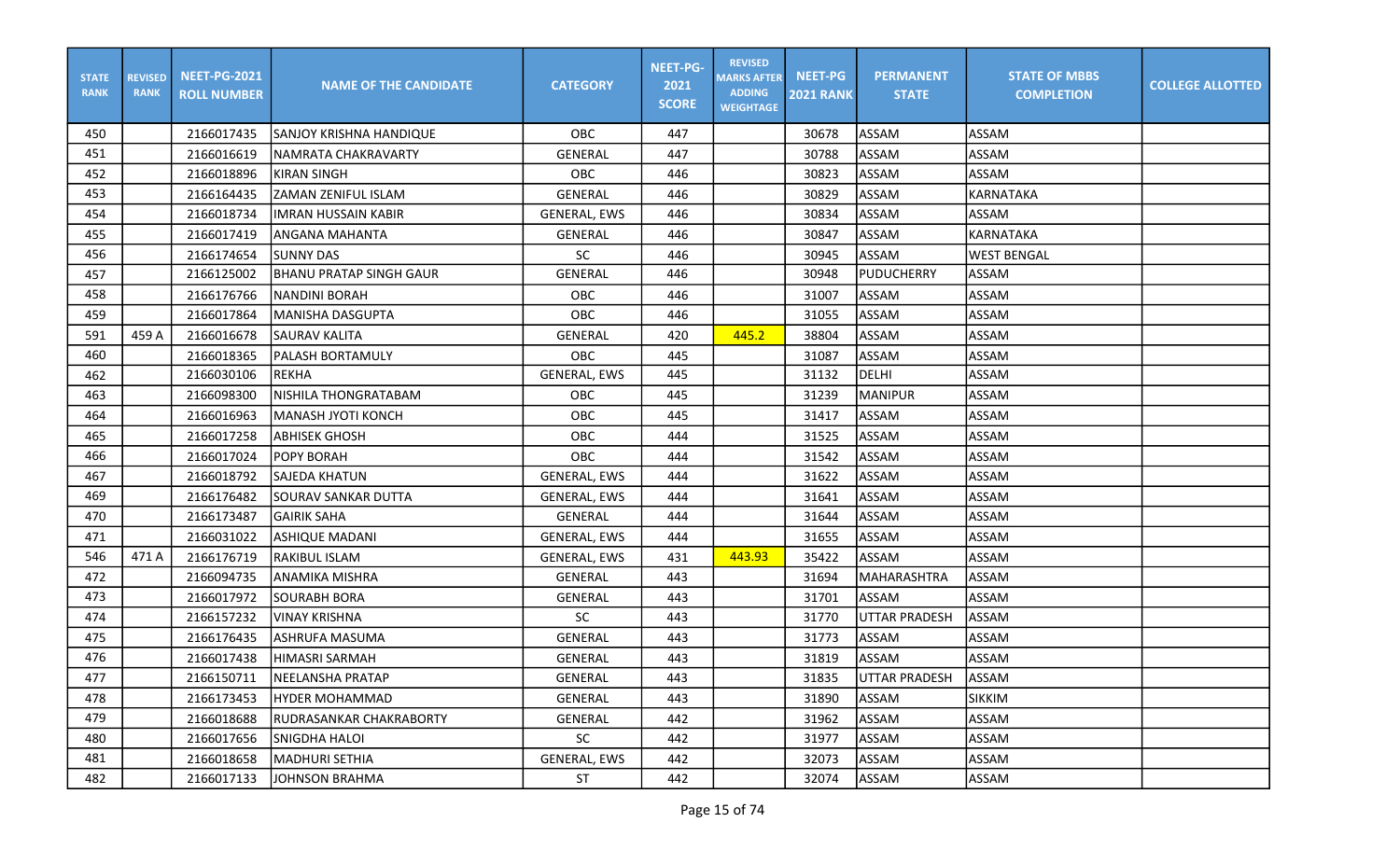| <b>STATE</b><br><b>RANK</b> | <b>REVISED</b><br><b>RANK</b> | <b>NEET-PG-2021</b><br><b>ROLL NUMBER</b> | <b>NAME OF THE CANDIDATE</b>     | <b>CATEGORY</b>     | <b>NEET-PG-</b><br>2021<br><b>SCORE</b> | <b>REVISED</b><br><b>MARKS AFTER</b><br><b>ADDING</b><br><b>WEIGHTAGE</b> | <b>NEET-PG</b><br><b>2021 RANK</b> | <b>PERMANENT</b><br><b>STATE</b>  | <b>STATE OF MBBS</b><br><b>COMPLETION</b> | <b>COLLEGE ALLOTTED</b> |
|-----------------------------|-------------------------------|-------------------------------------------|----------------------------------|---------------------|-----------------------------------------|---------------------------------------------------------------------------|------------------------------------|-----------------------------------|-------------------------------------------|-------------------------|
| 484                         |                               | 2166017165                                | IRAHUL HARISH MORAL BAMON        | <b>ST</b>           | 442                                     |                                                                           | 32117                              | MEGHALAYA                         | ASSAM                                     |                         |
| 485                         |                               | 2166017490                                | <b>SOURAV DHAR</b>               | <b>SC</b>           | 441                                     |                                                                           | 32275                              | ASSAM                             | ASSAM                                     |                         |
| 486                         |                               | 2166176626                                | <b>NEHA JAISWAL</b>              | <b>GENERAL</b>      | 441                                     |                                                                           | 32346                              | ASSAM                             | ASSAM                                     |                         |
| 487                         |                               | 2166017305                                | IGARIMA RANI                     | <b>SC</b>           | 441                                     |                                                                           | 32388                              | <b>HIMACHAL</b><br><b>PRADESH</b> | ASSAM                                     |                         |
| 488                         |                               | 2166018637                                | <b>SOURAV SUTRADHAR</b>          | <b>SC</b>           | 440                                     |                                                                           | 32587                              | ASSAM                             | <b>ASSAM</b>                              |                         |
| 489                         |                               | 2166017967                                | İMADHURJYA ROY                   | OBC                 | 440                                     |                                                                           | 32682                              | ASSAM                             | ASSAM                                     |                         |
| 490                         |                               | 2166166779                                | IGYANENDRA KUMAR VERMA           | <b>SC</b>           | 440                                     |                                                                           | 32695                              | <b>UTTAR PRADESH</b>              | <b>ASSAM</b>                              |                         |
| 491                         |                               | 2166017772                                | <b>SHAIENA PARVEEN</b>           | GENERAL, EWS        | 440                                     |                                                                           | 32698                              | ASSAM                             | ASSAM                                     |                         |
| 492                         |                               | 2166017282                                | <b>KASHMIRA BOSE</b>             | <b>GENERAL</b>      | 440                                     |                                                                           | 32864                              | ASSAM                             | <b>ASSAM</b>                              |                         |
| 493                         |                               | 2166016778                                | DIVYA KUMARI                     | GENERAL             | 439                                     |                                                                           | 32912                              | <b>TAMIL NADU</b>                 | <b>ASSAM</b>                              |                         |
| 494                         |                               | 2166017149                                | NAMRATA SINGH                    | GENERAL             | 439                                     |                                                                           | 32944                              | ASSAM                             | <b>ASSAM</b>                              |                         |
| 495                         |                               | 2166018403                                | <b>RAJEEB DAS</b>                | <b>OBC</b>          | 439                                     |                                                                           | 32962                              | ASSAM                             | ASSAM                                     |                         |
| 496                         |                               | 2166017749                                | <b>NAVANITA SARMA</b>            | GENERAL             | 439                                     |                                                                           | 32991                              | ASSAM                             | ASSAM                                     |                         |
| 497                         |                               | 2166017039                                | KANKU BORUAH                     | OBC                 | 439                                     |                                                                           | 32994                              | ASSAM                             | ASSAM                                     |                         |
| 559                         | 497 A                         | 2166176487                                | AMRITAV KAR                      | <b>GENERAL</b>      | 426                                     | 438.78                                                                    | 36700                              | ASSAM                             | ASSAM                                     |                         |
| 499                         |                               | 2166017055                                | <b>BHABESH DEHINGIA</b>          | OBC                 | 438                                     |                                                                           | 33128                              | ASSAM                             | <b>ASSAM</b>                              |                         |
| 500                         |                               | 2166017437                                | DOOLMONI SAIKIA                  | GENERAL             | 438                                     |                                                                           | 33137                              | ASSAM                             | ASSAM                                     |                         |
| 502                         |                               | 2166018346                                | <b>ABHILEKHA CHOUDHURY</b>       | <b>GENERAL</b>      | 438                                     |                                                                           | 33219                              | ASSAM                             | <b>ASSAM</b>                              |                         |
| 503                         |                               | 2166016842                                | BISWAJIT THAKURIA                | OBC                 | 438                                     |                                                                           | 33251                              | <b>ASSAM</b>                      | ASSAM                                     |                         |
| 504                         |                               | 2166176515                                | lipsita Gogol                    | <b>OBC</b>          | 438                                     |                                                                           | 33271                              | ASSAM                             | <b>ASSAM</b>                              |                         |
| 505                         |                               | 2166017446                                | IDIPALOK CHOUDHURY               | <b>GENERAL</b>      | 438                                     |                                                                           | 33299                              | ASSAM                             | <b>ASSAM</b>                              |                         |
| 506                         |                               | 2166017696                                | ZIAUL HAQUE CHOUDHURY            | <b>GENERAL</b>      | 437                                     |                                                                           | 33369                              | ASSAM                             | <b>ASSAM</b>                              |                         |
| 507                         |                               | 2166018582                                | <b>GAURAV PAUL</b>               | GENERAL             | 437                                     |                                                                           | 33389                              | ASSAM                             | <b>KARNATAKA</b>                          |                         |
| 508                         |                               | 2166018817                                | İRUPSHIKHA GOGOI                 | <b>OBC</b>          | 437                                     |                                                                           | 33593                              | ASSAM                             | ASSAM                                     |                         |
| 509                         |                               | 2166018075                                | <b>MOHIBUL ISLAM AHMED</b>       | <b>GENERAL, EWS</b> | 436                                     |                                                                           | 33685                              | ASSAM                             | ASSAM                                     |                         |
| 510                         |                               | 2166017182                                | ABUL KALAM AZAD                  | <b>GENERAL, EWS</b> | 436                                     |                                                                           | 33694                              | <b>ASSAM</b>                      | ASSAM                                     |                         |
| 511                         |                               | 2166018852                                | NIVEDITA CHAUHAN                 | GENERAL             | 436                                     |                                                                           | 33698                              | ASSAM                             | ASSAM                                     |                         |
| 512                         |                               | 2166018007                                | <b>KUMARI MAYA</b>               | SC                  | 436                                     |                                                                           | 33712                              | ASSAM                             | ASSAM                                     |                         |
| 513                         |                               | 2166018791                                | <b>DIGJAM SARMA</b>              | GENERAL             | 436                                     |                                                                           | 33904                              | ASSAM                             | ASSAM                                     |                         |
| 514                         |                               | 2166016879                                | <b>PRAVEENA PILLAI</b>           | GENERAL             | 436                                     |                                                                           | 33942                              | ASSAM                             | ASSAM                                     |                         |
| 515                         |                               | 2166017728                                | <b>SMITA LAMSAL</b>              | GENERAL             | 435                                     |                                                                           | 33944                              | ASSAM                             | <b>OTHERS</b>                             |                         |
| 516                         |                               | 2166018381                                | <b>SAYED SHAMIM AKTAR MONDAL</b> | GENERAL, EWS        | 435                                     |                                                                           | 33971                              | ASSAM                             | ASSAM                                     |                         |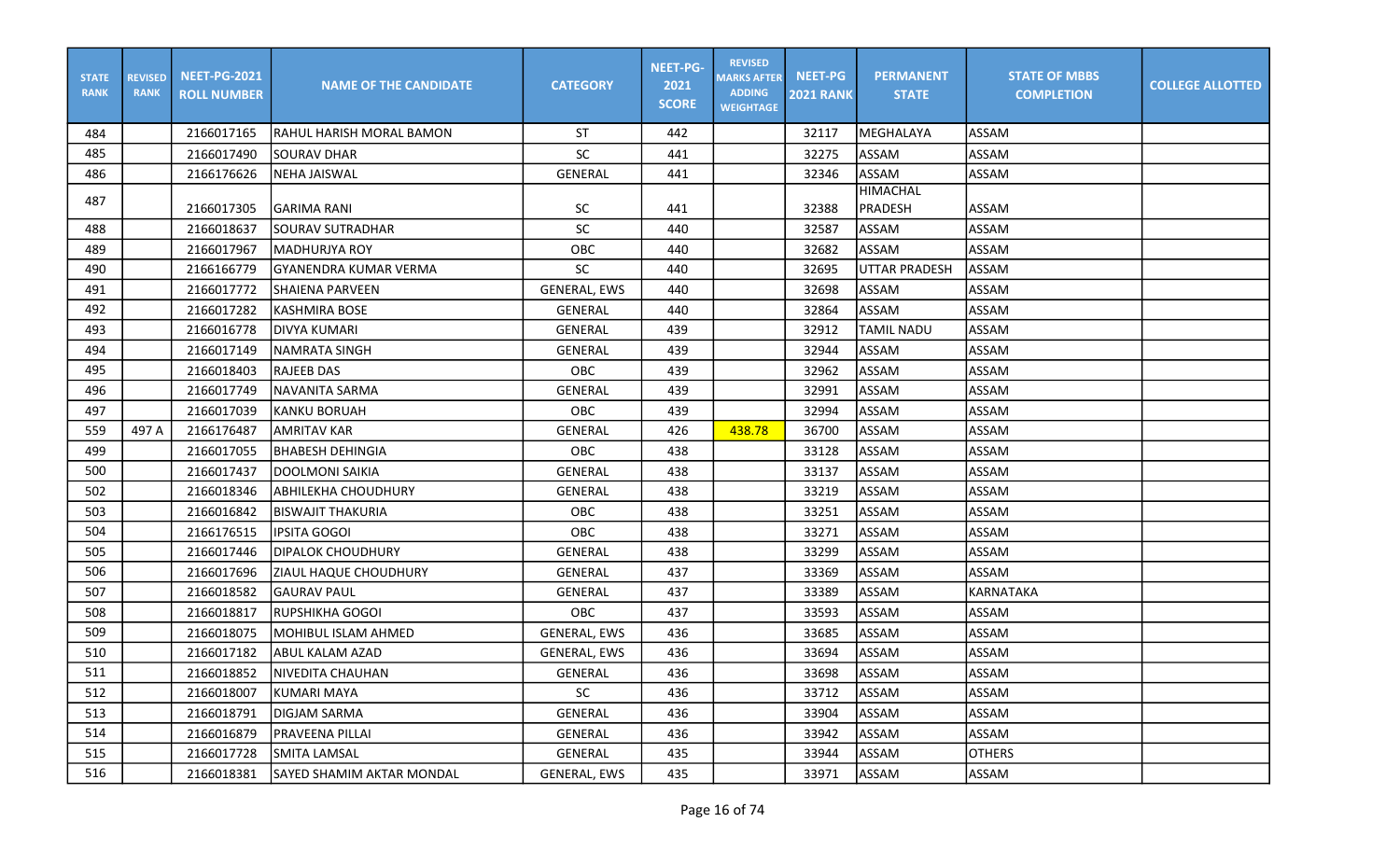| <b>STATE</b><br><b>RANK</b> | <b>REVISED</b><br><b>RANK</b> | <b>NEET-PG-2021</b><br><b>ROLL NUMBER</b> | <b>NAME OF THE CANDIDATE</b> | <b>CATEGORY</b>     | <b>NEET-PG-</b><br>2021<br><b>SCORE</b> | <b>REVISED</b><br><b>MARKS AFTER</b><br><b>ADDING</b><br><b>WEIGHTAGE</b> | <b>NEET-PG</b><br><b>2021 RANK</b> | <b>PERMANENT</b><br><b>STATE</b> | <b>STATE OF MBBS</b><br><b>COMPLETION</b> | <b>COLLEGE ALLOTTED</b> |
|-----------------------------|-------------------------------|-------------------------------------------|------------------------------|---------------------|-----------------------------------------|---------------------------------------------------------------------------|------------------------------------|----------------------------------|-------------------------------------------|-------------------------|
| 518                         |                               | 2166016814                                | IDEBABRATA DUTTA             | GENERAL             | 435                                     |                                                                           | 34136                              | ASSAM                            | ASSAM                                     |                         |
| 519                         |                               | 2166017574                                | MANASHI BORUAH               | <b>GENERAL, EWS</b> | 435                                     |                                                                           | 34139                              | ASSAM                            | ASSAM                                     |                         |
| 520                         |                               | 2166176458                                | DIPENDU SAHA                 | GENERAL             | 435                                     |                                                                           | 34146                              | ASSAM                            | <b>ASSAM</b>                              |                         |
| 521                         |                               | 2166174568                                | <b>PRADIPAN BHOWMICK</b>     | GENERAL             | 435                                     |                                                                           | 34239                              | ASSAM                            | <b>ASSAM</b>                              |                         |
| 522                         |                               | 2166176723                                | <b>SNEHA BARO</b>            | <b>ST</b>           | 435                                     |                                                                           | 34331                              | ASSAM                            | <b>ASSAM</b>                              |                         |
| 523                         |                               | 2166018729                                | <b>ABDUS SAMAD</b>           | GENERAL, EWS        | 434                                     |                                                                           | 34414                              | ASSAM                            | <b>ASSAM</b>                              |                         |
| 524                         |                               | 2166018836                                | BIJIT KUMAR NATH             | <b>OBC</b>          | 434                                     |                                                                           | 34415                              | ASSAM                            | <b>ASSAM</b>                              |                         |
| 525                         |                               | 2166018672                                | IRATNADEEP DHAR              | <b>GENERAL</b>      | 434                                     |                                                                           | 34422                              | ASSAM                            | ASSAM                                     |                         |
| 526                         |                               | 2166017629                                | KHANDAKER SAEED SALEEM       | <b>GENERAL, EWS</b> | 434                                     |                                                                           | 34429                              | <b>ASSAM</b>                     | ASSAM                                     |                         |
| 527                         |                               | 2166018310                                | <b>BARNALI DEVI</b>          | GENERAL             | 434                                     |                                                                           | 34501                              | ASSAM                            | <b>ASSAM</b>                              |                         |
| 528                         |                               | 2166017854                                | <b>BHAKHITA DEKA</b>         | GENERAL             | 434                                     |                                                                           | 34511                              | ASSAM                            | <b>ASSAM</b>                              |                         |
| 529                         |                               | 2166017577                                | JYOTISHMAN BARMAN            | GENERAL             | 434                                     |                                                                           | 34532                              | ASSAM                            | <b>ASSAM</b>                              |                         |
| 530                         |                               | 2166175842                                | <b>RAJDEEP PAUL</b>          | OBC                 | 434                                     |                                                                           | 34564                              | <b>ASSAM</b>                     | <b>ASSAM</b>                              |                         |
| 531                         |                               | 2166176667                                | <b>HIMANISH SEN</b>          | GENERAL             | 434                                     |                                                                           | 34568                              | ASSAM                            | ASSAM                                     |                         |
| 532                         |                               | 2166017025                                | <b>SWAPNIL BARUAH</b>        | OBC                 | 433                                     |                                                                           | 34818                              | ASSAM                            | ASSAM                                     |                         |
| 697                         | 532 A                         | 2166018937                                | MELORI LALNUNSIAMI NGAMLAI   | <b>ST</b>           | 397                                     | 432.73                                                                    | 46050                              | <b>ASSAM</b>                     | ASSAM                                     |                         |
| 590                         | 532 B                         | 2166017037                                | DAISI KAMAN                  | <b>ST</b>           | 420                                     | 432.6                                                                     | 38696                              | ASSAM                            | ASSAM                                     |                         |
| 533                         |                               | 2166017994                                | <b>MAYANK GANGWAL</b>        | <b>GENERAL</b>      | 432                                     |                                                                           | 34890                              | ASSAM                            | <b>ASSAM</b>                              |                         |
| 534                         |                               | 2166018315                                | <b>AMALIN PHUKAN</b>         | GENERAL             | 432                                     |                                                                           | 34893                              | ASSAM                            | <b>ASSAM</b>                              |                         |
| 535                         |                               | 2166018080                                | WAQAR HASNAT MAMOON          | GENERAL             | 432                                     |                                                                           | 34929                              | ASSAM                            | <b>ASSAM</b>                              |                         |
| 536                         |                               | 2166018717                                | JUMESH KANTA KAIRI           | OBC                 | 432                                     |                                                                           | 34957                              | <b>ASSAM</b>                     | ASSAM                                     |                         |
| 537                         |                               | 2166017474                                | <b>BANASHREE BAISHYA</b>     | GENERAL             | 432                                     |                                                                           | 34961                              | ASSAM                            | <b>ASSAM</b>                              |                         |
| 538                         |                               | 2166017121                                | SAHANAZ YASIN SULTANA        | <b>GENERAL, EWS</b> | 432                                     |                                                                           | 34987                              | ASSAM                            | <b>ASSAM</b>                              |                         |
| 539                         |                               | 2166018726                                | ZULFIQUAR AHMED              | GENERAL             | 432                                     |                                                                           | 34997                              | ASSAM                            | <b>ASSAM</b>                              |                         |
| 540                         |                               | 2166177191                                | CHAYANIKA MEDHI              | GENERAL             | 432                                     |                                                                           | 35031                              | ASSAM                            | <b>ASSAM</b>                              |                         |
| 541                         |                               | 2166016902                                | UPASHANA DAS                 | <b>SC</b>           | 432                                     |                                                                           | 35034                              | ASSAM                            | <b>ASSAM</b>                              |                         |
| 542                         |                               | 2166110488                                | NEETU YADAV                  | OBC                 | 432                                     |                                                                           | 35055                              | RAJASTHAN                        | ASSAM                                     |                         |
| 543                         |                               | 2166176867                                | <b>JAMRITANSH MISHRA</b>     | <b>GENERAL, EWS</b> | 431                                     |                                                                           | 35242                              | UTTAR PRADESH                    | <b>ASSAM</b>                              |                         |
| 544                         |                               | 2166017078                                | KARAN KUMAR BORAH            | OBC                 | 431                                     |                                                                           | 35296                              | ASSAM                            | ASSAM                                     |                         |
| 545                         |                               |                                           |                              |                     |                                         |                                                                           |                                    | <b>ARUNACHAL</b>                 |                                           |                         |
|                             |                               | 2166016714                                | <b>IMEDAM BAGANG</b>         | <b>ST</b>           | 431                                     |                                                                           | 35366                              | PRADESH                          | ASSAM                                     |                         |
| 547                         |                               | 2166018396                                | <b>BITOPAN MADAHI</b>        | <b>ST</b>           | 431                                     |                                                                           | 35437                              | ASSAM                            | ASSAM                                     |                         |
| 600                         | 547 A                         | 2166016921                                | ABHINEET DEY                 | OBC                 | 418                                     | 430.54                                                                    | 39397                              | ASSAM                            | ASSAM                                     |                         |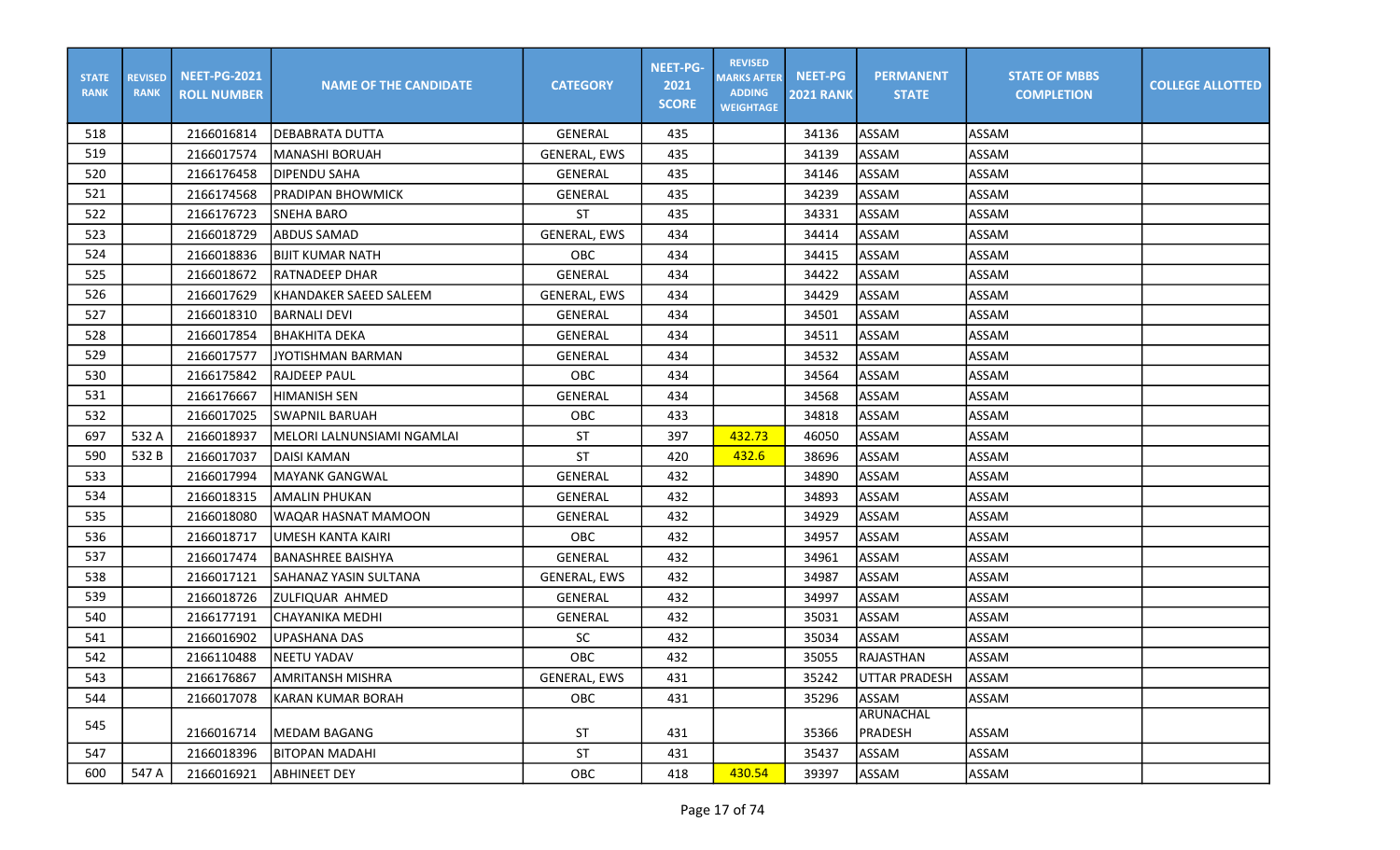| <b>STATE</b><br><b>RANK</b> | <b>REVISED</b><br><b>RANK</b> | <b>NEET-PG-2021</b><br><b>ROLL NUMBER</b> | <b>NAME OF THE CANDIDATE</b>  | <b>CATEGORY</b>     | <b>NEET-PG-</b><br>2021<br><b>SCORE</b> | <b>REVISED</b><br><b>MARKS AFTER</b><br><b>ADDING</b><br><b>WEIGHTAGE</b> | <b>NEET-PG</b><br><b>2021 RANK</b> | <b>PERMANENT</b><br><b>STATE</b> | <b>STATE OF MBBS</b><br><b>COMPLETION</b> | <b>COLLEGE ALLOTTED</b> |
|-----------------------------|-------------------------------|-------------------------------------------|-------------------------------|---------------------|-----------------------------------------|---------------------------------------------------------------------------|------------------------------------|----------------------------------|-------------------------------------------|-------------------------|
| 548                         |                               | 2166177064                                | ISUBHASHIS CHANDA             | <b>GENERAL</b>      | 430                                     |                                                                           | 35605                              | ASSAM                            | ASSAM                                     |                         |
| 549                         |                               | 2166176682                                | IBORISH JYOTI BORPHUKAN       | OBC                 | 430                                     |                                                                           | 35633                              | ASSAM                            | ASSAM                                     |                         |
| 550                         |                               | 2166016959                                | SATABDI DUTTA BARMAN          | OBC                 | 430                                     |                                                                           | 35813                              | ASSAM                            | <b>ASSAM</b>                              |                         |
| 551                         |                               | 2166172228                                | <b>ANANYA MAZUMDER</b>        | GENERAL             | 430                                     |                                                                           | 35825                              | ASSAM                            | <b>ASSAM</b>                              |                         |
| 552                         |                               | 2166018093                                | <b>PRANJAL SARMAH</b>         | <b>GENERAL</b>      | 429                                     |                                                                           | 35858                              | ASSAM                            | <b>ASSAM</b>                              |                         |
| 553                         |                               | 2166017343                                | BISWAJIT DAS                  | <b>SC</b>           | 429                                     |                                                                           | 35977                              | ASSAM                            | <b>ASSAM</b>                              |                         |
| 554                         |                               | 2166018358                                | SUHASHINI CHOUDHURY           | OBC                 | 429                                     |                                                                           | 36046                              | ASSAM                            | <b>ASSAM</b>                              |                         |
| 608                         | 554 A                         | 2166017496                                | <b>MRIDUSHMAN SAIKIA</b>      | OBC                 | 416                                     | 428.48                                                                    | 40134                              | ASSAM                            | ASSAM                                     |                         |
| 555                         |                               | 2166018546                                | <b>BABLI DAS</b>              | SC                  | 428                                     |                                                                           | 36119                              | <b>ASSAM</b>                     | ASSAM                                     |                         |
| 556                         |                               | 2166017642                                | IPOOJA NATH                   | OBC                 | 428                                     |                                                                           | 36348                              | ASSAM                            | <b>ASSAM</b>                              |                         |
| 557                         |                               | 2166100388                                | <b>ANKITA G CHELENG</b>       | GENERAL             | 427                                     |                                                                           | 36543                              | ASSAM                            | <b>SIKKIM</b>                             |                         |
| 558                         |                               | 2166171324                                | JANJOY KUMAR PAUL             | OBC                 | 427                                     |                                                                           | 36616                              | ASSAM                            | <b>ASSAM</b>                              |                         |
| 560                         |                               | 2166018910                                | <b>SULAGNA ROY</b>            | <b>GENERAL, EWS</b> | 426                                     |                                                                           | 36717                              | ASSAM                            | <b>ASSAM</b>                              |                         |
| 561                         |                               | 2166098256                                | PUKHRAMBAM ROJAR SINGH        | OBC                 | 426                                     |                                                                           | 36791                              | <b>MANIPUR</b>                   | ASSAM                                     |                         |
| 562                         |                               | 2166176729                                | MAYUREE THAKURIA              | OBC                 | 426                                     |                                                                           | 36861                              | ASSAM                            | ASSAM                                     |                         |
| 563                         |                               | 2166152737                                | <b>ANUJA SINGH</b>            | <b>GENERAL</b>      | 426                                     |                                                                           | 36917                              | <b>UTTAR PRADESH</b>             | ASSAM                                     |                         |
| 564                         |                               | 2166017107                                | ISAJID HUSSAIN                | <b>GENERAL</b>      | 425                                     |                                                                           | 37068                              | ASSAM                            | <b>ASSAM</b>                              |                         |
| 565                         |                               | 2166018901                                | <b>DHRITIBRATA GOSWAMI</b>    | GENERAL             | 425                                     |                                                                           | 37096                              | ASSAM                            | <b>ASSAM</b>                              |                         |
| 566                         |                               | 2166017466                                | IIMDAD SAIKIA                 | <b>GENERAL, EWS</b> | 425                                     |                                                                           | 37098                              | ASSAM                            | <b>ASSAM</b>                              |                         |
| 567                         |                               | 2166156098                                | <b>AKHILESH KUMAR GAUR</b>    | <b>ST</b>           | 425                                     |                                                                           | 37149                              | <b>UTTAR PRADESH</b>             | ASSAM                                     |                         |
| 568                         |                               | 2166018313                                | <b>BISWADEEP PAUL</b>         | OBC                 | 425                                     |                                                                           | 37251                              | <b>ASSAM</b>                     | <b>ASSAM</b>                              |                         |
| 569                         |                               | 2166017484                                | <b>ARIFA BEGUM LASKAR</b>     | <b>GENERAL</b>      | 425                                     |                                                                           | 37263                              | ASSAM                            | <b>ASSAM</b>                              |                         |
| 570                         |                               | 2166018085                                | SAKSHAM SRIVASTAVA            | <b>GENERAL</b>      | 425                                     |                                                                           | 37284                              | <b>UTTAR PRADESH</b>             | ASSAM                                     |                         |
| 571                         |                               | 2166017585                                | <b>CHANDRAKSHEE KAKATI</b>    | GENERAL             | 425                                     |                                                                           | 37328                              | ASSAM                            | <b>ASSAM</b>                              |                         |
| 572                         |                               | 2166017897                                | KHAIRUL ISLAM                 | GENERAL             | 425                                     |                                                                           | 37345                              | ASSAM                            | <b>ASSAM</b>                              |                         |
| 573                         |                               | 2166176413                                | MERINA YASMIN                 | GENERAL             | 424                                     |                                                                           | 37398                              | ASSAM                            | <b>ASSAM</b>                              |                         |
| 574                         |                               | 2166016880                                | NITESH PRASAD                 | GENERAL             | 424                                     |                                                                           | 37577                              | ASSAM                            | ASSAM                                     |                         |
| 575                         |                               | 2166017019                                | <b>IPRIYANKA MANTA SAIKIA</b> | <b>ST</b>           | 424                                     |                                                                           | 37592                              | ASSAM                            | ASSAM                                     |                         |
| 576                         |                               | 2166018838                                | JAHNAVI KUMARI SINHA          | OBC                 | 423                                     |                                                                           | 37681                              | ASSAM                            | ASSAM                                     |                         |
| 577                         |                               | 2166176417                                | NURUDDIN MOHAMMAD IQBAL       | GENERAL             | 423                                     |                                                                           | 37750                              | ASSAM                            | ASSAM                                     |                         |
| 578                         |                               | 2166016828                                | SAMPRITEE GOGOI               | OBC                 | 422                                     |                                                                           | 38087                              | ASSAM                            | ASSAM                                     |                         |
| 579                         |                               | 2166018664                                | <b>SREYOSHEE GUPTA</b>        | GENERAL             | 422                                     |                                                                           | 38181                              | ASSAM                            | ASSAM                                     |                         |
| 580                         |                               | 2166018397                                | KOLLI AJIT KUMAR              | GENERAL             | 422                                     |                                                                           | 38226                              | ASSAM                            | ASSAM                                     |                         |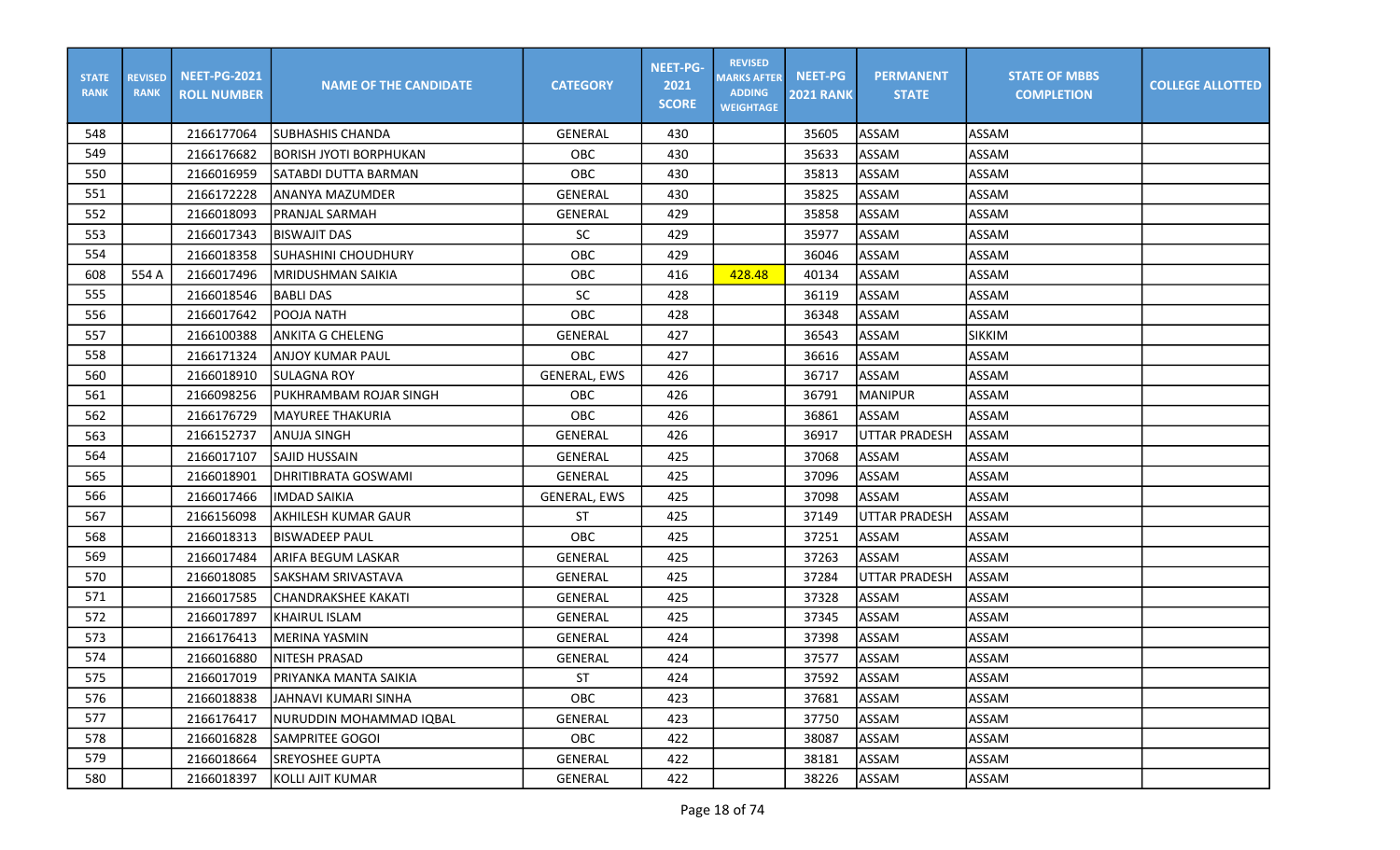| <b>STATE</b><br><b>RANK</b> | <b>REVISED</b><br><b>RANK</b> | <b>NEET-PG-2021</b><br><b>ROLL NUMBER</b> | <b>NAME OF THE CANDIDATE</b> | <b>CATEGORY</b>     | <b>NEET-PG-</b><br>2021<br><b>SCORE</b> | <b>REVISED</b><br><b>MARKS AFTER</b><br><b>ADDING</b><br><b>WEIGHTAGE</b> | <b>NEET-PG</b><br><b>2021 RANK</b> | <b>PERMANENT</b><br><b>STATE</b> | <b>STATE OF MBBS</b><br><b>COMPLETION</b> | <b>COLLEGE ALLOTTED</b> |
|-----------------------------|-------------------------------|-------------------------------------------|------------------------------|---------------------|-----------------------------------------|---------------------------------------------------------------------------|------------------------------------|----------------------------------|-------------------------------------------|-------------------------|
| 640                         | 580 A                         | 2166176485                                | <b>DEBAJIT CHUTIA</b>        | <b>OBC</b>          | 409                                     | 421.27                                                                    | 42204                              | ASSAM                            | ASSAM                                     |                         |
| 581                         |                               | 2166018536                                | <b>ARITRA GUPTA</b>          | <b>GENERAL, EWS</b> | 421                                     |                                                                           | 38257                              | <b>ASSAM</b>                     | ASSAM                                     |                         |
| 582                         |                               | 2166018461                                | JUTIMOLLIKA HAZARIKA         | GENERAL, EWS        | 421                                     |                                                                           | 38315                              | ASSAM                            | ASSAM                                     |                         |
| 583                         |                               | 2166018391                                | <b>SWAPANJYOTI TALUKDAR</b>  | <b>SC</b>           | 421                                     |                                                                           | 38405                              | ASSAM                            | ASSAM                                     |                         |
| 584                         |                               | 2166176897                                | MOSTAFIZUR RAHMAN            | GENERAL, EWS        | 421                                     |                                                                           | 38412                              | ASSAM                            | <b>OTHERS</b>                             |                         |
| 585                         |                               | 2166026237                                | <b>UPENDRA JAIN</b>          | <b>GENERAL</b>      | 420                                     |                                                                           | 38517                              | CHHATTISGARH                     | ASSAM                                     |                         |
| 586                         |                               | 2166017813                                | <b>KASTURI NEOG</b>          | OBC                 | 420                                     |                                                                           | 38526                              | ASSAM                            | ASSAM                                     |                         |
| 587                         |                               | 2166017465                                | <b>SHAMIM AHMED</b>          | <b>GENERAL</b>      | 420                                     |                                                                           | 38543                              | ASSAM                            | ASSAM                                     |                         |
| 588                         |                               | 2166115597                                | PANKAJ SWAMI                 | OBC                 | 420                                     |                                                                           | 38609                              | <b>RAJASTHAN</b>                 | ASSAM                                     |                         |
| 589                         |                               | 2166018758                                | MINERVA SARMA                | <b>GENERAL</b>      | 420                                     |                                                                           | 38682                              | ASSAM                            | ASSAM                                     |                         |
| 592                         |                               | 2166016727                                | MUNMUN BORAH                 | OBC                 | 420                                     |                                                                           | 38824                              | ASSAM                            | ASSAM                                     |                         |
| 593                         |                               | 2166017527                                | <b>MANDEEP TALUKDAR</b>      | GENERAL, EWS        | 420                                     |                                                                           | 38851                              | ASSAM                            | ASSAM                                     |                         |
| 594                         |                               | 2166016679                                | <b>GUMIE BUI</b>             | <b>ST</b>           | 420                                     |                                                                           | 38934                              | <b>ARUNACHAL</b><br>PRADESH      | ASSAM                                     |                         |
| 595                         |                               | 2166018406                                | <b>ASISH SARMA THAKUR</b>    | GENERAL             | 419                                     |                                                                           | 38974                              | ASSAM                            | ASSAM                                     |                         |
| 596                         |                               | 2166016605                                | SUMAN DEORI                  | <b>ST</b>           | 419                                     |                                                                           | 38977                              | ASSAM                            | ASSAM                                     |                         |
| 597                         |                               | 2166018387                                | <b>ANKUR RANJAN SAIKIA</b>   | OBC                 | 419                                     |                                                                           | 39060                              | ASSAM                            | ASSAM                                     |                         |
| 598                         |                               | 2166176490                                | <b>SWAGATA DEY</b>           | GENERAL             | 419                                     |                                                                           | 39170                              | ASSAM                            | ASSAM                                     |                         |
| 654                         | 598 A                         | 2166016857                                | <b>MUKESH PAUL</b>           | <b>OBC</b>          | 406                                     | 418.18                                                                    | 43096                              | ASSAM                            | ASSAM                                     |                         |
| 599                         |                               | 2166027838                                | <b>MOHD UBAIR SHAMSI</b>     | <b>GENERAL, EWS</b> | 418                                     |                                                                           | 39278                              | <b>UTTAR PRADESH</b>             | ASSAM                                     |                         |
| 601                         |                               | 2166152736                                | SHAHVEZ CHAUDHARY            | <b>GENERAL, EWS</b> | 418                                     |                                                                           | 39446                              | <b>UTTAR PRADESH</b>             | ASSAM                                     |                         |
| 602                         |                               | 2166018068                                | SABRINA ISLAM YASMIN         | GENERAL             | 418                                     |                                                                           | 39451                              | ASSAM                            | ASSAM                                     |                         |
| 663                         | 602 A                         | 2166177029                                | <b>SOBNAM JULEKHA</b>        | <b>GENERAL</b>      | 405                                     | 417.15                                                                    | 43724                              | ASSAM                            | ASSAM                                     |                         |
| 603                         |                               | 2166018925                                | <b>MANALI SINGHA</b>         | OBC                 | 417                                     |                                                                           | 39666                              | ASSAM                            | ASSAM                                     |                         |
| 604                         |                               | 2166017341                                | BASANTA BIRAJ DAS            | GENERAL             | 417                                     |                                                                           | 39783                              | ASSAM                            | ASSAM                                     |                         |
| 605                         |                               | 2166018541                                | <b>ANKITA PATOA</b>          | SC                  | 417                                     |                                                                           | 39814                              | ASSAM                            | ASSAM                                     |                         |
| 606                         |                               | 2166017855                                | DEBASMITA GHOSH              | OBC                 | 416                                     |                                                                           | 40016                              | ASSAM                            | KARNATAKA                                 |                         |
| 607                         |                               | 2166153806                                | DURGESH KUMAR CHAUDHARY      | OBC                 | 416                                     |                                                                           | 40102                              | UTTAR PRADESH                    | <b>JASSAM</b>                             |                         |
| 609                         |                               | 2166018592                                | ARVIND KUMAR BAID            | GENERAL             | 415                                     |                                                                           | 40188                              | ASSAM                            | ASSAM                                     |                         |
| 610                         |                               | 2166018169                                | <b>SUSHAMANKA DAS</b>        | SC                  | 415                                     |                                                                           | 40252                              | ASSAM                            | ASSAM                                     |                         |
| 611                         |                               | 2166018580                                | <b>FARHEEN LASKAR</b>        | <b>GENERAL, EWS</b> | 415                                     |                                                                           | 40312                              | ASSAM                            | ASSAM                                     |                         |
| 612                         |                               | 2166018444                                | <b>BIVAB RANJAN HAZARIKA</b> | OBC                 | 415                                     |                                                                           | 40385                              | ASSAM                            | ASSAM                                     |                         |
| 613                         |                               | 2166177056                                | ISHILPA KALOWAR              | GENERAL             | 415                                     |                                                                           | 40409                              | <b>WEST BENGAL</b>               | ASSAM                                     |                         |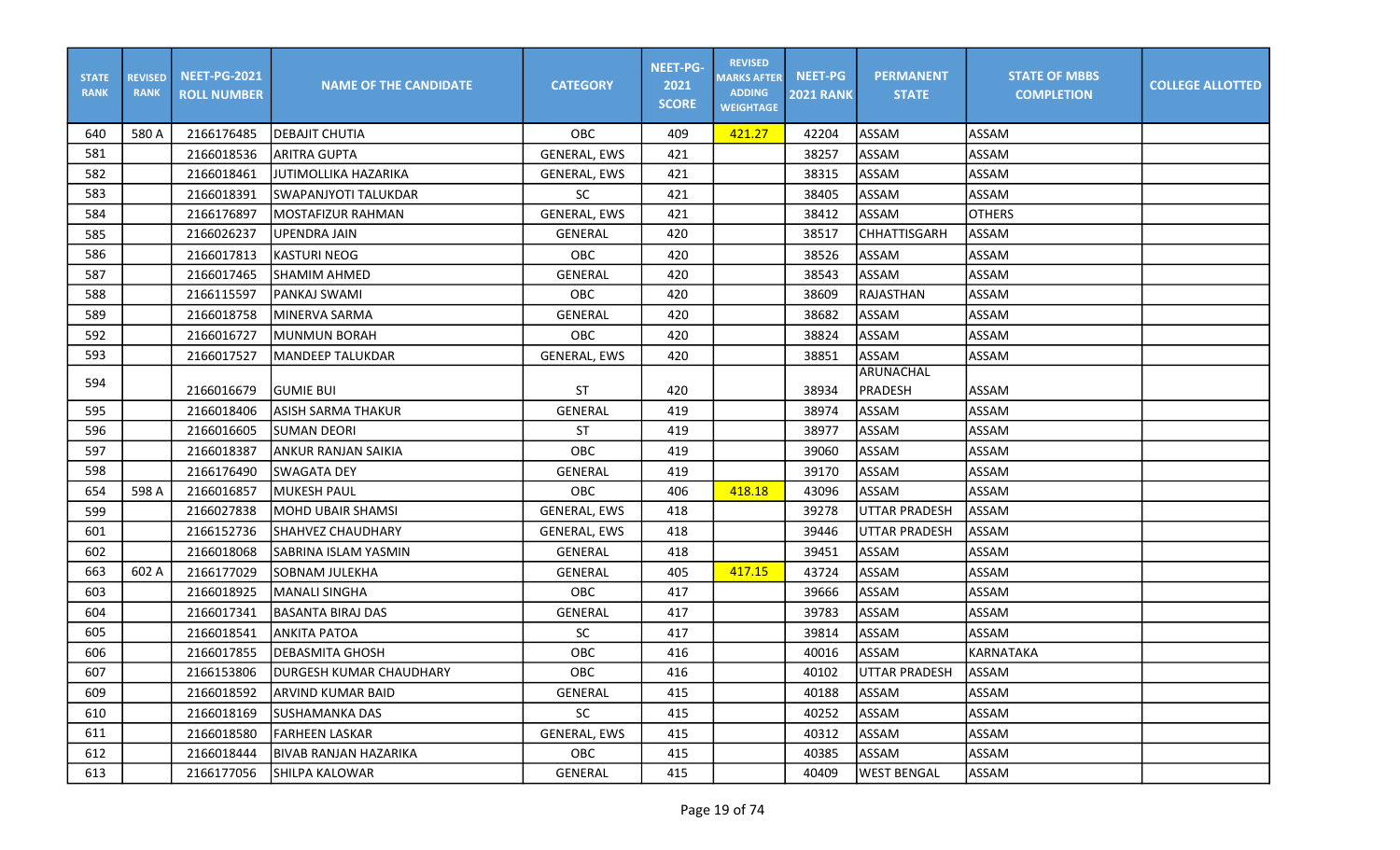| <b>STATE</b><br><b>RANK</b> | <b>REVISED</b><br><b>RANK</b> | <b>NEET-PG-2021</b><br><b>ROLL NUMBER</b> | <b>NAME OF THE CANDIDATE</b>    | <b>CATEGORY</b>     | <b>NEET-PG-</b><br>2021<br><b>SCORE</b> | <b>REVISED</b><br><b>MARKS AFTER</b><br><b>ADDING</b><br><b>WEIGHTAGE</b> | <b>NEET-PG</b><br><b>2021 RANK</b> | <b>PERMANENT</b><br><b>STATE</b> | <b>STATE OF MBBS</b><br><b>COMPLETION</b> | <b>COLLEGE ALLOTTED</b> |
|-----------------------------|-------------------------------|-------------------------------------------|---------------------------------|---------------------|-----------------------------------------|---------------------------------------------------------------------------|------------------------------------|----------------------------------|-------------------------------------------|-------------------------|
| 614                         |                               | 2166016993                                | INANDITA DEKA                   | GENERAL             | 415                                     |                                                                           | 40488                              | ASSAM                            | <b>ASSAM</b>                              |                         |
| 680                         | 614 A                         | 2166017230                                | lkangkan jyoti talukdar         | GENERAL             | 402                                     | 414.06                                                                    | 44647                              | ASSAM                            | <b>ASSAM</b>                              |                         |
| 615                         |                               | 2166097829                                | PH PRIYANCA SINGHA              | OBC                 | 414                                     |                                                                           | 40647                              | ASSAM                            | <b>TRIPURA</b>                            |                         |
| 617                         |                               | 2166151837                                | POOJA SINGH                     | SC                  | 414                                     |                                                                           | 40757                              | <b>UTTAR PRADESH</b>             | ASSAM                                     |                         |
| 618                         |                               | 2166018090                                | SOUVIK DAS PURKAYASTHA          | <b>GENERAL</b>      | 414                                     |                                                                           | 40785                              | ASSAM                            | ASSAM                                     |                         |
| 619                         |                               | 2166173940                                | <b>ARCHANA GANGULI</b>          | GENERAL             | 414                                     |                                                                           | 40838                              | ASSAM                            | <b>ASSAM</b>                              |                         |
| 684                         | 619 A                         | 2166017087                                | DASHRATH KUMAR                  | OBC                 | 401                                     | 413.03                                                                    | 44785                              | ASSAM                            | <b>ASSAM</b>                              |                         |
| 620                         |                               | 2166018728                                | <b>TAIABUR RAHMAN</b>           | <b>OBC</b>          | 413                                     |                                                                           | 40860                              | ASSAM                            | <b>ASSAM</b>                              |                         |
| 621                         |                               | 2166017391                                | AKSHAY SAHA                     | GENERAL             | 413                                     |                                                                           | 40898                              | <b>ASSAM</b>                     | ASSAM                                     |                         |
| 622                         |                               | 2166016861                                | SAURABH KUMAR GAYAN             | GENERAL             | 413                                     |                                                                           | 41044                              | ASSAM                            | ASSAM                                     |                         |
| 623                         |                               | 2166176882                                | <b>IIMRAN KHAN</b>              | GENERAL             | 413                                     |                                                                           | 41136                              | <b>ASSAM</b>                     | <b>ASSAM</b>                              |                         |
| 624                         |                               | 2166098415                                | <b>MERENSENLA PONGEN</b>        | ST                  | 412                                     |                                                                           | 41178                              | NAGALAND                         | ASSAM                                     |                         |
| 625                         |                               | 2166030073                                | <b>DEVANGANA DUTTA</b>          | OBC                 | 412                                     |                                                                           | 41200                              | ASSAM                            | UTTAR PRADESH                             |                         |
| 626                         |                               | 2166018731                                | MD SADDAM HUSSAIN               | <b>GENERAL, EWS</b> | 412                                     |                                                                           | 41337                              | ASSAM                            | ASSAM                                     |                         |
| 627                         |                               | 2166049769                                | <b>PRANTIK PAUL</b>             | OBC                 | 412                                     |                                                                           | 41339                              | ASSAM                            | ASSAM                                     |                         |
| 628                         |                               | 2166018422                                | AYUSH SHARMA                    | GENERAL             | 412                                     |                                                                           | 41341                              | <b>ASSAM</b>                     | UTTAR PRADESH                             |                         |
| 629                         |                               | 2166176962                                | RAJIT KEMPRAI                   | <b>ST</b>           | 412                                     |                                                                           | 41344                              | ASSAM                            | <b>ASSAM</b>                              |                         |
| 630                         |                               | 2166176452                                | laashika agarwalla              | <b>GENERAL</b>      | 412                                     |                                                                           | 41427                              | ASSAM                            | <b>ASSAM</b>                              |                         |
| 631                         |                               | 2166018141                                | SARADA MAZUMDAR                 | <b>SC</b>           | 411                                     |                                                                           | 41469                              | ASSAM                            | <b>ASSAM</b>                              |                         |
| 632                         |                               | 2166017089                                | <b>MD. SHAHINUR RAHMAN</b>      | GENERAL             | 411                                     |                                                                           | 41619                              | ASSAM                            | <b>ASSAM</b>                              |                         |
| 633                         |                               | 2166177159                                | NILMONI SAHA                    | GENERAL             | 411                                     |                                                                           | 41717                              | ASSAM                            | <b>OTHERS</b>                             |                         |
| 634                         |                               | 2166155800                                | <b>NIKHAT JAHAN</b>             | <b>GENERAL</b>      | 410                                     |                                                                           | 41772                              | <b>UTTAR PRADESH</b>             | ASSAM                                     |                         |
| 635                         |                               | 2166165912                                | <b>AMIT RAO</b>                 | <b>SC</b>           | 410                                     |                                                                           | 41794                              | <b>UTTAR PRADESH</b>             | ASSAM                                     |                         |
| 636                         |                               | 2166018334                                | ANKUR RANJAN DUTTA              | <b>OBC</b>          | 410                                     |                                                                           | 41814                              | ASSAM                            | <b>ASSAM</b>                              |                         |
| 637                         |                               | 2166018083                                | MONIRUL ISLAM                   | GENERAL, EWS        | 410                                     |                                                                           | 41820                              | ASSAM                            | <b>ASSAM</b>                              |                         |
| 638                         |                               | 2166176817                                | MD RABIUL HOQUE                 | GENERAL             | 410                                     |                                                                           | 42112                              | ASSAM                            | <b>ASSAM</b>                              |                         |
| 696                         | 638 A                         | 2166018489                                | SUBRATA THAKUR                  | <b>GENERAL</b>      | 398                                     | 409.94                                                                    | 45861                              | ASSAM                            | ASSAM                                     |                         |
| 639                         |                               | 2166016983                                | SUBHANA HUSSAIN BORAH           | GENERAL             | 409                                     |                                                                           | 42173                              | ASSAM                            | <b>ASSAM</b>                              |                         |
| 641                         |                               | 2166016884                                | <b>GEETANJALI BHATTACHARJEE</b> | GENERAL             | 409                                     |                                                                           | 42237                              | ASSAM                            | ASSAM                                     |                         |
| 642                         |                               | 2166017422                                | <b>GYANDEEP KAKATI</b>          | GENERAL             | 409                                     |                                                                           | 42266                              | ASSAM                            | ASSAM                                     |                         |
| 643                         |                               | 2166163495                                | <b>PRAGYA BHATTACHARJEE</b>     | GENERAL             | 409                                     |                                                                           | 42336                              | ASSAM                            | ASSAM                                     |                         |
| 644                         |                               | 2166018783                                | <b>DEVALINA BHAGAWATI</b>       | GENERAL             | 409                                     |                                                                           | 42439                              | ASSAM                            | ASSAM                                     |                         |
| 645                         |                               | 2166018907                                | JAHANGIR ALAM                   | GENERAL             | 408                                     |                                                                           | 42463                              | ASSAM                            | ASSAM                                     |                         |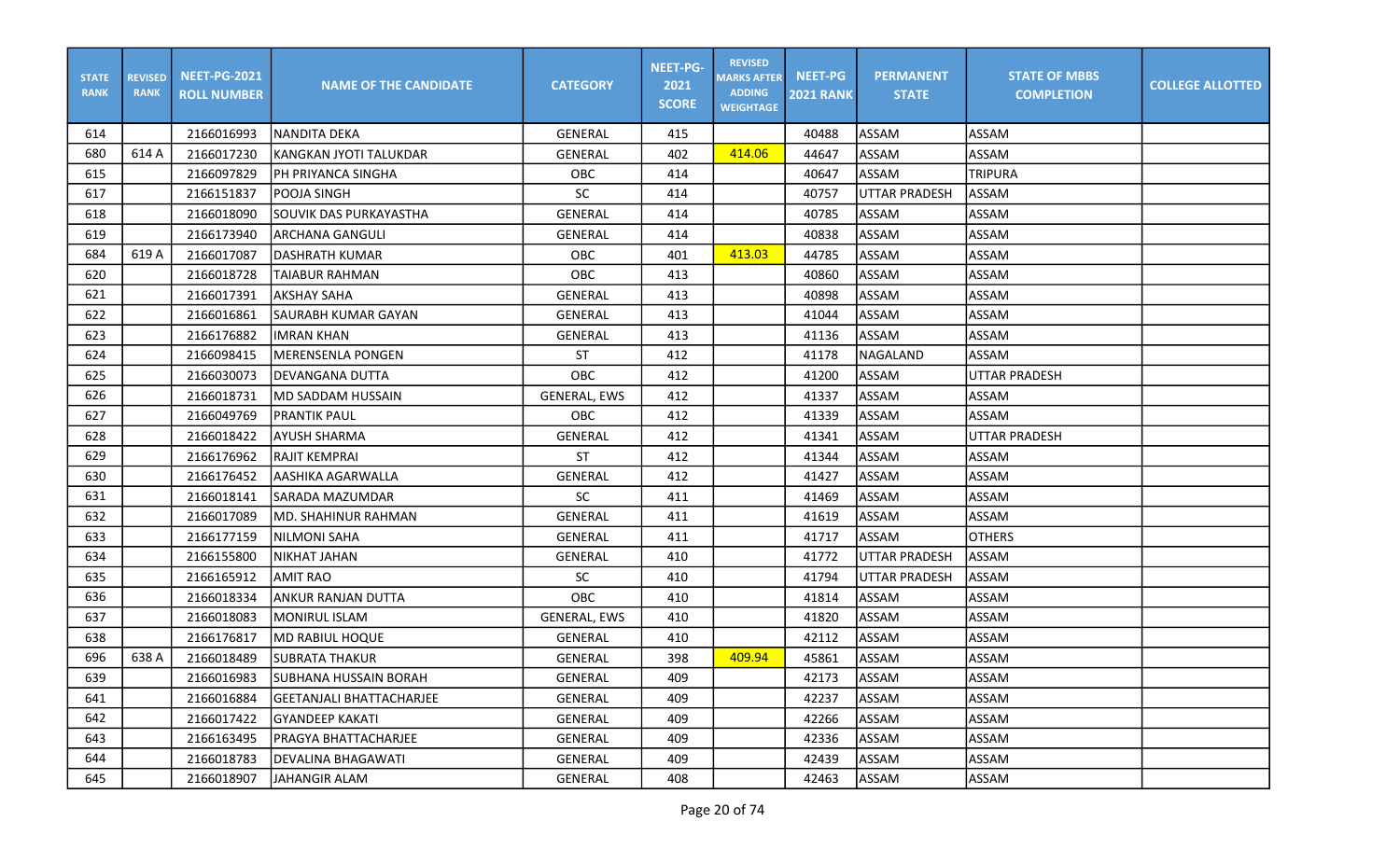| <b>STATE</b><br><b>RANK</b> | <b>REVISED</b><br><b>RANK</b> | <b>NEET-PG-2021</b><br><b>ROLL NUMBER</b> | <b>NAME OF THE CANDIDATE</b>  | <b>CATEGORY</b>     | <b>NEET-PG-</b><br>2021<br><b>SCORE</b> | <b>REVISED</b><br><b>MARKS AFTER</b><br><b>ADDING</b><br><b>WEIGHTAGE</b> | <b>NEET-PG</b><br><b>2021 RANK</b> | <b>PERMANENT</b><br><b>STATE</b> | <b>STATE OF MBBS</b><br><b>COMPLETION</b> | <b>COLLEGE ALLOTTED</b> |
|-----------------------------|-------------------------------|-------------------------------------------|-------------------------------|---------------------|-----------------------------------------|---------------------------------------------------------------------------|------------------------------------|----------------------------------|-------------------------------------------|-------------------------|
| 646                         |                               | 2166018494                                | IDIPANKAR KAKATI              | OBC                 | 408                                     |                                                                           | 42660                              | ASSAM                            | <b>ASSAM</b>                              |                         |
| 647                         |                               | 2166117988                                | DEORAJ GURUNG                 | OBC                 | 408                                     |                                                                           | 42677                              | <b>SIKKIM</b>                    | <b>ASSAM</b>                              |                         |
| 648                         |                               | 2166159245                                | SULTANA SHAMIM YASHINE        | OBC                 | 408                                     |                                                                           | 42702                              | <b>UTTAR PRADESH</b>             | ASSAM                                     |                         |
| 649                         |                               | 2166018410                                | ANGARAG SARMAH                | GENERAL             | 407                                     |                                                                           | 42769                              | ASSAM                            | ASSAM                                     |                         |
| 650                         |                               | 2166018887                                | MOUMITA BORAH                 | OBC                 | 407                                     |                                                                           | 42798                              | ASSAM                            | ASSAM                                     |                         |
| 651                         |                               | 2166016953                                | <b>ROMJAN ALI</b>             | OBC                 | 407                                     |                                                                           | 42818                              | ASSAM                            | <b>OTHERS</b>                             |                         |
| 652                         |                               | 2166017605                                | MRIDUSHMAN MEDHI              | GENERAL             | 407                                     |                                                                           | 42971                              | ASSAM                            | <b>UTTAR PRADESH</b>                      |                         |
| 653                         |                               | 2166018430                                | PRIYAKHI DUTTA                | <b>OBC</b>          | 407                                     |                                                                           | 43014                              | ASSAM                            | ASSAM                                     |                         |
| 704                         | 653 A                         | 2166017730                                | lanjar muhammad tapadar       | <b>GENERAL, EWS</b> | 395                                     | 406.85                                                                    | 46879                              | <b>ASSAM</b>                     | ASSAM                                     |                         |
| 655                         |                               | 2166021884                                | <b>SAIFUL ISLAM</b>           | <b>GENERAL, EWS</b> | 406                                     |                                                                           | 43133                              | ASSAM                            | <b>ASSAM</b>                              |                         |
| 656                         |                               | 2166017381                                | <b>GUNJANA GAYETREE BORA</b>  | GENERAL             | 406                                     |                                                                           | 43154                              | ASSAM                            | <b>ASSAM</b>                              |                         |
| 710                         | 656 A                         | 2166016784                                | <b>RUCHITA PODDAR</b>         | <b>GENERAL</b>      | 394                                     | 405.82                                                                    | 47192                              | ASSAM                            | <b>ASSAM</b>                              |                         |
| 657                         |                               | 2166017804                                | <b>REZAUL HOQUE</b>           | <b>GENERAL</b>      | 405                                     |                                                                           | 43351                              | ASSAM                            | <b>ASSAM</b>                              |                         |
| 658                         |                               | 2166018200                                | SYED INAMUL HUSSAIN           | GENERAL             | 405                                     |                                                                           | 43376                              | ASSAM                            | ASSAM                                     |                         |
| 659                         |                               | 2166018825                                | PARISHMITA BARMAN             | <b>GENERAL</b>      | 405                                     |                                                                           | 43411                              | ASSAM                            | <b>WEST BENGAL</b>                        |                         |
| 660                         |                               | 2166033226                                | RISHABH ARORA                 | <b>GENERAL</b>      | 405                                     |                                                                           | 43542                              | <b>DELHI</b>                     | ASSAM                                     |                         |
| 661                         |                               | 2166018630                                | <b>MADHU SINGHA</b>           | <b>OBC</b>          | 405                                     |                                                                           | 43595                              | ASSAM                            | ASSAM                                     |                         |
| 662                         |                               | 2166018408                                | <b>VISHAL SHARMA</b>          | <b>GENERAL</b>      | 405                                     |                                                                           | 43702                              | ASSAM                            | <b>ASSAM</b>                              |                         |
| 664                         |                               | 2166017202                                | LOVELY YASMIN                 | <b>GENERAL, EWS</b> | 405                                     |                                                                           | 43744                              | ASSAM                            | <b>ASSAM</b>                              |                         |
| 665                         |                               | 2166042886                                | RAM CHANDRAJI CHAUHAN         | OBC                 | 404                                     |                                                                           | 43824                              | <b>HARYANA</b>                   | ASSAM                                     |                         |
| 666                         |                               | 2166018466                                | <b>AKASH BORUAH</b>           | GENERAL             | 404                                     |                                                                           | 43827                              | ASSAM                            | <b>OTHERS</b>                             |                         |
| 667                         |                               | 2166017998                                | <b>MANASWI KALITA</b>         | GENERAL             | 404                                     |                                                                           | 43916                              | ASSAM                            | ASSAM                                     |                         |
| 668                         |                               | 2166175883                                | <b>TANIMA BANERJEE</b>        | <b>GENERAL</b>      | 404                                     |                                                                           | 44083                              | <b>WEST BENGAL</b>               | <b>ASSAM</b>                              |                         |
| 669                         |                               | 2166174572                                | <b>ROHAN RAJ BARUAH</b>       | <b>GENERAL</b>      | 403                                     |                                                                           | 44120                              | ASSAM                            | <b>SIKKIM</b>                             |                         |
| 670                         |                               | 2166018743                                | KAUSHIK DATTA                 | <b>GENERAL</b>      | 403                                     |                                                                           | 44214                              | ASSAM                            | <b>ASSAM</b>                              |                         |
| 671                         |                               | 2166176609                                | <b>BINITA DEVI</b>            | GENERAL             | 403                                     |                                                                           | 44219                              | ASSAM                            | <b>ASSAM</b>                              |                         |
| 672                         |                               | 2166065180                                | <b>ARYA NAIR KOVILVEETTIL</b> | <b>GENERAL</b>      | 403                                     |                                                                           | 44237                              | KERALA                           | ASSAM                                     |                         |
| 673                         |                               | 2166176461                                | <b>JYOTI</b>                  | GENERAL             | 403                                     |                                                                           | 44283                              | <b>HARYANA</b>                   | <b>ASSAM</b>                              |                         |
| 674                         |                               | 2166032000                                | <b>RAHUL SINGH</b>            | <b>ST</b>           | 403                                     |                                                                           | 44323                              | DELHI                            | ASSAM                                     |                         |
| 675                         |                               | 2166018939                                | DARADI DEKA                   | GENERAL             | 402                                     |                                                                           | 44545                              | ASSAM                            | ASSAM                                     |                         |
| 676                         |                               | 2166018850                                | <b>WASIM AKRAM</b>            | GENERAL, EWS        | 402                                     |                                                                           | 44570                              | ASSAM                            | ASSAM                                     |                         |
| 677                         |                               | 2166018040                                | <b>SUMI DUTTA</b>             | OBC                 | 402                                     |                                                                           | 44579                              | ASSAM                            | ASSAM                                     |                         |
| 678                         |                               | 2166017452                                | <b>DHRUPADI DEKA</b>          | GENERAL             | 402                                     |                                                                           | 44596                              | ASSAM                            | ASSAM                                     |                         |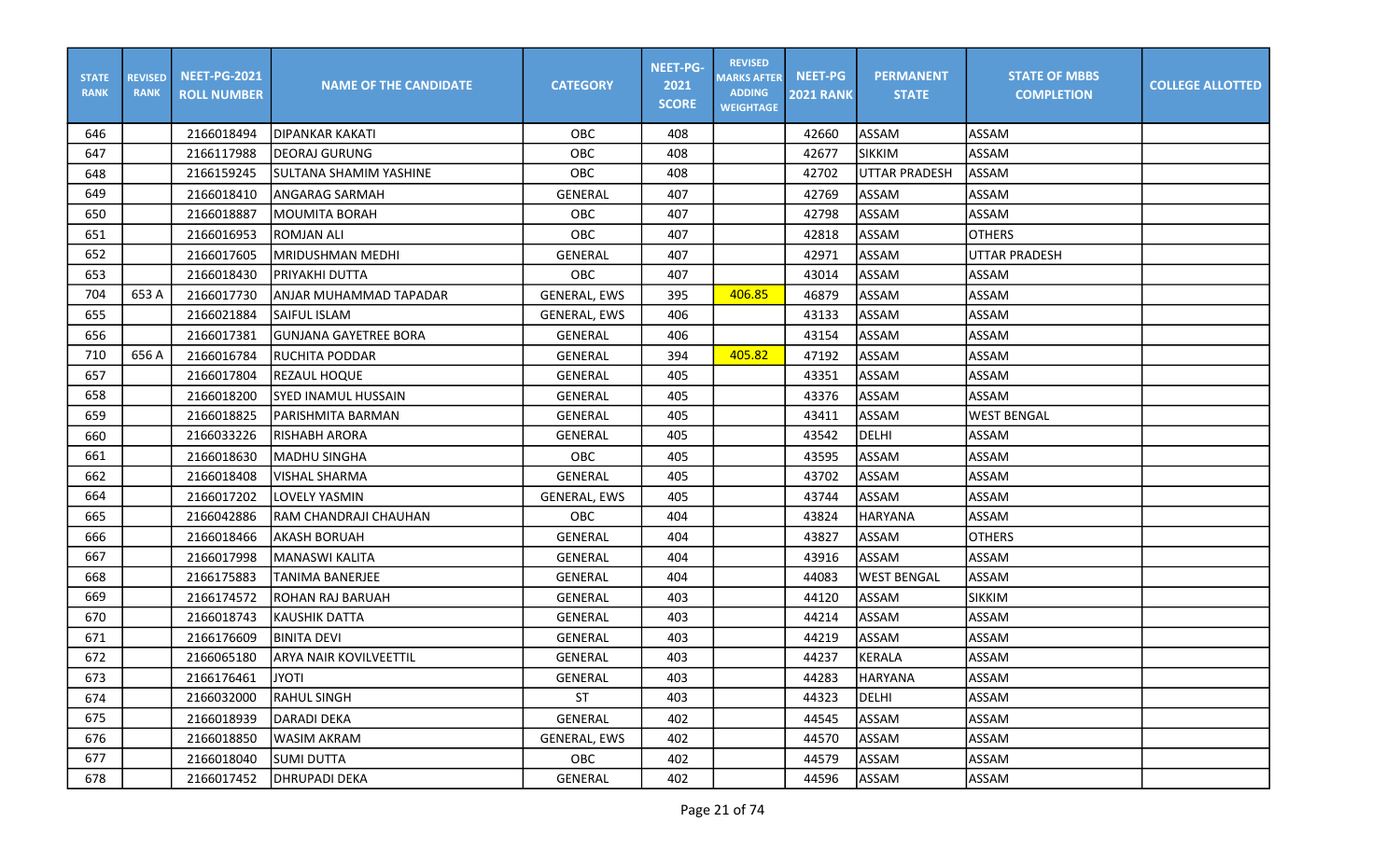| <b>STATE</b><br><b>RANK</b> | <b>REVISED</b><br><b>RANK</b> | <b>NEET-PG-2021</b><br><b>ROLL NUMBER</b> | <b>NAME OF THE CANDIDATE</b> | <b>CATEGORY</b>     | <b>NEET-PG-</b><br>2021<br><b>SCORE</b> | <b>REVISED</b><br><b>MARKS AFTER</b><br><b>ADDING</b><br><b>WEIGHTAGE</b> | <b>NEET-PG</b><br><b>2021 RANK</b> | <b>PERMANENT</b><br><b>STATE</b> | <b>STATE OF MBBS</b><br><b>COMPLETION</b> | <b>COLLEGE ALLOTTED</b> |
|-----------------------------|-------------------------------|-------------------------------------------|------------------------------|---------------------|-----------------------------------------|---------------------------------------------------------------------------|------------------------------------|----------------------------------|-------------------------------------------|-------------------------|
| 679                         |                               | 2166173627                                | JEET BHATTACHARJEE           | GENERAL             | 402                                     |                                                                           | 44599                              | ASSAM                            | <b>ASSAM</b>                              |                         |
| 681                         |                               | 2166018502                                | <b>BRISTI SHYAM</b>          | <b>ST</b>           | 402                                     |                                                                           | 44661                              | ASSAM                            | ASSAM                                     |                         |
| 682                         |                               | 2166018831                                | <b>JYOTIRMOY SARMA</b>       | GENERAL             | 402                                     |                                                                           | 44678                              | ASSAM                            | ASSAM                                     |                         |
| 730                         | 682 A                         | 2166016696                                | SUKHAMA NARAYAN RANA PATIR   | <b>ST</b>           | 390                                     | 401.7                                                                     | 48642                              | ASSAM                            | ASSAM                                     |                         |
| 683                         |                               | 2166017564                                | BIBHUTI BHUSAN HAZARIKA      | GENERAL             | 401                                     |                                                                           | 44707                              | ASSAM                            | ASSAM                                     |                         |
| 685                         |                               | 2166018588                                | PRITWISH CHAKRABORTY         | GENERAL, EWS        | 401                                     |                                                                           | 44831                              | ASSAM                            | ASSAM                                     |                         |
| 686                         |                               | 2166018900                                | SAMARPITA SINHA              | OBC                 | 401                                     |                                                                           | 44869                              | ASSAM                            | ASSAM                                     |                         |
| 687                         |                               | 2166018331                                | <b>BIPSHITA DUTTA</b>        | <b>GENERAL</b>      | 401                                     |                                                                           | 44880                              | ASSAM                            | ASSAM                                     |                         |
| 688                         |                               | 2166018570                                | <b>KRANTI PURKAYASTHA</b>    | <b>GENERAL, EWS</b> | 400                                     |                                                                           | 45036                              | ASSAM                            | <b>TRIPURA</b>                            |                         |
| 689                         |                               | 2166063886                                | SHEMEER PS                   | <b>OBC</b>          | 400                                     |                                                                           | 45061                              | KERALA                           | <b>ASSAM</b>                              |                         |
| 690                         |                               | 2166176513                                | <b>PINCY DEKA</b>            | <b>GENERAL</b>      | 400                                     |                                                                           | 45124                              | ASSAM                            | ASSAM                                     |                         |
| 691                         |                               | 2166176820                                | MD KAYUM ALI AHMED           | GENERAL, EWS        | 400                                     |                                                                           | 45423                              | ASSAM                            | ASSAM                                     |                         |
| 742                         | 691 A                         | 2166016850                                | <b>BHABANI PAO</b>           | <b>ST</b>           | 388                                     | 399.64                                                                    | 49462                              | ASSAM                            | ASSAM                                     |                         |
| 744                         | 691B                          | 2166018662                                | <b>SANCHITA ROY</b>          | <b>GENERAL, EWS</b> | 388                                     | 399.64                                                                    | 49512                              | ASSAM                            | ASSAM                                     |                         |
| 692                         |                               | 2166018736                                | <b>NITU BIKOMIYA DEORI</b>   | <b>ST</b>           | 399                                     |                                                                           | 45528                              | ASSAM                            | <b>ASSAM</b>                              |                         |
| 693                         |                               | 2166018041                                | CHANDRAMALLIKA DUTTA         | GENERAL             | 399                                     |                                                                           | 45568                              | ASSAM                            | <b>SIKKIM</b>                             |                         |
| 694                         |                               | 2166176439                                | <b>SELIM ALI AHMED</b>       | GENERAL             | 399                                     |                                                                           | 45650                              | ASSAM                            | <b>OTHERS</b>                             |                         |
| 695                         |                               | 2166017552                                | PHOEBE SARAH BASUMATARY      | <b>ST</b>           | 398                                     |                                                                           | 45808                              | ASSAM                            | ASSAM                                     |                         |
| 698                         |                               | 2166017566                                | <b>GUNAJIT TALUKDAR</b>      | GENERAL             | 397                                     |                                                                           | 46314                              | ASSAM                            | <b>ASSAM</b>                              |                         |
| 699                         |                               | 2166017736                                | <b>DHRUBAJYOTI CHOUDHURY</b> | <b>GENERAL</b>      | 396                                     |                                                                           | 46337                              | ASSAM                            | ASSAM                                     |                         |
| 762                         | 699 A                         | 2166017223                                | PURBANIL BARUAH              | OBC                 | 384                                     | 395.52                                                                    | 50767                              | ASSAM                            | ASSAM                                     |                         |
| 700                         |                               | 2166018516                                | ROSHMI GOGOI                 | <b>GENERAL</b>      | 395                                     |                                                                           | 46700                              | ASSAM                            | ASSAM                                     |                         |
| 701                         |                               | 2166017181                                | <b>IMRAN HUSSAIN</b>         | <b>GENERAL, EWS</b> | 395                                     |                                                                           | 46794                              | ASSAM                            | ASSAM                                     |                         |
| 702                         |                               | 2166017073                                | <b>PARILAL BARMAN</b>        | <b>SC</b>           | 395                                     |                                                                           | 46837                              | ASSAM                            | <b>ASSAM</b>                              |                         |
| 703                         |                               | 2166017871                                | NABO PALLOB BHATTACHARJEE    | <b>GENERAL</b>      | 395                                     |                                                                           | 46846                              | ASSAM                            | ASSAM                                     |                         |
| 705                         |                               | 2166017171                                | NIVIYA ISLAM                 | GENERAL             | 395                                     |                                                                           | 46955                              | ASSAM                            | ASSAM                                     |                         |
| 706                         |                               | 2166016916                                | SHYAMOLIMA BHUYAN            | <b>GENERAL</b>      | 395                                     |                                                                           | 46998                              | ASSAM                            | MAHARASHTRA                               |                         |
| 707                         |                               | 2166017475                                | TRIDIB CHANDRA DEVA NATH     | OBC                 | 394                                     |                                                                           | 47121                              | ASSAM                            | <b>ASSAM</b>                              |                         |
| 708                         |                               | 2166017901                                | BAHARUL HOQUE                | GENERAL             | 394                                     |                                                                           | 47175                              | ASSAM                            | ASSAM                                     |                         |
| 709                         |                               | 2166017792                                | SALMAN CHOUDHURY             | <b>GENERAL, EWS</b> | 394                                     |                                                                           | 47182                              | ASSAM                            | ASSAM                                     |                         |
| 711                         |                               | 2166176956                                | lsankarshan debnath          | OBC                 | 394                                     |                                                                           | 47250                              | ASSAM                            | ASSAM                                     |                         |
| 712                         |                               | 2166163333                                | <b>RAHUL KALITA</b>          | GENERAL             | 394                                     |                                                                           | 47279                              | ASSAM                            | ASSAM                                     |                         |
| 713                         |                               | 2166098457                                | <b>KONGSANG SR</b>           | ST                  | 394                                     |                                                                           | 47321                              | <b>MANIPUR</b>                   | ASSAM                                     |                         |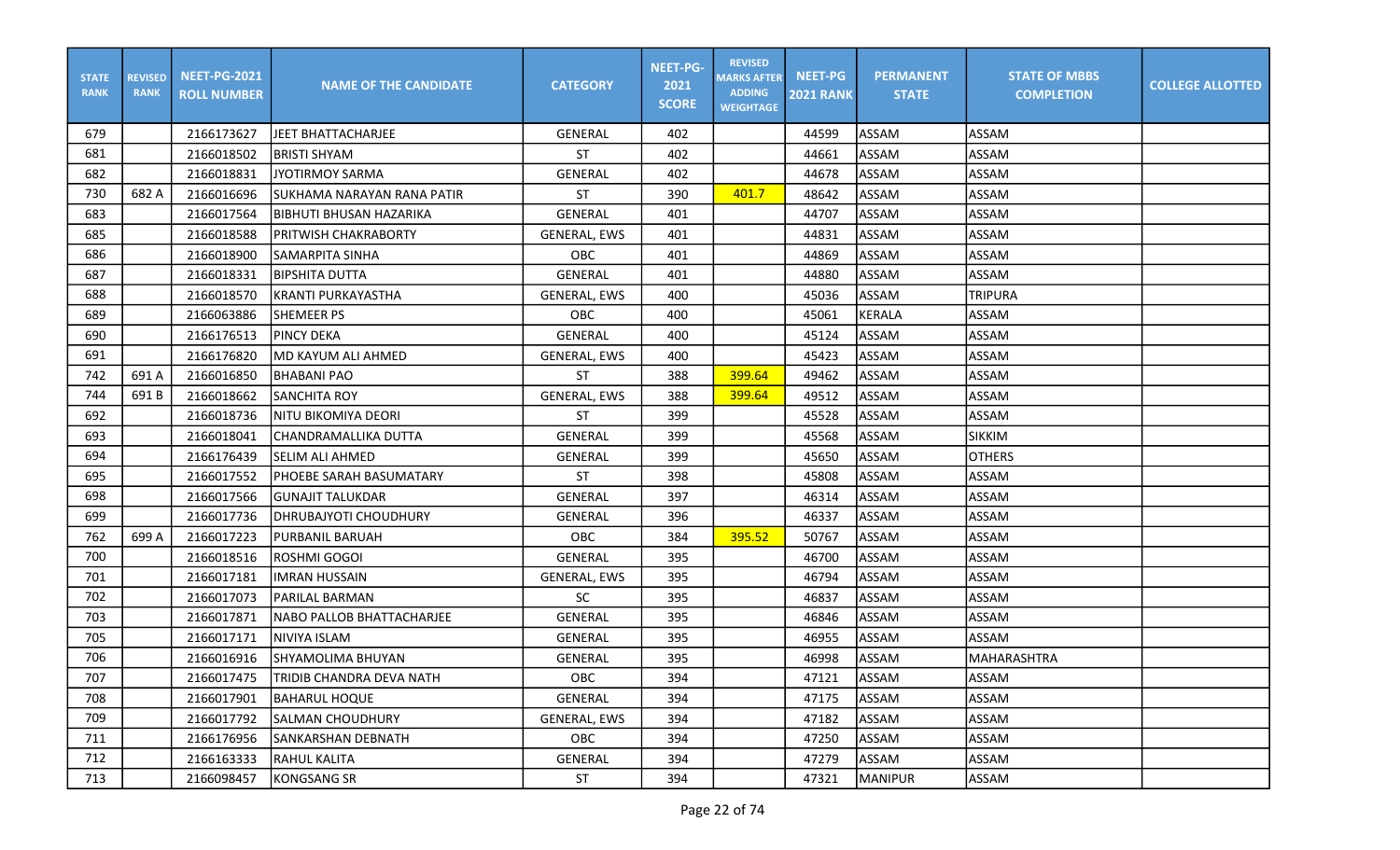| <b>STATE</b><br><b>RANK</b> | <b>REVISED</b><br><b>RANK</b> | <b>NEET-PG-2021</b><br><b>ROLL NUMBER</b> | <b>NAME OF THE CANDIDATE</b> | <b>CATEGORY</b> | <b>NEET-PG-</b><br>2021<br><b>SCORE</b> | <b>REVISED</b><br><b>MARKS AFTER</b><br><b>ADDING</b><br><b>WEIGHTAGE</b> | <b>NEET-PG</b><br><b>2021 RANK</b> | <b>PERMANENT</b><br><b>STATE</b> | <b>STATE OF MBBS</b><br><b>COMPLETION</b> | <b>COLLEGE ALLOTTED</b> |
|-----------------------------|-------------------------------|-------------------------------------------|------------------------------|-----------------|-----------------------------------------|---------------------------------------------------------------------------|------------------------------------|----------------------------------|-------------------------------------------|-------------------------|
| 714                         |                               | 2166017727                                | <b>DEBAJIT DAS</b>           | OBC             | 393                                     |                                                                           | 47486                              | ASSAM                            | ASSAM                                     |                         |
| 715                         |                               | 2166018566                                | <b>DEBOLINA DEB</b>          | <b>GENERAL</b>  | 392                                     |                                                                           | 47902                              | <b>ASSAM</b>                     | ASSAM                                     |                         |
| 716                         |                               | 2166018761                                | <b>RANJIT RAY</b>            | OBC             | 392                                     |                                                                           | 47904                              | ASSAM                            | ASSAM                                     |                         |
| 717                         |                               | 2166018478                                | <b>GARGI BARMAN</b>          | <b>GENERAL</b>  | 392                                     |                                                                           | 47960                              | ASSAM                            | ASSAM                                     |                         |
| 718                         |                               | 2166016702                                | <b>VIMOLI TARANG</b>         | ST              | 392                                     |                                                                           | 48005                              | ARUNACHAL<br><b>PRADESH</b>      | ASSAM                                     |                         |
| 719                         |                               | 2166018922                                | lsnehasmita ghosh            | <b>GENERAL</b>  | 391                                     |                                                                           | 48105                              | <b>ASSAM</b>                     | ASSAM                                     |                         |
| 720                         |                               | 2166016988                                | MUSTAFA AL MAMUN             | GENERAL         | 391                                     |                                                                           | 48126                              | ASSAM                            | ASSAM                                     |                         |
| 721                         |                               | 2166163729                                | <b>RAHUL KUMAR GUPTA</b>     | OBC             | 391                                     |                                                                           | 48177                              | <b>UTTAR PRADESH</b>             | ASSAM                                     |                         |
| 722                         |                               | 2166032021                                | NIDHI PATHANIA               | GENERAL         | 391                                     |                                                                           | 48179                              | HIMACHAL<br><b>PRADESH</b>       | ASSAM                                     |                         |
| 723                         |                               | 2166173835                                | <b>DIMBESWAR ROY</b>         | <b>OBC</b>      | 391                                     |                                                                           | 48212                              | <b>ASSAM</b>                     | ASSAM                                     |                         |
| 724                         |                               | 2166016822                                | <b>SOMA SARKAR</b>           | <b>SC</b>       | 391                                     |                                                                           | 48225                              | ASSAM                            | ASSAM                                     |                         |
| 725                         |                               | 2166157671                                | lSWATI SHAKYA                | OBC             | 391                                     |                                                                           | 48318                              | <b>UTTAR PRADESH</b>             | ASSAM                                     |                         |
| 726                         |                               | 2166024147                                | RIJUSMEETA TALUKDAR          | <b>GENERAL</b>  | 390                                     |                                                                           | 48384                              | ASSAM                            | ASSAM                                     |                         |
| 727                         |                               | 2166017443                                | <b>DIPENDRA SINGH</b>        | <b>GENERAL</b>  | 390                                     |                                                                           | 48405                              | ASSAM                            | ASSAM                                     |                         |
| 728                         |                               | 2166018800                                | <b>SUDIPTA NATH</b>          | OBC             | 390                                     |                                                                           | 48438                              | ASSAM                            | ASSAM                                     |                         |
| 729                         |                               | 2166018742                                | MANAS KALITA                 | GENERAL         | 390                                     |                                                                           | 48446                              | ASSAM                            | ASSAM                                     |                         |
| 731                         |                               | 2166017724                                | <b>ARUN UNNITHAN</b>         | GENERAL         | 390                                     |                                                                           | 48648                              | <b>KERALA</b>                    | ASSAM                                     |                         |
| 732                         |                               | 2166018801                                | <b>JAHNABI SAIKIA</b>        | GENERAL         | 390                                     |                                                                           | 48698                              | ASSAM                            | ASSAM                                     |                         |
| 792                         | 732 A                         | 2166017064                                | <b>GAURAV SINGH</b>          | GENERAL         | 378                                     | 389.34                                                                    | 52770                              | MADHYA<br>PRADESH                | ASSAM                                     |                         |
| 733                         |                               | 2166116654                                | <b>NISHA CHOUDHARY</b>       | OBC             | 389                                     |                                                                           | 48952                              | RAJASTHAN                        | ASSAM                                     |                         |
| 734                         |                               | 2166176532                                | PALLABI HATIKAKOTY           | GENERAL         | 389                                     |                                                                           | 49032                              | ASSAM                            | ASSAM                                     |                         |
| 735                         |                               | 2166016604                                | <b>HIMAKHI DAS</b>           | SC              | 389                                     |                                                                           | 49081                              | ASSAM                            | ASSAM                                     |                         |
| 736                         |                               | 2166176433                                | <b>ASIF IQBAL AHMED</b>      | GENERAL         | 389                                     |                                                                           | 49083                              | ASSAM                            | ASSAM                                     |                         |
| 737                         |                               | 2166017146                                | <b>GAYATRI SHARMA</b>        | <b>GENERAL</b>  | 389                                     |                                                                           | 49108                              | ASSAM                            | ASSAM                                     |                         |
| 738                         |                               | 2166018473                                | <b>SACHIN KUMAR SAH</b>      | <b>OBC</b>      | 389                                     |                                                                           | 49200                              | ASSAM                            | ASSAM                                     |                         |
| 739                         |                               | 2166018475                                | PRITISHA CHOUDHURY           | GENERAL         | 388                                     |                                                                           | 49230                              | ASSAM                            | KARNATAKA                                 |                         |
| 740                         |                               | 2166018193                                | DOLLY AGARWALA               | GENERAL         | 388                                     |                                                                           | 49275                              | ASSAM                            | ASSAM                                     |                         |
| 741                         |                               | 2166017347                                | LIKUMA DAS                   | SC              | 388                                     |                                                                           | 49321                              | ASSAM                            | ASSAM                                     |                         |
| 743                         |                               | 2166017332                                | PRIYA SAIKIA                 | GENERAL         | 388                                     |                                                                           | 49503                              | <b>ASSAM</b>                     | <b>SIKKIM</b>                             |                         |
| 809                         | 743 A                         | 2166176912                                | <b>JIGOR CHUTIA</b>          | OBC             | 376                                     | 387.28                                                                    | 53547                              | ASSAM                            | ASSAM                                     |                         |
| 745                         |                               | 2166091620                                | <b>DHRUBAJYOTI ARANDHARA</b> | OBC             | 387                                     |                                                                           | 49536                              | ASSAM                            | ASSAM                                     |                         |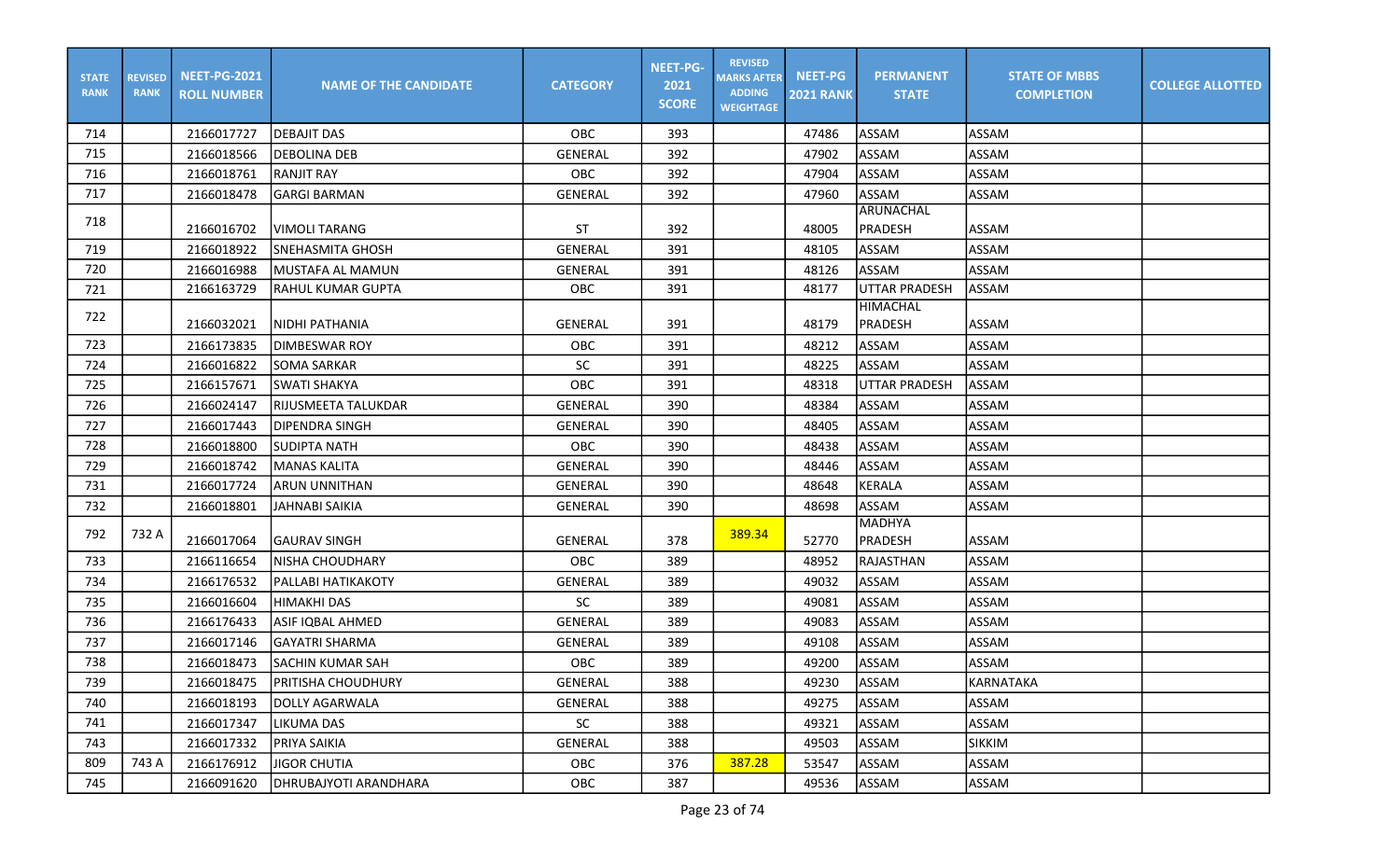| <b>STATE</b><br><b>RANK</b> | <b>REVISED</b><br><b>RANK</b> | <b>NEET-PG-2021</b><br><b>ROLL NUMBER</b> | <b>NAME OF THE CANDIDATE</b>  | <b>CATEGORY</b>     | <b>NEET-PG-</b><br>2021<br><b>SCORE</b> | <b>REVISED</b><br><b>MARKS AFTER</b><br><b>ADDING</b><br><b>WEIGHTAGE</b> | <b>NEET-PG</b><br><b>2021 RANK</b> | <b>PERMANENT</b><br><b>STATE</b> | <b>STATE OF MBBS</b><br><b>COMPLETION</b> | <b>COLLEGE ALLOTTED</b> |
|-----------------------------|-------------------------------|-------------------------------------------|-------------------------------|---------------------|-----------------------------------------|---------------------------------------------------------------------------|------------------------------------|----------------------------------|-------------------------------------------|-------------------------|
| 746                         |                               | 2166017464                                | <b>ABDUL SATTAR AHMED</b>     | GENERAL, EWS        | 387                                     |                                                                           | 49550                              | ASSAM                            | <b>ASSAM</b>                              |                         |
| 747                         |                               | 2166043348                                | ANUBHA PALIWAL                | <b>GENERAL</b>      | 387                                     |                                                                           | 49557                              | <b>HARYANA</b>                   | ASSAM                                     |                         |
| 748                         |                               | 2166018651                                | <b>ROHAN BISWAS</b>           | <b>GENERAL, EWS</b> | 387                                     |                                                                           | 49707                              | ASSAM                            | ASSAM                                     |                         |
| 749                         |                               | 2166018512                                | PARTHA SARATHI GHOSH          | <b>OBC</b>          | 387                                     |                                                                           | 49729                              | ASSAM                            | ASSAM                                     |                         |
| 750                         |                               | 2166153018                                | <b>TAUFIQUE RAHMAN</b>        | <b>GENERAL, EWS</b> | 387                                     |                                                                           | 49836                              | ASSAM                            | <b>OTHERS</b>                             |                         |
| 751                         |                               | 2166018418                                | <b>ABJINI LAHKAR</b>          | GENERAL             | 386                                     |                                                                           | 49865                              | ASSAM                            | <b>ASSAM</b>                              |                         |
| 752                         |                               | 2166016989                                | <b>SUMANA BARUAH</b>          | GENERAL             | 386                                     |                                                                           | 49876                              | ASSAM                            | <b>ASSAM</b>                              |                         |
| 753                         |                               | 2166177087                                | <b>SOURAV CHOWDHURY</b>       | GENERAL             | 386                                     |                                                                           | 50048                              | ASSAM                            | <b>ASSAM</b>                              |                         |
| 754                         |                               | 2166016671                                | POOJA SAIKIA                  | OBC                 | 386                                     |                                                                           | 50156                              | ASSAM                            | <b>ASSAM</b>                              |                         |
| 755                         |                               | 2166153975                                | <b>VIVEK GUPTA</b>            | OBC                 | 385                                     |                                                                           | 50218                              | <b>UTTAR PRADESH</b>             | ASSAM                                     |                         |
| 756                         |                               | 2166016774                                | IABU AL LATIFUR RAHMAN        | GENERAL, EWS        | 385                                     |                                                                           | 50286                              | ASSAM                            | <b>ASSAM</b>                              |                         |
| 757                         |                               | 2166017100                                | <b>SUNAYANA DEY</b>           | GENERAL             | 385                                     |                                                                           | 50307                              | ASSAM                            | <b>ASSAM</b>                              |                         |
| 758                         |                               | 2166017192                                | <b>AHIDUR RAHMAN</b>          | GENERAL, EWS        | 385                                     |                                                                           | 50382                              | ASSAM                            | <b>ASSAM</b>                              |                         |
| 759                         |                               | 2166097715                                | MANKAM M. SANGMA              | <b>ST</b>           | 385                                     |                                                                           | 50490                              | MEGHALAYA                        | <b>ASSAM</b>                              |                         |
| 760                         |                               | 2166017915                                | <b>PRASENJIT KALITA</b>       | GENERAL, EWS        | 385                                     |                                                                           | 50522                              | ASSAM                            | ASSAM                                     |                         |
| 761                         |                               | 2166066447                                | KRISHNA PRIYA M R             | <b>GENERAL</b>      | 384                                     |                                                                           | 50710                              | <b>KERALA</b>                    | ASSAM                                     |                         |
| 763                         |                               | 2166016845                                | <b>BHASWATI DIHINGIA</b>      | OBC                 | 384                                     |                                                                           | 50860                              | ASSAM                            | ASSAM                                     |                         |
| 764                         |                               | 2166176294                                | <b>JILIMILI ENGTIPI</b>       | <b>ST</b>           | 383                                     |                                                                           | 50960                              | ASSAM                            | <b>ASSAM</b>                              |                         |
| 765                         |                               | 2166167424                                | <b>ZOHRA FATMA</b>            | <b>GENERAL</b>      | 383                                     |                                                                           | 50969                              | <b>UTTAR PRADESH</b>             | ASSAM                                     |                         |
| 766                         |                               | 2166018940                                | ABHILASHA BHATTACHARYYA       | <b>GENERAL</b>      | 383                                     |                                                                           | 51227                              | ASSAM                            | <b>ASSAM</b>                              |                         |
| 767                         |                               | 2166018760                                | RASHMI REKHA BUNGRUNG         | <b>ST</b>           | 383                                     |                                                                           | 51261                              | <b>ASSAM</b>                     | <b>ASSAM</b>                              |                         |
| 890                         | 767 A                         | 2166018909                                | <b>GAURIMA BEYPI</b>          | <b>ST</b>           | 361                                     | 382.66                                                                    | 59217                              | ASSAM                            | <b>ASSAM</b>                              |                         |
| 768                         |                               | 2166100208                                | <b>BIBHU KRISHNA TALUKDAR</b> | OBC                 | 382                                     |                                                                           | 51421                              | ASSAM                            | ASSAM                                     |                         |
| 769                         |                               | 2166017572                                | BABITA SHARMA                 | GENERAL             | 382                                     |                                                                           | 51451                              | ASSAM                            | ASSAM                                     |                         |
| 770                         |                               | 2166017215                                | K. EDEN RONGMEI               | <b>ST</b>           | 381                                     |                                                                           | 51610                              | ASSAM                            | <b>ASSAM</b>                              |                         |
| 771                         |                               | 2166018644                                | <b>SHUBARNA CHAKRABORTY</b>   | GENERAL, EWS        | 381                                     |                                                                           | 51669                              | ASSAM                            | MEGHALAYA                                 |                         |
| 772                         |                               | 2166017786                                | MOMIN MOHAMMAD AHMED HUSSAIN  | GENERAL, EWS        | 381                                     |                                                                           | 51720                              | ASSAM                            | <b>OTHERS</b>                             |                         |
| 773                         |                               | 2166022030                                | <b>SADAF AJAZI</b>            | GENERAL             | 381                                     |                                                                           | 51731                              | BIHAR                            | <b>ASSAM</b>                              |                         |
| 774                         |                               | 2166017621                                | KIRON MOY PAUL                | OBC                 | 381                                     |                                                                           | 51773                              | ASSAM                            | ASSAM                                     |                         |
| 775                         |                               | 2166017093                                | ADITI DAS                     | SC                  | 381                                     |                                                                           | 51774                              | ASSAM                            | ASSAM                                     |                         |
| 776                         |                               | 2166163191                                | IADITI SENAPATI               | GENERAL             | 381                                     |                                                                           | 51811                              | ASSAM                            | ASSAM                                     |                         |
| 777                         |                               | 2166018425                                | <b>PRANJAL MILI</b>           | ST                  | 381                                     |                                                                           | 51823                              | ASSAM                            | ASSAM                                     |                         |
| 778                         |                               | 2166158012                                | <b>SYED IMRAN AHMED</b>       | GENERAL             | 381                                     |                                                                           | 51855                              | <b>UTTAR PRADESH</b>             | ASSAM                                     |                         |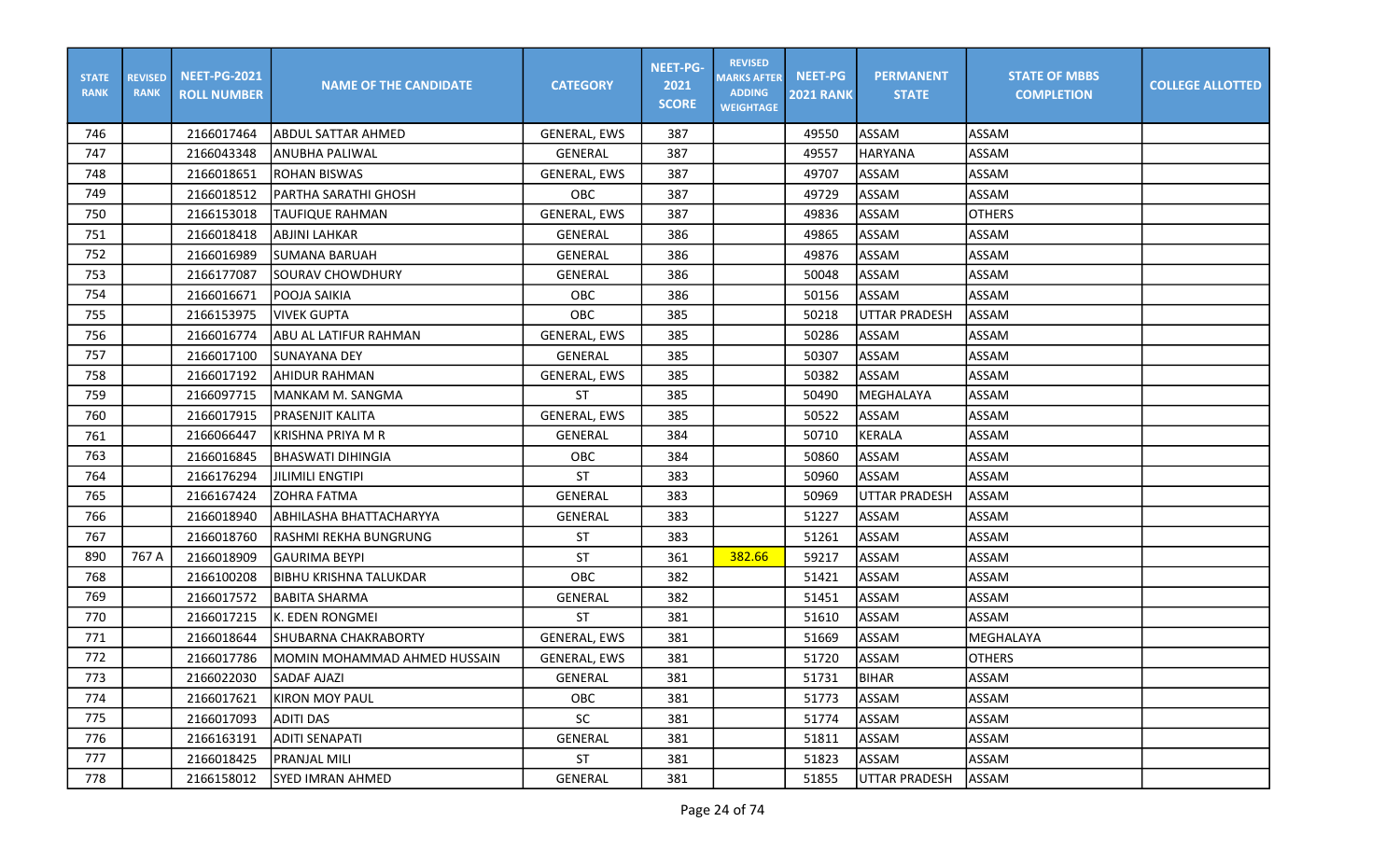| <b>STATE</b><br><b>RANK</b> | <b>REVISED</b><br><b>RANK</b> | <b>NEET-PG-2021</b><br><b>ROLL NUMBER</b> | <b>NAME OF THE CANDIDATE</b> | <b>CATEGORY</b>     | <b>NEET-PG-</b><br>2021<br><b>SCORE</b> | <b>REVISED</b><br><b>MARKS AFTER</b><br><b>ADDING</b><br><b>WEIGHTAGE</b> | NEET-PG<br><b>2021 RANK</b> | <b>PERMANENT</b><br><b>STATE</b> | <b>STATE OF MBBS</b><br><b>COMPLETION</b> | <b>COLLEGE ALLOTTED</b> |
|-----------------------------|-------------------------------|-------------------------------------------|------------------------------|---------------------|-----------------------------------------|---------------------------------------------------------------------------|-----------------------------|----------------------------------|-------------------------------------------|-------------------------|
| 779                         |                               | 2166176407                                | <b>SHAMIUN RUBIA</b>         | <b>GENERAL</b>      | 381                                     |                                                                           | 51926                       | <b>ASSAM</b>                     | <b>ASSAM</b>                              |                         |
| 842                         | 779 A                         | 2166018487                                | <b>BHASKAR BHARALI</b>       | OBC                 | 369                                     | 380.07                                                                    | 56058                       | <b>ASSAM</b>                     | <b>ASSAM</b>                              |                         |
| 846                         | 779 B                         | 2166018895                                | ARVIND KUMAR SAH             | OBC                 | 369                                     | 380.07                                                                    | 56319                       | ASSAM                            | <b>ASSAM</b>                              |                         |
| 780                         |                               | 2166018402                                | KAMAL NAYAN BISWAS           | GENERAL             | 380                                     |                                                                           | 52011                       | <b>ASSAM</b>                     | <b>ASSAM</b>                              |                         |
| 781                         |                               | 2166018113                                | SHAMSUZ ZAMAN                | <b>GENERAL, EWS</b> | 380                                     |                                                                           | 52107                       | <b>ASSAM</b>                     | <b>ASSAM</b>                              |                         |
| 782                         |                               | 2166017462                                | <b>FARZINA AKHTAR SAIKIA</b> | <b>GENERAL, EWS</b> | 380                                     |                                                                           | 52343                       | <b>ASSAM</b>                     | <b>ASSAM</b>                              |                         |
| 783                         |                               | 2166017584                                | <b>DEBARSHI NATH</b>         | OBC                 | 380                                     |                                                                           | 52352                       | <b>ASSAM</b>                     | <b>ASSAM</b>                              |                         |
| 784                         |                               | 2166176726                                | <b>MAHADEV SARKAR</b>        | <b>SC</b>           | 380                                     |                                                                           | 52390                       | <b>ASSAM</b>                     | ASSAM                                     |                         |
| 785                         |                               | 2166017467                                | <b>RASIDUL ISLAM MONDAL</b>  | <b>GENERAL, EWS</b> | 380                                     |                                                                           | 52424                       | <b>ASSAM</b>                     | ASSAM                                     |                         |
| 786                         |                               | 2166018586                                | DILARA HASIN MAZUMDER        | <b>GENERAL, EWS</b> | 379                                     |                                                                           | 52454                       | <b>ASSAM</b>                     | <b>ASSAM</b>                              |                         |
| 787                         |                               | 2166097832                                | <b>EEPSITA R.MARAK</b>       | <b>ST</b>           | 379                                     |                                                                           | 52456                       | <b>MEGHALAYA</b>                 | ASSAM                                     |                         |
| 788                         |                               | 2166016651                                | <b>RUPAM BARUAH</b>          | OBC                 | 379                                     |                                                                           | 52473                       | ASSAM                            | ASSAM                                     |                         |
| 789                         |                               | 2166017891                                | MONOSHWINI MEDHI             | GENERAL             | 379                                     |                                                                           | 52508                       | <b>ASSAM</b>                     | <b>SIKKIM</b>                             |                         |
| 790                         |                               | 2166017555                                | <b>DEBANGA RAJ CHOUDHURY</b> | OBC                 | 379                                     |                                                                           | 52692                       | <b>ASSAM</b>                     | ASSAM                                     |                         |
| 791                         |                               | 2166018754                                | <b>ABHIJEET DASGUPTA</b>     | <b>GENERAL</b>      | 379                                     |                                                                           | 52711                       | ASSAM                            | ASSAM                                     |                         |
| 793                         |                               | 2166017119                                | <b>SPANDAN SAIKIA</b>        | OBC                 | 378                                     |                                                                           | 52849                       | <b>ASSAM</b>                     | <b>ASSAM</b>                              |                         |
| 794                         |                               | 2166111430                                | MUKESH KUMAR SHARMA          | <b>GENERAL, EWS</b> | 378                                     |                                                                           | 52916                       | RAJASTHAN                        | <b>ASSAM</b>                              |                         |
| 795                         |                               | 2166158371                                | <b>VIPIN PATEL</b>           | OBC                 | 378                                     |                                                                           | 52946                       | <b>UTTAR PRADESH</b>             | <b>ASSAM</b>                              |                         |
| 796                         |                               | 2166018343                                | <b>BISWASREE DEB</b>         | OBC                 | 378                                     |                                                                           | 52970                       | <b>ASSAM</b>                     | <b>ASSAM</b>                              |                         |
| 797                         |                               | 2166173651                                | <b>JAYASMITA NATH</b>        | OBC                 | 378                                     |                                                                           | 52990                       | <b>ASSAM</b>                     | <b>ASSAM</b>                              |                         |
| 798                         |                               | 2166018201                                | <b>SAYEDA HOOSNE HARISHA</b> | GENERAL             | 378                                     |                                                                           | 52998                       | <b>ASSAM</b>                     | ASSAM                                     |                         |
| 799                         |                               | 2166016882                                | HARSHA JYOTI DAS             | <b>SC</b>           | 377                                     |                                                                           | 53122                       | <b>ASSAM</b>                     | ASSAM                                     |                         |
| 800                         |                               | 2166018274                                | <b>MRIGEN CHOUDHURY</b>      | <b>GENERAL, EWS</b> | 377                                     |                                                                           | 53126                       | <b>ASSAM</b>                     | ASSAM                                     |                         |
| 801                         |                               | 2166076332                                | <b>EKTA KOTWAL</b>           | SC                  | 377                                     |                                                                           | 53136                       | <b>MADHYA</b><br>PRADESH         | ASSAM                                     |                         |
| 802                         |                               | 2166016899                                | <b>ISAAC LJOUTE</b>          | ST                  | 377                                     |                                                                           | 53144                       | <b>MANIPUR</b>                   | ASSAM                                     |                         |
| 803                         |                               | 2166016859                                | NEELOMJYOTI GOHAIN           | OBC                 | 377                                     |                                                                           | 53186                       | <b>ASSAM</b>                     | ASSAM                                     |                         |
| 804                         |                               | 2166110193                                | <b>SUNITA KUMARI</b>         | <b>OBC</b>          | 377                                     |                                                                           | 53240                       | IRAJASTHAN                       | ASSAM                                     |                         |
| 805                         |                               | 2166018179                                | <b>SUKANYA CHOUDHURY</b>     | <b>GENERAL</b>      | 377                                     |                                                                           | 53250                       | ASSAM                            | ASSAM                                     |                         |
| 806                         |                               | 2166018470                                | <b>HIMANSHU ARYA</b>         | SC                  | 377                                     |                                                                           | 53322                       | ASSAM                            | ASSAM                                     |                         |
| 807                         |                               | 2166016737                                | <b>HENBI LENDO</b>           | <b>ST</b>           | 377                                     |                                                                           | 53398                       | <b>ARUNACHAL</b><br>PRADESH      | ASSAM                                     |                         |
| 808                         |                               | 2166017325                                | <b>PANSALI NEOG</b>          | <b>OBC</b>          | 376                                     |                                                                           | 53406                       | ASSAM                            | ASSAM                                     |                         |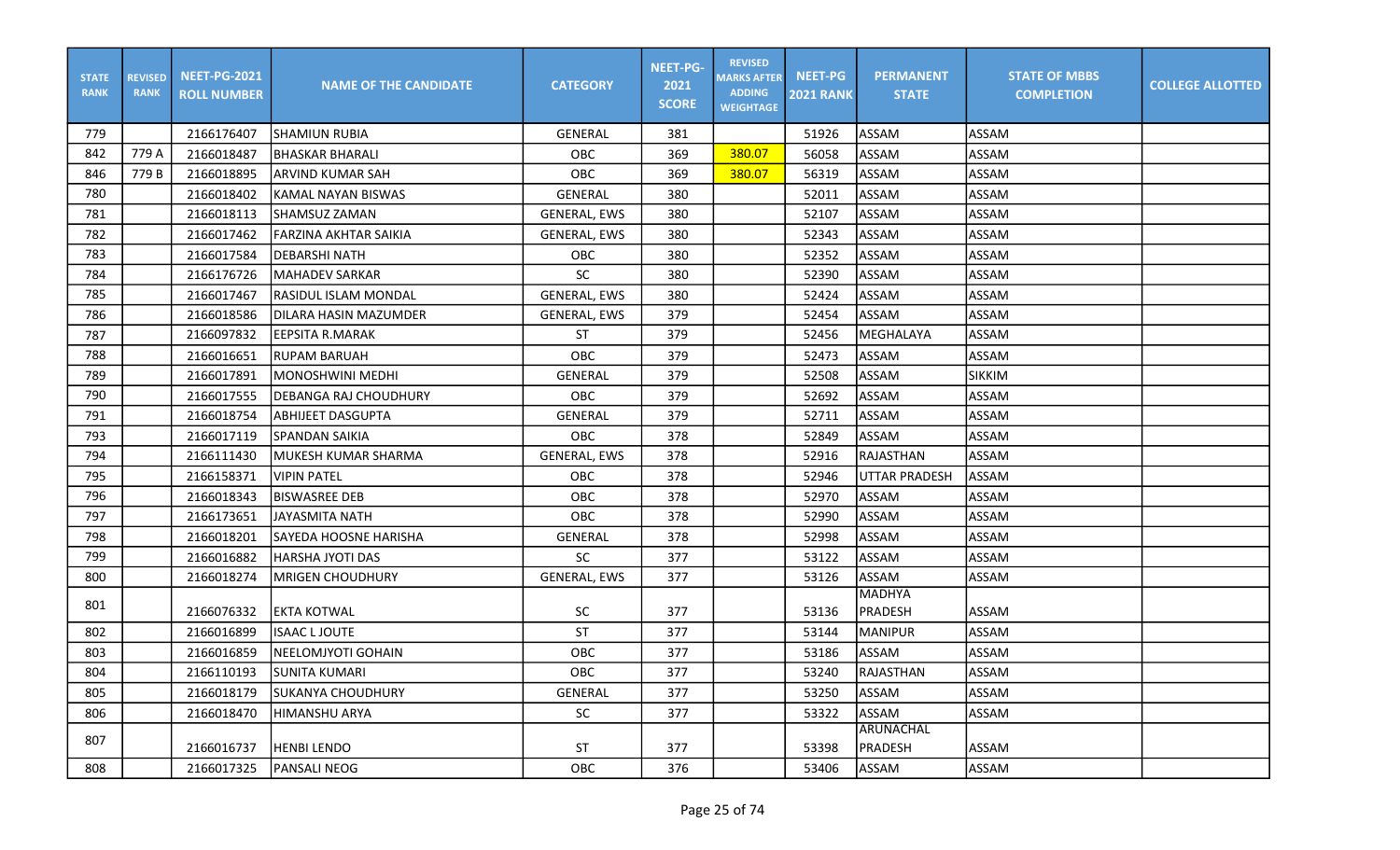| <b>STATE</b><br><b>RANK</b> | <b>REVISED</b><br><b>RANK</b> | <b>NEET-PG-2021</b><br><b>ROLL NUMBER</b> | <b>NAME OF THE CANDIDATE</b> | <b>CATEGORY</b>     | <b>NEET-PG-</b><br>2021<br><b>SCORE</b> | <b>REVISED</b><br><b>MARKS AFTER</b><br><b>ADDING</b><br><b>WEIGHTAGE</b> | <b>NEET-PG</b><br><b>2021 RANK</b> | <b>PERMANENT</b><br><b>STATE</b> | <b>STATE OF MBBS</b><br><b>COMPLETION</b> | <b>COLLEGE ALLOTTED</b> |
|-----------------------------|-------------------------------|-------------------------------------------|------------------------------|---------------------|-----------------------------------------|---------------------------------------------------------------------------|------------------------------------|----------------------------------|-------------------------------------------|-------------------------|
| 810                         |                               | 2166017470                                | <b>TAFIKUL ISLAM</b>         | <b>GENERAL, EWS</b> | 376                                     |                                                                           | 53640                              | ASSAM                            | <b>ASSAM</b>                              |                         |
| 811                         |                               | 2166017563                                | MOFIZUL HOQUE                | GENERAL             | 375                                     |                                                                           | 53742                              | ASSAM                            | <b>ASSAM</b>                              |                         |
| 812                         |                               | 2166018649                                | <b>NAZRUL ISLAM AHMED</b>    | OBC                 | 375                                     |                                                                           | 53789                              | ASSAM                            | ASSAM                                     |                         |
| 813                         |                               | 2166116902                                | PANCHU RAM SAINI             | OBC                 | 375                                     |                                                                           | 53794                              | <b>RAJASTHAN</b>                 | ASSAM                                     |                         |
| 814                         |                               | 2166017085                                | <b>MONICA PANDEY</b>         | <b>GENERAL</b>      | 375                                     |                                                                           | 53870                              | <b>UTTAR PRADESH</b>             | ASSAM                                     |                         |
| 815                         |                               | 2166018735                                | <b>SHORIF AHMED</b>          | OBC                 | 375                                     |                                                                           | 53905                              | ASSAM                            | <b>ASSAM</b>                              |                         |
| 816                         |                               | 2166018749                                | DOLI CHOUDHURY               | OBC                 | 375                                     |                                                                           | 53915                              | ASSAM                            | <b>ASSAM</b>                              |                         |
| 817                         |                               | 2166017949                                | NABANITA DEKA                | <b>GENERAL</b>      | 375                                     |                                                                           | 53958                              | ASSAM                            | <b>SIKKIM</b>                             |                         |
| 818                         |                               | 2166018578                                | <b>FERDOUSI BEGUM</b>        | GENERAL             | 375                                     |                                                                           | 54133                              | ASSAM                            | ASSAM                                     |                         |
| 819                         |                               | 2166098478                                | <b>SINYO KASHUNG</b>         | <b>ST</b>           | 374                                     |                                                                           | 54288                              | <b>MANIPUR</b>                   | ASSAM                                     |                         |
| 820                         |                               | 2166098411                                | <b>KAYANAT RIZBE</b>         | GENERAL             | 374                                     |                                                                           | 54329                              | ASSAM                            | <b>ASSAM</b>                              |                         |
| 821                         |                               | 2166016887                                | PRIYANKA DAS                 | <b>SC</b>           | 374                                     |                                                                           | 54397                              | ASSAM                            | <b>ASSAM</b>                              |                         |
| 822                         |                               | 2166115876                                | K NIRMALA SINGHA             | OBC                 | 374                                     |                                                                           | 54490                              | ASSAM                            | <b>ASSAM</b>                              |                         |
| 823                         |                               | 2166017599                                | <b>STUTI DAS</b>             | <b>GENERAL</b>      | 374                                     |                                                                           | 54507                              | ASSAM                            | MEGHALAYA                                 |                         |
| 872                         | 823 A                         | 2166017731                                | <b>TANUSHREE DEBNATH</b>     | OBC                 | 363                                     | 373.89                                                                    | 58279                              | ASSAM                            | ASSAM                                     |                         |
| 876                         | 823 B                         | 2166017521                                | <b>SONGSAR PATOR</b>         | <b>ST</b>           | 363                                     | 373.89                                                                    | 58431                              | <b>ASSAM</b>                     | ASSAM                                     |                         |
| 824                         |                               | 2166017774                                | <b>SK MD WASIM IKBAL</b>     | GENERAL             | 373                                     |                                                                           | 54653                              | ASSAM                            | ASSAM                                     |                         |
| 825                         |                               | 2166016612                                | <b>HEERAKJYOTI SARKAR</b>    | OBC                 | 373                                     |                                                                           | 54721                              | ASSAM                            | <b>ASSAM</b>                              |                         |
| 826                         |                               | 2166018281                                | IDR. NIRMAL KUMAR            | OBC                 | 373                                     |                                                                           | 54759                              | ASSAM                            | <b>ASSAM</b>                              |                         |
| 827                         |                               | 2166176691                                | <b>RAJI DUTTA</b>            | OBC                 | 373                                     |                                                                           | 54853                              | ASSAM                            | <b>ASSAM</b>                              |                         |
| 828                         |                               | 2166107681                                | <b>ABHISHEK PAUL</b>         | GENERAL             | 373                                     |                                                                           | 54858                              | ASSAM                            | <b>SIKKIM</b>                             |                         |
| 829                         |                               | 2166018810                                | <b>BHASKAR JYOTI DEWRI</b>   | <b>ST</b>           | 373                                     |                                                                           | 54868                              | ASSAM                            | ASSAM                                     |                         |
| 830                         |                               | 2166016979                                | PHOEBE MAINAO BRAHMA         | <b>ST</b>           | 372                                     |                                                                           | 54918                              | ASSAM                            | ASSAM                                     |                         |
| 831                         |                               | 2166021946                                | <b>SHASHI SHASHANK</b>       | OBC                 | 372                                     |                                                                           | 54935                              | <b>BIHAR</b>                     | ASSAM                                     |                         |
| 832                         |                               | 2166018392                                | MUHAMMAD SAMEER HUSSAIN      | <b>GENERAL, EWS</b> | 372                                     |                                                                           | 55086                              | ASSAM                            | <b>ASSAM</b>                              |                         |
| 833                         |                               | 2166017519                                | <b>RAHUL NATH</b>            | OBC                 | 372                                     |                                                                           | 55128                              | ASSAM                            | <b>ASSAM</b>                              |                         |
| 834                         |                               | 2166016805                                | <b>SURAJIT DAS</b>           | OBC                 | 372                                     |                                                                           | 55189                              | ASSAM                            | ASSAM                                     |                         |
| 835                         |                               | 2166018811                                | <b>TANIMA TASLIMA</b>        | GENERAL             | 371                                     |                                                                           | 55399                              | ASSAM                            | KARNATAKA                                 |                         |
| 836                         |                               | 2166017028                                | <b>SHOAIB AMAN</b>           | GENERAL             | 371                                     |                                                                           | 55536                              | ASSAM                            | ASSAM                                     |                         |
| 837                         |                               | 2166018655                                | AMITRAJIT ROY                | GENERAL             | 370                                     |                                                                           | 55719                              | ASSAM                            | KARNATAKA                                 |                         |
| 838                         |                               | 2166033281                                | SIMRAN MAHESHWARI            | GENERAL             | 370                                     |                                                                           | 55811                              | DELHI                            | ASSAM                                     |                         |
| 839                         |                               | 2166018421                                | KANKANA GOGOI                | OBC                 | 370                                     |                                                                           | 55951                              | ASSAM                            | ASSAM                                     |                         |
| 840                         |                               | 2166029320                                | RADHA KANT PANDEY            | GENERAL             | 370                                     |                                                                           | 55980                              | DELHI                            | ASSAM                                     |                         |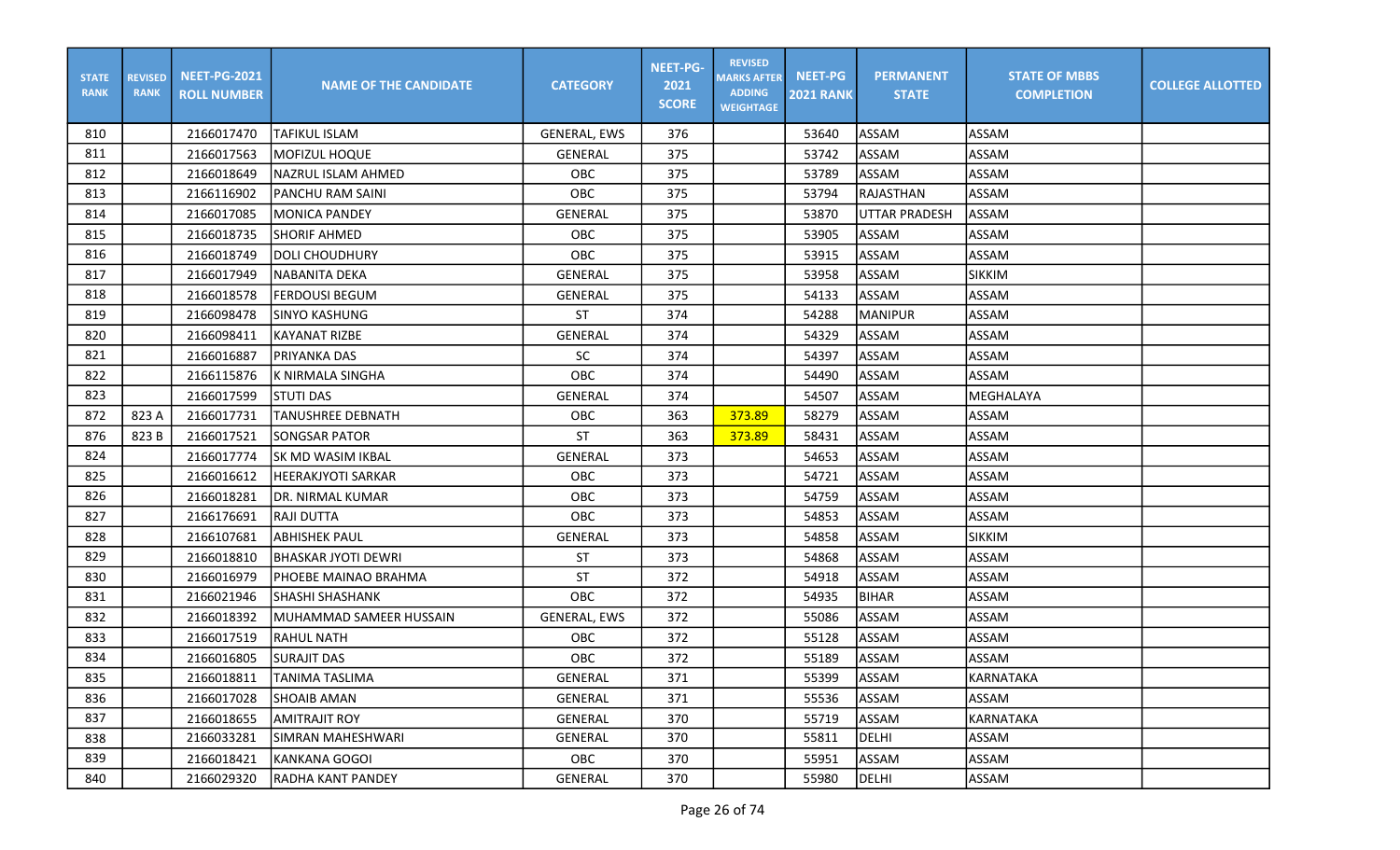| <b>STATE</b><br><b>RANK</b> | <b>REVISED</b><br><b>RANK</b> | <b>NEET-PG-2021</b><br><b>ROLL NUMBER</b> | <b>NAME OF THE CANDIDATE</b>   | <b>CATEGORY</b>     | <b>NEET-PG-</b><br>2021<br><b>SCORE</b> | <b>REVISED</b><br><b>MARKS AFTER</b><br><b>ADDING</b><br><b>WEIGHTAGE</b> | <b>NEET-PG</b><br><b>2021 RANK</b> | <b>PERMANENT</b><br><b>STATE</b> | <b>STATE OF MBBS</b><br><b>COMPLETION</b> | <b>COLLEGE ALLOTTED</b> |
|-----------------------------|-------------------------------|-------------------------------------------|--------------------------------|---------------------|-----------------------------------------|---------------------------------------------------------------------------|------------------------------------|----------------------------------|-------------------------------------------|-------------------------|
| 841                         |                               | 2166176665                                | <b>ANKIT DAS</b>               | <b>SC</b>           | 370                                     |                                                                           | 56019                              | ASSAM                            | ASSAM                                     |                         |
| 843                         |                               | 2166017441                                | PANKAJ MALAKAR                 | SC                  | 369                                     |                                                                           | 56118                              | ASSAM                            | ASSAM                                     |                         |
| 844                         |                               | 2166018798                                | <b>BHIMI DAIMARI</b>           | <b>ST</b>           | 369                                     |                                                                           | 56170                              | ASSAM                            | ASSAM                                     |                         |
| 845                         |                               | 2166176621                                | RUHUL AMIN                     | <b>GENERAL, EWS</b> | 369                                     |                                                                           | 56171                              | ASSAM                            | ASSAM                                     |                         |
| 847                         |                               | 2166018451                                | ANKITA BHUYAN                  | OBC                 | 368                                     |                                                                           | 56509                              | ASSAM                            | ASSAM                                     |                         |
| 848                         |                               | 2166116930                                | <b>ASHOK KUMAR SAINI</b>       | OBC                 | 368                                     |                                                                           | 56536                              | RAJASTHAN                        | ASSAM                                     |                         |
| 849                         |                               | 2166098185                                | <b>KONSAM KENEDY SINGH</b>     | GENERAL             | 368                                     |                                                                           | 56637                              | <b>MANIPUR</b>                   | ASSAM                                     |                         |
| 850                         |                               | 2166028769                                | <b>KAKALI TALUKDAR</b>         | SC                  | 368                                     |                                                                           | 56642                              | ASSAM                            | ASSAM                                     |                         |
| 851                         |                               | 2166017261                                | DOLEESMITA HAZARIKA            | <b>ST</b>           | 368                                     |                                                                           | 56653                              | ASSAM                            | ASSAM                                     |                         |
| 852                         |                               | 2166172463                                | KALPA NARAYAN GHOSH            | GENERAL             | 367                                     |                                                                           | 56826                              | ASSAM                            | ASSAM                                     |                         |
| 853                         |                               | 2166018018                                | MADHAV PIRTANI                 | GENERAL             | 367                                     |                                                                           | 56938                              | ASSAM                            | <b>ASSAM</b>                              |                         |
| 854                         |                               | 2166176850                                | PARVEZ TARIQUE HASSAN          | <b>GENERAL</b>      | 367                                     |                                                                           | 56948                              | ASSAM                            | KARNATAKA                                 |                         |
| 855                         |                               | 2166173345                                | KUMARJYOTI DEKA                | SC                  | 367                                     |                                                                           | 57003                              | ASSAM                            | ASSAM                                     |                         |
| 909                         | 855 A                         | 2166016984                                | <b>MD MUZAKKIR HUSSAIN</b>     | <b>GENERAL, EWS</b> | 356                                     | 366.68                                                                    | 60769                              | ASSAM                            | ASSAM                                     |                         |
| 856                         |                               | 2166173355                                | <b>SUBHAJYOTI SUTRADHAR</b>    | <b>SC</b>           | 366                                     |                                                                           | 57107                              | ASSAM                            | <b>ASSAM</b>                              |                         |
| 857                         |                               | 2166033594                                | RANGKYNSAI MARNGAR             | <b>ST</b>           | 366                                     |                                                                           | 57174                              | MEGHALAYA                        | ASSAM                                     |                         |
| 858                         |                               | 2166018787                                | TUNU RANI DOLOI                | <b>ST</b>           | 366                                     |                                                                           | 57203                              | ASSAM                            | <b>ASSAM</b>                              |                         |
| 859                         |                               | 2166017593                                | <b>HISHAM AHMED</b>            | OBC                 | 366                                     |                                                                           | 57248                              | ASSAM                            | ASSAM                                     |                         |
| 860                         |                               | 2166018462                                | <b>IPSITA PAUL</b>             | <b>GENERAL</b>      | 366                                     |                                                                           | 57286                              | ASSAM                            | ASSAM                                     |                         |
| 861                         |                               | 2166174561                                | PRATIK P SAIKIA                | OBC                 | 366                                     |                                                                           | 57307                              | ASSAM                            | ASSAM                                     |                         |
| 921                         | 861 A                         | 2166016680                                | AJOY KUMAR SENGA               | <b>ST</b>           | 355                                     | 365.65                                                                    | 61566                              | ASSAM                            | ASSAM                                     |                         |
| 862                         |                               | 2166017011                                | <b>ARUNDHATI LAHON</b>         | GENERAL             | 365                                     |                                                                           | 57384                              | ASSAM                            | ASSAM                                     |                         |
| 863                         |                               | 2166017105                                | PALLABI KONWAR                 | <b>GENERAL</b>      | 365                                     |                                                                           | 57391                              | ASSAM                            | ASSAM                                     |                         |
| 864                         |                               | 2166112084                                | SANJAY CHOUDHARY               | OBC                 | 365                                     |                                                                           | 57437                              | RAJASTHAN                        | ASSAM                                     |                         |
| 865                         |                               | 2166176887                                | <b>HENNA</b>                   | OBC                 | 365                                     |                                                                           | 57814                              | KERALA                           | ASSAM                                     |                         |
| 866                         |                               | 2166017187                                | <b>HAFIZUR RAHMAN</b>          | GENERAL, EWS        | 365                                     |                                                                           | 57820                              | ASSAM                            | ASSAM                                     |                         |
| 867                         |                               | 2166172210                                | <b>FARHAT QULSUM CHOWDHURY</b> | GENERAL, EWS        | 364                                     |                                                                           | 57988                              | ASSAM                            | ASSAM                                     |                         |
| 868                         |                               | 2166175359                                | PURBA MAZUMDER                 | GENERAL             | 364                                     |                                                                           | 58109                              | ASSAM                            | <b>ASSAM</b>                              |                         |
| 869                         |                               | 2166173264                                | <b>BISHAL DAM</b>              | GENERAL             | 364                                     |                                                                           | 58124                              | ASSAM                            | ASSAM                                     |                         |
| 870                         |                               | 2166017518                                | UJJAL PRADIP DUTTA             | GENERAL             | 363                                     |                                                                           | 58208                              | ASSAM                            | ASSAM                                     |                         |
| 871                         |                               | 2166173058                                | SWARNALI NATH                  | OBC                 | 363                                     |                                                                           | 58252                              | ASSAM                            | ASSAM                                     |                         |
| 873                         |                               | 2166176671                                | TILMAYA LIMBU                  | ST                  | 363                                     |                                                                           | 58292                              | <b>WEST BENGAL</b>               | ASSAM                                     |                         |
| 874                         |                               | 2166017892                                | RABIUL AWAL                    | GENERAL, EWS        | 363                                     |                                                                           | 58313                              | ASSAM                            | ASSAM                                     |                         |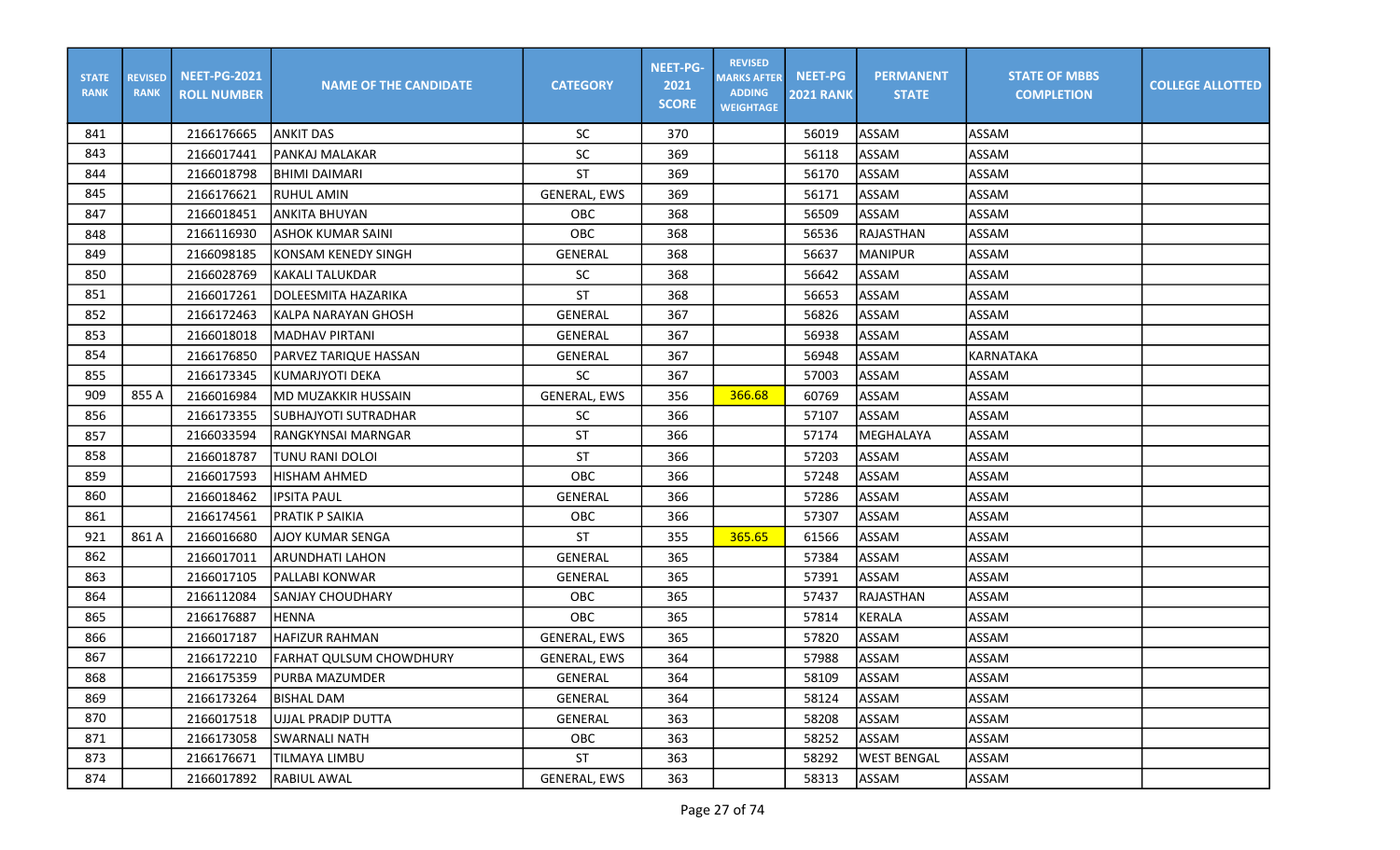| <b>STATE</b><br><b>RANK</b> | <b>REVISED</b><br><b>RANK</b> | <b>NEET-PG-2021</b><br><b>ROLL NUMBER</b> | <b>NAME OF THE CANDIDATE</b>  | <b>CATEGORY</b>     | <b>NEET-PG-</b><br>2021<br><b>SCORE</b> | <b>REVISED</b><br><b>MARKS AFTER</b><br><b>ADDING</b><br><b>WEIGHTAGE</b> | <b>NEET-PG</b><br><b>2021 RANK</b> | <b>PERMANENT</b><br><b>STATE</b> | <b>STATE OF MBBS</b><br><b>COMPLETION</b> | <b>COLLEGE ALLOTTED</b> |
|-----------------------------|-------------------------------|-------------------------------------------|-------------------------------|---------------------|-----------------------------------------|---------------------------------------------------------------------------|------------------------------------|----------------------------------|-------------------------------------------|-------------------------|
| 875                         |                               | 2166028106                                | IKAPIL SHARMA                 | <b>GENERAL</b>      | 363                                     |                                                                           | 58341                              | <b>RAJASTHAN</b>                 | ASSAM                                     |                         |
| 877                         |                               | 2166017284                                | YASHODA BARUVA                | GENERAL             | 363                                     |                                                                           | 58487                              | ASSAM                            | <b>SIKKIM</b>                             |                         |
| 878                         |                               | 2166018349                                | JAHNAVEE CHETIA               | OBC                 | 363                                     |                                                                           | 58510                              | ASSAM                            | ASSAM                                     |                         |
| 879                         |                               | 2166030063                                | <b>SABANA ANJUM BORA</b>      | GENERAL             | 362                                     |                                                                           | 58559                              | <b>ASSAM</b>                     | <b>UTTAR PRADESH</b>                      |                         |
| 880                         |                               | 2166018376                                | <b>NOBOJIT BORAH</b>          | GENERAL             | 362                                     |                                                                           | 58694                              | ASSAM                            | <b>TRIPURA</b>                            |                         |
| 881                         |                               | 2166018795                                | <b>MONICA DEVI</b>            | OBC                 | 362                                     |                                                                           | 58697                              | ASSAM                            | <b>ASSAM</b>                              |                         |
| 882                         |                               | 2166016796                                | MONALISHA DAS                 | GENERAL             | 362                                     |                                                                           | 58788                              | ASSAM                            | <b>ASSAM</b>                              |                         |
| 883                         |                               | 2166173263                                | <b>DIVAKAR PALIT</b>          | <b>GENERAL</b>      | 362                                     |                                                                           | 58819                              | MEGHALAYA                        | ASSAM                                     |                         |
| 884                         |                               | 2166018014                                | ISAMPRITI PAUL                | OBC                 | 362                                     |                                                                           | 58835                              | <b>ASSAM</b>                     | <b>SIKKIM</b>                             |                         |
| 885                         |                               | 2166017601                                | IBAHNIMAAN TALUKDAR           | GENERAL             | 361                                     |                                                                           | 58955                              | ASSAM                            | <b>ASSAM</b>                              |                         |
| 886                         |                               | 2166017071                                | lkakalı DEKA                  | OBC                 | 361                                     |                                                                           | 59008                              | ASSAM                            | <b>ASSAM</b>                              |                         |
| 887                         |                               | 2166017208                                | <b>SAHNAZ HASINA</b>          | <b>GENERAL</b>      | 361                                     |                                                                           | 59057                              | ASSAM                            | <b>ASSAM</b>                              |                         |
| 888                         |                               | 2166165576                                | <b>SUNAYAN SARMA</b>          | <b>GENERAL</b>      | 361                                     |                                                                           | 59112                              | ASSAM                            | <b>ASSAM</b>                              |                         |
| 889                         |                               | 2166018866                                | <b>MRIGANKA KISHORE BORAH</b> | OBC                 | 361                                     |                                                                           | 59117                              | ASSAM                            | <b>OTHERS</b>                             |                         |
| 891                         |                               | 2166166373                                | VISHNU SWAROOP SHRIVASTAVA    | <b>GENERAL, EWS</b> | 360                                     |                                                                           | 59260                              | <b>UTTAR PRADESH</b>             | <b>ASSAM</b>                              |                         |
| 892                         |                               | 2166018762                                | PRAGYASHREE BORAH             | OBC                 | 360                                     |                                                                           | 59276                              | ASSAM                            | <b>ASSAM</b>                              |                         |
| 893                         |                               | 2166177017                                | <b>MAHENDRA GURUNG</b>        | OBC                 | 360                                     |                                                                           | 59317                              | <b>SIKKIM</b>                    | ASSAM                                     |                         |
| 894                         |                               | 2166018551                                | <b>BISHAL KOIRI</b>           | OBC                 | 360                                     |                                                                           | 59506                              | ASSAM                            | <b>ASSAM</b>                              |                         |
| 895                         |                               | 2166016956                                | <b>DEEPIKA DUTTA</b>          | OBC                 | 360                                     |                                                                           | 59515                              | ASSAM                            | <b>ASSAM</b>                              |                         |
| 896                         |                               | 2166016830                                | <b>STUTI CHHAWCHHARIA</b>     | GENERAL             | 360                                     |                                                                           | 59616                              | ASSAM                            | <b>ASSAM</b>                              |                         |
| 897                         |                               | 2166101199                                | GAURAV GOALA                  | OBC                 | 359                                     |                                                                           | 59981                              | <b>ASSAM</b>                     | ASSAM                                     |                         |
| 898                         |                               | 2166018872                                | RUPAM KALITA                  | GENERAL             | 359                                     |                                                                           | 60028                              | ASSAM                            | <b>ASSAM</b>                              |                         |
| 899                         |                               | 2166017993                                | <b>MEGHA AGARWALA</b>         | GENERAL             | 359                                     |                                                                           | 60037                              | <b>ASSAM</b>                     | KARNATAKA                                 |                         |
| 900                         |                               | 2166017244                                | ANANYA GOGOI                  | OBC                 | 359                                     |                                                                           | 60059                              | ASSAM                            | ASSAM                                     |                         |
| 901                         |                               | 2166176468                                | <b>SHAHBAZ HUSSAIN</b>        | GENERAL             | 358                                     |                                                                           | 60237                              | ASSAM                            | <b>ASSAM</b>                              |                         |
| 902                         |                               | 2166017958                                | BABUL DEBNATH                 | OBC                 | 358                                     |                                                                           | 60263                              | ASSAM                            | <b>OTHERS</b>                             |                         |
| 903                         |                               | 2166176012                                | <b>ABHISHEK DAS</b>           | SC                  | 357                                     |                                                                           | 60435                              | <b>WEST BENGAL</b>               | ASSAM                                     |                         |
| 904                         |                               | 2166106135                                | <b>VIVEK SHARMA</b>           | OBC                 | 357                                     |                                                                           | 60573                              | PUNJAB                           | <b>ASSAM</b>                              |                         |
| 905                         |                               | 2166017308                                | <b>NISHAMONI MALI</b>         | SC                  | 357                                     |                                                                           | 60586                              | ASSAM                            | ASSAM                                     |                         |
| 906                         |                               | 2166172519                                | <b>ABHIGYAN BARMAN</b>        | GENERAL             | 357                                     |                                                                           | 60655                              | ASSAM                            | ASSAM                                     |                         |
| 907                         |                               | 2166018329                                | <b>SONU PAUL</b>              | OBC                 | 357                                     |                                                                           | 60681                              | ASSAM                            | ASSAM                                     |                         |
| 908                         |                               | 2166165677                                | <b>BAIBHAV JITANI</b>         | GENERAL             | 357                                     |                                                                           | 60755                              | ASSAM                            | ASSAM                                     |                         |
| 910                         |                               | 2166016779                                | <b>APARAJITA CHAKRABORTY</b>  | GENERAL             | 356                                     |                                                                           | 60868                              | ASSAM                            | ASSAM                                     |                         |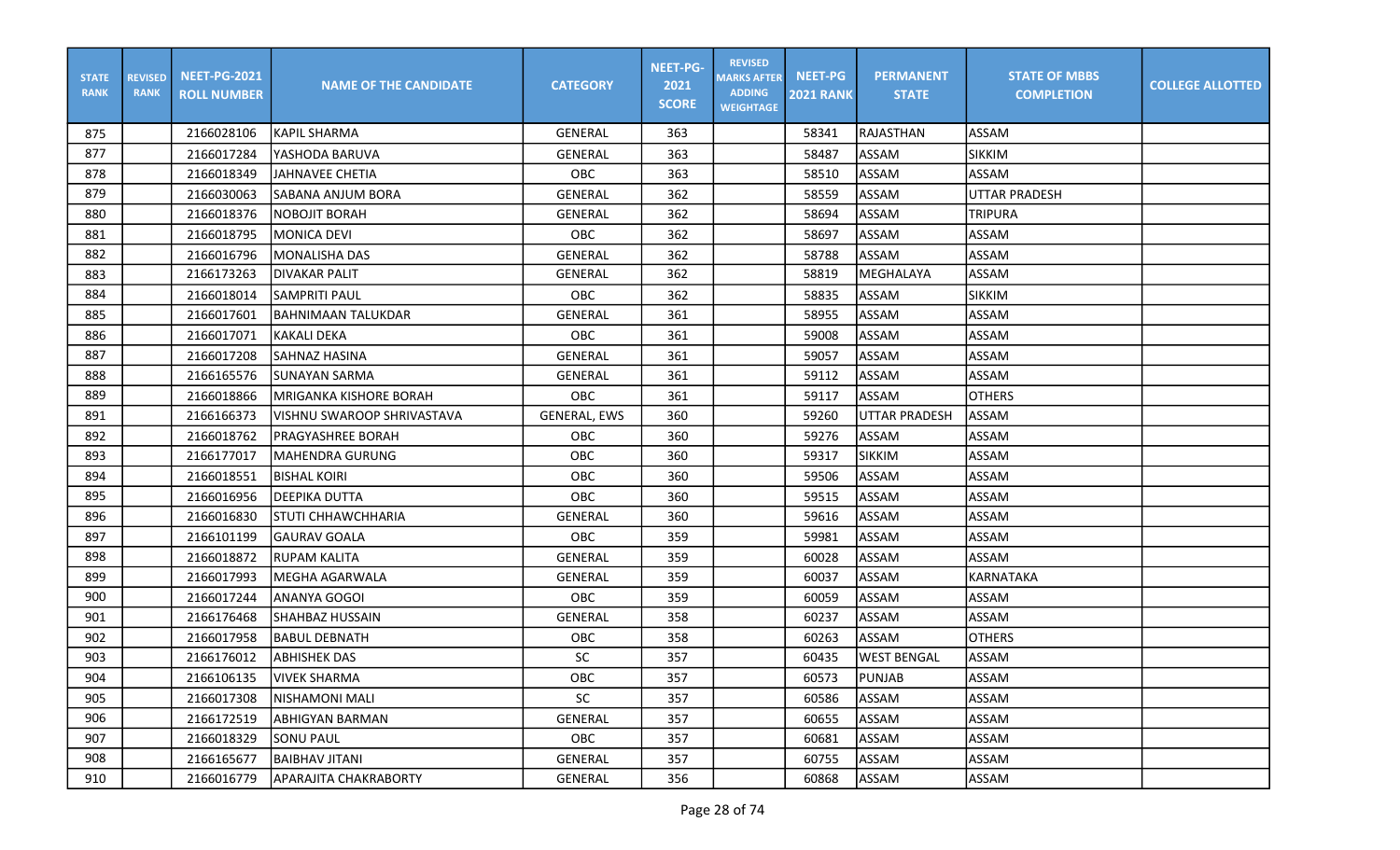| <b>STATE</b><br><b>RANK</b> | <b>REVISED</b><br><b>RANK</b> | <b>NEET-PG-2021</b><br><b>ROLL NUMBER</b> | <b>NAME OF THE CANDIDATE</b>  | <b>CATEGORY</b>     | <b>NEET-PG-</b><br>2021<br><b>SCORE</b> | <b>REVISED</b><br><b>MARKS AFTER</b><br><b>ADDING</b><br><b>WEIGHTAGE</b> | <b>NEET-PG</b><br><b>2021 RANK</b> | <b>PERMANENT</b><br><b>STATE</b> | <b>STATE OF MBBS</b><br><b>COMPLETION</b> | <b>COLLEGE ALLOTTED</b> |
|-----------------------------|-------------------------------|-------------------------------------------|-------------------------------|---------------------|-----------------------------------------|---------------------------------------------------------------------------|------------------------------------|----------------------------------|-------------------------------------------|-------------------------|
| 911                         |                               | 2166016890                                | <b>KESHOB JYOTI CHUTIA</b>    | OBC                 | 356                                     |                                                                           | 60872                              | ASSAM                            | ASSAM                                     |                         |
| 912                         |                               | 2166018678                                | RITOJA CHAKRABORTY            | GENERAL             | 356                                     |                                                                           | 60882                              | ASSAM                            | <b>ASSAM</b>                              |                         |
| 913                         |                               | 2166163090                                | VANSANGPUII                   | ST                  | 356                                     |                                                                           | 61014                              | <b>MIZORAM</b>                   | ASSAM                                     |                         |
| 914                         |                               | 2166164694                                | <b>KRITIKA NIGAM</b>          | <b>GENERAL</b>      | 356                                     |                                                                           | 61092                              | <b>UTTAR PRADESH</b>             | ASSAM                                     |                         |
| 972                         | 914 A                         | 2166016971                                | JOYDEEP RABHA                 | <b>ST</b>           | 345                                     | 355.35                                                                    | 65355                              | ASSAM                            | ASSAM                                     |                         |
| 915                         |                               | 2166032353                                | <b>MADHAVI NAYYAR</b>         | <b>GENERAL</b>      | 355                                     |                                                                           | 61214                              | <b>DELHI</b>                     | <b>ASSAM</b>                              |                         |
| 916                         |                               | 2166017434                                | SWAGATA NANDINI BAISHYA       | GENERAL             | 355                                     |                                                                           | 61302                              | ASSAM                            | ASSAM                                     |                         |
| 917                         |                               | 2166173591                                | WAHIDA IYAMIN HUSSAIN         | GENERAL             | 355                                     |                                                                           | 61423                              | ASSAM                            | <b>ASSAM</b>                              |                         |
| 918                         |                               | 2166017212                                | <b>SABEHA TASNEEM</b>         | GENERAL             | 355                                     |                                                                           | 61441                              | <b>ASSAM</b>                     | ASSAM                                     |                         |
| 919                         |                               | 2166097777                                | lIADARITY ANGELYNE NONGKYNRIH | <b>ST</b>           | 355                                     |                                                                           | 61455                              | MEGHALAYA                        | ASSAM                                     |                         |
| 920                         |                               | 2166017963                                | <b>HARSHAJEET BARMAN</b>      | OBC                 | 355                                     |                                                                           | 61540                              | ASSAM                            | ASSAM                                     |                         |
| 922                         |                               | 2166018311                                | <b>AMLAN DAS</b>              | SC                  | 354                                     |                                                                           | 61718                              | ASSAM                            | <b>ASSAM</b>                              |                         |
| 923                         |                               | 2166018573                                | <b>DIGBIJOY ROY</b>           | SC                  | 354                                     |                                                                           | 61729                              | ASSAM                            | <b>ASSAM</b>                              |                         |
| 924                         |                               | 2166018016                                | IRITUPARNA PURKAYASTHA        | $\sf SC$            | 354                                     |                                                                           | 61901                              | ASSAM                            | <b>ASSAM</b>                              |                         |
| 925                         |                               | 2166017380                                | <b>PRAKASH BARMAN</b>         | GENERAL             | 353                                     |                                                                           | 62010                              | ASSAM                            | <b>ASSAM</b>                              |                         |
| 926                         |                               | 2166017122                                | MRIDUPAWAN BORA               | OBC                 | 353                                     |                                                                           | 62032                              | <b>ASSAM</b>                     | ASSAM                                     |                         |
| 927                         |                               | 2166018135                                | <b>SOUVIK BANIK</b>           | <b>GENERAL, EWS</b> | 353                                     |                                                                           | 62079                              | ASSAM                            | ASSAM                                     |                         |
| 928                         |                               | 2166017247                                | PRIYANKA DUTTA                | OBC                 | 353                                     |                                                                           | 62083                              | ASSAM                            | <b>ASSAM</b>                              |                         |
| 929                         |                               | 2166017538                                | KHAZAM UDDIN LASKAR           | <b>GENERAL, EWS</b> | 353                                     |                                                                           | 62085                              | ASSAM                            | <b>ASSAM</b>                              |                         |
| 930                         |                               | 2166017132                                | <b>DR AYON NAG</b>            | OBC                 | 353                                     |                                                                           | 62142                              | ASSAM                            | <b>ASSAM</b>                              |                         |
| 931                         |                               | 2166017129                                | AMIT KUMAR YADAV              | OBC                 | 352                                     |                                                                           | 62302                              | ASSAM                            | ASSAM                                     |                         |
| 932                         |                               | 2166016940                                | <b>SAJEDUR RAHMAN</b>         | <b>GENERAL, EWS</b> | 352                                     |                                                                           | 62306                              | ASSAM                            | ASSAM                                     |                         |
| 933                         |                               | 2166173832                                | <b>APARAJITA SINGHA</b>       | OBC                 | 352                                     |                                                                           | 62364                              | ASSAM                            | ASSAM                                     |                         |
| 934                         |                               | 2166018325                                | ІСНАМРАК РАТНАК               | GENERAL             | 352                                     |                                                                           | 62422                              | ASSAM                            | <b>ASSAM</b>                              |                         |
| 935                         |                               | 2166032497                                | <b>PRANOY MEDHI</b>           | <b>GENERAL</b>      | 352                                     |                                                                           | 62514                              | ASSAM                            | <b>ASSAM</b>                              |                         |
| 936                         |                               | 2166017022                                | HIMANKAN KASHYAP              | GENERAL             | 352                                     |                                                                           | 62523                              | ASSAM                            | <b>ASSAM</b>                              |                         |
| 937                         |                               | 2166017060                                | <b>JULEE RAJKHOWA</b>         | <b>GENERAL, EWS</b> | 352                                     |                                                                           | 62539                              | ASSAM                            | ASSAM                                     |                         |
| 938                         |                               | 2166017912                                | <b>PUNITA JAJODIA</b>         | GENERAL             | 352                                     |                                                                           | 62549                              | ASSAM                            | <b>ASSAM</b>                              |                         |
| 939                         |                               | 2166018597                                | K AMIT KUMAR SINGH            | OBC                 | 352                                     |                                                                           | 62579                              | ASSAM                            | ASSAM                                     |                         |
| 940                         |                               | 2166172613                                | IRAHUL SHARMA                 | GENERAL             | 352                                     |                                                                           | 62597                              | ASSAM                            | ASSAM                                     |                         |
| 941                         |                               | 2166097817                                | SALOMI A SANGMA               | ST                  | 351                                     |                                                                           | 62684                              | MEGHALAYA                        | ASSAM                                     |                         |
| 942                         |                               | 2166018145                                | <b>SHANTILATA MAJHI</b>       | GENERAL             | 351                                     |                                                                           | 62841                              | ASSAM                            | MEGHALAYA                                 |                         |
| 943                         |                               | 2166032280                                | <b>JAYATI KUKRETI</b>         | GENERAL             | 351                                     |                                                                           | 62941                              | UTTARAKHAND                      | ASSAM                                     |                         |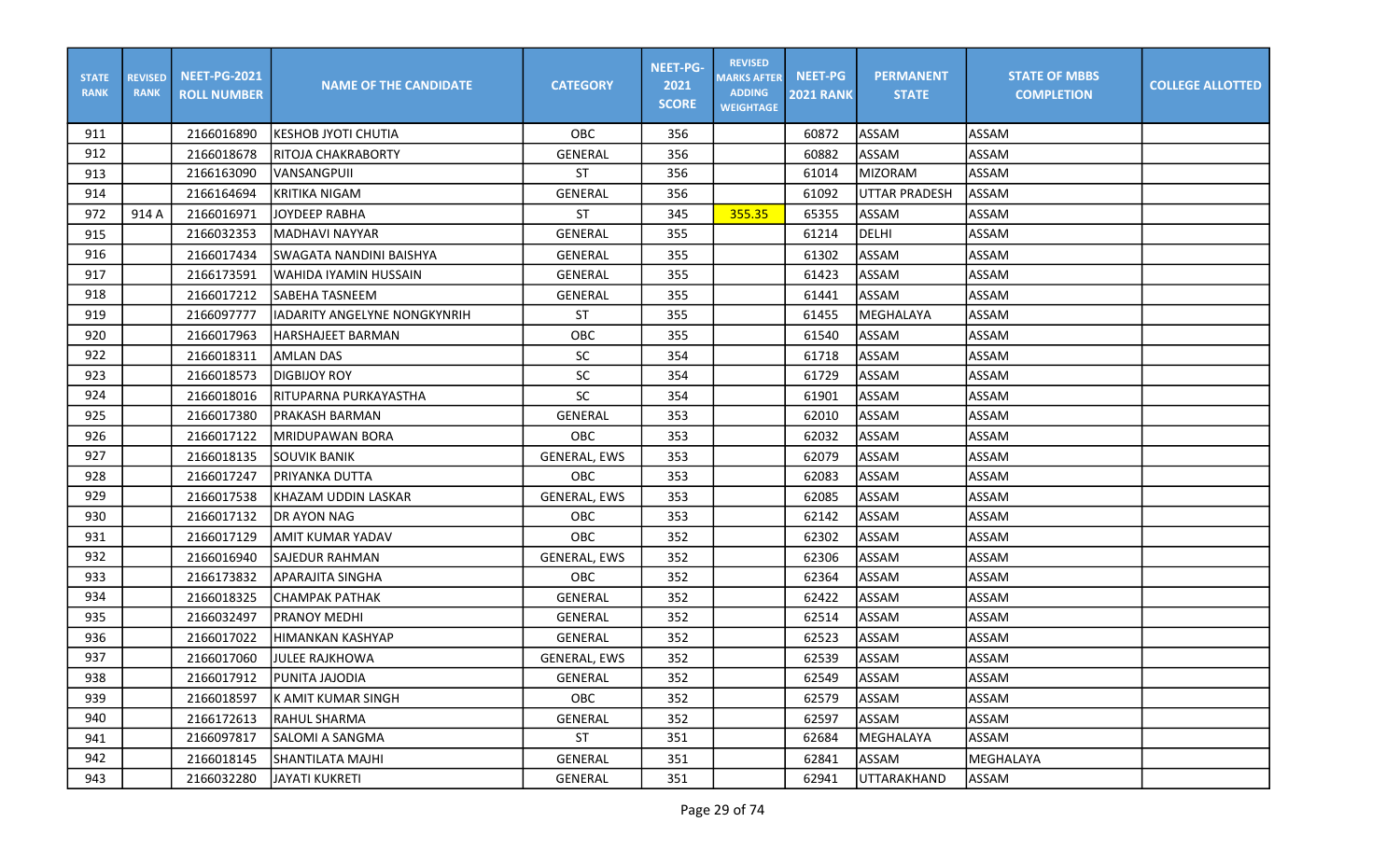| <b>STATE</b><br><b>RANK</b> | <b>REVISED</b><br><b>RANK</b> | <b>NEET-PG-2021</b><br><b>ROLL NUMBER</b> | <b>NAME OF THE CANDIDATE</b> | <b>CATEGORY</b>     | <b>NEET-PG-</b><br>2021<br><b>SCORE</b> | <b>REVISED</b><br><b>MARKS AFTER</b><br><b>ADDING</b><br><b>WEIGHTAGE</b> | <b>NEET-PG</b><br><b>2021 RANK</b> | <b>PERMANENT</b><br><b>STATE</b> | <b>STATE OF MBBS</b><br><b>COMPLETION</b> | <b>COLLEGE ALLOTTED</b> |
|-----------------------------|-------------------------------|-------------------------------------------|------------------------------|---------------------|-----------------------------------------|---------------------------------------------------------------------------|------------------------------------|----------------------------------|-------------------------------------------|-------------------------|
| 944                         |                               | 2166017006                                | INILOTPAL BARUA              | GENERAL             | 350                                     |                                                                           | 62961                              | ASSAM                            | ASSAM                                     |                         |
| 945                         |                               | 2166018323                                | ANKUR KUMAR PHUKAN           | OBC                 | 350                                     |                                                                           | 62987                              | ASSAM                            | <b>ASSAM</b>                              |                         |
| 946                         |                               | 2166017999                                | <b>BABLU SARMA</b>           | <b>GENERAL</b>      | 350                                     |                                                                           | 63031                              | ASSAM                            | ASSAM                                     |                         |
| 947                         |                               | 2166099806                                | <b>DIBYENDU CHAKRAVARTY</b>  | GENERAL             | 350                                     |                                                                           | 63466                              | ASSAM                            | ASSAM                                     |                         |
| 948                         |                               | 2166017350                                | DHRUBA JYOTI KASHYAP         | <b>SC</b>           | 350                                     |                                                                           | 63474                              | ASSAM                            | <b>ASSAM</b>                              |                         |
| 949                         |                               | 2166166405                                | <b>TAPAJA MOHANTA</b>        | <b>GENERAL</b>      | 350                                     |                                                                           | 63514                              | <b>UTTAR PRADESH</b>             | ASSAM                                     |                         |
| 950                         |                               | 2166030664                                | <b>SONAMONI DAS</b>          | GENERAL             | 349                                     |                                                                           | 63577                              | ASSAM                            | <b>OTHERS</b>                             |                         |
| 951                         |                               | 2166018427                                | <b>MD MUKIBUR RAHMAN</b>     | GENERAL, EWS        | 349                                     |                                                                           | 63580                              | ASSAM                            | <b>ASSAM</b>                              |                         |
| 952                         |                               | 2166176900                                | KALLOL BASAK                 | <b>OBC</b>          | 349                                     |                                                                           | 63674                              | ASSAM                            | ASSAM                                     |                         |
| 953                         |                               | 2166016986                                | IMD AKHINUR ISLAM            | GENERAL             | 349                                     |                                                                           | 63801                              | ASSAM                            | <b>ASSAM</b>                              |                         |
| 954                         |                               | 2166017947                                | JYOTI PRASAD BHATTACHARYYA   | GENERAL             | 349                                     |                                                                           | 63803                              | ASSAM                            | ASSAM                                     |                         |
| 955                         |                               | 2166017326                                | <b>MRIDUSMITA DAS</b>        | <b>GENERAL</b>      | 349                                     |                                                                           | 63817                              | ASSAM                            | <b>OTHERS</b>                             |                         |
| 956                         |                               | 2166018202                                | <b>SYED RAHUL AHMED</b>      | <b>GENERAL</b>      | 348                                     |                                                                           | 64023                              | ASSAM                            | <b>ASSAM</b>                              |                         |
| 957                         |                               | 2166018622                                | MANASMITA DEB                | OBC                 | 348                                     |                                                                           | 64033                              | ASSAM                            | <b>ASSAM</b>                              |                         |
| 958                         |                               | 2166117976                                | <b>PRANAY SHARMA</b>         | GENERAL             | 348                                     |                                                                           | 64087                              | <b>SIKKIM</b>                    | ASSAM                                     |                         |
| 959                         |                               | 2166018379                                | SHABNAM AHMEDA               | <b>GENERAL, EWS</b> | 348                                     |                                                                           | 64138                              | ASSAM                            | ASSAM                                     |                         |
| 960                         |                               | 2166018524                                | <b>SAHIDUL HOQUE</b>         | OBC.                | 348                                     |                                                                           | 64181                              | ASSAM                            | ASSAM                                     |                         |
| 961                         |                               | 2166018184                                | RAKESH KUMAR BOTHRA          | GENERAL             | 347                                     |                                                                           | 64301                              | ASSAM                            | <b>ASSAM</b>                              |                         |
| 962                         |                               | 2166018377                                | RITUSMITA BARUAH             | GENERAL             | 347                                     |                                                                           | 64585                              | ASSAM                            | <b>ASSAM</b>                              |                         |
| 963                         |                               | 2166018579                                | <b>IKBAL BAHAR</b>           | <b>GENERAL, EWS</b> | 347                                     |                                                                           | 64610                              | ASSAM                            | <b>ASSAM</b>                              |                         |
| 964                         |                               | 2166018883                                | MAYURAKSHI SARMA             | GENERAL             | 347                                     |                                                                           | 64616                              | ASSAM                            | ASSAM                                     |                         |
| 1014                        | 964 A                         | 2166016622                                | <b>NABIN PEGU</b>            | <b>ST</b>           | 336                                     | 346.08                                                                    | 68887                              | ASSAM                            | ASSAM                                     |                         |
| 965                         |                               | 2166017032                                | MADHUSMITA SHYAM             | <b>ST</b>           | 346                                     |                                                                           | 64698                              | ASSAM                            | ASSAM                                     |                         |
| 966                         |                               | 2166018917                                | <b>SAURAV SHARMA</b>         | <b>GENERAL</b>      | 346                                     |                                                                           | 64737                              | ASSAM                            | <b>SIKKIM</b>                             |                         |
| 967                         |                               | 2166016792                                | <b>MONALI BARUAH</b>         | OBC                 | 346                                     |                                                                           | 64801                              | ASSAM                            | <b>ASSAM</b>                              |                         |
| 968                         |                               | 2166018319                                | <b>ADITYA GOENKA</b>         | <b>GENERAL</b>      | 346                                     |                                                                           | 64836                              | ASSAM                            | <b>ASSAM</b>                              |                         |
| 969                         |                               | 2166018757                                | <b>VIKAS AGARWAL</b>         | GENERAL             | 345                                     |                                                                           | 64945                              | ASSAM                            | <b>OTHERS</b>                             |                         |
| 970                         |                               | 2166029086                                | <b>RAJARSHI DEORI</b>        | <b>ST</b>           | 345                                     |                                                                           | 65026                              | ASSAM                            | <b>OTHERS</b>                             |                         |
| 971                         |                               | 2166176889                                | JOYETA PHUKAN                | OBC                 | 345                                     |                                                                           | 65266                              | ASSAM                            | ASSAM                                     |                         |
| 973                         |                               | 2166016948                                | RAJRANI                      | OBC                 | 344                                     |                                                                           | 65525                              | <b>RAJASTHAN</b>                 | ASSAM                                     |                         |
| 974                         |                               | 2166150876                                | <b>AKSHAT ASHESH</b>         | GENERAL             | 344                                     |                                                                           | 65659                              | <b>UTTAR PRADESH</b>             | ASSAM                                     |                         |
| 975                         |                               | 2166016838                                | MAYUR PANKHI BORUAH          | OBC                 | 344                                     |                                                                           | 65686                              | ASSAM                            | ASSAM                                     |                         |
| 976                         |                               | 2166017163                                | UDIPTA BORAH                 | OBC                 | 344                                     |                                                                           | 65696                              | ASSAM                            | ASSAM                                     |                         |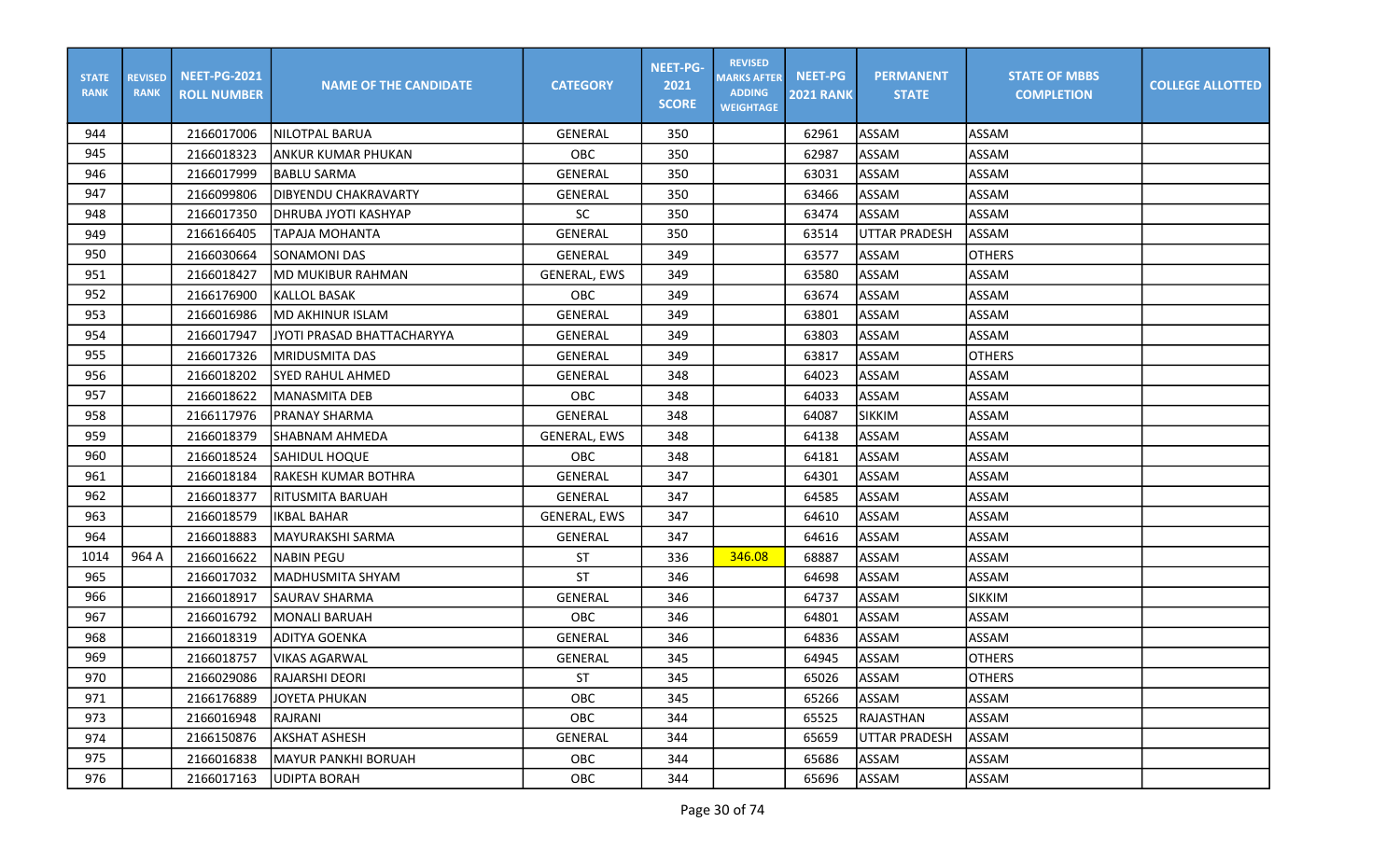| <b>STATE</b><br><b>RANK</b> | <b>REVISED</b><br><b>RANK</b> | <b>NEET-PG-2021</b><br><b>ROLL NUMBER</b> | <b>NAME OF THE CANDIDATE</b> | <b>CATEGORY</b>     | <b>NEET-PG-</b><br>2021<br><b>SCORE</b> | <b>REVISED</b><br><b>MARKS AFTER</b><br><b>ADDING</b><br><b>WEIGHTAGE</b> | <b>NEET-PG</b><br><b>2021 RANK</b> | <b>PERMANENT</b><br><b>STATE</b> | <b>STATE OF MBBS</b><br><b>COMPLETION</b> | <b>COLLEGE ALLOTTED</b> |
|-----------------------------|-------------------------------|-------------------------------------------|------------------------------|---------------------|-----------------------------------------|---------------------------------------------------------------------------|------------------------------------|----------------------------------|-------------------------------------------|-------------------------|
| 977                         |                               | 2166176622                                | lrasidul Hassan              | GENERAL             | 344                                     |                                                                           | 65747                              | ASSAM                            | ASSAM                                     |                         |
| 978                         |                               | 2166050436                                | <b>SAURABH PATHAK</b>        | <b>GENERAL</b>      | 343                                     |                                                                           | 65876                              | <b>JHARKHAND</b>                 | ASSAM                                     |                         |
| 979                         |                               | 2166016829                                | <b>DHRUBA JYOTI SAIKIA</b>   | ST                  | 343                                     |                                                                           | 66162                              | ASSAM                            | ASSAM                                     |                         |
| 980                         |                               | 2166018777                                | <b>SAYANTANEE ROY</b>        | GENERAL             | 343                                     |                                                                           | 66206                              | ASSAM                            | ASSAM                                     |                         |
| 981                         |                               | 2166018401                                | ISHIBANGI SAHU               | OBC                 | 342                                     |                                                                           | 66278                              | ASSAM                            | <b>ASSAM</b>                              |                         |
| 982                         |                               | 2166167852                                | SHAILENDRA KUMAR BARTHWAL    | <b>GENERAL</b>      | 342                                     |                                                                           | 66363                              | UTTARAKHAND                      | <b>ASSAM</b>                              |                         |
| 983                         |                               | 2166017805                                | <b>SIMRAN KALITA</b>         | GENERAL             | 342                                     |                                                                           | 66453                              | ASSAM                            | <b>ASSAM</b>                              |                         |
| 984                         |                               | 2166176951                                | MAHENDRA KUMAR MATHURIA      | <b>GENERAL</b>      | 342                                     |                                                                           | 66473                              | <b>RAJASTHAN</b>                 | ASSAM                                     |                         |
| 985                         |                               | 2166016584                                | IINZAMAMUL HOQUE             | GENERAL             | 341                                     |                                                                           | 66616                              | ASSAM                            | ASSAM                                     |                         |
| 986                         |                               | 2166176529                                | <b>HEMOLOTA DAIMARY</b>      | <b>ST</b>           | 341                                     |                                                                           | 66636                              | ASSAM                            | <b>ASSAM</b>                              |                         |
| 987                         |                               | 2166017581                                | PARBIN SULTANA               | GENERAL             | 341                                     |                                                                           | 66905                              | ASSAM                            | <b>ASSAM</b>                              |                         |
| 988                         |                               | 2166016831                                | IDIPIKA SINGHA               | <b>OBC</b>          | 341                                     |                                                                           | 66918                              | ASSAM                            | <b>ASSAM</b>                              |                         |
| 989                         |                               | 2166016793                                | MAHTAB KHAN                  | <b>GENERAL</b>      | 340                                     |                                                                           | 67034                              | <b>ASSAM</b>                     | <b>ASSAM</b>                              |                         |
| 990                         |                               | 2166017852                                | PARAG GOSWAMI                | <b>GENERAL, EWS</b> | 340                                     |                                                                           | 67067                              | ASSAM                            | <b>ASSAM</b>                              |                         |
| 991                         |                               | 2166018433                                | <b>RASMITA CHOUDHURY</b>     | <b>GENERAL</b>      | 340                                     |                                                                           | 67241                              | ASSAM                            | ASSAM                                     |                         |
| 992                         |                               | 2166016941                                | ARCHITA BOIRAGI              | OBC                 | 340                                     |                                                                           | 67299                              | ASSAM                            | ASSAM                                     |                         |
| 1041                        | 992 A                         | 2166017622                                | IINDRANIL RABHA              | <b>ST</b>           | 330                                     | 339.9                                                                     | 71089                              | ASSAM                            | ASSAM                                     |                         |
| 993                         |                               | 2166017331                                | SRESTHA BHARAT SURANA        | GENERAL             | 339                                     |                                                                           | 67530                              | ASSAM                            | <b>ASSAM</b>                              |                         |
| 994                         |                               | 2166030572                                | DEBOMITA DEY                 | GENERAL             | 339                                     |                                                                           | 67568                              | ASSAM                            | <b>SIKKIM</b>                             |                         |
| 995                         |                               | 2166051392                                | <b>DIVYA RANJAN</b>          | <b>GENERAL</b>      | 339                                     |                                                                           | 67667                              | <b>JHARKHAND</b>                 | ASSAM                                     |                         |
| 996                         |                               | 2166018477                                | MAYURRAKHI BORDOLOI          | GENERAL             | 339                                     |                                                                           | 67682                              | ASSAM                            | <b>SIKKIM</b>                             |                         |
| 997                         |                               | 2166016783                                | JANUMONI SENAPATI            | OBC                 | 339                                     |                                                                           | 67732                              | ASSAM                            | <b>ASSAM</b>                              |                         |
| 998                         |                               | 2166176453                                | RAJLAXMI SAIKIA              | GENERAL             | 339                                     |                                                                           | 67746                              | ASSAM                            | ASSAM                                     |                         |
| 999                         |                               | 2166173515                                | ANUSHIKHA JAIN               | GENERAL             | 339                                     |                                                                           | 67767                              | ASSAM                            | ASSAM                                     |                         |
| 1000                        |                               | 2166176884                                | <b>AAKASH MAHAJAN</b>        | <b>GENERAL</b>      | 339                                     |                                                                           | 67864                              | UTTARAKHAND                      | ASSAM                                     |                         |
| 1001                        |                               | 2166018774                                | <b>HARPREET KOUR</b>         | <b>SC</b>           | 338                                     |                                                                           | 67954                              | ASSAM                            | <b>ASSAM</b>                              |                         |
| 1002                        |                               | 2166098056                                | V.L. RUATKIMI                | <b>ST</b>           | 338                                     |                                                                           | 68070                              | <b>MIZORAM</b>                   | ASSAM                                     |                         |
| 1003                        |                               | 2166016810                                | <b>SANTOSH KUMAR GUPTA</b>   | OBC                 | 338                                     |                                                                           | 68140                              | ASSAM                            | <b>ASSAM</b>                              |                         |
| 1004                        |                               | 2166018921                                | <b>SNEHA AGARWAL</b>         | GENERAL             | 338                                     |                                                                           | 68199                              | ASSAM                            | ASSAM                                     |                         |
| 1005                        |                               | 2166017818                                | ISUHEL MD FATIN AHMED LASKAR | GENERAL, EWS        | 338                                     |                                                                           | 68225                              | ASSAM                            | ASSAM                                     |                         |
| 1006                        |                               | 2166017790                                | ROHIZ UDDIN AHMED            | GENERAL             | 337                                     |                                                                           | 68394                              | ASSAM                            | ASSAM                                     |                         |
| 1007                        |                               | 2166167299                                | <b>PARWEZ AHMAD</b>          | OBC                 | 336                                     |                                                                           | 68591                              | <b>UTTAR PRADESH</b>             | ASSAM                                     |                         |
| 1008                        |                               | 2166171489                                | NASIMUS SAVA                 | GENERAL, EWS        | 336                                     |                                                                           | 68613                              | ASSAM                            | <b>OTHERS</b>                             |                         |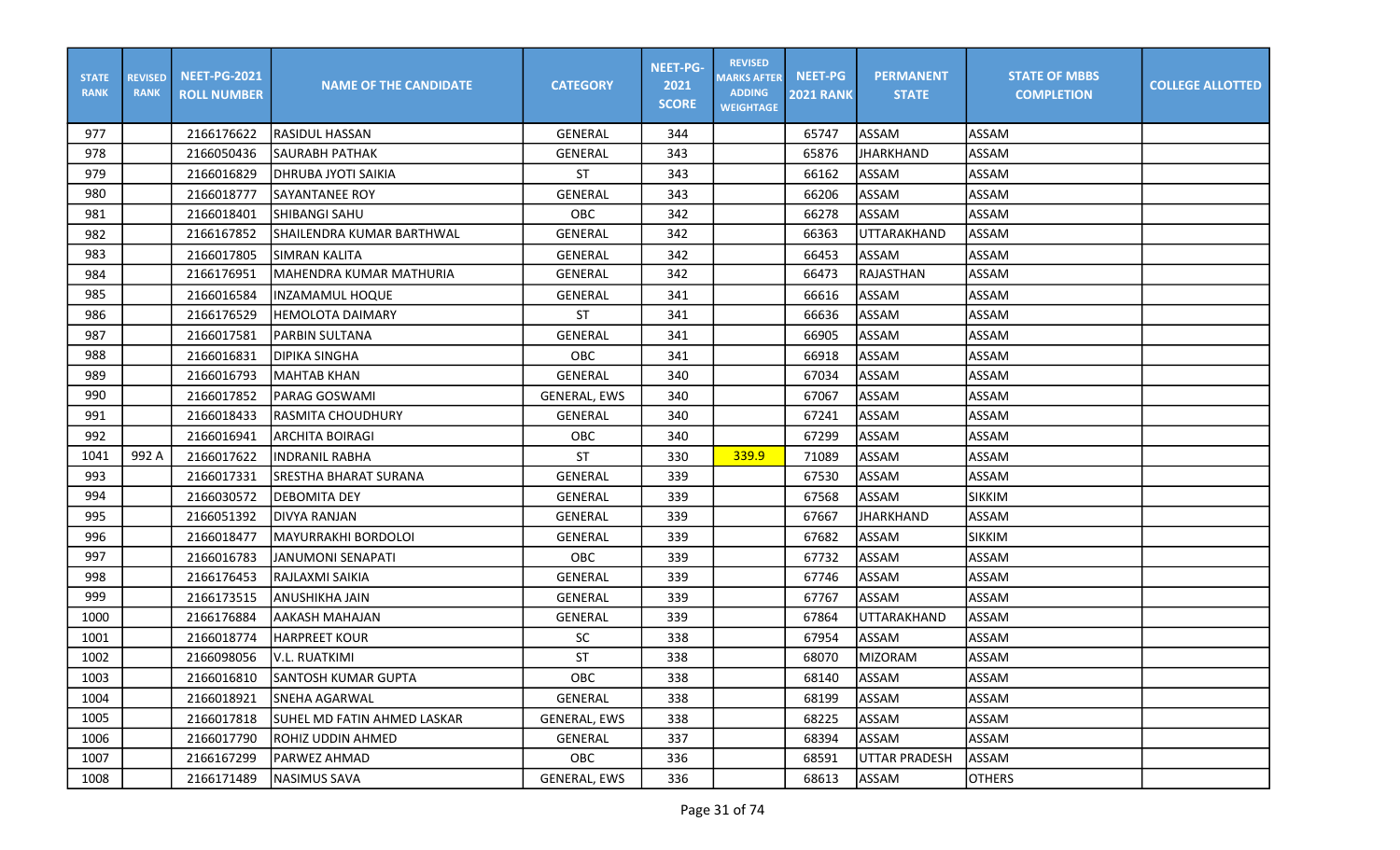| <b>STATE</b><br><b>RANK</b> | <b>REVISED</b><br><b>RANK</b> | <b>NEET-PG-2021</b><br><b>ROLL NUMBER</b> | <b>NAME OF THE CANDIDATE</b> | <b>CATEGORY</b>     | <b>NEET-PG-</b><br>2021<br><b>SCORE</b> | <b>REVISED</b><br><b>MARKS AFTER</b><br><b>ADDING</b><br><b>WEIGHTAGE</b> | <b>NEET-PG</b><br><b>2021 RANK</b> | <b>PERMANENT</b><br><b>STATE</b> | <b>STATE OF MBBS</b><br><b>COMPLETION</b> | <b>COLLEGE ALLOTTED</b> |
|-----------------------------|-------------------------------|-------------------------------------------|------------------------------|---------------------|-----------------------------------------|---------------------------------------------------------------------------|------------------------------------|----------------------------------|-------------------------------------------|-------------------------|
| 1009                        |                               | 2166018122                                | NANGSAN IRAT A KHYLLEP       | <b>ST</b>           | 336                                     |                                                                           | 68619                              | MEGHALAYA                        | ASSAM                                     |                         |
| 1010                        |                               | 2166023816                                | AAKANSHA MEDHI               | <b>GENERAL</b>      | 336                                     |                                                                           | 68642                              | ASSAM                            | ASSAM                                     |                         |
| 1011                        |                               | 2166172262                                | <b>MOHIBUL ISLAM</b>         | OBC                 | 336                                     |                                                                           | 68698                              | ASSAM                            | ASSAM                                     |                         |
| 1012                        |                               | 2166016872                                | <b>RAJAT KUMAR BISWAS</b>    | <b>SC</b>           | 336                                     |                                                                           | 68844                              | ASSAM                            | ASSAM                                     |                         |
| 1013                        |                               | 2166017815                                | VIKRAM SEAL                  | OBC                 | 336                                     |                                                                           | 68862                              | ASSAM                            | <b>ASSAM</b>                              |                         |
| 1015                        |                               | 2166027593                                | ATIQUE MAHAMMAD MUSTAFA      | <b>GENERAL</b>      | 336                                     |                                                                           | 68940                              | ASSAM                            | <b>ASSAM</b>                              |                         |
| 1016                        |                               | 2166177198                                | W. MINERVA SINGHA            | OBC                 | 336                                     |                                                                           | 68947                              | ASSAM                            | ASSAM                                     |                         |
| 1017                        |                               | 2166176863                                | <b>UDDIPTA TALUKDAR</b>      | <b>GENERAL</b>      | 336                                     |                                                                           | 68968                              | ASSAM                            | <b>ASSAM</b>                              |                         |
| 1018                        |                               | 2166172573                                | <b>MRINMOY CHAKRABORTY</b>   | <b>GENERAL</b>      | 335                                     |                                                                           | 69018                              | <b>ASSAM</b>                     | <b>ASSAM</b>                              |                         |
| 1019                        |                               | 2166018412                                | KIRAN BORAH                  | <b>OBC</b>          | 335                                     |                                                                           | 69020                              | ASSAM                            | <b>ASSAM</b>                              |                         |
| 1020                        |                               | 2166153794                                | <b>RAM PRAVESH MISHRA</b>    | <b>GENERAL, EWS</b> | 335                                     |                                                                           | 69032                              | UTTAR PRADESH                    | ASSAM                                     |                         |
| 1021                        |                               | 2166017252                                | <b>AKASH PRATIM SARMA</b>    | <b>GENERAL</b>      | 335                                     |                                                                           | 69232                              | ASSAM                            | <b>ASSAM</b>                              |                         |
| 1022                        |                               | 2166030992                                | <b>SUMAN SINGHA</b>          | OBC                 | 335                                     |                                                                           | 69289                              | ASSAM                            | <b>ASSAM</b>                              |                         |
| 1023                        |                               | 2166018419                                | DRUNALI PARASHAR             | <b>GENERAL</b>      | 335                                     |                                                                           | 69441                              | ASSAM                            | <b>ASSAM</b>                              |                         |
| 1073                        | 1023 A                        | 2166017162                                | <b>UJJAL ROY</b>             | <b>SC</b>           | 325                                     | 334.75                                                                    | 73503                              | ASSAM                            | <b>ASSAM</b>                              |                         |
| 1024                        |                               | 2166017436                                | UPASHI KASHYAP               | <b>GENERAL</b>      | 334                                     |                                                                           | 69656                              | <b>ASSAM</b>                     | ASSAM                                     |                         |
| 1025                        |                               | 2166018788                                | MIHIR KUMAR JHA              | <b>GENERAL</b>      | 334                                     |                                                                           | 69746                              | ASSAM                            | <b>ASSAM</b>                              |                         |
| 1026                        |                               | 2166018767                                | <b>RIPON BHADRA</b>          | OBC                 | 334                                     |                                                                           | 69797                              | ASSAM                            | <b>ASSAM</b>                              |                         |
| 1027                        |                               | 2166176518                                | <b>DR BHENUKA KARKI</b>      | OBC                 | 333                                     |                                                                           | 70161                              | ASSAM                            | <b>ASSAM</b>                              |                         |
| 1028                        |                               | 2166086415                                | LIENDA N GOHAIN              | OBC                 | 333                                     |                                                                           | 70221                              | ASSAM                            | <b>ASSAM</b>                              |                         |
| 1029                        |                               | 2166016630                                | <b>I</b> ITEL BORANG         | ST                  | 333                                     |                                                                           | 70288                              | ARUNACHAL<br>PRADESH             | <b>ASSAM</b>                              |                         |
| 1030                        |                               | 2166018019                                | PRIYANKA TALUKDAR            | <b>GENERAL</b>      | 333                                     |                                                                           | 70291                              | ASSAM                            | KARNATAKA                                 |                         |
| 1084                        | 1030 A                        | 2166016967                                | PIRBI TERON                  | ST                  | 323                                     | 332.69                                                                    | 74203                              | ASSAM                            | <b>ASSAM</b>                              |                         |
| 1031                        |                               | 2166018663                                | KAKOLI PAUL CHOUDHURY        | <b>GENERAL, EWS</b> | 332                                     |                                                                           | 70329                              | ASSAM                            | <b>MADHYA PRADESH</b>                     |                         |
| 1032                        |                               | 2166176842                                | ANYAKSHI BORA                | <b>GENERAL</b>      | 332                                     |                                                                           | 70342                              | ASSAM                            | ASSAM                                     |                         |
| 1033                        |                               | 2166176997                                | TANZIMA AHMED                | <b>GENERAL</b>      | 332                                     |                                                                           | 70350                              | <b>ASSAM</b>                     | ASSAM                                     |                         |
| 1034                        |                               | 2166098061                                | JRK LALBIAKSANGI             | ST.                 | 332                                     |                                                                           | 70400                              | <b>IMIZORAM</b>                  | ASSAM                                     |                         |
| 1035                        |                               | 2166016592                                | ANISHA BHATTACHARYA          | GENERAL             | 332                                     |                                                                           | 70432                              | ASSAM                            | <b>ASSAM</b>                              |                         |
| 1036                        |                               | 2166111571                                | AKSHITA AGARWAL              | GENERAL             | 331                                     |                                                                           | 70727                              | RAJASTHAN                        | ASSAM                                     |                         |
| 1037                        |                               | 2166044122                                | KULWANT PHOGAT               | GENERAL             | 331                                     |                                                                           | 70819                              | <b>HARYANA</b>                   | ASSAM                                     |                         |
| 1038                        |                               | 2166017851                                | <b>JYOTIMA KAKATI</b>        | <b>OBC</b>          | 331                                     |                                                                           | 70826                              | ASSAM                            | ASSAM                                     |                         |
| 1039                        |                               | 2166018639                                | NISHANT DEB                  | GENERAL, EWS        | 331                                     |                                                                           | 70922                              | ASSAM                            | ASSAM                                     |                         |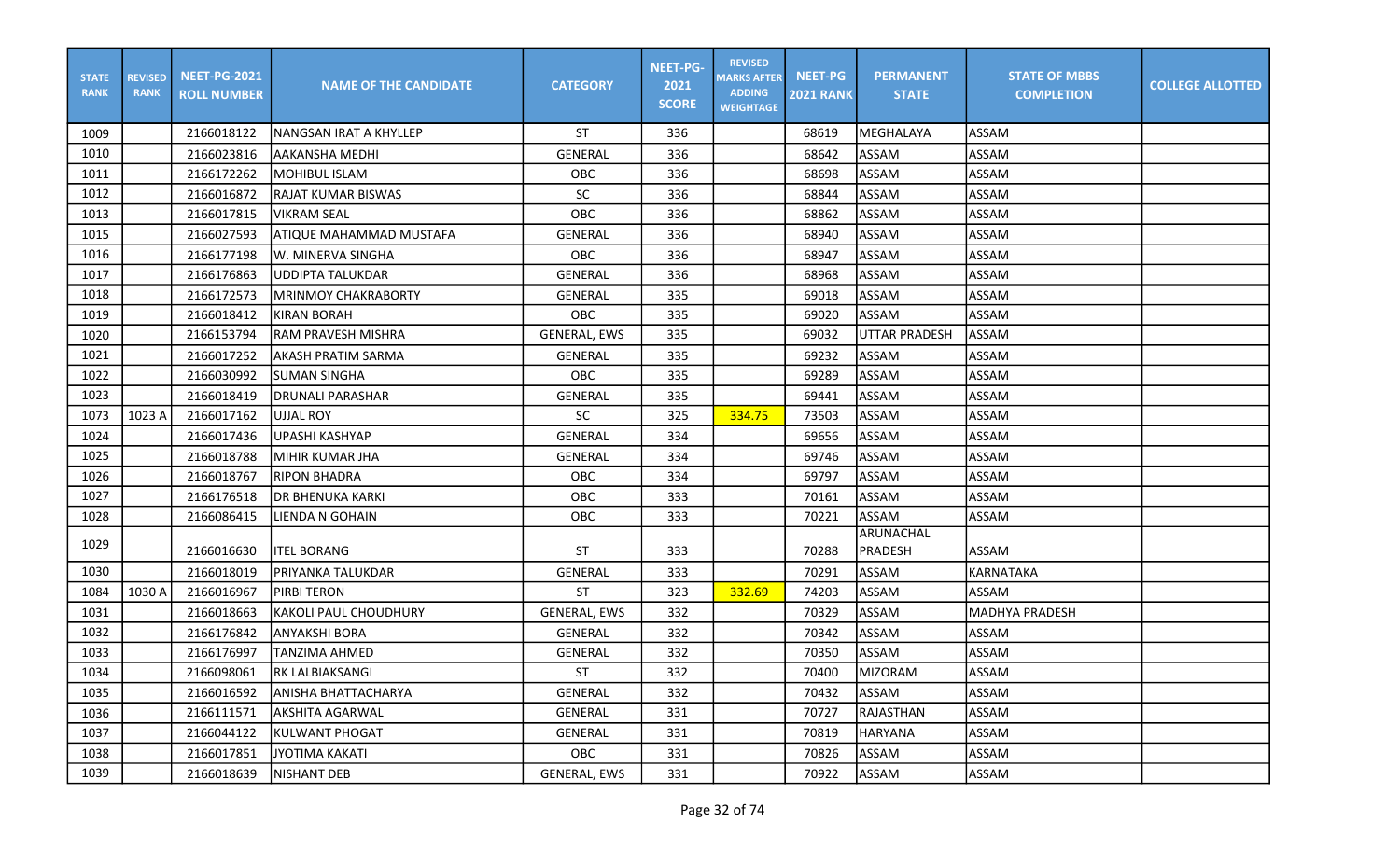| <b>STATE</b><br><b>RANK</b> | <b>REVISED</b><br><b>RANK</b> | <b>NEET-PG-2021</b><br><b>ROLL NUMBER</b> | <b>NAME OF THE CANDIDATE</b> | <b>CATEGORY</b> | <b>NEET-PG-</b><br>2021<br><b>SCORE</b> | <b>REVISED</b><br><b>MARKS AFTER</b><br><b>ADDING</b><br><b>WEIGHTAGE</b> | <b>NEET-PG</b><br><b>2021 RANK</b> | <b>PERMANENT</b><br><b>STATE</b> | <b>STATE OF MBBS</b><br><b>COMPLETION</b> | <b>COLLEGE ALLOTTED</b> |
|-----------------------------|-------------------------------|-------------------------------------------|------------------------------|-----------------|-----------------------------------------|---------------------------------------------------------------------------|------------------------------------|----------------------------------|-------------------------------------------|-------------------------|
| 1040                        |                               | 2166017628                                | <b>ARIF ALAM</b>             | <b>GENERAL</b>  | 330                                     |                                                                           | 71039                              | ASSAM                            | <b>OTHERS</b>                             |                         |
| 1042                        |                               | 2166176434                                | <b>I</b> NARGIS AHMED        | <b>GENERAL</b>  | 330                                     |                                                                           | 71118                              | ASSAM                            | ASSAM                                     |                         |
| 1043                        |                               | 2166058152                                | RUPANJAN SARMA               | <b>GENERAL</b>  | 330                                     |                                                                           | 71252                              | ASSAM                            | KARNATAKA                                 |                         |
| 1044                        |                               | 2166018142                                | IMADHUMITA PRAMANIK          | GENERAL         | 330                                     |                                                                           | 71282                              | <b>ASSAM</b>                     | ASSAM                                     |                         |
| 1045                        |                               | 2166017981                                | IMITUL KARMAKAR              | OBC             | 330                                     |                                                                           | 71294                              | ASSAM                            | ASSAM                                     |                         |
| 1046                        |                               | 2166176862                                | NIMISHA JAIN                 | <b>GENERAL</b>  | 330                                     |                                                                           | 71320                              | ASSAM                            | <b>ASSAM</b>                              |                         |
| 1047                        |                               |                                           |                              |                 |                                         |                                                                           |                                    | <b>MADHYA</b>                    |                                           |                         |
|                             |                               | 2166167096                                | SANJAL DUBEY                 | <b>GENERAL</b>  | 330                                     |                                                                           | 71352                              | PRADESH                          | ASSAM                                     |                         |
| 1048                        |                               | 2166176767                                | PALLABI NARZARY              | ST              | 330                                     |                                                                           | 71400                              | ASSAM                            | ASSAM                                     |                         |
| 1049                        |                               | 2166017013                                | IADRITA SYAM CHOUDHURY       | <b>GENERAL</b>  | 330                                     |                                                                           | 71493                              | ASSAM                            | <b>ASSAM</b>                              |                         |
| 1050                        |                               | 2166018434                                | PURNIMA BORUAH               | OBC             | 330                                     |                                                                           | 71575                              | ASSAM                            | ASSAM                                     |                         |
| 1108                        | 1050 A                        | 2166018388                                | PRAJNYAN PRASAD KALITA       | <b>GENERAL</b>  | 320                                     | 329.6                                                                     | 75464                              | ASSAM                            | ASSAM                                     |                         |
| 1051                        |                               | 2166017257                                | POOJA LALRINTLUANGI FANAI    | <b>ST</b>       | 329                                     |                                                                           | 71645                              | ASSAM                            | <b>MAHARASHTRA</b>                        |                         |
| 1052                        |                               | 2166017992                                | RUBAINA YASMIN               | <b>GENERAL</b>  | 329                                     |                                                                           | 71769                              | ASSAM                            | ASSAM                                     |                         |
| 1053                        |                               | 2166018869                                | BIKROMADITYA DAIMARI         | <b>ST</b>       | 329                                     |                                                                           | 71772                              | ASSAM                            | ASSAM                                     |                         |
| 1054                        |                               | 2166017920                                | IMAITREYEE BAROOAH           | <b>GENERAL</b>  | 328                                     |                                                                           | 72119                              | ASSAM                            | <b>KARNATAKA</b>                          |                         |
| 1055                        |                               | 2166016808                                | <b>ABHA SAIKIA</b>           | <b>GENERAL</b>  | 328                                     |                                                                           | 72276                              | ASSAM                            | <b>ASSAM</b>                              |                         |
| 1056                        |                               | 2166016715                                | <b>PRITISH PEGU</b>          | <b>ST</b>       | 328                                     |                                                                           | 72290                              | ASSAM                            | <b>ASSAM</b>                              |                         |
| 1057                        |                               | 2166016773                                | MAMUN IRFAN CHOUDHURY        | <b>GENERAL</b>  | 328                                     |                                                                           | 72309                              | ASSAM                            | ASSAM                                     |                         |
| 1058                        |                               | 2166176411                                | NIZAM UDDIN                  | GENERAL         | 327                                     |                                                                           | 72613                              | ASSAM                            | <b>ASSAM</b>                              |                         |
| 1059                        |                               | 2166016878                                | IBANDANA TIRKEY              | OBC             | 326                                     |                                                                           | 72681                              | ASSAM                            | ASSAM                                     |                         |
| 1060                        |                               | 2166017134                                | IBARASA PHUKAN               | <b>OBC</b>      | 326                                     |                                                                           | 72796                              | ASSAM                            | <b>ASSAM</b>                              |                         |
| 1061                        |                               | 2166018537                                | ANGANDEEP BISWAS             | <b>GENERAL</b>  | 326                                     |                                                                           | 72839                              | ASSAM                            | ASSAM                                     |                         |
| 1062                        |                               | 2166017737                                | <b>KANIKA PANGGING</b>       | <b>ST</b>       | 326                                     |                                                                           | 72887                              | <b>ASSAM</b>                     | <b>ASSAM</b>                              |                         |
| 1063                        |                               | 2166017043                                | VEDIKA MARODIA               | GENERAL         | 326                                     |                                                                           | 72941                              | <b>ASSAM</b>                     | <b>WEST BENGAL</b>                        |                         |
| 1064                        |                               | 2166176888                                | <b>SHEZEN RAY</b>            | OBC             | 326                                     |                                                                           | 72945                              | <b>KERALA</b>                    | ASSAM                                     |                         |
| 1065                        |                               | 2166018612                                | <b>TIRTHANKAR DEY</b>        | <b>GENERAL</b>  | 326                                     |                                                                           | 73004                              | ASSAM                            | ASSAM                                     |                         |
| 1066                        |                               | 2166016982                                | <b>MANISH DAS</b>            | <b>SC</b>       | 326                                     |                                                                           | 73010                              | <b>ASSAM</b>                     | ASSAM                                     |                         |
| 1067                        |                               | 2166018468                                | RAVI KUMAR PHUKAN            | OBC             | 325                                     |                                                                           | 73074                              | <b>ASSAM</b>                     | ASSAM                                     |                         |
| 1068                        |                               | 2166018429                                | MRINMOY HAZARIKA             | OBC             | 325                                     |                                                                           | 73113                              | ASSAM                            | ASSAM                                     |                         |
| 1069                        |                               | 2166103336                                | <b>ARIFA AHMEDA</b>          | GENERAL, EWS    | 325                                     |                                                                           | 73137                              | ASSAM                            | ASSAM                                     |                         |
| 1070                        |                               | 2166018426                                | ANWARUL HOQUE CHOUDHURY      | GENERAL, EWS    | 325                                     |                                                                           | 73283                              | ASSAM                            | ASSAM                                     |                         |
| 1071                        |                               | 2166074208                                | <b>PRAGNA BANERJEE</b>       | GENERAL         | 325                                     |                                                                           | 73315                              | ASSAM                            | ASSAM                                     |                         |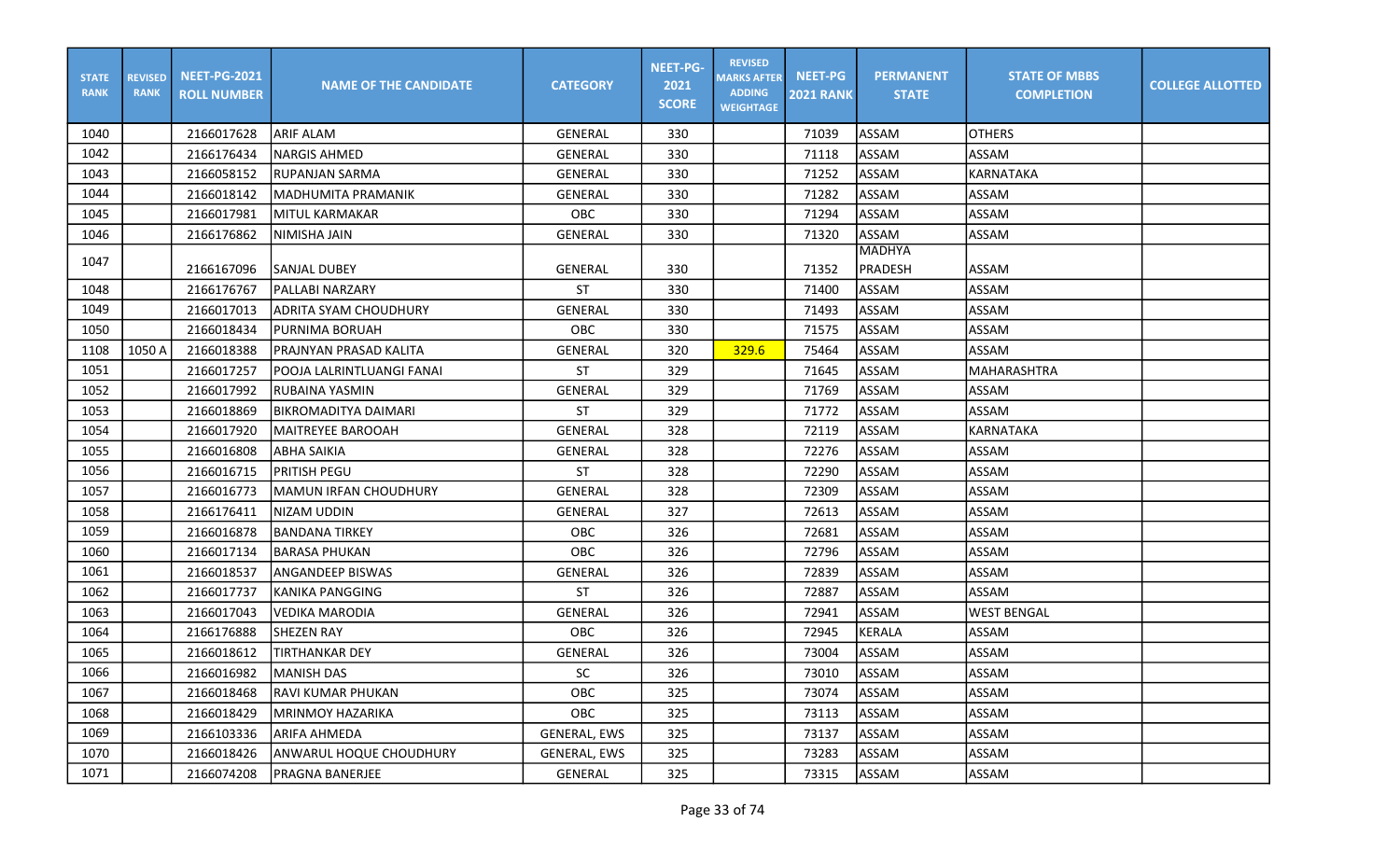| <b>STATE</b><br><b>RANK</b> | <b>REVISED</b><br><b>RANK</b> | <b>NEET-PG-2021</b><br><b>ROLL NUMBER</b> | <b>NAME OF THE CANDIDATE</b>   | <b>CATEGORY</b>     | <b>NEET-PG-</b><br>2021<br><b>SCORE</b> | <b>REVISED</b><br><b>MARKS AFTER</b><br><b>ADDING</b><br><b>WEIGHTAGE</b> | <b>NEET-PG</b><br><b>2021 RANK</b> | <b>PERMANENT</b><br><b>STATE</b> | <b>STATE OF MBBS</b><br><b>COMPLETION</b> | <b>COLLEGE ALLOTTED</b> |
|-----------------------------|-------------------------------|-------------------------------------------|--------------------------------|---------------------|-----------------------------------------|---------------------------------------------------------------------------|------------------------------------|----------------------------------|-------------------------------------------|-------------------------|
| 1072                        |                               | 2166018577                                | UMME NASREEN BARBHUIYA         | <b>GENERAL</b>      | 325                                     |                                                                           | 73389                              | <b>ASSAM</b>                     | ASSAM                                     |                         |
| 1074                        |                               | 2166018629                                | <b>WALIUL ISLAM</b>            | <b>GENERAL, EWS</b> | 325                                     |                                                                           | 73528                              | ASSAM                            | <b>ASSAM</b>                              |                         |
| 1075                        |                               | 2166176840                                | MOHAMMAD AHMED                 | <b>GENERAL</b>      | 325                                     |                                                                           | 73611                              | ASSAM                            | <b>ASSAM</b>                              |                         |
| 1076                        |                               | 2166017255                                | AKASH SHARMA                   | <b>GENERAL</b>      | 325                                     |                                                                           | 73638                              | ASSAM                            | <b>ASSAM</b>                              |                         |
| 1077                        |                               | 2166154780                                | SUNITA KUMARI PRAJAPAT         | OBC                 | 324                                     |                                                                           | 73717                              | RAJASTHAN                        | <b>ASSAM</b>                              |                         |
| 1078                        |                               | 2166017690                                | <b>CHAMPAK KAZI</b>            | <b>GENERAL</b>      | 324                                     |                                                                           | 73850                              | ASSAM                            | <b>ASSAM</b>                              |                         |
| 1079                        |                               | 2166017137                                | <b>SUBHAJIT BISWAS</b>         | <b>SC</b>           | 324                                     |                                                                           | 73942                              | ASSAM                            | <b>ASSAM</b>                              |                         |
| 1080                        |                               | 2166176502                                | <b>SABIHA JABEEN</b>           | <b>GENERAL</b>      | 324                                     |                                                                           | 74000                              | ASSAM                            | <b>ASSAM</b>                              |                         |
| 1290                        | 1080 A                        | 2166016649                                | MOUSUMI MODHUMITA AGARWALA     | <b>ST</b>           | 297                                     | 323.73                                                                    | 85179                              | <b>ASSAM</b>                     | <b>OTHERS</b>                             |                         |
| 1081                        |                               | 2166159527                                | INDERPAL SINGH NAGI            | <b>GENERAL</b>      | 323                                     |                                                                           | 74044                              | ASSAM                            | <b>ASSAM</b>                              |                         |
| 1082                        |                               | 2166017074                                | <b>DEEPA RAJKHOWA</b>          | <b>GENERAL</b>      | 323                                     |                                                                           | 74061                              | ASSAM                            | <b>OTHERS</b>                             |                         |
| 1083                        |                               | 2166018863                                | ANTARA LAHKAR                  | <b>GENERAL</b>      | 323                                     |                                                                           | 74135                              | ASSAM                            | <b>UTTAR PRADESH</b>                      |                         |
| 1085                        |                               | 2166018616                                | <b>SMITA DEB</b>               | OBC                 | 323                                     |                                                                           | 74223                              | ASSAM                            | ASSAM                                     |                         |
| 1086                        |                               | 2166018908                                | <b>NURNEHAR SULTANA</b>        | <b>GENERAL, EWS</b> | 323                                     |                                                                           | 74224                              | ASSAM                            | <b>ASSAM</b>                              |                         |
| 1087                        |                               | 2166018046                                | <b>CELESTE HAZARIKA</b>        | <b>SC</b>           | 323                                     |                                                                           | 74258                              | ASSAM                            | ASSAM                                     |                         |
| 1088                        |                               | 2166018107                                | <b>SHAJID SIKDER</b>           | <b>GENERAL, EWS</b> | 323                                     |                                                                           | 74356                              | ASSAM                            | <b>ASSAM</b>                              |                         |
| 1162                        | 1088 A                        | 2166016961                                | ROSELIN DOLEY                  | ST                  | 313                                     | 322.39                                                                    | 78536                              | ASSAM                            | ASSAM                                     |                         |
| 1089                        |                               | 2166018094                                | DAIMALU KHUNGGUR BAISWMUTHIARY | <b>ST</b>           | 322                                     |                                                                           | 74381                              | ASSAM                            | PONDICHERRY                               |                         |
| 1090                        |                               | 2166176873                                | KUMAR SHRI RAJDEEP             | SC                  | 322                                     |                                                                           | 74388                              | ASSAM                            | <b>ASSAM</b>                              |                         |
| 1091                        |                               | 2166172258                                | <b>SHAHIMA NAJNIN</b>          | <b>GENERAL, EWS</b> | 322                                     |                                                                           | 74559                              | ASSAM                            | <b>ASSAM</b>                              |                         |
| 1092                        |                               | 2166018130                                | <b>AMIT VIKRAM SINGH</b>       | OBC                 | 321                                     |                                                                           | 74809                              | ASSAM                            | <b>ASSAM</b>                              |                         |
| 1093                        |                               | 2166018326                                | <b>NAMIT RAY</b>               | OBC                 | 321                                     |                                                                           | 74867                              | ASSAM                            | <b>ASSAM</b>                              |                         |
| 1094                        |                               | 2166018820                                | PRIYANKA DEVI                  | OBC                 | 321                                     |                                                                           | 74881                              | ASSAM                            | <b>ASSAM</b>                              |                         |
| 1095                        |                               | 2166018680                                | <b>MORIOM SALWA</b>            | <b>GENERAL</b>      | 321                                     |                                                                           | 74894                              | ASSAM                            | KARNATAKA                                 |                         |
| 1096                        |                               | 2166030749                                | RANJAN JYOTI SAIKIA            | <b>GENERAL</b>      | 321                                     |                                                                           | 74910                              | <b>DELHI</b>                     | <b>ASSAM</b>                              |                         |
| 1097                        |                               | 2166018328                                | MONJARI JAYA DUTTA             | OBC                 | 321                                     |                                                                           | 74917                              | <b>ASSAM</b>                     | <b>ASSAM</b>                              |                         |
| 1098                        |                               | 2166018861                                | PRIYAMBADA ADHIKARY            | <b>GENERAL</b>      | 321                                     |                                                                           | 74921                              | ASSAM                            | ASSAM                                     |                         |
| 1099                        |                               | 2166017753                                | <b>RANAJYOTI DAS</b>           | SC                  | 321                                     |                                                                           | 74971                              | ASSAM                            | <b>ASSAM</b>                              |                         |
| 1100                        |                               | 2166018370                                | PRINJALA KALITA                | GENERAL             | 321                                     |                                                                           | 75020                              | ASSAM                            | ASSAM                                     |                         |
| 1101                        |                               | 2166114344                                | YOGESH KUMAR                   | <b>GENERAL</b>      | 321                                     |                                                                           | 75125                              | RAJASTHAN                        | ASSAM                                     |                         |
| 1102                        |                               | 2166018442                                | <b>NOBIN ROY</b>               | OBC                 | 320                                     |                                                                           | 75184                              | ASSAM                            | ASSAM                                     |                         |
| 1103                        |                               | 2166016632                                | MONISHA HAZARIKA THENGAL       | <b>ST</b>           | 320                                     |                                                                           | 75230                              | ASSAM                            | ASSAM                                     |                         |
| 1104                        |                               | 2166017069                                | ASHUTOSH KUMAR KARNA           | GENERAL             | 320                                     |                                                                           | 75304                              | ASSAM                            | ASSAM                                     |                         |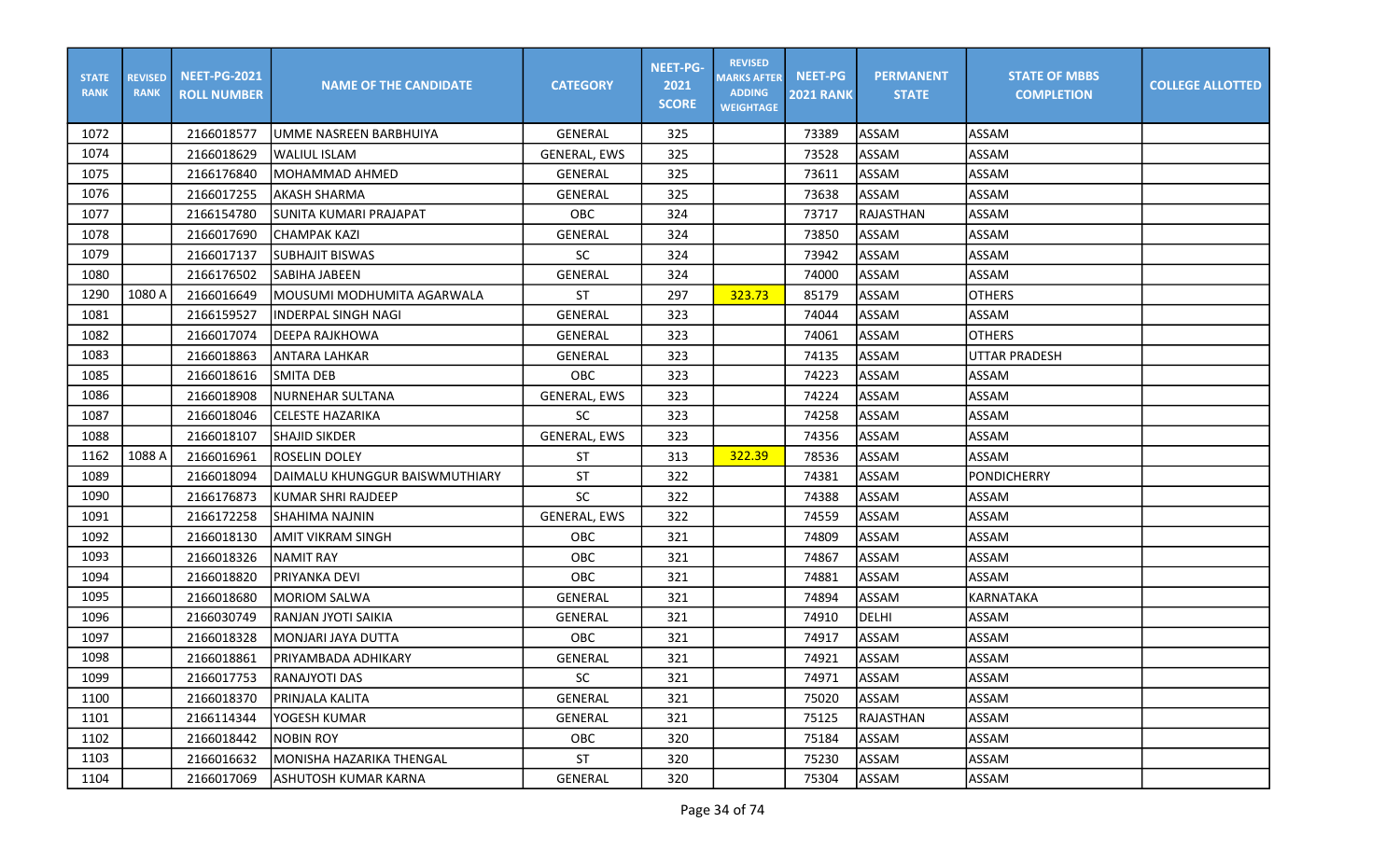| <b>STATE</b><br><b>RANK</b> | <b>REVISED</b><br><b>RANK</b> | <b>NEET-PG-2021</b><br><b>ROLL NUMBER</b> | <b>NAME OF THE CANDIDATE</b> | <b>CATEGORY</b>     | <b>NEET-PG-</b><br>2021<br><b>SCORE</b> | <b>REVISED</b><br><b>MARKS AFTER</b><br><b>ADDING</b><br><b>WEIGHTAGE</b> | <b>NEET-PG</b><br><b>2021 RANK</b> | <b>PERMANENT</b><br><b>STATE</b> | <b>STATE OF MBBS</b><br><b>COMPLETION</b> | <b>COLLEGE ALLOTTED</b> |
|-----------------------------|-------------------------------|-------------------------------------------|------------------------------|---------------------|-----------------------------------------|---------------------------------------------------------------------------|------------------------------------|----------------------------------|-------------------------------------------|-------------------------|
| 1105                        |                               | 2166018898                                | lutpala deka                 | OBC                 | 320                                     |                                                                           | 75350                              | ASSAM                            | ASSAM                                     |                         |
| 1106                        |                               | 2166018036                                | <b>SMITAKSHI DAS</b>         | <b>SC</b>           | 320                                     |                                                                           | 75433                              | <b>ASSAM</b>                     | <b>ASSAM</b>                              |                         |
| 1107                        |                               | 2166097894                                | LAMBERT MARBANIANG           | <b>ST</b>           | 320                                     |                                                                           | 75451                              | MEGHALAYA                        | <b>ASSAM</b>                              |                         |
| 1109                        |                               | 2166018335                                | ANUSHMITA GOGOI              | OBC                 | 320                                     |                                                                           | 75604                              | <b>ASSAM</b>                     | <b>ASSAM</b>                              |                         |
| 1110                        |                               | 2166017169                                | <b>HEMANT KUMAR</b>          | GENERAL             | 320                                     |                                                                           | 75613                              | <b>DELHI</b>                     | <b>ASSAM</b>                              |                         |
| 1111                        |                               | 2166017540                                | <b>SUPRATIK BORDOLOI</b>     | <b>GENERAL</b>      | 320                                     |                                                                           | 75640                              | <b>ASSAM</b>                     | <b>ASSAM</b>                              |                         |
| 1112                        |                               | 2166173161                                | CHIRADIPTA GHOSH             | OBC                 | 320                                     |                                                                           | 75708                              | ASSAM                            | <b>ASSAM</b>                              |                         |
| 1182                        | 1112 A                        | 2166017014                                | İSUMAN KUMARI RAI            | OBC                 | 310                                     | 319.3                                                                     | 79526                              | ASSAM                            | <b>ASSAM</b>                              |                         |
| 1188                        | 1112 B                        | 2166017686                                | GLADY VARSANGMAWI            | <b>ST</b>           | 310                                     | 319.3                                                                     | 80017                              | <b>ASSAM</b>                     | <b>ASSAM</b>                              |                         |
| 1113                        |                               | 2166176721                                | KHANDAKAR MUSHARAF HUSSAIN   | <b>GENERAL, EWS</b> | 319                                     |                                                                           | 75893                              | ASSAM                            | <b>ASSAM</b>                              |                         |
| 1114                        |                               | 2166016765                                | INAYAN JYOTI SAIKIA          | <b>GENERAL, EWS</b> | 319                                     |                                                                           | 75935                              | <b>ASSAM</b>                     | <b>ASSAM</b>                              |                         |
| 1115                        |                               | 2166017082                                | <b>RIMA KACHARY</b>          | <b>ST</b>           | 319                                     |                                                                           | 75944                              | <b>ASSAM</b>                     | <b>ASSAM</b>                              |                         |
| 1116                        |                               | 2166017360                                | KANKANA KAVERI PATHAK        | <b>GENERAL</b>      | 319                                     |                                                                           | 75949                              | ASSAM                            | <b>ASSAM</b>                              |                         |
| 1117                        |                               | 2166018835                                | <b>DIP SAIKIA</b>            | GENERAL, EWS        | 319                                     |                                                                           | 75996                              | <b>ASSAM</b>                     | <b>ASSAM</b>                              |                         |
| 1118                        |                               | 2166018797                                | lkumar shree rishikesh       | <b>SC</b>           | 319                                     |                                                                           | 76014                              | <b>ASSAM</b>                     | <b>ASSAM</b>                              |                         |
| 1119                        |                               | 2166018178                                | KUSHAL NATH                  | OBC                 | 319                                     |                                                                           | 76044                              | ASSAM                            | ASSAM                                     |                         |
| 1120                        |                               | 2166173783                                | <b>ABHINAV CHETRI</b>        | OBC                 | 319                                     |                                                                           | 76053                              | ASSAM                            | <b>SIKKIM</b>                             |                         |
| 1121                        |                               | 2166097782                                | HAPHISHA DORA KHARSHIING     | <b>ST</b>           | 319                                     |                                                                           | 76065                              | MEGHALAYA                        | <b>ASSAM</b>                              |                         |
| 1122                        |                               | 2166017151                                | ANKUR SAIKIA                 | <b>ST</b>           | 318                                     |                                                                           | 76111                              | ASSAM                            | <b>ASSAM</b>                              |                         |
| 1123                        |                               | 2166017115                                | <b>INDRA KUMAR</b>           | SC                  | 318                                     |                                                                           | 76116                              | <b>UTTAR PRADESH</b>             | ASSAM                                     |                         |
| 1124                        |                               | 2166176994                                | SUHEL AHMED MAZUMDER         | <b>GENERAL</b>      | 318                                     |                                                                           | 76170                              | <b>ASSAM</b>                     | <b>ASSAM</b>                              |                         |
| 1125                        |                               | 2166018192                                | PREETAM GOSWAMI              | <b>GENERAL</b>      | 318                                     |                                                                           | 76321                              | ASSAM                            | ASSAM                                     |                         |
| 1126                        |                               | 2166017150                                | <b>DHRUBA JYOTI DAS</b>      | OBC                 | 318                                     |                                                                           | 76393                              | <b>ASSAM</b>                     | <b>ASSAM</b>                              |                         |
| 1127                        |                               | 2166016785                                | ANANYA ARUNABH GOGOI         | OBC                 | 318                                     |                                                                           | 76424                              | ASSAM                            | <b>ASSAM</b>                              |                         |
| 1128                        |                               | 2166018518                                | <b>SRIYA BOSE</b>            | <b>GENERAL, EWS</b> | 318                                     |                                                                           | 76459                              | <b>ASSAM</b>                     | <b>ASSAM</b>                              |                         |
| 1129                        |                               | 2166017183                                | <b>REZAUL HOQUE</b>          | <b>GENERAL, EWS</b> | 318                                     |                                                                           | 76474                              | ASSAM                            | <b>ASSAM</b>                              |                         |
| 1130                        |                               | 2166029242                                | <b>RIMJIM SARMA</b>          | GENERAL             | 317                                     |                                                                           | 76602                              | ASSAM                            | <b>ASSAM</b>                              |                         |
| 1131                        |                               | 2166018161                                | <b>SANDIP KALITA</b>         | GENERAL             | 317                                     |                                                                           | 76626                              | ASSAM                            | SIKKIM                                    |                         |
| 1132                        |                               | 2166017859                                | AMIR SOHAIL CHOUDHURY        | GENERAL, EWS        | 317                                     |                                                                           | 76638                              | ASSAM                            | ASSAM                                     |                         |
| 1133                        |                               | 2166016930                                | ANANYA DEORI                 | <b>ST</b>           | 317                                     |                                                                           | 76642                              | ASSAM                            | ASSAM                                     |                         |
| 1134                        |                               | 2166175509                                | lSUBHADEEP GHOSH             | GENERAL             | 317                                     |                                                                           | 76710                              | ASSAM                            | ASSAM                                     |                         |
| 1135                        |                               | 2166017124                                | NAINA SAH                    | OBC                 | 317                                     |                                                                           | 76856                              | <b>ASSAM</b>                     | ASSAM                                     |                         |
| 1136                        |                               | 2166017324                                | <b>DEVAJIT DEKA</b>          | GENERAL             | 317                                     |                                                                           | 76864                              | ASSAM                            | ASSAM                                     |                         |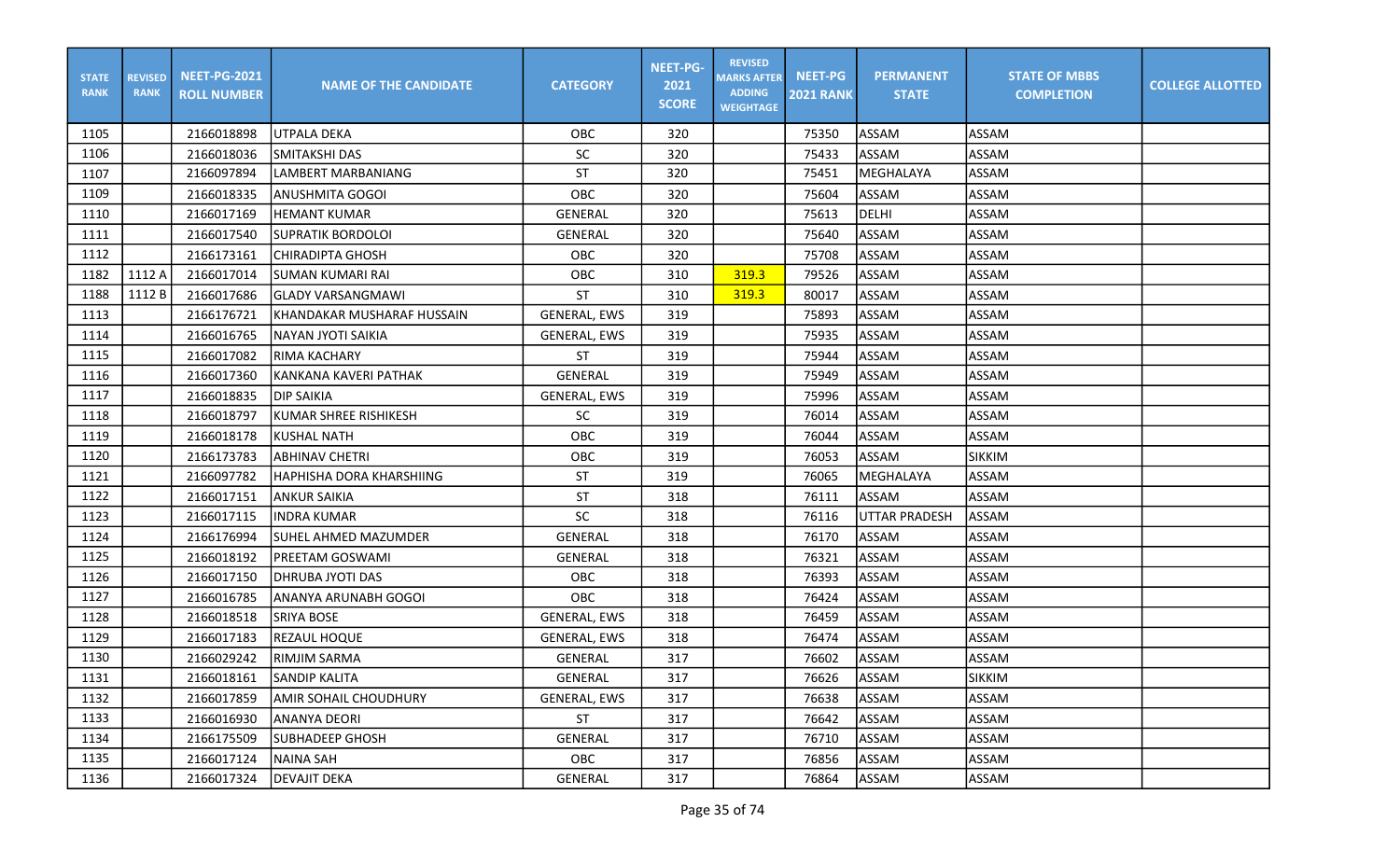| <b>STATE</b><br><b>RANK</b> | <b>REVISED</b><br><b>RANK</b> | <b>NEET-PG-2021</b><br><b>ROLL NUMBER</b> | <b>NAME OF THE CANDIDATE</b> | <b>CATEGORY</b>     | <b>NEET-PG-</b><br>2021<br><b>SCORE</b> | <b>REVISED</b><br><b>MARKS AFTER</b><br><b>ADDING</b><br><b>WEIGHTAGE</b> | <b>NEET-PG</b><br><b>2021 RANK</b> | <b>PERMANENT</b><br><b>STATE</b> | <b>STATE OF MBBS</b><br><b>COMPLETION</b> | <b>COLLEGE ALLOTTED</b> |
|-----------------------------|-------------------------------|-------------------------------------------|------------------------------|---------------------|-----------------------------------------|---------------------------------------------------------------------------|------------------------------------|----------------------------------|-------------------------------------------|-------------------------|
| 1137                        |                               | 2166017893                                | lNAZRUL ISLAM AHMED          | GENERAL             | 316                                     |                                                                           | 76899                              | ASSAM                            | ASSAM                                     |                         |
| 1138                        |                               | 2166176536                                | MANOJ KUMAR BAISHYA          | <b>SC</b>           | 316                                     |                                                                           | 77066                              | ASSAM                            | <b>ASSAM</b>                              |                         |
| 1139                        |                               | 2166155151                                | RAJKUMARI MEENA              | <b>ST</b>           | 316                                     |                                                                           | 77090                              | <b>RAJASTHAN</b>                 | ASSAM                                     |                         |
| 1140                        |                               | 2166017535                                | ladnan nadeem                | GENERAL             | 316                                     |                                                                           | 77296                              | ASSAM                            | KARNATAKA                                 |                         |
| 1344                        | 1140 A                        | 2166098349                                | <b>RUKASEN BE</b>            | <b>ST</b>           | 289                                     | 315.01                                                                    | 89018                              | ASSAM                            | ASSAM                                     |                         |
| 1141                        |                               | 2166045317                                | <b>DEEKSHA</b>               | <b>GENERAL</b>      | 315                                     |                                                                           | 77370                              | <b>HARYANA</b>                   | <b>ASSAM</b>                              |                         |
| 1142                        |                               | 2166018916                                | SHAILJA NAND JHA             | GENERAL             | 315                                     |                                                                           | 77383                              | ASSAM                            | <b>ASSAM</b>                              |                         |
| 1143                        |                               | 2166098039                                | <b>VANLALCHHUANGA</b>        | <b>ST</b>           | 315                                     |                                                                           | 77438                              | <b>MIZORAM</b>                   | <b>ASSAM</b>                              |                         |
| 1144                        |                               | 2166050225                                | ROUSHAN KUMAR JHA            | <b>GENERAL, EWS</b> | 315                                     |                                                                           | 77556                              | <b>BIHAR</b>                     | ASSAM                                     |                         |
| 1145                        |                               | 2166018394                                | KONGKONA MAYURI HAZARIKA     | <b>SC</b>           | 315                                     |                                                                           | 77663                              | ASSAM                            | KARNATAKA                                 |                         |
| 1146                        |                               | 2166017750                                | Ікнамрна вванма              | <b>ST</b>           | 315                                     |                                                                           | 77730                              | <b>ASSAM</b>                     | <b>TAMIL NADU</b>                         |                         |
| 1147                        |                               | 2166112437                                | <b>JYOTI CHOHALA</b>         | SC                  | 315                                     |                                                                           | 77764                              | RAJASTHAN                        | <b>ASSAM</b>                              |                         |
| 1148                        |                               | 2166028312                                | <b>KUNJJAL SHAH</b>          | OBC                 | 315                                     |                                                                           | 77825                              | ASSAM                            | <b>ASSAM</b>                              |                         |
| 1149                        |                               | 2166018560                                | IBHASKAR MUKHERJEE           | GENERAL             | 315                                     |                                                                           | 77841                              | ASSAM                            | <b>ASSAM</b>                              |                         |
| 1150                        |                               | 2166176648                                | <b>WARIS AHMED KHAN</b>      | <b>GENERAL, EWS</b> | 315                                     |                                                                           | 77857                              | ASSAM                            | ASSAM                                     |                         |
| 1234                        | 1150 A                        | 2166017117                                | lUPASANA DEORI               | <b>ST</b>           | 305                                     | 314.15                                                                    | 81922                              | <b>ASSAM</b>                     | ASSAM                                     |                         |
| 1235                        | 1150 B                        | 2166016968                                | NIKITA CHANGKAKOTI           | GENERAL             | 305                                     | 314.15                                                                    | 81995                              | ASSAM                            | ASSAM                                     |                         |
| 1151                        |                               | 2166018877                                | <b>RUPA SINHA</b>            | OBC                 | 314                                     |                                                                           | 77940                              | ASSAM                            | <b>ASSAM</b>                              |                         |
| 1152                        |                               | 2166017023                                | MADHUSUDAN TIWARI            | GENERAL             | 314                                     |                                                                           | 77971                              | ASSAM                            | <b>ASSAM</b>                              |                         |
| 1153                        |                               | 2166017219                                | <b>MIZANUR RAHMAN</b>        | GENERAL             | 314                                     |                                                                           | 78018                              | ASSAM                            | <b>ASSAM</b>                              |                         |
| 1154                        |                               | 2166018596                                | <b>ANURAG ROY</b>            | <b>SC</b>           | 314                                     |                                                                           | 78043                              | <b>ASSAM</b>                     | ASSAM                                     |                         |
| 1155                        |                               | 2166016889                                | <b>BRISTI TALUKDAR</b>       | OBC                 | 314                                     |                                                                           | 78050                              | ASSAM                            | ASSAM                                     |                         |
| 1156                        |                               | 2166018784                                | <b>PUTUL PEGU</b>            | <b>ST</b>           | 314                                     |                                                                           | 78303                              | ASSAM                            | ASSAM                                     |                         |
| 1157                        |                               | 2166174571                                | ANURADHA BANIK               | GENERAL             | 314                                     |                                                                           | 78310                              | ASSAM                            | ASSAM                                     |                         |
| 1158                        |                               | 2166175101                                | SEJUTI SENGUPTA              | <b>GENERAL</b>      | 313                                     |                                                                           | 78450                              | ASSAM                            | <b>WEST BENGAL</b>                        |                         |
| 1159                        |                               | 2166160567                                | DHARITRI DUTTA               | <b>GENERAL</b>      | 313                                     |                                                                           | 78461                              | ASSAM                            | <b>ASSAM</b>                              |                         |
| 1160                        |                               | 2166029714                                | NAVIN KUMAR NIRAJ            | OBC                 | 313                                     |                                                                           | 78506                              | DELHI                            | ASSAM                                     |                         |
| 1161                        |                               | 2166017102                                | <b>PRIYANKA DUTTA</b>        | GENERAL             | 313                                     |                                                                           | 78517                              | ASSAM                            | KARNATAKA                                 |                         |
| 1163                        |                               | 2166164528                                | <b>IVY CHAKRAVORTY</b>       | GENERAL             | 313                                     |                                                                           | 78538                              | ASSAM                            | ASSAM                                     |                         |
| 1164                        |                               | 2166097751                                | <b>STEPHEN PAKYNTEIN</b>     | ST                  | 313                                     |                                                                           | 78617                              | ASSAM                            | ASSAM                                     |                         |
| 1165                        |                               | 2166018199                                | <b>SOURAV SARKAR</b>         | SC                  | 313                                     |                                                                           | 78648                              | ASSAM                            | ASSAM                                     |                         |
| 1166                        |                               | 2166017982                                | NITUMANI DAS                 | SC                  | 312                                     |                                                                           | 78689                              | ASSAM                            | ASSAM                                     |                         |
| 1167                        |                               | 2166018944                                | MALAVIKA GUPTA               | GENERAL             | 312                                     |                                                                           | 78720                              | ASSAM                            | UTTAR PRADESH                             |                         |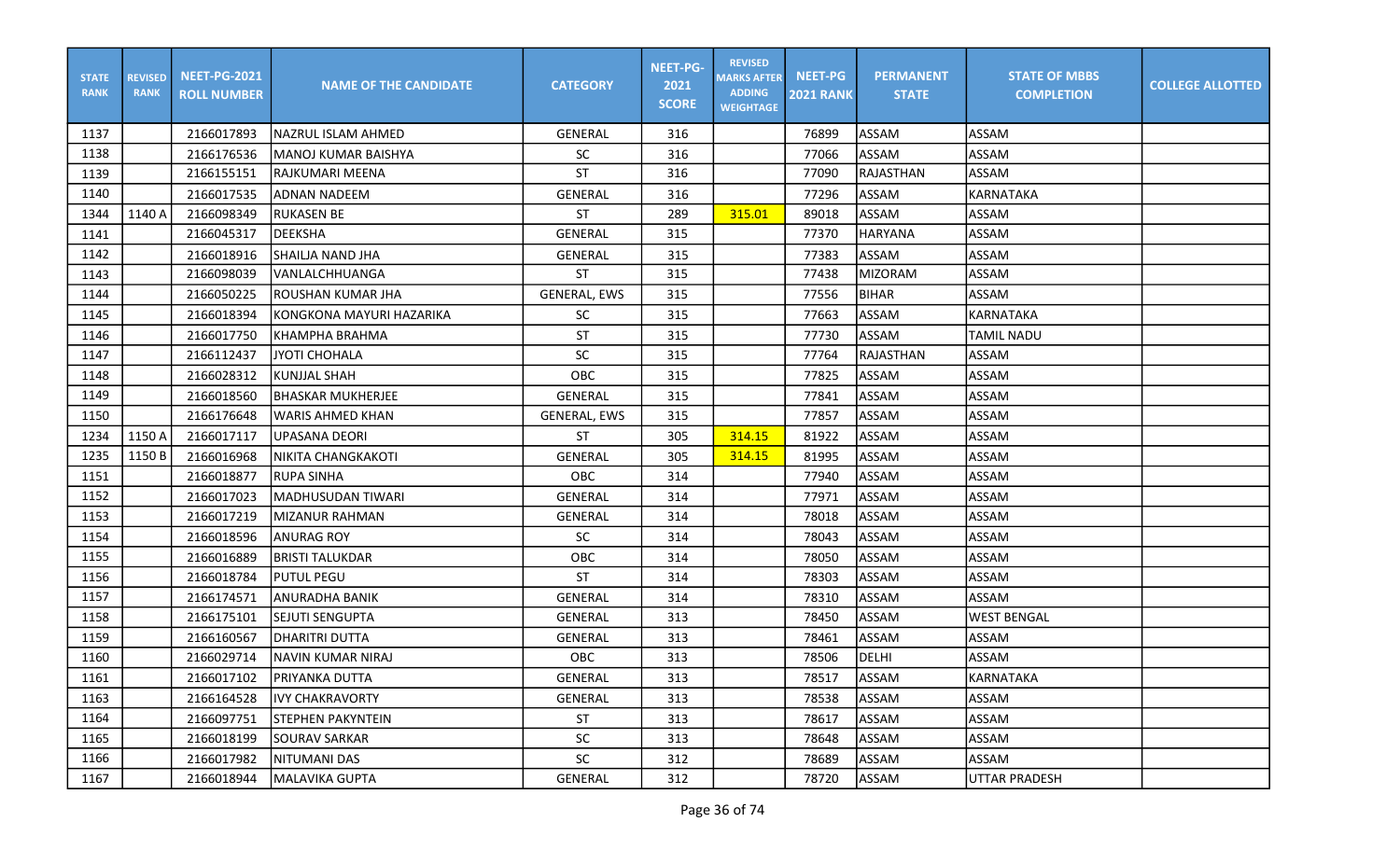| <b>STATE</b><br><b>RANK</b> | <b>REVISED</b><br><b>RANK</b> | <b>NEET-PG-2021</b><br><b>ROLL NUMBER</b> | <b>NAME OF THE CANDIDATE</b> | <b>CATEGORY</b>     | <b>NEET-PG-</b><br>2021<br><b>SCORE</b> | <b>REVISED</b><br><b>MARKS AFTER</b><br><b>ADDING</b><br><b>WEIGHTAGE</b> | <b>NEET-PG</b><br><b>2021 RANK</b> | <b>PERMANENT</b><br><b>STATE</b> | <b>STATE OF MBBS</b><br><b>COMPLETION</b> | <b>COLLEGE ALLOTTED</b> |
|-----------------------------|-------------------------------|-------------------------------------------|------------------------------|---------------------|-----------------------------------------|---------------------------------------------------------------------------|------------------------------------|----------------------------------|-------------------------------------------|-------------------------|
| 1168                        |                               | 2166018166                                | <b>SANGITA MANDAL</b>        | <b>SC</b>           | 312                                     |                                                                           | 78763                              | <b>ASSAM</b>                     | <b>ASSAM</b>                              |                         |
| 1169                        |                               | 2166017239                                | IINDRANEEL SHARMA            | <b>GENERAL</b>      | 312                                     |                                                                           | 78778                              | <b>ASSAM</b>                     | <b>OTHERS</b>                             |                         |
| 1170                        |                               | 2166016886                                | <b>ERICCA S SANGMA</b>       | <b>ST</b>           | 312                                     |                                                                           | 78788                              | MEGHALAYA                        | <b>ASSAM</b>                              |                         |
| 1171                        |                               | 2166018683                                | <b>AGNISHIKHA CHOUDHURY</b>  | <b>GENERAL, EWS</b> | 312                                     |                                                                           | 78838                              | ASSAM                            | ASSAM                                     |                         |
| 1172                        |                               | 2166109928                                | LEKHA RAM                    | <b>SC</b>           | 312                                     |                                                                           | 78902                              | RAJASTHAN                        | <b>ASSAM</b>                              |                         |
| 1173                        |                               | 2166097753                                | <b>SAMUEL G MOMIN</b>        | <b>ST</b>           | 312                                     |                                                                           | 78913                              | <b>MEGHALAYA</b>                 | ASSAM                                     |                         |
| 1174                        |                               | 2166032662                                | YAKHSHA KHAN                 | GENERAL             | 312                                     |                                                                           | 78937                              | ASSAM                            | UTTAR PRADESH                             |                         |
| 1175                        |                               | 2166017256                                | <b>ABHIJEET ROY</b>          | <b>GENERAL</b>      | 312                                     |                                                                           | 78939                              | ASSAM                            | <b>OTHERS</b>                             |                         |
| 1176                        |                               | 2166016867                                | İMONJITA BORTHAKUR           | <b>GENERAL</b>      | 311                                     |                                                                           | 79091                              | ASSAM                            | <b>ASSAM</b>                              |                         |
| 1177                        |                               | 2166018089                                | SHRIMAYI SIKIDAR             | <b>GENERAL</b>      | 311                                     |                                                                           | 79127                              | ASSAM                            | <b>ASSAM</b>                              |                         |
| 1178                        |                               | 2166018890                                | SURAVI DEBNATH               | <b>OBC</b>          | 311                                     |                                                                           | 79278                              | ASSAM                            | <b>ASSAM</b>                              |                         |
| 1179                        |                               | 2166176423                                | <b>MAZIR UDDIN</b>           | <b>GENERAL, EWS</b> | 311                                     |                                                                           | 79313                              | <b>ASSAM</b>                     | <b>ASSAM</b>                              |                         |
| 1180                        |                               | 2166017918                                | <b>KAYLASH PRADHAN</b>       | OBC                 | 311                                     |                                                                           | 79362                              | ASSAM                            | <b>ASSAM</b>                              |                         |
| 1181                        |                               | 2166016697                                | AVINASH GOGOI                | OBC                 | 310                                     |                                                                           | 79521                              | <b>ASSAM</b>                     | ASSAM                                     |                         |
| 1183                        |                               | 2166018628                                | lMD NOOR AHMED MUSTAFA       | <b>GENERAL</b>      | 310                                     |                                                                           | 79630                              | ASSAM                            | <b>ASSAM</b>                              |                         |
| 1184                        |                               | 2166017010                                | <b>MUNMI BORAH</b>           | <b>ST</b>           | 310                                     |                                                                           | 79641                              | <b>ASSAM</b>                     | ASSAM                                     |                         |
| 1185                        |                               | 2166117960                                | <b>MANOJ KUMAR CHAMLAGAI</b> | <b>GENERAL</b>      | 310                                     |                                                                           | 79782                              | <b>SIKKIM</b>                    | <b>ASSAM</b>                              |                         |
| 1186                        |                               | 2166165134                                | GAUTAM BHEEM BAUDDH          | SC                  | 310                                     |                                                                           | 79945                              | <b>UTTAR PRADESH</b>             | ASSAM                                     |                         |
| 1187                        |                               | 2166176877                                | RUPESH KUMAR                 | OBC                 | 310                                     |                                                                           | 80016                              | <b>BIHAR</b>                     | <b>ASSAM</b>                              |                         |
| 1189                        |                               | 2166174775                                | MANOJ KUMAR KOIRI            | OBC                 | 310                                     |                                                                           | 80068                              | ASSAM                            | <b>ASSAM</b>                              |                         |
| 1374                        | 1189 A                        | 2166098403                                | <b>JIMMY PAUL KERKETTA</b>   | OBC                 | 284                                     | 309.56                                                                    | 91182                              | ASSAM                            | <b>ASSAM</b>                              |                         |
| 1268                        | 1189B                         | 2166016709                                | <b>SHANTI PRIYA DOLEY</b>    | <b>ST</b>           | 300                                     | 309                                                                       | 83851                              | ASSAM                            | ASSAM                                     |                         |
| 1190                        |                               | 2166018824                                | <b>NUR ALOM SHEIKH</b>       | <b>GENERAL, EWS</b> | 309                                     |                                                                           | 80161                              | <b>ASSAM</b>                     | ASSAM                                     |                         |
| 1191                        |                               | 2166018050                                | NAYANMONI MAHANTA            | <b>OBC</b>          | 309                                     |                                                                           | 80165                              | ASSAM                            | ASSAM                                     |                         |
| 1192                        |                               | 2166097802                                | MOHAMMAD ZAFAR IQBAL         | <b>GENERAL</b>      | 309                                     |                                                                           | 80181                              | ASSAM                            | <b>OTHERS</b>                             |                         |
| 1193                        |                               | 2166153081                                | <b>AARTI</b>                 | <b>SC</b>           | 309                                     |                                                                           | 80224                              | <b>UTTAR PRADESH</b>             | ASSAM                                     |                         |
| 1194                        |                               | 2166173054                                | NIRJA SINGH                  | OBC                 | 309                                     |                                                                           | 80232                              | <b>ASSAM</b>                     | <b>ASSAM</b>                              |                         |
| 1195                        |                               | 2166163285                                | <b>KASTURI MEDHI</b>         | GENERAL             | 309                                     |                                                                           | 80284                              | ASSAM                            | UTTAR PRADESH                             |                         |
| 1196                        |                               | 2166017953                                | PORISMITA DUTTA              | GENERAL             | 309                                     |                                                                           | 80408                              | <b>ASSAM</b>                     | ASSAM                                     |                         |
| 1197                        |                               | 2166018170                                | <b>SUJOY DAS</b>             | SC                  | 308                                     |                                                                           | 80493                              | ASSAM                            | ASSAM                                     |                         |
| 1198                        |                               | 2166018306                                | <b>BIKI SIDDIKA</b>          | GENERAL, EWS        | 308                                     |                                                                           | 80524                              | ASSAM                            | ASSAM                                     |                         |
| 1199                        |                               | 2166018924                                | SUPRIYAM DAS                 | OBC                 | 308                                     |                                                                           | 80525                              | ASSAM                            | MAHARASHTRA                               |                         |
| 1200                        |                               | 2166018378                                | <b>ANKUR BARUAH</b>          | GENERAL             | 308                                     |                                                                           | 80533                              | ASSAM                            | ASSAM                                     |                         |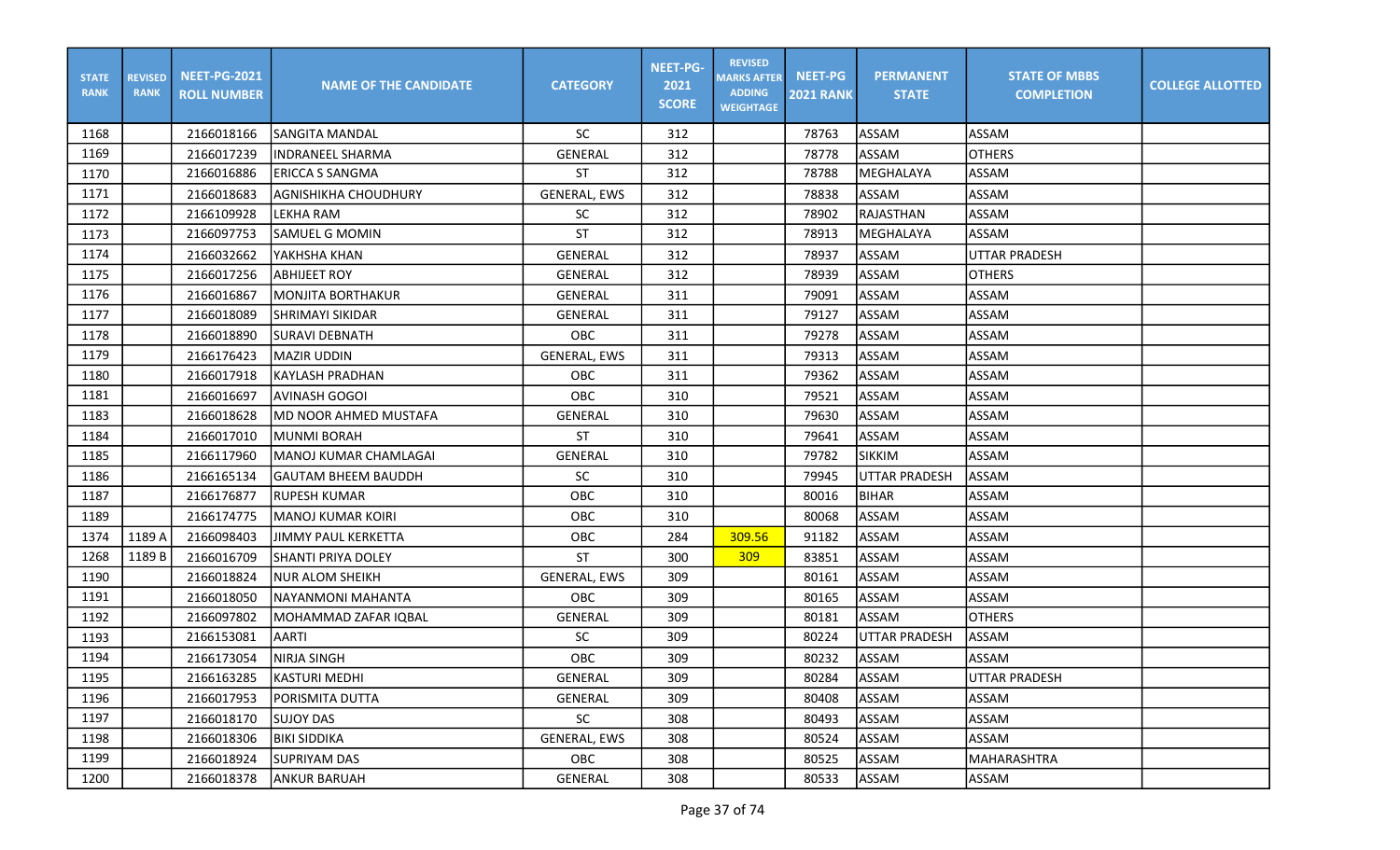| <b>STATE</b><br><b>RANK</b> | <b>REVISED</b><br><b>RANK</b> | <b>NEET-PG-2021</b><br><b>ROLL NUMBER</b> | <b>NAME OF THE CANDIDATE</b> | <b>CATEGORY</b>     | <b>NEET-PG-</b><br>2021<br><b>SCORE</b> | <b>REVISED</b><br><b>MARKS AFTER</b><br><b>ADDING</b><br><b>WEIGHTAGE</b> | <b>NEET-PG</b><br><b>2021 RANK</b> | <b>PERMANENT</b><br><b>STATE</b> | <b>STATE OF MBBS</b><br><b>COMPLETION</b> | <b>COLLEGE ALLOTTED</b> |
|-----------------------------|-------------------------------|-------------------------------------------|------------------------------|---------------------|-----------------------------------------|---------------------------------------------------------------------------|------------------------------------|----------------------------------|-------------------------------------------|-------------------------|
| 1201                        |                               | 2166065210                                | <b>ASWATHI VIJAYAN K</b>     | GENERAL, EWS        | 308                                     |                                                                           | 80613                              | KERALA                           | ASSAM                                     |                         |
| 1202                        |                               | 2166176736                                | <b>BISWAJIT BORAH</b>        | <b>OBC</b>          | 308                                     |                                                                           | 80651                              | ASSAM                            | <b>ASSAM</b>                              |                         |
| 1203                        |                               | 2166174528                                | <b>DEBASISH NATH</b>         | OBC                 | 308                                     |                                                                           | 80693                              | ASSAM                            | <b>ASSAM</b>                              |                         |
| 1204                        |                               | 2166174296                                | <b>ANUSA GUPTA</b>           | <b>SC</b>           | 308                                     |                                                                           | 80772                              | <b>ASSAM</b>                     | <b>ASSAM</b>                              |                         |
| 1205                        |                               | 2166016965                                | ARUN NEOG                    | OBC                 | 308                                     |                                                                           | 80786                              | ASSAM                            | <b>ASSAM</b>                              |                         |
| 1206                        |                               | 2166029093                                | <b>BITHORAI BASUMATARY</b>   | <b>ST</b>           | 307                                     |                                                                           | 80828                              | ASSAM                            | <b>PONDICHERRY</b>                        |                         |
| 1207                        |                               | 2166018527                                | ABOU MD SUFIAN CHOUDHURY     | <b>GENERAL, EWS</b> | 307                                     |                                                                           | 81003                              | ASSAM                            | ASSAM                                     |                         |
| 1208                        |                               | 2166106635                                | <b>ANJELA CHETIA</b>         | <b>GENERAL</b>      | 307                                     |                                                                           | 81022                              | DELHI                            | <b>ASSAM</b>                              |                         |
| 1209                        |                               | 2166176710                                | <b>BIDYUT JYOTI RAVA</b>     | <b>ST</b>           | 307                                     |                                                                           | 81043                              | <b>ASSAM</b>                     | <b>ASSAM</b>                              |                         |
| 1210                        |                               | 2166101432                                | ANUPAM BHATTACHARJEE         | GENERAL             | 307                                     |                                                                           | 81066                              | ASSAM                            | <b>OTHERS</b>                             |                         |
| 1211                        |                               | 2166017346                                | <b>BINOY BIHARI SINGHA</b>   | OBC                 | 307                                     |                                                                           | 81107                              | ASSAM                            | <b>ASSAM</b>                              |                         |
| 1212                        |                               | 2166017079                                | <b>SUKANYA SAIKIA</b>        | <b>GENERAL</b>      | 307                                     |                                                                           | 81129                              | ASSAM                            | <b>ASSAM</b>                              |                         |
| 1213                        |                               | 2166017832                                | SADHANA BAISHYA              | SC                  | 307                                     |                                                                           | 81189                              | ASSAM                            | <b>ASSAM</b>                              |                         |
| 1214                        |                               | 2166017406                                | <b>ARPAN BANERJEE</b>        | GENERAL             | 307                                     |                                                                           | 81196                              | <b>HARYANA</b>                   | <b>ASSAM</b>                              |                         |
| 1215                        |                               | 2166018668                                | <b>ANKITA DEY</b>            | <b>GENERAL</b>      | 307                                     |                                                                           | 81199                              | ASSAM                            | <b>ASSAM</b>                              |                         |
| 1287                        | 1215 A                        | 2166176789                                | <b>JAYANTA DAS</b>           | OBC                 | 298                                     | 306.94                                                                    | 84867                              | <b>ASSAM</b>                     | <b>ASSAM</b>                              |                         |
| 1216                        |                               | 2166176984                                | <b>MUNMI DEBI</b>            | OBC                 | 306                                     |                                                                           | 81214                              | ASSAM                            | <b>ASSAM</b>                              |                         |
| 1217                        |                               | 2166017835                                | <b>JAHNABI PATHAK</b>        | SC                  | 306                                     |                                                                           | 81219                              | ASSAM                            | <b>ASSAM</b>                              |                         |
| 1218                        |                               | 2166018529                                | JAMIR HUSSAIN LASKAR         | <b>GENERAL, EWS</b> | 306                                     |                                                                           | 81237                              | ASSAM                            | <b>ASSAM</b>                              |                         |
| 1219                        |                               | 2166174583                                | DIPANWITA MAHANTA            | <b>GENERAL</b>      | 306                                     |                                                                           | 81287                              | ASSAM                            | <b>ASSAM</b>                              |                         |
| 1220                        |                               | 2166017902                                | <b>FAUD AMIN ISLAM</b>       | <b>GENERAL</b>      | 306                                     |                                                                           | 81357                              | <b>ASSAM</b>                     | <b>ASSAM</b>                              |                         |
| 1221                        |                               | 2166018899                                | ANAMIKA NATH PURKAYASTHA     | OBC                 | 306                                     |                                                                           | 81382                              | <b>ASSAM</b>                     | ASSAM                                     |                         |
| 1222                        |                               | 2166176188                                | PRANATI KAKATI               | <b>GENERAL</b>      | 306                                     |                                                                           | 81407                              | <b>WEST BENGAL</b>               | <b>ASSAM</b>                              |                         |
| 1223                        |                               | 2166018009                                | RAJU SARKAR                  | SC                  | 306                                     |                                                                           | 81409                              | ASSAM                            | <b>ASSAM</b>                              |                         |
| 1224                        |                               | 2166016656                                | DIBYAJYOTI SONOWAL           | <b>ST</b>           | 306                                     |                                                                           | 81485                              | ASSAM                            | <b>ASSAM</b>                              |                         |
| 1225                        |                               | 2166018822                                | <b>RITU SINHA</b>            | <b>GENERAL</b>      | 306                                     |                                                                           | 81489                              | ASSAM                            | ASSAM                                     |                         |
| 1226                        |                               | 2166018066                                | SIDDEEQ KHAN                 | <b>GENERAL</b>      | 306                                     |                                                                           | 81508                              | ASSAM                            | <b>ASSAM</b>                              |                         |
| 1227                        |                               | 2166017448                                | <b>ALPANA DEKA</b>           | GENERAL             | 306                                     |                                                                           | 81538                              | ASSAM                            | SIKKIM                                    |                         |
| 1228                        |                               | 2166017831                                | SATYABROT HAZARIKA           | SC                  | 306                                     |                                                                           | 81544                              | ASSAM                            | ASSAM                                     |                         |
| 1229                        |                               | 2166176613                                | <b>PARBONA BORUAH</b>        | GENERAL             | 306                                     |                                                                           | 81548                              | ASSAM                            | ASSAM                                     |                         |
| 1230                        |                               | 2166017726                                | SANJIB BARMAN                | GENERAL             | 305                                     |                                                                           | 81640                              | ASSAM                            | ASSAM                                     |                         |
| 1231                        |                               | 2166017275                                | SHORIFUL ISLAM               | GENERAL, EWS        | 305                                     |                                                                           | 81850                              | ASSAM                            | ASSAM                                     |                         |
| 1232                        |                               | 2166017131                                | <b>SUDIP ROY</b>             | GENERAL             | 305                                     |                                                                           | 81877                              | ASSAM                            | ASSAM                                     |                         |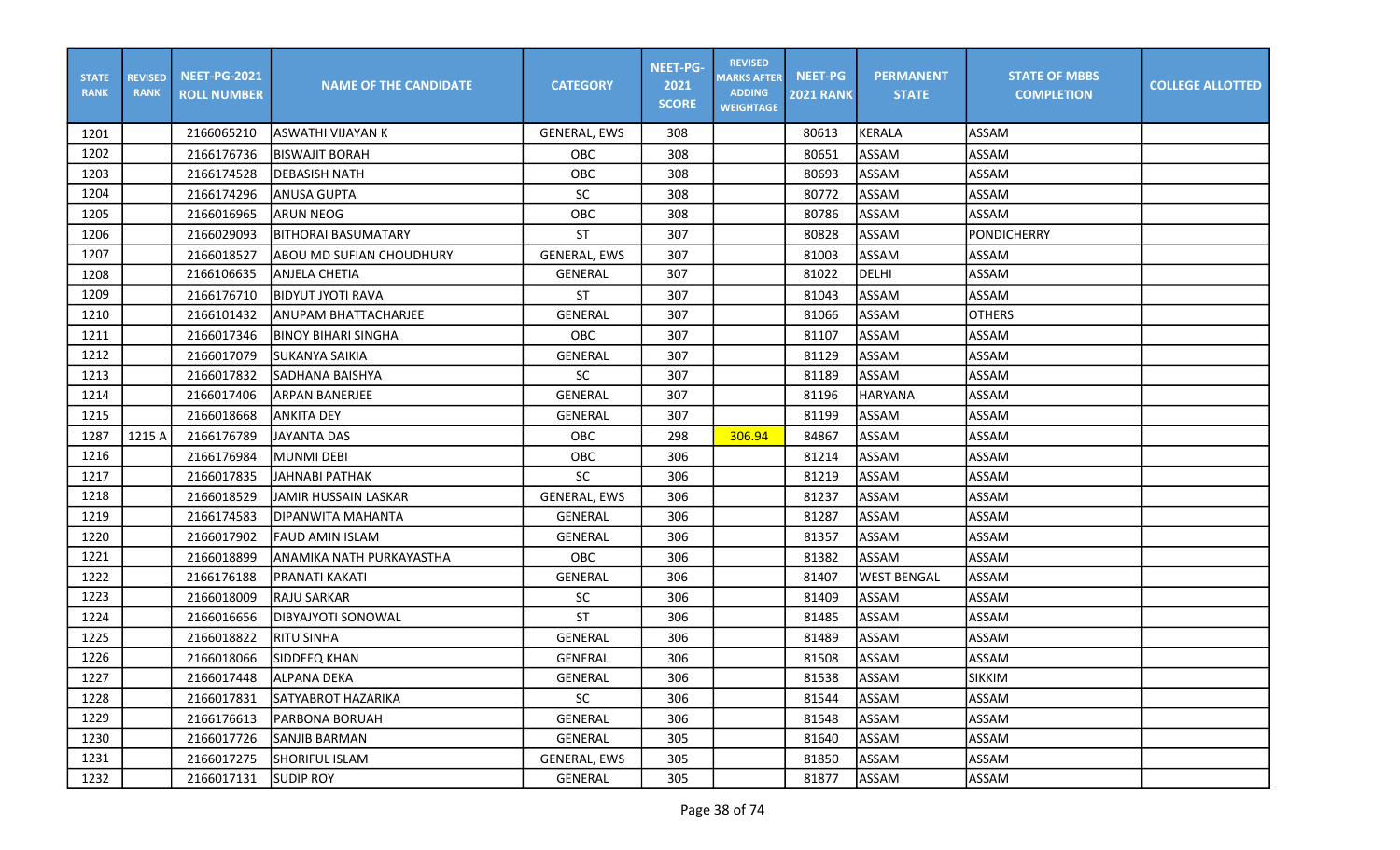| <b>STATE</b><br><b>RANK</b> | <b>REVISED</b><br><b>RANK</b> | <b>NEET-PG-2021</b><br><b>ROLL NUMBER</b> | <b>NAME OF THE CANDIDATE</b> | <b>CATEGORY</b>     | <b>NEET-PG-</b><br>2021<br><b>SCORE</b> | <b>REVISED</b><br><b>MARKS AFTER</b><br><b>ADDING</b><br><b>WEIGHTAGE</b> | <b>NEET-PG</b><br><b>2021 RANK</b> | <b>PERMANENT</b><br><b>STATE</b> | <b>STATE OF MBBS</b><br><b>COMPLETION</b> | <b>COLLEGE ALLOTTED</b> |
|-----------------------------|-------------------------------|-------------------------------------------|------------------------------|---------------------|-----------------------------------------|---------------------------------------------------------------------------|------------------------------------|----------------------------------|-------------------------------------------|-------------------------|
| 1233                        |                               | 2166018793                                | WAHEDUL HUSSAIN MAZUMDER     | <b>GENERAL</b>      | 305                                     |                                                                           | 81887                              | <b>ASSAM</b>                     | <b>MEGHALAYA</b>                          |                         |
| 1236                        |                               | 2166018445                                | SHRUTI AGARWALL              | <b>GENERAL</b>      | 305                                     |                                                                           | 82115                              | ASSAM                            | <b>ASSAM</b>                              |                         |
| 1237                        |                               | 2166016827                                | <b>CHANDANA PATOWARY</b>     | GENERAL             | 305                                     |                                                                           | 82148                              | ASSAM                            | ASSAM                                     |                         |
| 1238                        |                               | 2166017041                                | SANGHAMITRA DAS              | <b>SC</b>           | 305                                     |                                                                           | 82178                              | <b>ASSAM</b>                     | MAHARASHTRA                               |                         |
| 1239                        |                               | 2166033050                                | <b>AMIT CHOUDHURY</b>        | OBC                 | 304                                     |                                                                           | 82186                              | ASSAM                            | <b>OTHERS</b>                             |                         |
| 1240                        |                               | 2166016611                                | <b>APARAJITA SARMA</b>       | <b>GENERAL, EWS</b> | 304                                     |                                                                           | 82196                              | ASSAM                            | <b>ASSAM</b>                              |                         |
| 1241                        |                               | 2166017833                                | lOLI GOSWAMI                 | <b>GENERAL</b>      | 304                                     |                                                                           | 82272                              | <b>ASSAM</b>                     | <b>ASSAM</b>                              |                         |
| 1242                        |                               | 2166017139                                | <b>ARUNIMA SARMAH</b>        | <b>GENERAL, EWS</b> | 304                                     |                                                                           | 82340                              | ASSAM                            | <b>ASSAM</b>                              |                         |
| 1243                        |                               | 2166176651                                | <b>BAISHALI GHOSH</b>        | <b>GENERAL</b>      | 304                                     |                                                                           | 82351                              | <b>ASSAM</b>                     | ASSAM                                     |                         |
| 1244                        |                               | 2166017936                                | SURAJIT CHOUDHURY            | <b>GENERAL</b>      | 304                                     |                                                                           | 82369                              | ASSAM                            | <b>ASSAM</b>                              |                         |
| 1245                        |                               | 2166017383                                | SHEEMA NATH                  | OBC                 | 304                                     |                                                                           | 82383                              | <b>ASSAM</b>                     | <b>OTHERS</b>                             |                         |
| 1246                        |                               | 2166114795                                | GAJENDRAPAL                  | SC                  | 303                                     |                                                                           | 82700                              | RAJASTHAN                        | <b>ASSAM</b>                              |                         |
| 1247                        |                               | 2166162759                                | <b>KALLOL KAKATI</b>         | OBC                 | 303                                     |                                                                           | 82702                              | <b>ASSAM</b>                     | <b>ASSAM</b>                              |                         |
| 1248                        |                               | 2166170584                                | MANASH DAS                   | OBC                 | 303                                     |                                                                           | 82704                              | <b>ASSAM</b>                     | <b>ASSAM</b>                              |                         |
| 1249                        |                               | 2166018120                                | JOHNJYOTI KHATANIAR          | <b>GENERAL</b>      | 303                                     |                                                                           | 82731                              | ASSAM                            | ASSAM                                     |                         |
| 1250                        |                               | 2166016616                                | IDANI YASSE                  | ST                  | 303                                     |                                                                           | 82876                              | ARUNACHAL<br>PRADESH             | <b>ASSAM</b>                              |                         |
| 1251                        |                               | 2166018556                                | SHAH MOHD JAHANGIR ALOM      | <b>GENERAL</b>      | 303                                     |                                                                           | 82909                              | ASSAM                            | <b>ASSAM</b>                              |                         |
| 1252                        |                               | 2166016939                                | CHAYANIKA RAY                | <b>OBC</b>          | 303                                     |                                                                           | 82915                              | <b>ASSAM</b>                     | <b>ASSAM</b>                              |                         |
| 1253                        |                               | 2166017016                                | KAUSTAV MALIN KALITA         | <b>GENERAL</b>      | 303                                     |                                                                           | 82937                              | ASSAM                            | KARNATAKA                                 |                         |
| 1310                        | 1253 A                        | 2166176528                                | NITYANANDA SAIKIA            | <b>OBC</b>          | 294                                     | 302.82                                                                    | 86614                              | ASSAM                            | <b>ASSAM</b>                              |                         |
| 1254                        |                               | 2166151620                                | <b>KUMUD TOMAR</b>           | OBC                 | 302                                     |                                                                           | 83013                              | <b>UTTAR PRADESH</b>             | ASSAM                                     |                         |
| 1255                        |                               | 2166017712                                | PARAG KUMAR SHARMA           | <b>GENERAL</b>      | 302                                     |                                                                           | 83117                              | <b>ASSAM</b>                     | ASSAM                                     |                         |
| 1256                        |                               | 2166016841                                | <b>AKIBUL HASSAN</b>         | GENERAL             | 302                                     |                                                                           | 83144                              | ASSAM                            | <b>ASSAM</b>                              |                         |
| 1257                        |                               | 2166017962                                | IDR SAGARIKA SARMA           | <b>GENERAL</b>      | 302                                     |                                                                           | 83186                              | ASSAM                            | <b>ASSAM</b>                              |                         |
| 1258                        |                               | 2166018929                                | <b>ANAND KUMAR GUPTA</b>     | OBC                 | 302                                     |                                                                           | 83224                              | ASSAM                            | <b>ASSAM</b>                              |                         |
| 1259                        |                               | 2166018147                                | ljyotsna gogoi               | OBC                 | 302                                     |                                                                           | 83285                              | ASSAM                            | <b>ASSAM</b>                              |                         |
| 1260                        |                               | 2166018732                                | MEHJEBIN AHMED               | GENERAL, EWS        | 302                                     |                                                                           | 83341                              | IASSAM                           | ASSAM                                     |                         |
| 1261                        |                               | 2166017355                                | <b>GAYATREE RAJWAR</b>       | <b>OBC</b>          | 301                                     |                                                                           | 83411                              | <b>ASSAM</b>                     | ASSAM                                     |                         |
| 1262                        |                               | 2166106837                                | <b>SIDDHARTHA ROY</b>        | SC                  | 301                                     |                                                                           | 83427                              | ASSAM                            | ASSAM                                     |                         |
| 1263                        |                               | 2166176847                                | İHIRAMANI RABHA              | ST                  | 301                                     |                                                                           | 83439                              | ASSAM                            | ASSAM                                     |                         |
| 1264                        |                               | 2166017613                                | lanamika kalita              | GENERAL             | 301                                     |                                                                           | 83637                              | <b>ASSAM</b>                     | ASSAM                                     |                         |
| 1265                        |                               | 2166032254                                | <b>TANUJ AGARWAL</b>         | GENERAL             | 301                                     |                                                                           | 83734                              | ASSAM                            | ASSAM                                     |                         |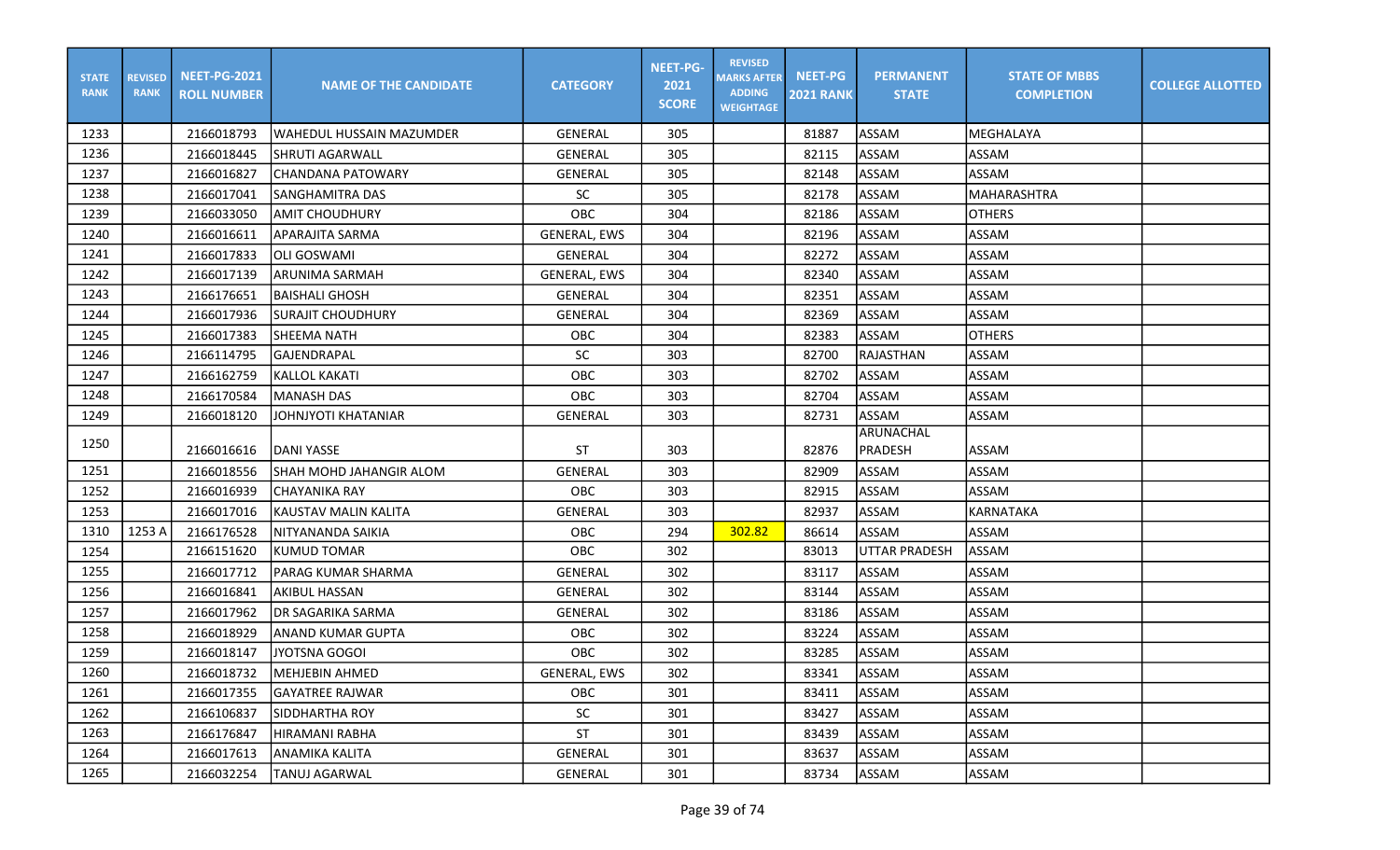| <b>STATE</b><br><b>RANK</b> | <b>REVISED</b><br><b>RANK</b> | <b>NEET-PG-2021</b><br><b>ROLL NUMBER</b> | <b>NAME OF THE CANDIDATE</b>  | <b>CATEGORY</b>     | <b>NEET-PG-</b><br>2021<br><b>SCORE</b> | <b>REVISED</b><br><b>MARKS AFTER</b><br><b>ADDING</b><br><b>WEIGHTAGE</b> | <b>NEET-PG</b><br><b>2021 RANK</b> | <b>PERMANENT</b><br><b>STATE</b> | <b>STATE OF MBBS</b><br><b>COMPLETION</b> | <b>COLLEGE ALLOTTED</b> |
|-----------------------------|-------------------------------|-------------------------------------------|-------------------------------|---------------------|-----------------------------------------|---------------------------------------------------------------------------|------------------------------------|----------------------------------|-------------------------------------------|-------------------------|
| 1325                        | 1265 A                        | 2166016944                                | JURI KAMAN                    | ST                  | 292                                     | 300.76                                                                    | 87634                              | ASSAM                            | ASSAM                                     |                         |
| 1266                        |                               | 2166017191                                | <b>MUKTADIR AHMED</b>         | <b>GENERAL</b>      | 300                                     |                                                                           | 83797                              | ASSAM                            | <b>OTHERS</b>                             |                         |
| 1267                        |                               | 2166031226                                | VIDYUT JYOTI DAS              | OBC                 | 300                                     |                                                                           | 83808                              | ASSAM                            | <b>ASSAM</b>                              |                         |
| 1269                        |                               | 2166016772                                | JIAUN NAHAR AHMED             | GENERAL             | 300                                     |                                                                           | 83894                              | ASSAM                            | <b>ASSAM</b>                              |                         |
| 1270                        |                               | 2166017537                                | ABDUL AZIZ                    | <b>GENERAL, EWS</b> | 300                                     |                                                                           | 83908                              | ASSAM                            | <b>ASSAM</b>                              |                         |
| 1271                        |                               | 2166017263                                | SHAHRUKH ANWAR                | <b>GENERAL</b>      | 300                                     |                                                                           | 84031                              | <b>ASSAM</b>                     | <b>ASSAM</b>                              |                         |
| 1272                        |                               | 2166031957                                | NURJAMAN ALI                  | OBC                 | 300                                     |                                                                           | 84057                              | ASSAM                            | <b>ASSAM</b>                              |                         |
| 1273                        |                               | 2166176982                                | <b>DIBYA PODDAR</b>           | <b>GENERAL</b>      | 300                                     |                                                                           | 84217                              | ASSAM                            | <b>ASSAM</b>                              |                         |
| 1274                        |                               | 2166018930                                | <b>KOUSOR AHMED</b>           | OBC                 | 300                                     |                                                                           | 84238                              | ASSAM                            | <b>ASSAM</b>                              |                         |
| 1275                        |                               | 2166017734                                | INANDITA DEKA                 | <b>GENERAL</b>      | 300                                     |                                                                           | 84253                              | ASSAM                            | <b>ASSAM</b>                              |                         |
| 1276                        |                               | 2166100741                                | EKANTA APON ANTARIKSHWA SARMA | <b>GENERAL</b>      | 300                                     |                                                                           | 84325                              | ASSAM                            | <b>ASSAM</b>                              |                         |
| 1277                        |                               | 2166017029                                | <b>IPSHIKHA GOGOI</b>         | OBC                 | 299                                     |                                                                           | 84505                              | <b>ASSAM</b>                     | <b>ASSAM</b>                              |                         |
| 1278                        |                               | 2166018308                                | <b>KARISHMA CHOUDHURY</b>     | <b>GENERAL</b>      | 299                                     |                                                                           | 84508                              | ASSAM                            | <b>OTHERS</b>                             |                         |
| 1279                        |                               | 2166176702                                | INIKHILESH OJAH               | GENERAL             | 299                                     |                                                                           | 84517                              | <b>ASSAM</b>                     | <b>ASSAM</b>                              |                         |
| 1280                        |                               | 2166018665                                | ROHAN NATH PURKAYASTHA        | OBC                 | 299                                     |                                                                           | 84526                              | ASSAM                            | <b>ASSAM</b>                              |                         |
| 1281                        |                               | 2166017001                                | VIPASHA BONYA KASHYAP         | OBC                 | 299                                     |                                                                           | 84599                              | ASSAM                            | MAHARASHTRA                               |                         |
| 1282                        |                               | 2166030003                                | <b>ARSHAQUE HUSSAIN</b>       | <b>GENERAL</b>      | 299                                     |                                                                           | 84624                              | ASSAM                            | <b>ASSAM</b>                              |                         |
| 1283                        |                               | 2166018601                                | KH. DIPIKA SINGHA             | OBC                 | 299                                     |                                                                           | 84678                              | ASSAM                            | <b>ASSAM</b>                              |                         |
| 1284                        |                               | 2166017757                                | <b>BIKASH JYOTI BARUAH</b>    | OBC                 | 299                                     |                                                                           | 84750                              | ASSAM                            | ASSAM                                     |                         |
| 1285                        |                               | 2166163547                                | <b>ASMA HOSNEYARA</b>         | <b>GENERAL</b>      | 299                                     |                                                                           | 84764                              | ASSAM                            | <b>ASSAM</b>                              |                         |
| 1286                        |                               | 2166172239                                | ASIR UDDIN                    | <b>GENERAL, EWS</b> | 298                                     |                                                                           | 84859                              | <b>ASSAM</b>                     | <b>ASSAM</b>                              |                         |
| 1288                        |                               | 2166109723                                | <b>HARSHITA MITTAL</b>        | <b>GENERAL</b>      | 298                                     |                                                                           | 85103                              | <b>RAJASTHAN</b>                 | <b>ASSAM</b>                              |                         |
| 1289                        |                               | 2166018354                                | BIRINCHI BHARADWAJ            | OBC                 | 298                                     |                                                                           | 85105                              | ASSAM                            | ASSAM                                     |                         |
| 1291                        |                               | 2166166227                                | <b>SHWETA SINGH</b>           | GENERAL             | 297                                     |                                                                           | 85181                              | <b>UTTAR PRADESH</b>             | ASSAM                                     |                         |
| 1292                        |                               | 2166018595                                | SANANDA DUTTA                 | <b>GENERAL, EWS</b> | 297                                     |                                                                           | 85196                              | ASSAM                            | ASSAM                                     |                         |
| 1293                        |                               | 2166017424                                | <b>TRIBENEE BARMAN</b>        | <b>GENERAL</b>      | 297                                     |                                                                           | 85207                              | ASSAM                            | ASSAM                                     |                         |
| 1294                        |                               | 2166103275                                | <b>UDIPTA BHUYAN</b>          | <b>GENERAL</b>      | 297                                     |                                                                           | 85288                              | ASSAM                            | <b>ASSAM</b>                              |                         |
| 1295                        |                               | 2166018314                                | <b>SMARANIKA BAISHYA</b>      | GENERAL             | 297                                     |                                                                           | 85319                              | ASSAM                            | ASSAM                                     |                         |
| 1296                        |                               | 2166030413                                | <b>PRATEEK AGARWAL</b>        | GENERAL             | 297                                     |                                                                           | 85421                              | DELHI                            | ASSAM                                     |                         |
| 1297                        |                               | 2166016991                                | SHAHENSHA ALAM                | GENERAL             | 296                                     |                                                                           | 85518                              | <b>ASSAM</b>                     | ASSAM                                     |                         |
| 1298                        |                               | 2166018710                                | TAUFIKUZ ZAMAN RAJ BARBHUIYA  | GENERAL             | 296                                     |                                                                           | 85555                              | ASSAM                            | ASSAM                                     |                         |
| 1299                        |                               | 2166018032                                | UDHAB MANDAL                  | SC                  | 296                                     |                                                                           | 85628                              | ASSAM                            | ASSAM                                     |                         |
| 1300                        |                               | 2166018862                                | <b>MADHURIMA DHAR</b>         | GENERAL             | 296                                     |                                                                           | 85637                              | <b>ASSAM</b>                     | <b>WEST BENGAL</b>                        |                         |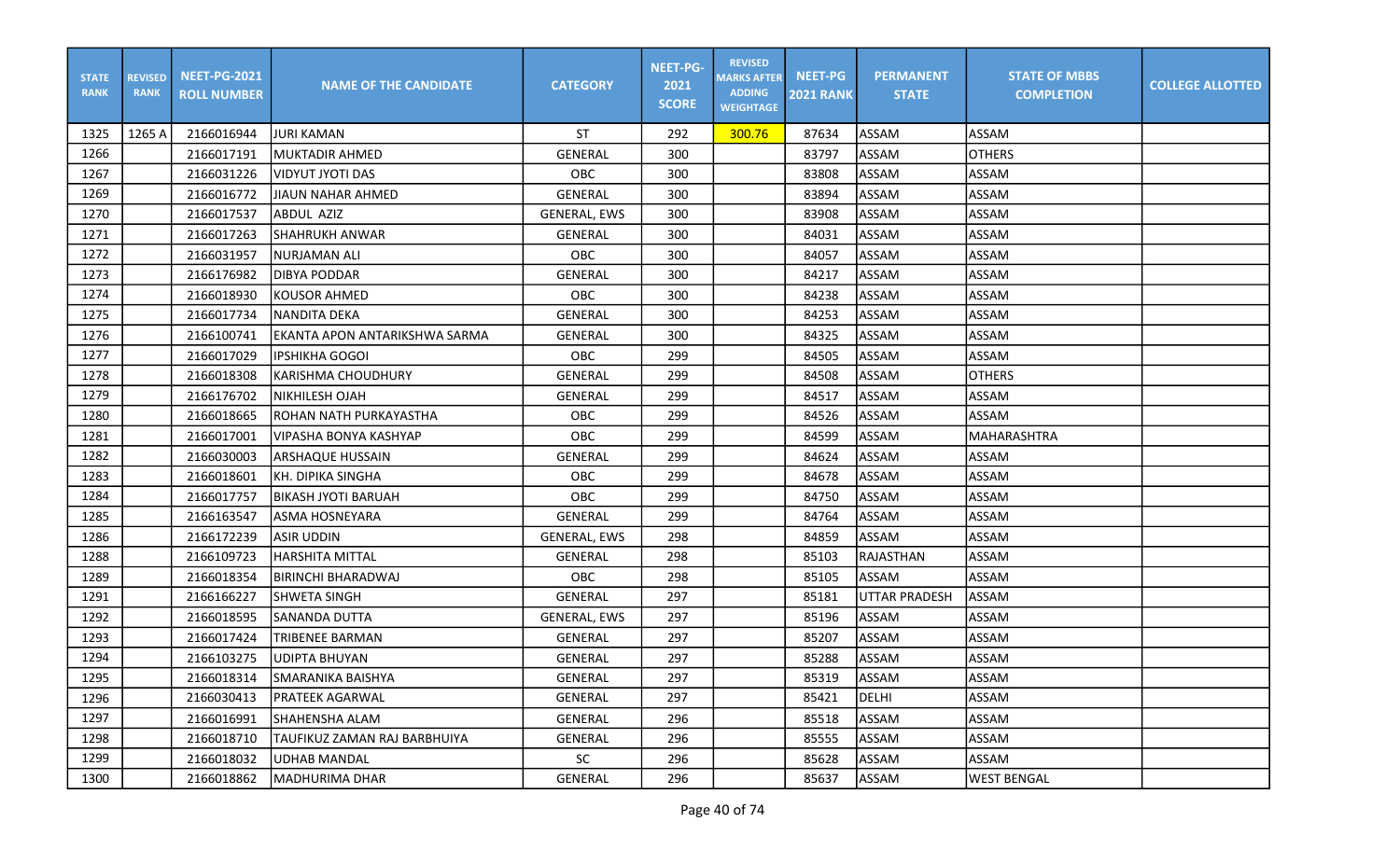| <b>STATE</b><br><b>RANK</b> | <b>REVISED</b><br><b>RANK</b> | <b>NEET-PG-2021</b><br><b>ROLL NUMBER</b> | <b>NAME OF THE CANDIDATE</b> | <b>CATEGORY</b> | <b>NEET-PG-</b><br>2021<br><b>SCORE</b> | <b>REVISED</b><br><b>MARKS AFTER</b><br><b>ADDING</b><br><b>WEIGHTAGE</b> | <b>NEET-PG</b><br><b>2021 RANK</b> | <b>PERMANENT</b><br><b>STATE</b> | <b>STATE OF MBBS</b><br><b>COMPLETION</b> | <b>COLLEGE ALLOTTED</b> |
|-----------------------------|-------------------------------|-------------------------------------------|------------------------------|-----------------|-----------------------------------------|---------------------------------------------------------------------------|------------------------------------|----------------------------------|-------------------------------------------|-------------------------|
| 1301                        |                               | 2166017042                                | <b>SNIGDHA SAIKIA</b>        | GENERAL         | 296                                     |                                                                           | 85676                              | ASSAM                            | <b>SIKKIM</b>                             |                         |
| 1302                        |                               | 2166018733                                | <b>IMASUD SIDDIQUE</b>       | <b>GENERAL</b>  | 296                                     |                                                                           | 85679                              | ASSAM                            | <b>ASSAM</b>                              |                         |
| 1303                        |                               | 2166018322                                | <b>JAHNABI DEKA</b>          | SC              | 296                                     |                                                                           | 85810                              | <b>ASSAM</b>                     | <b>ASSAM</b>                              |                         |
| 1304                        |                               | 2166151327                                | SONALI                       | <b>GENERAL</b>  | 296                                     |                                                                           | 85862                              | <b>UTTAR PRADESH</b>             | <b>ASSAM</b>                              |                         |
| 1353                        | 1304 A                        | 2166017293                                | DEEPU KUMAR SINGH            | <b>OBC</b>      | 287                                     | 295.61                                                                    | 89547                              | ASSAM                            | <b>ASSAM</b>                              |                         |
| 1305                        |                               | 2166019939                                | <b>BINOD RAI</b>             | OBC             | 295                                     |                                                                           | 85952                              | <b>ASSAM</b>                     | <b>ASSAM</b>                              |                         |
| 1306                        |                               | 2166018802                                | HIMANGSHU BARUAH             | GENERAL         | 295                                     |                                                                           | 86086                              | ASSAM                            | <b>ASSAM</b>                              |                         |
| 1307                        |                               | 2166017251                                | <b>AMBORISH PHUKAN</b>       | <b>GENERAL</b>  | 295                                     |                                                                           | 86266                              | <b>ASSAM</b>                     | <b>OTHERS</b>                             |                         |
| 1308                        |                               | 2166172855                                | DHARITRI GOHAIN              | OBC             | 295                                     |                                                                           | 86373                              | ASSAM                            | <b>ASSAM</b>                              |                         |
| 1309                        |                               | 2166018941                                | SUPRATIM KUMAR               | <b>GENERAL</b>  | 294                                     |                                                                           | 86585                              | ASSAM                            | <b>ASSAM</b>                              |                         |
| 1311                        |                               | 2166016998                                | <b>IDEEPSIKHA MILI</b>       | <b>ST</b>       | 294                                     |                                                                           | 86629                              | <b>ASSAM</b>                     | <b>ASSAM</b>                              |                         |
| 1312                        |                               | 2166016914                                | <b>RAJASHREE PHUKAN</b>      | OBC             | 294                                     |                                                                           | 86710                              | <b>ASSAM</b>                     | <b>ASSAM</b>                              |                         |
| 1313                        |                               | 2166017300                                | <b>NABODITA BANIK</b>        | <b>GENERAL</b>  | 294                                     |                                                                           | 86754                              | ASSAM                            | <b>ASSAM</b>                              |                         |
| 1314                        |                               | 2166016854                                | DEEPRUPA GOGOI               | OBC             | 294                                     |                                                                           | 86899                              | <b>ASSAM</b>                     | <b>ASSAM</b>                              |                         |
| 1315                        |                               | 2166018614                                | IMADHUPARNA ROY              | <b>SC</b>       | 293                                     |                                                                           | 87000                              | ASSAM                            | <b>ASSAM</b>                              |                         |
| 1316                        |                               | 2166018799                                | ABINASH KAUSHIK              | <b>GENERAL</b>  | 293                                     |                                                                           | 87127                              | ASSAM                            | ASSAM                                     |                         |
| 1317                        |                               | 2166018305                                | <b>ARANEE SEN</b>            | <b>GENERAL</b>  | 293                                     |                                                                           | 87162                              | ASSAM                            | <b>ASSAM</b>                              |                         |
| 1318                        |                               | 2166017211                                | <b>SHOFIQUE ANOWAR</b>       | <b>GENERAL</b>  | 292                                     |                                                                           | 87348                              | ASSAM                            | <b>ASSAM</b>                              |                         |
| 1319                        |                               | 2166041477                                | RAJASHREE BORUAH             | OBC             | 292                                     |                                                                           | 87366                              | ASSAM                            | ASSAM                                     |                         |
| 1320                        |                               | 2166016800                                | <b>IRENE AHMED</b>           | <b>GENERAL</b>  | 292                                     |                                                                           | 87398                              | ASSAM                            | MEGHALAYA                                 |                         |
| 1321                        |                               | 2166031895                                | SANJAY KUMAR                 | <b>OBC</b>      | 292                                     |                                                                           | 87500                              | ASSAM                            | <b>ASSAM</b>                              |                         |
| 1322                        |                               | 2166018030                                | ISUMAN MEDHI                 | OBC             | 292                                     |                                                                           | 87514                              | ASSAM                            | ASSAM                                     |                         |
| 1323                        |                               | 2166018812                                | APURBA DEBNATH               | OBC             | 292                                     |                                                                           | 87521                              | <b>ASSAM</b>                     | ASSAM                                     |                         |
| 1324                        |                               | 2166032963                                | SEEMA GOGOI                  | OBC             | 292                                     |                                                                           | 87551                              | ASSAM                            | <b>OTHERS</b>                             |                         |
| 1326                        |                               | 2166156431                                | <b>GAUTAM KUMAR DAS</b>      | <b>SC</b>       | 292                                     |                                                                           | 87659                              | <b>ASSAM</b>                     | <b>UTTAR PRADESH</b>                      |                         |
| 1327                        |                               | 2166016895                                | SADIKUR RAHMAN               | GENERAL         | 291                                     |                                                                           | 87903                              | ASSAM                            | <b>ASSAM</b>                              |                         |
| 1328                        |                               | 2166017523                                | MEGHALI FRANK                | <b>GENERAL</b>  | 291                                     |                                                                           | 87954                              | ASSAM                            | <b>SIKKIM</b>                             |                         |
| 1329                        |                               | 2166017095                                | MEENAKSHI DEKA               | GENERAL         | 291                                     |                                                                           | 88031                              | ASSAM                            | <b>ASSAM</b>                              |                         |
| 1330                        |                               | 2166017221                                | <b>ASHMITA DEBNATH</b>       | OBC             | 291                                     |                                                                           | 88126                              | ASSAM                            | ASSAM                                     |                         |
| 1331                        |                               | 2166016869                                | MOUCHUMIE GOGOI              | OBC             | 290                                     |                                                                           | 88133                              | <b>ASSAM</b>                     | ASSAM                                     |                         |
| 1332                        |                               | 2166018700                                | SOHINI DATTA                 | GENERAL         | 290                                     |                                                                           | 88200                              | ASSAM                            | ASSAM                                     |                         |
| 1333                        |                               | 2166018766                                | AKASH PRATIM DEKA            | OBC             | 290                                     |                                                                           | 88227                              | ASSAM                            | ASSAM                                     |                         |
| 1334                        |                               | 2166017468                                | JMD YOUSUF LASKAR            | GENERAL, EWS    | 290                                     |                                                                           | 88231                              | ASSAM                            | ASSAM                                     |                         |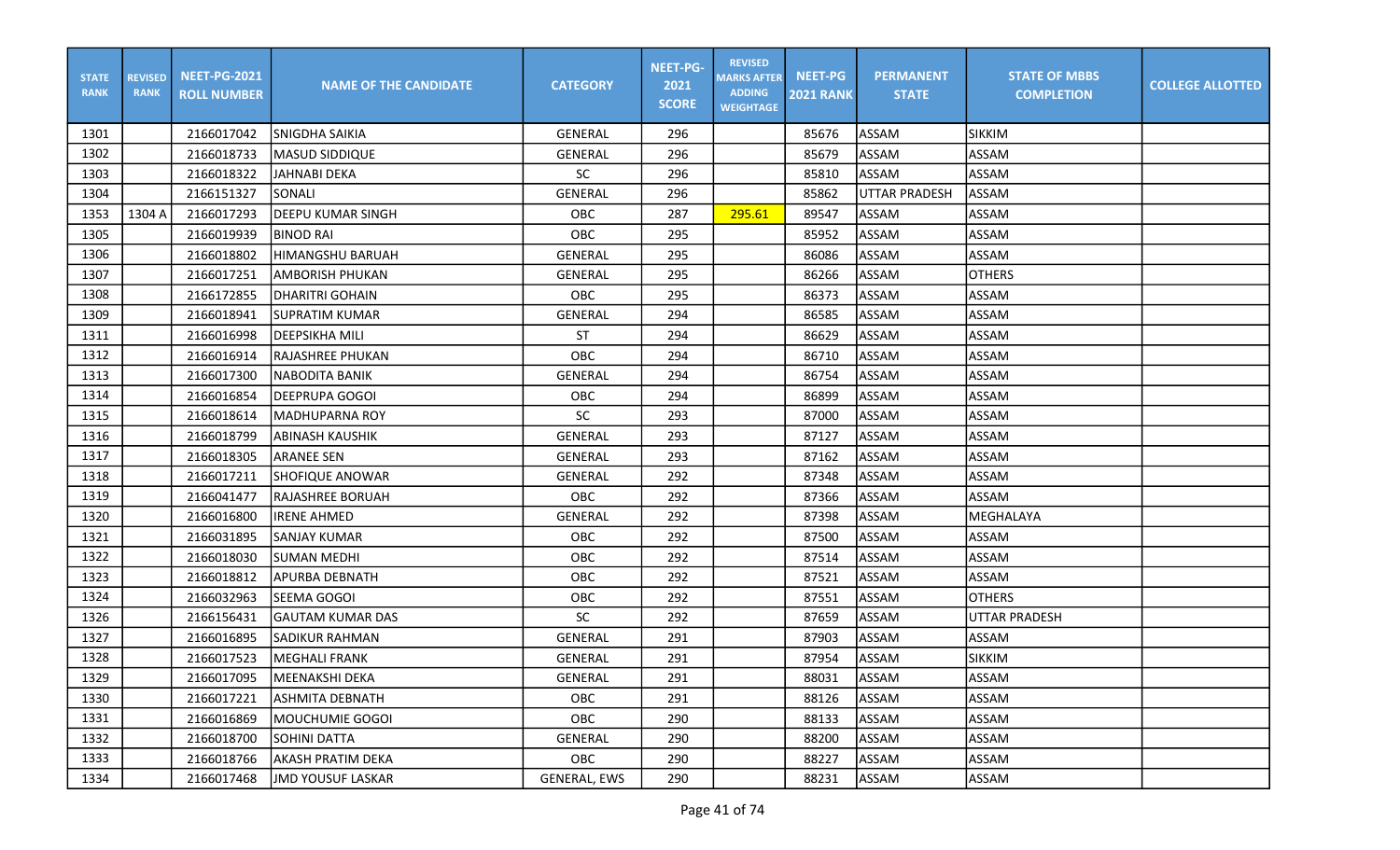| <b>STATE</b><br><b>RANK</b> | <b>REVISED</b><br><b>RANK</b> | <b>NEET-PG-2021</b><br><b>ROLL NUMBER</b> | <b>NAME OF THE CANDIDATE</b> | <b>CATEGORY</b>  | <b>NEET-PG-</b><br>2021<br><b>SCORE</b> | <b>REVISED</b><br><b>MARKS AFTER</b><br><b>ADDING</b><br><b>WEIGHTAGE</b> | <b>NEET-PG</b><br><b>2021 RANK</b> | <b>PERMANENT</b><br><b>STATE</b> | <b>STATE OF MBBS</b><br><b>COMPLETION</b> | <b>COLLEGE ALLOTTED</b> |
|-----------------------------|-------------------------------|-------------------------------------------|------------------------------|------------------|-----------------------------------------|---------------------------------------------------------------------------|------------------------------------|----------------------------------|-------------------------------------------|-------------------------|
| 1335                        |                               | 2166172324                                | <b>ARKAJYOTI SAHA</b>        | <b>GENERAL</b>   | 290                                     |                                                                           | 88329                              | ASSAM                            | <b>ASSAM</b>                              |                         |
| 1336                        |                               | 2166018854                                | <b>ARIF KHAN</b>             | <b>GENERAL</b>   | 290                                     |                                                                           | 88404                              | <b>ASSAM</b>                     | <b>ASSAM</b>                              |                         |
| 1337                        |                               | 2166030524                                | <b>JASMINE JOHAR</b>         | GENERAL          | 290                                     |                                                                           | 88486                              | DELHI                            | <b>ASSAM</b>                              |                         |
| 1338                        |                               | 2166028018                                | <b>RAVI SINGHAL</b>          | <b>GENERAL</b>   | 290                                     |                                                                           | 88572                              | DELHI                            | <b>ASSAM</b>                              |                         |
| 1339                        |                               | 2166016903                                | CHANDRIKA CHETIA             | <b>OBC</b>       | 290                                     |                                                                           | 88697                              | ASSAM                            | <b>ASSAM</b>                              |                         |
| 1340                        |                               | 2166174913                                | <b>RONIT ROY</b>             | <b>SC</b>        | 290                                     |                                                                           | 88739                              | ASSAM                            | <b>ASSAM</b>                              |                         |
| 1341                        |                               | 2166017185                                | ABU JAMAN SHAFAR ALAM        | GENERAL          | 289                                     |                                                                           | 88854                              | ASSAM                            | ASSAM                                     |                         |
| 1342                        |                               | 2166175991                                | PATMOS WARJRI                | ST               | 289                                     |                                                                           | 88864                              | MEGHALAYA                        | <b>ASSAM</b>                              |                         |
| 1343                        |                               | 2166018670                                | <b>DEBARATI DAS</b>          | <b>SC</b>        | 289                                     |                                                                           | 88871                              | <b>ASSAM</b>                     | <b>ASSAM</b>                              |                         |
| 1345                        |                               | 2166173186                                | <b>DEBARSHI SEN</b>          | GENERAL          | 289                                     |                                                                           | 89141                              | ASSAM                            | <b>ASSAM</b>                              |                         |
| 1346                        |                               | 2166016804                                | <b>AMIT SINGH</b>            | <b>GENERAL</b>   | 288                                     |                                                                           | 89156                              | ASSAM                            | <b>ASSAM</b>                              |                         |
| 1347                        |                               | 2166018497                                | SHAHNAZ AHMED                | <b>GENERAL</b>   | 288                                     |                                                                           | 89268                              | ASSAM                            | <b>ASSAM</b>                              |                         |
| 1348                        |                               | 2166098254                                | <b>DWIPANNITA KALITA</b>     | <b>GENERAL</b>   | 288                                     |                                                                           | 89298                              | ASSAM                            | <b>OTHERS</b>                             |                         |
| 1349                        |                               | 2166017044                                | <b>JITUL MORAN</b>           | <b>OBC</b>       | 288                                     |                                                                           | 89300                              | ASSAM                            | <b>ASSAM</b>                              |                         |
| 1350                        |                               | 2166018704                                | <b>SUPRITAM DAS</b>          | <b>SC</b>        | 288                                     |                                                                           | 89310                              | ASSAM                            | <b>ASSAM</b>                              |                         |
| 1351                        |                               | 2166173692                                | ANKITA BAJAJ                 | <b>GENERAL</b>   | 288                                     |                                                                           | 89454                              | <b>ASSAM</b>                     | ASSAM                                     |                         |
| 1352                        |                               | 2166018338                                | <b>DEVASHISH BORAH</b>       | <b>OBC</b>       | 288                                     |                                                                           | 89470                              | ASSAM                            | <b>ASSAM</b>                              |                         |
| 1354                        |                               | 2166017748                                | <b>HARIMU BARGAYARY</b>      | <b>ST</b>        | 287                                     |                                                                           | 89553                              | ASSAM                            | <b>ASSAM</b>                              |                         |
| 1355                        |                               | 2166017174                                | PARASH MANI SAIKIA           | GENERAL, PH, EWS | 287                                     |                                                                           | 89722                              | ASSAM                            | <b>ASSAM</b>                              |                         |
| 1356                        |                               | 2166172957                                | DHRUBAJYOTI SARMA            | <b>GENERAL</b>   | 287                                     |                                                                           | 89781                              | ASSAM                            | <b>ASSAM</b>                              |                         |
| 1357                        |                               | 2166018479                                | <b>BIDISHA BORDOLOI</b>      | <b>GENERAL</b>   | 287                                     |                                                                           | 89834                              | <b>ASSAM</b>                     | <b>ASSAM</b>                              |                         |
| 1418                        | 1357 A                        | 2166017020                                | NEINUNMOI LUNKIM             | ST               | 278                                     | 286.34                                                                    | 93914                              | ASSAM                            | ASSAM                                     |                         |
| 1358                        |                               | 2166155690                                | PRIYANKA DAS                 | <b>SC</b>        | 286                                     |                                                                           | 90014                              | <b>ASSAM</b>                     | UTTAR PRADESH                             |                         |
| 1359                        |                               | 2166018136                                | KUMARESH DAS                 | SC               | 286                                     |                                                                           | 90181                              | ASSAM                            | ASSAM                                     |                         |
| 1360                        |                               | 2166176896                                | <b>ARPITA DEB</b>            | <b>GENERAL</b>   | 286                                     |                                                                           | 90211                              | ASSAM                            | <b>ASSAM</b>                              |                         |
| 1361                        |                               | 2166016797                                | APARNA DUTTA                 | GENERAL          | 286                                     |                                                                           | 90242                              | ASSAM                            | ASSAM                                     |                         |
| 1362                        |                               | 2166018845                                | <b>DR PINKU BORDOLOI</b>     | OBC              | 286                                     |                                                                           | 90293                              | ASSAM                            | <b>ASSAM</b>                              |                         |
| 1363                        |                               | 2166018010                                | USHA RANI DUSAD              | SC               | 285                                     |                                                                           | 90345                              | ASSAM                            | ASSAM                                     |                         |
| 1364                        |                               | 2166018610                                | MASUM AHMED                  | GENERAL, EWS     | 285                                     |                                                                           | 90377                              | ASSAM                            | ASSAM                                     |                         |
| 1365                        |                               | 2166018091                                | <b>BHAARGAV JYOTI THAKUR</b> | <b>OBC</b>       | 285                                     |                                                                           | 90494                              | ASSAM                            | ASSAM                                     |                         |
| 1366                        |                               | 2166017682                                | NITISH SARMAH                | GENERAL          | 285                                     |                                                                           | 90553                              | ASSAM                            | ASSAM                                     |                         |
| 1367                        |                               | 2166017990                                | JAYJAYANTI ROY               | SC               | 285                                     |                                                                           | 90702                              | ASSAM                            | ASSAM                                     |                         |
| 1368                        |                               | 2166017338                                | SAPTAMI SAIKIA               | GENERAL          | 285                                     |                                                                           | 90795                              | ASSAM                            | TELANGANA                                 |                         |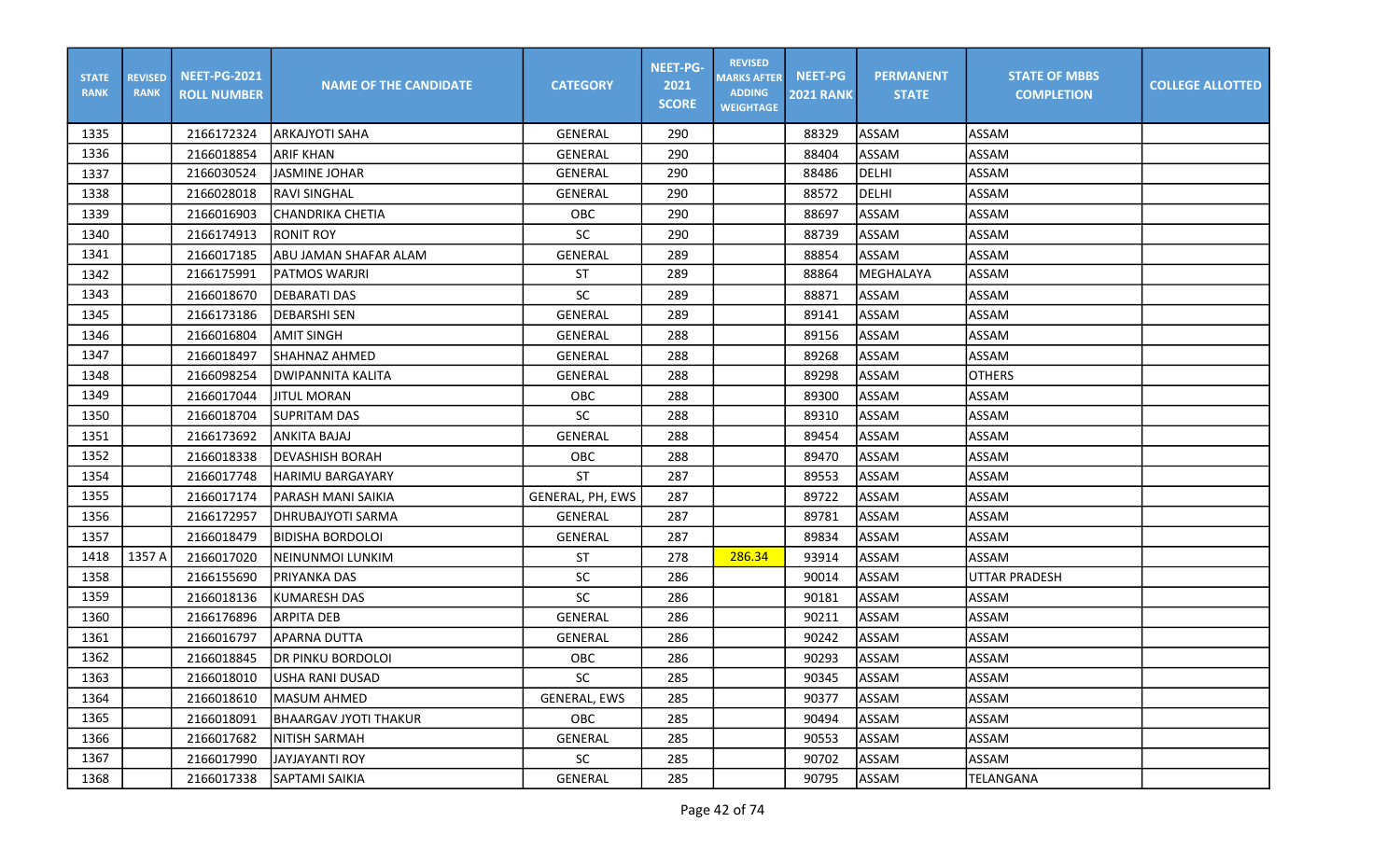| <b>STATE</b><br><b>RANK</b> | <b>REVISED</b><br><b>RANK</b> | <b>NEET-PG-2021</b><br><b>ROLL NUMBER</b> | <b>NAME OF THE CANDIDATE</b> | <b>CATEGORY</b>     | <b>NEET-PG-</b><br>2021<br><b>SCORE</b> | <b>REVISED</b><br><b>MARKS AFTER</b><br><b>ADDING</b><br><b>WEIGHTAGE</b> | <b>NEET-PG</b><br><b>2021 RANK</b> | <b>PERMANENT</b><br><b>STATE</b> | <b>STATE OF MBBS</b><br><b>COMPLETION</b> | <b>COLLEGE ALLOTTED</b> |
|-----------------------------|-------------------------------|-------------------------------------------|------------------------------|---------------------|-----------------------------------------|---------------------------------------------------------------------------|------------------------------------|----------------------------------|-------------------------------------------|-------------------------|
| 1369                        |                               | 2166018764                                | ІАВНІЈІТ NATH                | OBC                 | 285                                     |                                                                           | 90859                              | ASSAM                            | ASSAM                                     |                         |
| 1370                        |                               | 2166174855                                | <b>RAJATSUBHRA PAUL</b>      | <b>GENERAL</b>      | 285                                     |                                                                           | 90899                              | <b>WEST BENGAL</b>               | ASSAM                                     |                         |
| 1371                        |                               | 2166018417                                | <b>DARADI DAS</b>            | ST                  | 285                                     |                                                                           | 90904                              | ASSAM                            | ASSAM                                     |                         |
| 1372                        |                               | 2166173028                                | <b>BUDDHADEV NAG</b>         | <b>GENERAL, EWS</b> | 285                                     |                                                                           | 90947                              | <b>ASSAM</b>                     | ASSAM                                     |                         |
| 1373                        |                               | 2166016782                                | SUPRIYA PRIYADARSHINI DUTTA  | <b>OBC</b>          | 285                                     |                                                                           | 90999                              | ASSAM                            | ASSAM                                     |                         |
| 1375                        |                               | 2166018150                                | UPASANA SANDILYA             | <b>GENERAL</b>      | 284                                     |                                                                           | 91188                              | <b>ASSAM</b>                     | <b>MAHARASHTRA</b>                        |                         |
| 1376                        |                               | 2166018223                                | PRASENJIT SAHA               | GENERAL             | 284                                     |                                                                           | 91227                              | ASSAM                            | <b>WEST BENGAL</b>                        |                         |
| 1377                        |                               | 2166172684                                | <b>ANKITA ROY</b>            | OBC                 | 284                                     |                                                                           | 91308                              | <b>ASSAM</b>                     | <b>KARNATAKA</b>                          |                         |
| 1378                        |                               | 2166021645                                | JEHERUL ISLAM                | GENERAL             | 283                                     |                                                                           | 91508                              | ASSAM                            | <b>ASSAM</b>                              |                         |
| 1379                        |                               | 2166164917                                | JUMESH GUPTA                 | OBC                 | 283                                     |                                                                           | 91570                              | ASSAM                            | <b>ASSAM</b>                              |                         |
| 1380                        |                               | 2166102442                                | IPARTHA PRASANNA D SINGH     | <b>ST</b>           | 283                                     |                                                                           | 91621                              | ASSAM                            | ODISHA                                    |                         |
| 1381                        |                               | 2166017547                                | SHAMSUZ ZAMAN ANSAR          | <b>GENERAL</b>      | 283                                     |                                                                           | 91764                              | ASSAM                            | <b>ASSAM</b>                              |                         |
| 1382                        |                               | 2166018171                                | SUBHASISH PAUL               | OBC                 | 283                                     |                                                                           | 91769                              | ASSAM                            | <b>ASSAM</b>                              |                         |
| 1459                        | 1382 A                        | 2166098373                                | <b>MIRBON TERONPI</b>        | <b>ST</b>           | 274                                     | 282.22                                                                    | 95876                              | ASSAM                            | ASSAM                                     |                         |
| 1383                        |                               | 2166018108                                | lINAMUL HOQUE MONDAL         | <b>GENERAL, EWS</b> | 282                                     |                                                                           | 91943                              | ASSAM                            | <b>ASSAM</b>                              |                         |
| 1384                        |                               | 2166016860                                | MAYURI SNIGDHA BORA          | OBC                 | 282                                     |                                                                           | 92009                              | ASSAM                            | ASSAM                                     |                         |
| 1385                        |                               | 2166018745                                | ANANYA DAS                   | <b>GENERAL</b>      | 282                                     |                                                                           | 92044                              | ASSAM                            | ASSAM                                     |                         |
| 1386                        |                               | 2166175467                                | <b>AKASH NATH</b>            | OBC                 | 282                                     |                                                                           | 92087                              | ASSAM                            | <b>OTHERS</b>                             |                         |
| 1387                        |                               | 2166176589                                | SUKANYA BHATTACHARYYA        | GENERAL             | 282                                     |                                                                           | 92130                              | ASSAM                            | KARNATAKA                                 |                         |
| 1388                        |                               | 2166017154                                | <b>BIPANCHI BHUYAN</b>       | <b>GENERAL</b>      | 282                                     |                                                                           | 92157                              | ASSAM                            | <b>ASSAM</b>                              |                         |
| 1389                        |                               | 2166097696                                | <b>AMRITA CHAKRAVARTY</b>    | <b>GENERAL</b>      | 282                                     |                                                                           | 92175                              | ASSAM                            | KARNATAKA                                 |                         |
| 1390                        |                               | 2166176981                                | <b>DR PARISHMITA BHUYAN</b>  | OBC                 | 282                                     |                                                                           | 92185                              | ASSAM                            | ASSAM                                     |                         |
| 1467                        | 1390 A                        | 2166018126                                | <b>ANANYA HAGJER</b>         | <b>ST</b>           | 273                                     | 281.19                                                                    | 96293                              | ASSAM                            | <b>ASSAM</b>                              |                         |
| 1391                        |                               | 2166097416                                | H CHINGOU                    | <b>ST</b>           | 281                                     |                                                                           | 92208                              | <b>MANIPUR</b>                   | <b>ASSAM</b>                              |                         |
| 1392                        |                               | 2166016777                                | <b>ANUJA MORE</b>            | <b>GENERAL</b>      | 281                                     |                                                                           | 92375                              | ASSAM                            | <b>ASSAM</b>                              |                         |
| 1393                        |                               | 2166017327                                | DAISY SARMA                  | <b>GENERAL</b>      | 281                                     |                                                                           | 92461                              | ASSAM                            | <b>OTHERS</b>                             |                         |
| 1394                        |                               | 2166099672                                | <b>MOHAN BHANDARI</b>        | OBC                 | 281                                     |                                                                           | 92479                              | ASSAM                            | <b>ASSAM</b>                              |                         |
| 1395                        |                               | 2166017616                                | <b>ABHINAV NATH</b>          | GENERAL             | 281                                     |                                                                           | 92553                              | ASSAM                            | <b>ASSAM</b>                              |                         |
| 1396                        |                               | 2166154894                                | <b>BHAWANA YADAV</b>         | OBC                 | 281                                     |                                                                           | 92579                              | <b>RAJASTHAN</b>                 | ASSAM                                     |                         |
| 1397                        |                               | 2166017335                                | HARJYOTI DEKA                | GENERAL, EWS        | 280                                     |                                                                           | 92640                              | <b>ASSAM</b>                     | ASSAM                                     |                         |
| 1398                        |                               | 2166017420                                | IKUMAR KISHORE DAS           | SC                  | 280                                     |                                                                           | 92728                              | ASSAM                            | ASSAM                                     |                         |
| 1399                        |                               | 2166017951                                | <b>BIJIT RABHA</b>           | ST                  | 280                                     |                                                                           | 92738                              | ASSAM                            | ASSAM                                     |                         |
| 1400                        |                               | 2166017631                                | MRIDUPAWAN BARMAN            | GENERAL, EWS        | 280                                     |                                                                           | 92810                              | ASSAM                            | ASSAM                                     |                         |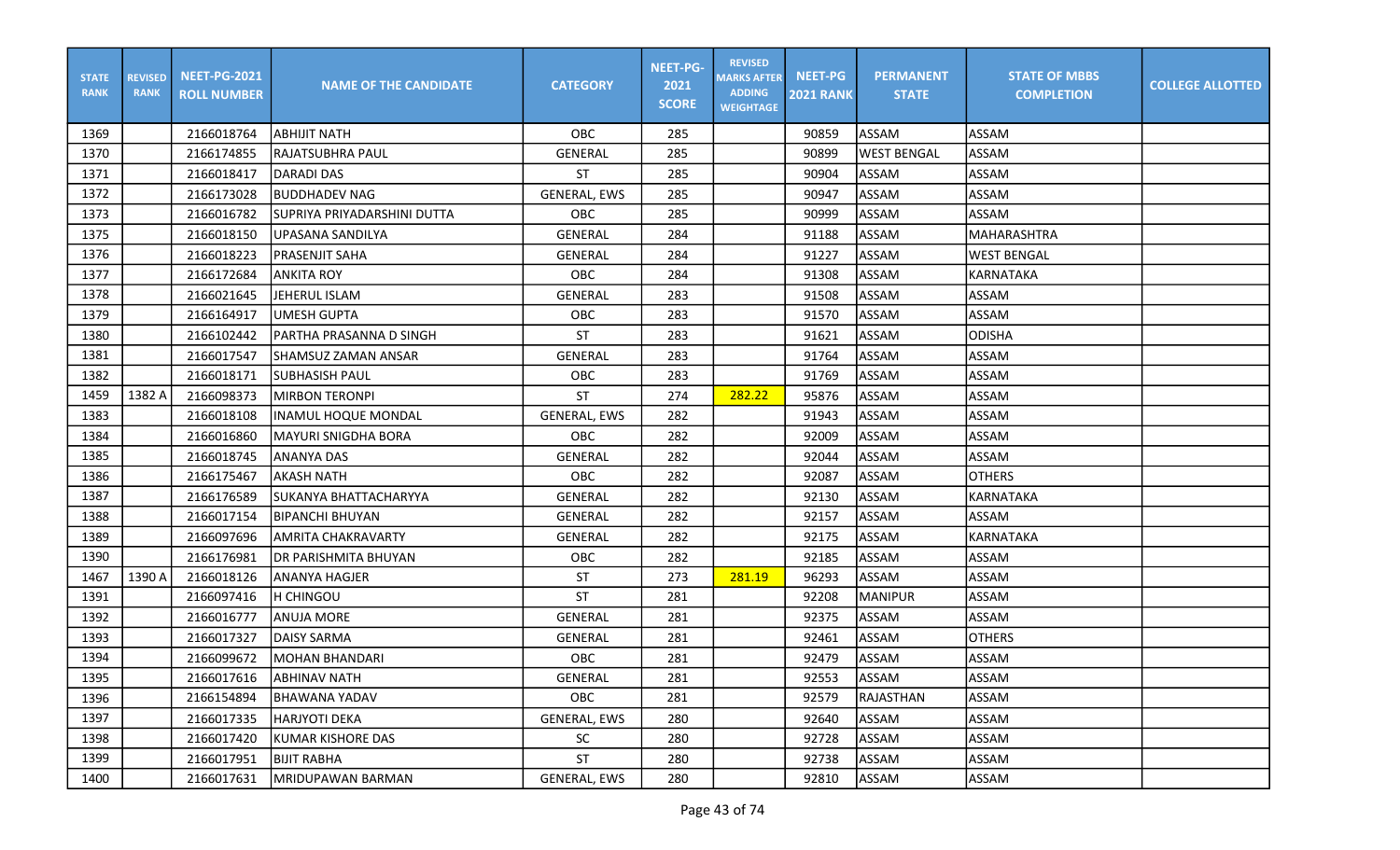| <b>STATE</b><br><b>RANK</b> | <b>REVISED</b><br><b>RANK</b> | <b>NEET-PG-2021</b><br><b>ROLL NUMBER</b> | <b>NAME OF THE CANDIDATE</b>  | <b>CATEGORY</b>     | <b>NEET-PG-</b><br>2021<br><b>SCORE</b> | <b>REVISED</b><br><b>MARKS AFTER</b><br><b>ADDING</b><br><b>WEIGHTAGE</b> | <b>NEET-PG</b><br><b>2021 RANK</b> | <b>PERMANENT</b><br><b>STATE</b> | <b>STATE OF MBBS</b><br><b>COMPLETION</b> | <b>COLLEGE ALLOTTED</b> |
|-----------------------------|-------------------------------|-------------------------------------------|-------------------------------|---------------------|-----------------------------------------|---------------------------------------------------------------------------|------------------------------------|----------------------------------|-------------------------------------------|-------------------------|
| 1401                        |                               | 2166098092                                | <b>ZOMUANPUIL</b>             | ST                  | 280                                     |                                                                           | 92853                              | <b>MIZORAM</b>                   | <b>ASSAM</b>                              |                         |
| 1402                        |                               | 2166018661                                | ANIRBAN BHATTACHARJEE         | GENERAL             | 280                                     |                                                                           | 92866                              | ASSAM                            | UTTAR PRADESH                             |                         |
| 1403                        |                               | 2166017968                                | HIMJYOTI KALITA               | GENERAL             | 280                                     |                                                                           | 92897                              | ASSAM                            | <b>OTHERS</b>                             |                         |
| 1404                        |                               | 2166018187                                | VEDASREE KASHYAP              | <b>GENERAL</b>      | 280                                     |                                                                           | 92910                              | ASSAM                            | ASSAM                                     |                         |
| 1405                        |                               | 2166081275                                | <b>BARSHA BHARATI</b>         | OBC                 | 280                                     |                                                                           | 93050                              | ASSAM                            | MAHARASHTRA                               |                         |
| 1406                        |                               | 2166018383                                | lkumar shanu chauhan          | <b>GENERAL</b>      | 280                                     |                                                                           | 93125                              | <b>ASSAM</b>                     | <b>ASSAM</b>                              |                         |
| 1407                        |                               | 2166174214                                | <b>NAZIA AKHTAR BARBHUIYA</b> | GENERAL             | 280                                     |                                                                           | 93153                              | ASSAM                            | <b>ASSAM</b>                              |                         |
| 1408                        |                               | 2166017565                                | <b>JUHI SARMAH</b>            | <b>GENERAL</b>      | 279                                     |                                                                           | 93319                              | <b>ASSAM</b>                     | ASSAM                                     |                         |
| 1409                        |                               | 2166016909                                | IAMLAN JYOTI BARUAH           | <b>OBC</b>          | 279                                     |                                                                           | 93334                              | ASSAM                            | <b>ASSAM</b>                              |                         |
| 1410                        |                               | 2166116926                                | RAMA CHOUDHARY                | OBC                 | 279                                     |                                                                           | 93336                              | <b>RAJASTHAN</b>                 | <b>ASSAM</b>                              |                         |
| 1411                        |                               | 2166163344                                | <b>I</b> SHREYA DEY           | GENERAL             | 279                                     |                                                                           | 93380                              | ASSAM                            | <b>ASSAM</b>                              |                         |
| 1412                        |                               | 2166030570                                | <b>PARIMITA BORAH</b>         | <b>OBC</b>          | 279                                     |                                                                           | 93418                              | <b>ASSAM</b>                     | <b>UTTAR PRADESH</b>                      |                         |
| 1413                        |                               | 2166017210                                | MOMIN SHAHNAWAJ HUSSAIN       | <b>GENERAL</b>      | 279                                     |                                                                           | 93525                              | ASSAM                            | <b>ASSAM</b>                              |                         |
| 1414                        |                               | 2166016976                                | ATIQUR ROHMAN                 | GENERAL             | 279                                     |                                                                           | 93580                              | ASSAM                            | <b>ASSAM</b>                              |                         |
| 1415                        |                               | 2166018690                                | <b>SHREYA DAS</b>             | <b>GENERAL</b>      | 278                                     |                                                                           | 93740                              | ASSAM                            | <b>ASSAM</b>                              |                         |
| 1416                        |                               | 2166017482                                | <b>RAHUL NATH</b>             | OBC                 | 278                                     |                                                                           | 93802                              | ASSAM                            | <b>WEST BENGAL</b>                        |                         |
| 1417                        |                               | 2166028320                                | lkalyan DEV SHARMA            | <b>GENERAL</b>      | 278                                     |                                                                           | 93900                              | ASSAM                            | <b>OTHERS</b>                             |                         |
| 1419                        |                               | 2166018167                                | SHREYA BHATTACHARJEE          | <b>GENERAL</b>      | 278                                     |                                                                           | 93938                              | ASSAM                            | <b>ASSAM</b>                              |                         |
| 1420                        |                               | 2166167407                                | <b>VASUNDHARA SINGH</b>       | <b>GENERAL, EWS</b> | 278                                     |                                                                           | 94007                              | <b>UTTAR PRADESH</b>             | <b>ASSAM</b>                              |                         |
| 1421                        |                               | 2166016977                                | <b>UPASANA KOTOKI</b>         | <b>GENERAL</b>      | 278                                     |                                                                           | 94025                              | ASSAM                            | <b>SIKKIM</b>                             |                         |
| 1422                        |                               | 2166017164                                | TRINAYAN BORTHAKUR            | <b>GENERAL</b>      | 278                                     |                                                                           | 94061                              | ASSAM                            | <b>ASSAM</b>                              |                         |
| 1423                        |                               | 2166173317                                | <b>SUPRIYA K MARAK</b>        | <b>ST</b>           | 278                                     |                                                                           | 94072                              | ASSAM                            | <b>ASSAM</b>                              |                         |
| 1489                        | 1423 A                        | 2166017015                                | ANJU DEORI                    | <b>ST</b>           | 269                                     | 277.07                                                                    | 98026                              | <b>ASSAM</b>                     | <b>ASSAM</b>                              |                         |
| 1424                        |                               | 2166164640                                | <b>ROSIDUL SARKAR</b>         | GENERAL             | 277                                     |                                                                           | 94154                              | ASSAM                            | ASSAM                                     |                         |
| 1425                        |                               | 2166017207                                | SIDDIQUE HASSANUL MASUD       | <b>GENERAL, EWS</b> | 277                                     |                                                                           | 94209                              | <b>ASSAM</b>                     | <b>ASSAM</b>                              |                         |
| 1426                        |                               | 2166018021                                | <b>JEWEL DEKA</b>             | <b>GENERAL</b>      | 277                                     |                                                                           | 94233                              | ASSAM                            | <b>SIKKIM</b>                             |                         |
| 1427                        |                               | 2166017339                                | <b>SNEHA SHARMA</b>           | <b>GENERAL</b>      | 277                                     |                                                                           | 94356                              | <b>ASSAM</b>                     | MAHARASHTRA                               |                         |
| 1428                        |                               | 2166101208                                | <b>DEEP UJJAL DAS</b>         | GENERAL             | 277                                     |                                                                           | 94394                              | ASSAM                            | ASSAM                                     |                         |
| 1429                        |                               | 2166168619                                | AAYUSHI                       | GENERAL             | 277                                     |                                                                           | 94395                              | UTTARAKHAND                      | ASSAM                                     |                         |
| 1430                        |                               | 2166018605                                | <b>APARAJEETA PAUL</b>        | OBC                 | 277                                     |                                                                           | 94438                              | <b>ASSAM</b>                     | ASSAM                                     |                         |
| 1431                        |                               | 2166018395                                | KANKAN ROY                    | SC                  | 277                                     |                                                                           | 94439                              | ASSAM                            | ASSAM                                     |                         |
| 1432                        |                               | 2166177066                                | <b>DIPANKAR PAUL</b>          | OBC                 | 276                                     |                                                                           | 94631                              | ASSAM                            | ASSAM                                     |                         |
| 1433                        |                               | 2166018590                                | DIMARIKHI BARMAN              | ST                  | 276                                     |                                                                           | 94719                              | ASSAM                            | ASSAM                                     |                         |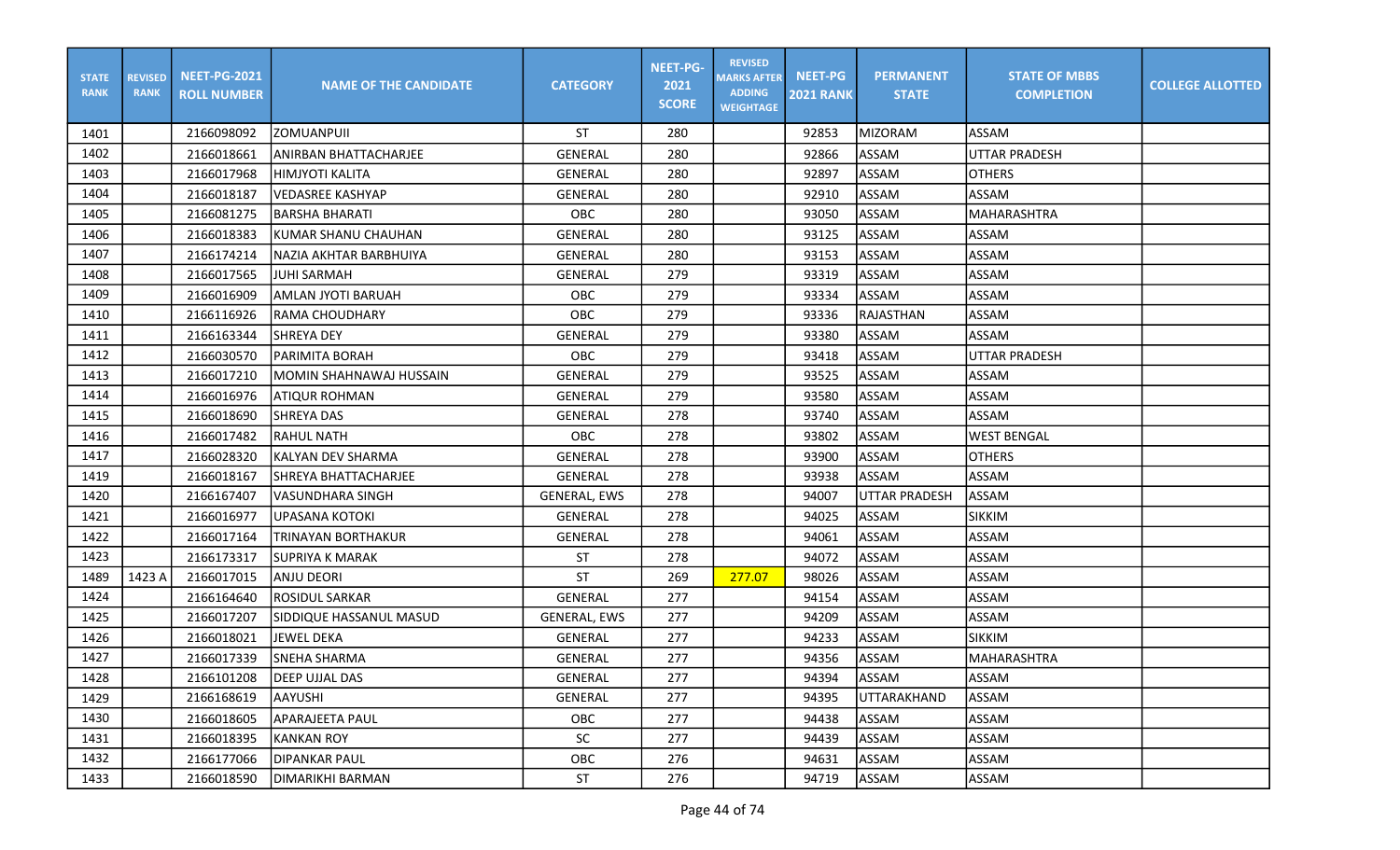| <b>STATE</b><br><b>RANK</b> | <b>REVISED</b><br><b>RANK</b> | <b>NEET-PG-2021</b><br><b>ROLL NUMBER</b> | <b>NAME OF THE CANDIDATE</b>    | <b>CATEGORY</b>     | <b>NEET-PG-</b><br>2021<br><b>SCORE</b> | <b>REVISED</b><br><b>MARKS AFTER</b><br><b>ADDING</b><br><b>WEIGHTAGE</b> | <b>NEET-PG</b><br><b>2021 RANK</b> | <b>PERMANENT</b><br><b>STATE</b> | <b>STATE OF MBBS</b><br><b>COMPLETION</b> | <b>COLLEGE ALLOTTED</b> |
|-----------------------------|-------------------------------|-------------------------------------------|---------------------------------|---------------------|-----------------------------------------|---------------------------------------------------------------------------|------------------------------------|----------------------------------|-------------------------------------------|-------------------------|
| 1434                        |                               | 2166018156                                | <b>BISHU BISWAS</b>             | <b>SC</b>           | 276                                     |                                                                           | 94734                              | ASSAM                            | ASSAM                                     |                         |
| 1435                        |                               | 2166017292                                | IDARSHANA PATHAK                | <b>SC</b>           | 276                                     |                                                                           | 94778                              | ASSAM                            | ASSAM                                     |                         |
| 1436                        |                               | 2166016865                                | RANJU DAS                       | <b>SC</b>           | 276                                     |                                                                           | 94803                              | ASSAM                            | ASSAM                                     |                         |
| 1437                        |                               | 2166017520                                | <b>SANDHYA NARZARY</b>          | <b>ST</b>           | 276                                     |                                                                           | 94820                              | <b>ASSAM</b>                     | <b>ASSAM</b>                              |                         |
| 1438                        |                               | 2166017551                                | <b>GARGI SWARGIARY</b>          | <b>ST</b>           | 276                                     |                                                                           | 94836                              | ASSAM                            | <b>ASSAM</b>                              |                         |
| 1439                        |                               | 2166018380                                | <b>ANAMIKA HAZARIKA</b>         | ST                  | 276                                     |                                                                           | 94847                              | ASSAM                            | <b>ASSAM</b>                              |                         |
| 1440                        |                               | 2166018707                                | SUCHITRA BARMAN                 | ST                  | 276                                     |                                                                           | 94849                              | ASSAM                            | <b>ASSAM</b>                              |                         |
| 1441                        |                               | 2166176804                                | İMEHJABIN RAHMAN                | <b>GENERAL</b>      | 276                                     |                                                                           | 94855                              | ASSAM                            | ASSAM                                     |                         |
| 1442                        |                               | 2166156061                                | DIPSHIKHA PAUL                  | OBC                 | 276                                     |                                                                           | 94880                              | ASSAM                            | UTTAR PRADESH                             |                         |
| 1443                        |                               | 2166117015                                | IRAJENDRA KUMAR DAYMA           | <b>SC</b>           | 275                                     |                                                                           | 94942                              | RAJASTHAN                        | ASSAM                                     |                         |
| 1444                        |                               | 2166017799                                | SYED MOHAMMAD NURUZ ZAMAN MONDA | GENERAL             | 275                                     |                                                                           | 95006                              | ASSAM                            | <b>OTHERS</b>                             |                         |
| 1445                        |                               | 2166017528                                | <b>JINTU NATH</b>               | OBC                 | 275                                     |                                                                           | 95042                              | ASSAM                            | ASSAM                                     |                         |
| 1446                        |                               | 2166017053                                | NIRBAN GOGOI                    | OBC                 | 275                                     |                                                                           | 95163                              | ASSAM                            | <b>ASSAM</b>                              |                         |
| 1447                        |                               | 2166017853                                | <b>DISHA NIMODIA</b>            | <b>GENERAL, EWS</b> | 275                                     |                                                                           | 95196                              | ASSAM                            | KARNATAKA                                 |                         |
| 1448                        |                               | 2166017118                                | <b>SOHAIL HASAN LASKAR</b>      | GENERAL             | 275                                     |                                                                           | 95283                              | ASSAM                            | ASSAM                                     |                         |
| 1449                        |                               | 2166053746                                | RUPANJANA BORTHAKUR PHUKAN      | <b>GENERAL</b>      | 275                                     |                                                                           | 95323                              | KARNATAKA                        | ASSAM                                     |                         |
| 1450                        |                               | 2166018829                                | <b>SMRITI REKHA BORAH</b>       | OBC                 | 275                                     |                                                                           | 95397                              | ASSAM                            | ASSAM                                     |                         |
| 1451                        |                               | 2166017253                                | <b>KAUSTAV CHOWDHURY</b>        | GENERAL             | 274                                     |                                                                           | 95588                              | ASSAM                            | MEGHALAYA                                 |                         |
| 1452                        |                               | 2166017193                                | RAHI JARZIZ KAFI                | GENERAL             | 274                                     |                                                                           | 95630                              | ASSAM                            | <b>ASSAM</b>                              |                         |
| 1453                        |                               | 2166016799                                | <b>ANUSHREE SINGHANIA</b>       | GENERAL             | 274                                     |                                                                           | 95678                              | ASSAM                            | <b>ASSAM</b>                              |                         |
| 1454                        |                               | 2166098215                                | <b>MAREM KOSHINGTHA MARING</b>  | <b>ST</b>           | 274                                     |                                                                           | 95702                              | <b>MANIPUR</b>                   | ASSAM                                     |                         |
| 1455                        |                               | 2166030684                                | <b>BIDDYABATI PATOWARI</b>      | GENERAL             | 274                                     |                                                                           | 95781                              | ASSAM                            | <b>OTHERS</b>                             |                         |
| 1456                        |                               | 2166176759                                | <b>ONESH CH MARAK</b>           | <b>ST</b>           | 274                                     |                                                                           | 95811                              | MEGHALAYA                        | <b>ASSAM</b>                              |                         |
| 1457                        |                               | 2166018807                                | <b>VIOLINA DAS</b>              | <b>SC</b>           | 274                                     |                                                                           | 95849                              | ASSAM                            | ASSAM                                     |                         |
| 1458                        |                               | 2166017534                                | <b>INAZIM AHMED</b>             | GENERAL             | 274                                     |                                                                           | 95859                              | ASSAM                            | <b>OTHERS</b>                             |                         |
| 1460                        |                               | 2166017301                                | DHIRAJ KUMAR DEKA               | OBC                 | 274                                     |                                                                           | 95905                              | ASSAM                            | MAHARASHTRA                               |                         |
| 1461                        |                               | 2166017483                                | JAHIR ABBAS LASKAR              | <b>GENERAL, EWS</b> | 273                                     |                                                                           | 95971                              | ASSAM                            | ASSAM                                     |                         |
| 1462                        |                               | 2166018789                                | <b>ARKI DAS</b>                 | SC                  | 273                                     |                                                                           | 95984                              | ASSAM                            | ASSAM                                     |                         |
| 1463                        |                               | 2166087458                                | <b>ABIDITA BORGOHAIN</b>        | OBC                 | 273                                     |                                                                           | 96181                              | ASSAM                            | ASSAM                                     |                         |
| 1464                        |                               | 2166064325                                | PRIYANKA KASHYAP                | <b>GENERAL</b>      | 273                                     |                                                                           | 96249                              | ASSAM                            | <b>SIKKIM</b>                             |                         |
| 1465                        |                               | 2166018935                                | <b>SONU KUMAR SAH</b>           | OBC                 | 273                                     |                                                                           | 96254                              | ASSAM                            | ASSAM                                     |                         |
| 1466                        |                               | 2166017781                                | <b>PANKAJ DAS</b>               | SC                  | 273                                     |                                                                           | 96274                              | ASSAM                            | ASSAM                                     |                         |
| 1468                        |                               | 2166018307                                | SOURAV CHETIA                   | OBC                 | 272                                     |                                                                           | 96345                              | ASSAM                            | <b>OTHERS</b>                             |                         |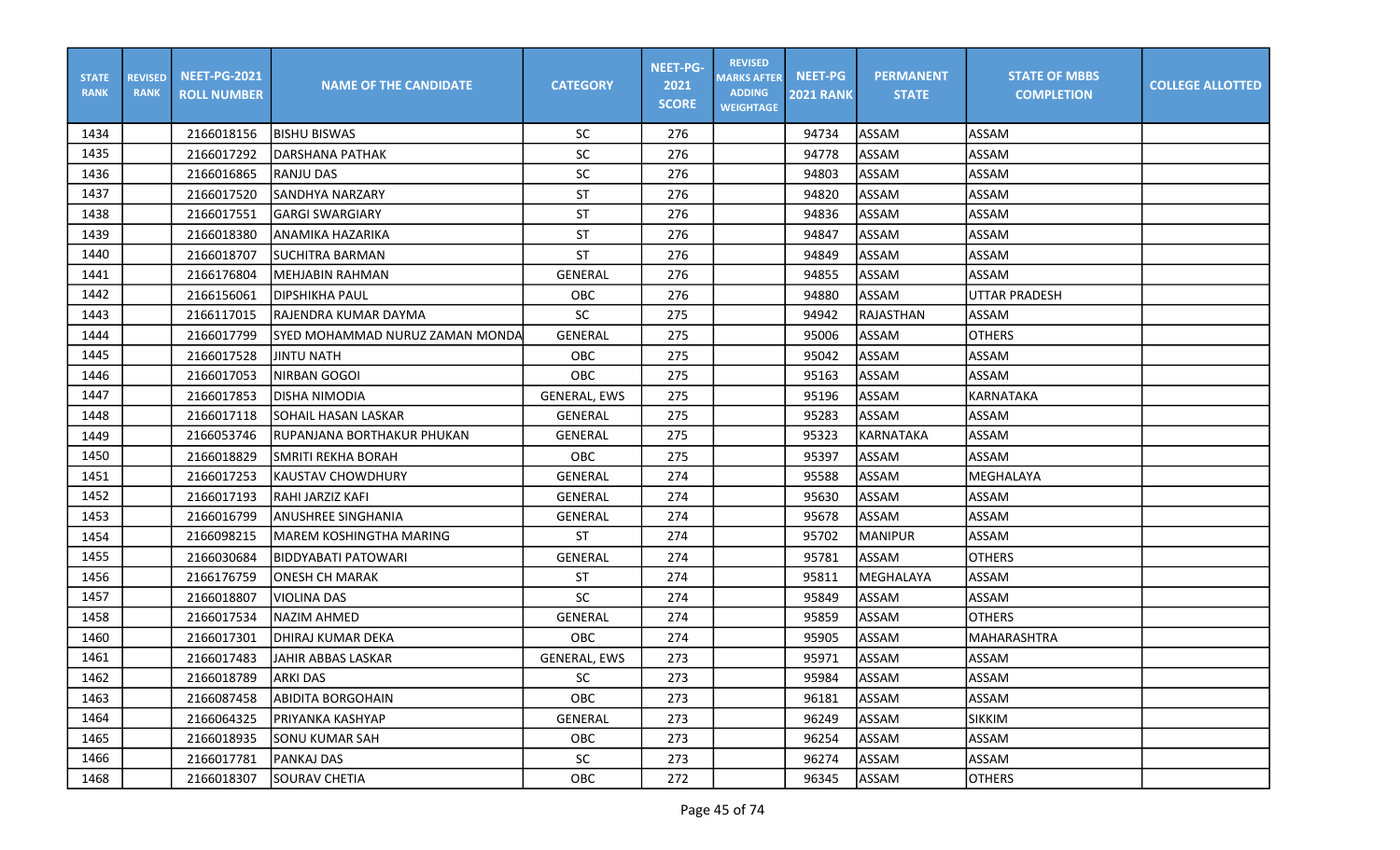| <b>STATE</b><br><b>RANK</b> | <b>REVISED</b><br><b>RANK</b> | <b>NEET-PG-2021</b><br><b>ROLL NUMBER</b> | <b>NAME OF THE CANDIDATE</b> | <b>CATEGORY</b>     | <b>NEET-PG-</b><br>2021<br><b>SCORE</b> | <b>REVISED</b><br><b>MARKS AFTER</b><br><b>ADDING</b><br><b>WEIGHTAGE</b> | <b>NEET-PG</b><br><b>2021 RANK</b> | <b>PERMANENT</b><br><b>STATE</b> | <b>STATE OF MBBS</b><br><b>COMPLETION</b> | <b>COLLEGE ALLOTTED</b> |
|-----------------------------|-------------------------------|-------------------------------------------|------------------------------|---------------------|-----------------------------------------|---------------------------------------------------------------------------|------------------------------------|----------------------------------|-------------------------------------------|-------------------------|
| 1469                        |                               | 2166018853                                | ANJAN KRISHNA DAS            | <b>GENERAL</b>      | 272                                     |                                                                           | 96405                              | ASSAM                            | ASSAM                                     |                         |
| 1470                        |                               | 2166016855                                | GAYATRI PHUKAN               | <b>OBC</b>          | 272                                     |                                                                           | 96531                              | <b>ASSAM</b>                     | ASSAM                                     |                         |
| 1471                        |                               | 2166159706                                | <b>ABHISHEK KUMAR</b>        | <b>SC</b>           | 272                                     |                                                                           | 96544                              | <b>UTTAR PRADESH</b>             | ASSAM                                     |                         |
| 1472                        |                               | 2166172300                                | <b>IMAZHARUL ISLAM</b>       | <b>GENERAL, EWS</b> | 272                                     |                                                                           | 96602                              | ASSAM                            | ASSAM                                     |                         |
| 1473                        |                               | 2166018355                                | RISHAV RITTAM SARMAH         | <b>GENERAL</b>      | 272                                     |                                                                           | 96676                              | ASSAM                            | <b>ASSAM</b>                              |                         |
| 1474                        |                               | 2166174645                                | <b>SNEHA ROY CHOUDHURY</b>   | <b>GENERAL</b>      | 271                                     |                                                                           | 96798                              | <b>WEST BENGAL</b>               | <b>ASSAM</b>                              |                         |
| 1475                        |                               | 2166018607                                | RAJIN ARSHAD CHOUDHURY       | GENERAL, EWS        | 271                                     |                                                                           | 96804                              | ASSAM                            | <b>ASSAM</b>                              |                         |
| 1476                        |                               | 2166018846                                | <b>SOURAV DHAR</b>           | <b>SC</b>           | 271                                     |                                                                           | 96997                              | ASSAM                            | ASSAM                                     |                         |
| 1477                        |                               | 2166030878                                | ZAKIR REZA ABEDIN            | <b>GENERAL</b>      | 271                                     |                                                                           | 97020                              | <b>ASSAM</b>                     | <b>OTHERS</b>                             |                         |
| 1478                        |                               | 2166016795                                | <b>JDEEPIKA KUMAR</b>        | OBC                 | 271                                     |                                                                           | 97054                              | ASSAM                            | <b>ASSAM</b>                              |                         |
| 1479                        |                               | 2166016635                                | IGYATI MOPE                  | ST                  | 271                                     |                                                                           | 97085                              | ARUNACHAL<br>PRADESH             | <b>ASSAM</b>                              |                         |
| 1480                        |                               | 2166017612                                | <b>NABAJIT DAS</b>           | <b>GENERAL</b>      | 270                                     |                                                                           | 97103                              | ASSAM                            | <b>ASSAM</b>                              |                         |
| 1481                        |                               | 2166018752                                | <b>ANIRBAN KUNDU</b>         | OBC                 | 270                                     |                                                                           | 97238                              | <b>ASSAM</b>                     | ASSAM                                     |                         |
| 1482                        |                               | 2166018333                                | <b>BISHAL DUTTA</b>          | <b>GENERAL</b>      | 270                                     |                                                                           | 97508                              | ASSAM                            | ASSAM                                     |                         |
| 1483                        |                               | 2166017697                                | <b>TARIK AZIZ</b>            | <b>GENERAL</b>      | 270                                     |                                                                           | 97509                              | ASSAM                            | <b>ASSAM</b>                              |                         |
| 1484                        |                               | 2166018886                                | <b>BIRUJ MAHALIA</b>         | <b>ST</b>           | 270                                     |                                                                           | 97527                              | <b>ASSAM</b>                     | <b>ASSAM</b>                              |                         |
| 1485                        |                               | 2166175045                                | SEMIM ARA ROUJA              | OBC                 | 270                                     |                                                                           | 97644                              | ASSAM                            | <b>ASSAM</b>                              |                         |
| 1486                        |                               | 2166017276                                | ATIFA AHMED                  | <b>GENERAL</b>      | 270                                     |                                                                           | 97715                              | ASSAM                            | <b>ASSAM</b>                              |                         |
| 1487                        |                               | 2166017111                                | IROUNAK SEN                  | <b>GENERAL</b>      | 270                                     |                                                                           | 97718                              | ASSAM                            | <b>ASSAM</b>                              |                         |
| 1488                        |                               | 2166018304                                | lMD BAHARUL ISLAM SARKAR     | <b>GENERAL</b>      | 269                                     |                                                                           | 97952                              | ASSAM                            | <b>ASSAM</b>                              |                         |
| 1490                        |                               | 2166118016                                | <b>PRANESH GURUNG</b>        | OBC                 | 269                                     |                                                                           | 98138                              | <b>SIKKIM</b>                    | <b>ASSAM</b>                              |                         |
| 1491                        |                               | 2166018492                                | PRANJIT SARMAH               | <b>GENERAL, EWS</b> | 268                                     |                                                                           | 98250                              | ASSAM                            | ASSAM                                     |                         |
| 1492                        |                               | 2166018776                                | <b>NIRANJAN GOSWAMI</b>      | GENERAL             | 268                                     |                                                                           | 98268                              | <b>ASSAM</b>                     | <b>ASSAM</b>                              |                         |
| 1493                        |                               | 2166018051                                | <b>SADIK EKHTIAR</b>         | GENERAL, EWS        | 268                                     |                                                                           | 98309                              | ASSAM                            | ASSAM                                     |                         |
| 1494                        |                               | 2166016995                                | <b>BISWANARAYAN HAZARIKA</b> | <b>ST</b>           | 268                                     |                                                                           | 98326                              | ASSAM                            | ASSAM                                     |                         |
| 1495                        |                               | 2166017068                                | NISHITA SHAH                 | OBC                 | 268                                     |                                                                           | 98344                              | ASSAM                            | <b>OTHERS</b>                             |                         |
| 1496                        |                               | 2166028936                                | <b>BIJOY LAKSHMI CHUTIA</b>  | GENERAL             | 268                                     |                                                                           | 98355                              | <b>ASSAM</b>                     | <b>JOTHERS</b>                            |                         |
| 1497                        |                               | 2166032100                                | lali ahmed barbhuiya         | GENERAL             | 268                                     |                                                                           | 98371                              | <b>ASSAM</b>                     | <b>OTHERS</b>                             |                         |
| 1498                        |                               | 2166176569                                | <b>DEEPANJAL DAS</b>         | GENERAL             | 268                                     |                                                                           | 98487                              | ASSAM                            | <b>ASSAM</b>                              |                         |
| 1499                        |                               | 2166018723                                | <b>SABA FATMA</b>            | <b>GENERAL, PH</b>  | 267                                     |                                                                           | 98771                              | <b>UTTAR PRADESH</b>             | ASSAM                                     |                         |
| 1500                        |                               | 2166017249                                | <b>DR LEENA HUJURI</b>       | SC                  | 267                                     |                                                                           | 98933                              | ASSAM                            | ASSAM                                     |                         |
| 1501                        |                               | 2166166113                                | SYED KABEER AHMAD            | GENERAL             | 267                                     |                                                                           | 98938                              | <b>UTTAR PRADESH</b>             | ASSAM                                     |                         |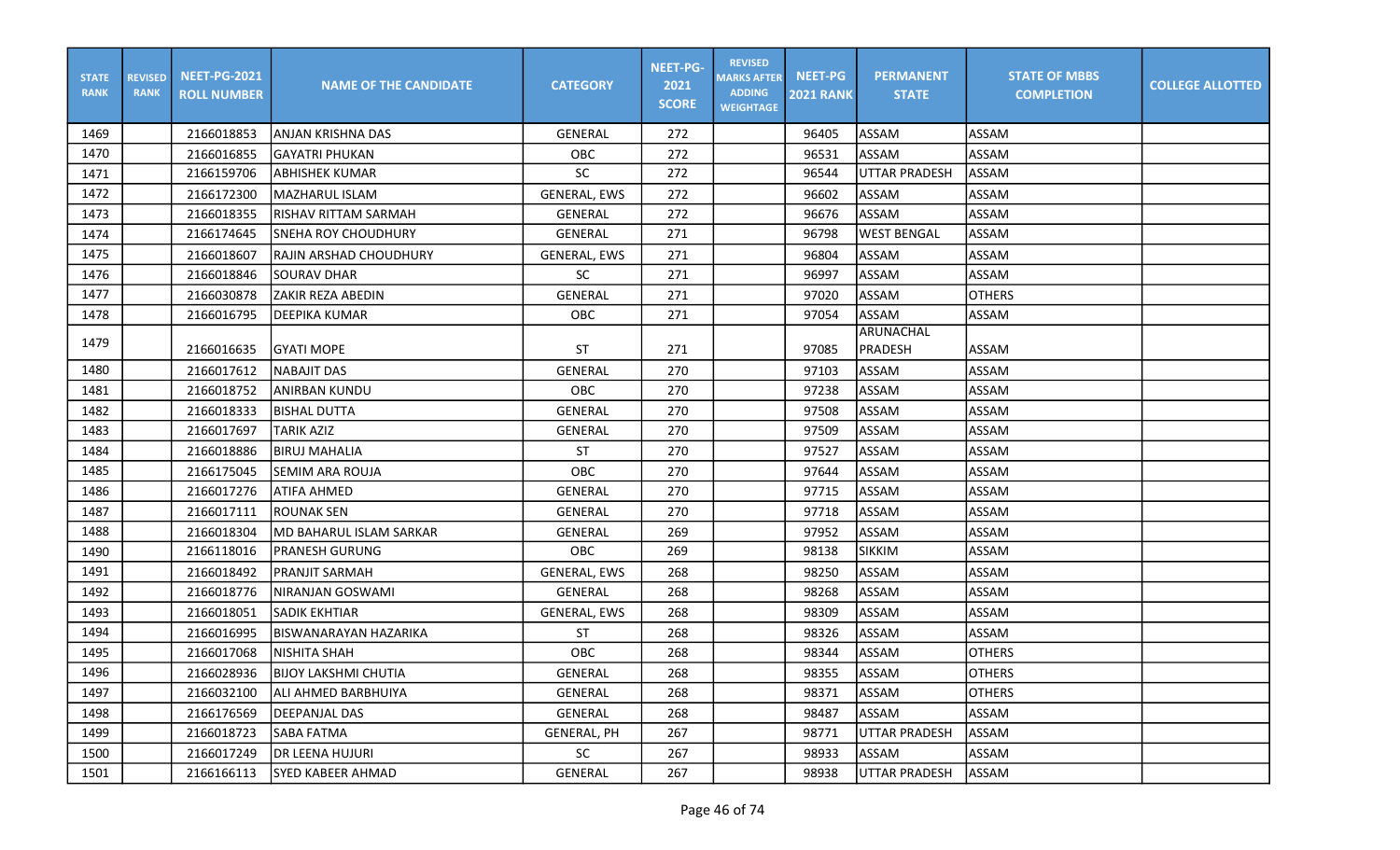| <b>STATE</b><br><b>RANK</b> | <b>REVISED</b><br><b>RANK</b> | <b>NEET-PG-2021</b><br><b>ROLL NUMBER</b> | <b>NAME OF THE CANDIDATE</b> | <b>CATEGORY</b>     | <b>NEET-PG-</b><br>2021<br><b>SCORE</b> | <b>REVISED</b><br><b>MARKS AFTER</b><br><b>ADDING</b><br><b>WEIGHTAGE</b> | <b>NEET-PG</b><br><b>2021 RANK</b> | <b>PERMANENT</b><br><b>STATE</b> | <b>STATE OF MBBS</b><br><b>COMPLETION</b> | <b>COLLEGE ALLOTTED</b> |
|-----------------------------|-------------------------------|-------------------------------------------|------------------------------|---------------------|-----------------------------------------|---------------------------------------------------------------------------|------------------------------------|----------------------------------|-------------------------------------------|-------------------------|
| 1502                        |                               | 2166018826                                | <b>SHAYANIKA DHAR</b>        | GENERAL             | 266                                     |                                                                           | 99010                              | ASSAM                            | ASSAM                                     |                         |
| 1503                        |                               | 2166098461                                | TH VEIDAI SHURU              | ST                  | 266                                     |                                                                           | 99088                              | <b>MANIPUR</b>                   | ASSAM                                     |                         |
| 1504                        |                               | 2166018330                                | SHAILESH KUMAR HIMANSHU      | <b>SC</b>           | 266                                     |                                                                           | 99191                              | <b>BIHAR</b>                     | <b>ASSAM</b>                              |                         |
| 1505                        |                               | 2166173519                                | <b>NAZRUL ISLAM</b>          | <b>GENERAL</b>      | 266                                     |                                                                           | 99319                              | ASSAM                            | <b>SIKKIM</b>                             |                         |
| 1506                        |                               | 2166018740                                | AMIT KUMAR SAHA              | OBC                 | 265                                     |                                                                           | 99418                              | ASSAM                            | <b>ODISHA</b>                             |                         |
| 1507                        |                               | 2166016775                                | <b>RAHUL HUSSAIN</b>         | <b>GENERAL</b>      | 265                                     |                                                                           | 99644                              | <b>ASSAM</b>                     | <b>ASSAM</b>                              |                         |
| 1508                        |                               | 2166165343                                | <b>JIYORI LAHKAR</b>         | GENERAL             | 265                                     |                                                                           | 99737                              | ASSAM                            | <b>ASSAM</b>                              |                         |
| 1509                        |                               | 2166017330                                | <b>DIPANKAR DAS</b>          | <b>SC</b>           | 265                                     |                                                                           | 99822                              | ASSAM                            | ASSAM                                     |                         |
| 1510                        |                               | 2166016883                                | ANANYA PHUKON                | <b>GENERAL</b>      | 265                                     |                                                                           | 99896                              | ASSAM                            | <b>ASSAM</b>                              |                         |
| 1511                        |                               | 2166176635                                | IDIPUL NATH                  | OBC                 | 265                                     |                                                                           | 99952                              | ASSAM                            | <b>ASSAM</b>                              |                         |
| 1512                        |                               | 2166016633                                | PRIYANKA GONJU               | OBC                 | 265                                     |                                                                           | 99984                              | ASSAM                            | <b>ASSAM</b>                              |                         |
| 1513                        |                               | 2166017318                                | ldebleena nath               | OBC                 | 265                                     |                                                                           | 100027                             | ASSAM                            | <b>ASSAM</b>                              |                         |
| 1514                        |                               | 2166018528                                | SABNAM ARA LASKAR            | <b>GENERAL</b>      | 264                                     |                                                                           | 100049                             | ASSAM                            | <b>ASSAM</b>                              |                         |
| 1515                        |                               | 2166018273                                | PRASANTA KALITA              | GENERAL             | 264                                     |                                                                           | 100071                             | ASSAM                            | ASSAM                                     |                         |
| 1516                        |                               | 2166018188                                | POOJA AGARWALA               | <b>GENERAL</b>      | 264                                     |                                                                           | 100110                             | ASSAM                            | <b>ASSAM</b>                              |                         |
| 1517                        |                               | 2166016670                                | ATIKUR RAHMAN                | <b>GENERAL, EWS</b> | 264                                     |                                                                           | 100128                             | <b>ASSAM</b>                     | ASSAM                                     |                         |
| 1518                        |                               | 2166031529                                | AARADHANA BARUAH             | <b>OBC</b>          | 264                                     |                                                                           | 100184                             | ASSAM                            | <b>OTHERS</b>                             |                         |
| 1519                        |                               | 2166176838                                | MUZAMMIL SAYEED              | OBC                 | 264                                     |                                                                           | 100289                             | <b>UTTAR PRADESH</b>             | ASSAM                                     |                         |
| 1520                        |                               | 2166018780                                | <b>JITENDRA KUMAR</b>        | OBC                 | 264                                     |                                                                           | 100316                             | ASSAM                            | ASSAM                                     |                         |
| 1521                        |                               | 2166018309                                | JOHNSON PANDO                | OBC                 | 264                                     |                                                                           | 100346                             | ASSAM                            | <b>ASSAM</b>                              |                         |
| 1522                        |                               | 2166017426                                | DEEPJYOTI DAS                | <b>SC</b>           | 264                                     |                                                                           | 100355                             | ASSAM                            | <b>ASSAM</b>                              |                         |
| 1523                        |                               | 2166018447                                | PRIYAM DAS PURKAYASTHA       | <b>GENERAL</b>      | 263                                     |                                                                           | 100508                             | ASSAM                            | ASSAM                                     |                         |
| 1524                        |                               | 2166097650                                | <b>WANDAP LANG NARRY</b>     | ST                  | 263                                     |                                                                           | 100521                             | MEGHALAYA                        | <b>ASSAM</b>                              |                         |
| 1525                        |                               | 2166021638                                | <b>SHAMBHU DAS</b>           | <b>SC</b>           | 263                                     |                                                                           | 100562                             | ASSAM                            | ASSAM                                     |                         |
| 1526                        |                               | 2166018520                                | <b>SURJHAT ALI</b>           | GENERAL, EWS        | 263                                     |                                                                           | 100571                             | ASSAM                            | <b>OTHERS</b>                             |                         |
| 1527                        |                               | 2166099994                                | <b>BIJOY JYOTI SAIKIA</b>    | <b>GENERAL</b>      | 263                                     |                                                                           | 100579                             | ASSAM                            | <b>ASSAM</b>                              |                         |
| 1528                        |                               | 2166176987                                | lmukta mohammed mohsin reza  | <b>GENERAL</b>      | 263                                     |                                                                           | 100609                             | <b>ASSAM</b>                     | <b>OTHERS</b>                             |                         |
| 1529                        |                               | 2166055291                                | <b>ANJU P RAJAN</b>          | GENERAL             | 263                                     |                                                                           | 100666                             | KERALA                           | <b>ASSAM</b>                              |                         |
| 1530                        |                               | 2166016892                                | SHREYA DUTTA                 | GENERAL             | 263                                     |                                                                           | 100670                             | ASSAM                            | ASSAM                                     |                         |
| 1531                        |                               | 2166172221                                | YAMIN QURESHI                | GENERAL             | 263                                     |                                                                           | 100672                             | ASSAM                            | ASSAM                                     |                         |
| 1532                        |                               | 2166016661                                | KIRAN DERU                   | <b>ST</b>           | 263                                     |                                                                           | 100777                             | <b>ARUNACHAL</b><br>PRADESH      | ASSAM                                     |                         |
| 1533                        |                               | 2166018134                                | SATYARAJ CHOUDHURY           | GENERAL, EWS        | 263                                     |                                                                           | 100822                             | ASSAM                            | ASSAM                                     |                         |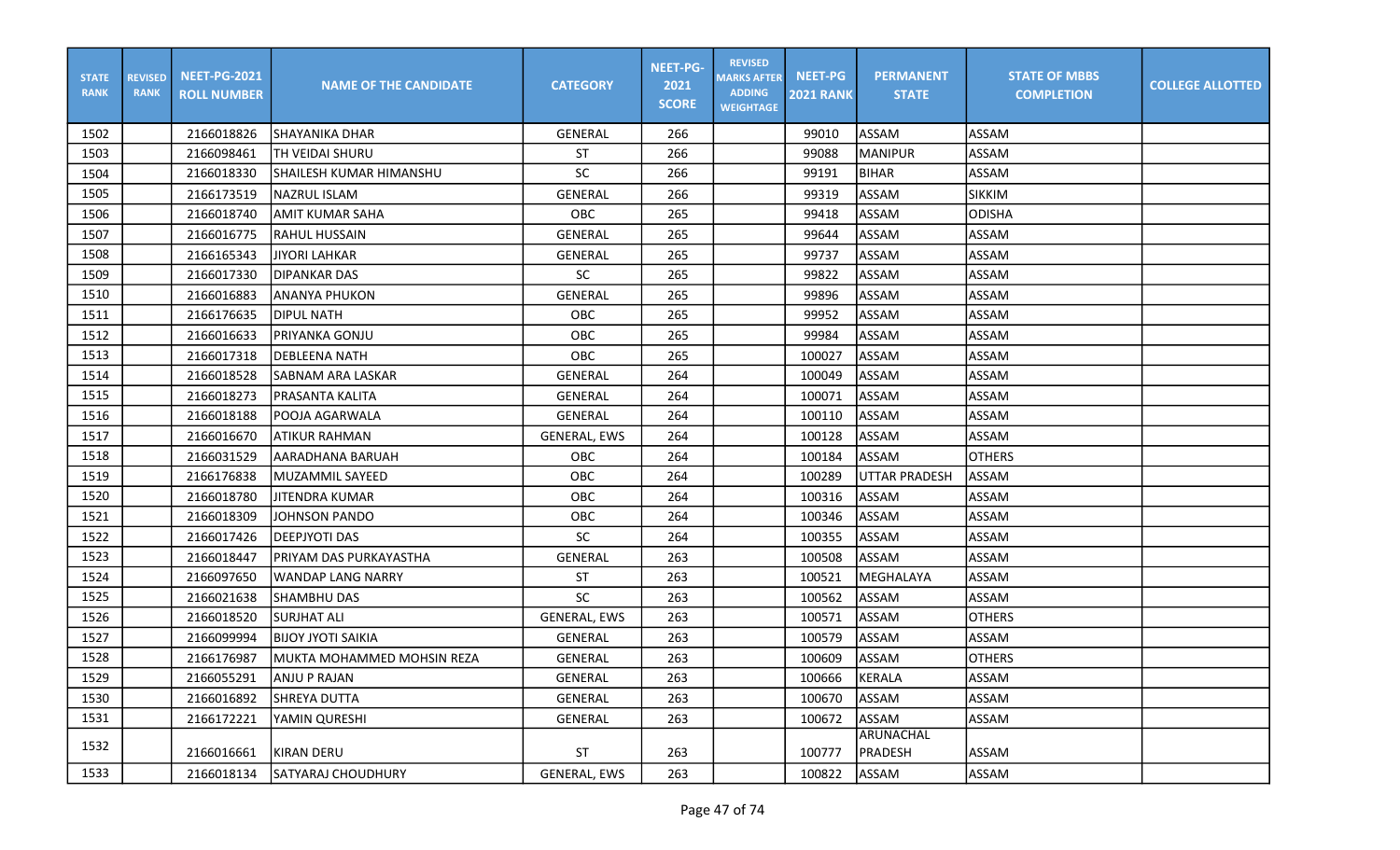| <b>STATE</b><br><b>RANK</b> | <b>REVISED</b><br><b>RANK</b> | <b>NEET-PG-2021</b><br><b>ROLL NUMBER</b> | <b>NAME OF THE CANDIDATE</b> | <b>CATEGORY</b>     | <b>NEET-PG-</b><br>2021<br><b>SCORE</b> | <b>REVISED</b><br><b>MARKS AFTER</b><br><b>ADDING</b><br><b>WEIGHTAGE</b> | <b>NEET-PG</b><br><b>2021 RANK</b> | <b>PERMANENT</b><br><b>STATE</b> | <b>STATE OF MBBS</b><br><b>COMPLETION</b> | <b>COLLEGE ALLOTTED</b> |
|-----------------------------|-------------------------------|-------------------------------------------|------------------------------|---------------------|-----------------------------------------|---------------------------------------------------------------------------|------------------------------------|----------------------------------|-------------------------------------------|-------------------------|
| 1534                        |                               | 2166018912                                | KHANJAN JYOTI NATH           | <b>OBC</b>          | 262                                     |                                                                           | 100901                             | ASSAM                            | ASSAM                                     |                         |
| 1535                        |                               | 2166016690                                | <b>INDUSHREE BORUAH</b>      | <b>ST</b>           | 262                                     |                                                                           | 101018                             | <b>ASSAM</b>                     | <b>ASSAM</b>                              |                         |
| 1536                        |                               | 2166018748                                | <b>DIBYAJIT BORA</b>         | OBC                 | 261                                     |                                                                           | 101236                             | ASSAM                            | <b>ASSAM</b>                              |                         |
| 1537                        |                               | 2166177014                                | IDIP KUMAR MAHANTA           | <b>GENERAL</b>      | 261                                     |                                                                           | 101260                             | <b>WEST BENGAL</b>               | <b>ASSAM</b>                              |                         |
| 1538                        |                               | 2166016753                                | TANUSHREE ROY                | <b>SC</b>           | 261                                     |                                                                           | 101311                             | ASSAM                            | <b>ASSAM</b>                              |                         |
| 1539                        |                               | 2166016876                                | <b>MISHAEL E SHABONG</b>     | ST                  | 261                                     |                                                                           | 101363                             | MEGHALAYA                        | <b>ASSAM</b>                              |                         |
| 1540                        |                               | 2166018571                                | <b>DEEPRAJ DAS</b>           | <b>SC</b>           | 261                                     |                                                                           | 101394                             | <b>ASSAM</b>                     | ASSAM                                     |                         |
| 1541                        |                               | 2166017442                                | lsandhya kumari Gupta        | OBC                 | 261                                     |                                                                           | 101398                             | ASSAM                            | <b>ASSAM</b>                              |                         |
| 1542                        |                               | 2166176400                                | J M RICKY AHMED              | <b>GENERAL, PH</b>  | 261                                     |                                                                           | 101423                             | ASSAM                            | <b>BIHAR</b>                              |                         |
| 1543                        |                               | 2166018555                                | ARJUN KHERSA BARMAN          | <b>ST</b>           | 261                                     |                                                                           | 101432                             | ASSAM                            | <b>ASSAM</b>                              |                         |
| 1544                        |                               | 2166018741                                | <b>RAJARSHI PAUL</b>         | GENERAL             | 261                                     |                                                                           | 101434                             | ASSAM                            | <b>ASSAM</b>                              |                         |
| 1545                        |                               | 2166174484                                | <b>ANUJA SARMA</b>           | <b>GENERAL</b>      | 261                                     |                                                                           | 101556                             | ASSAM                            | MAHARASHTRA                               |                         |
| 1546                        |                               | 2166017409                                | SHREYA PRIYADARSHINI ROY     | OBC                 | 261                                     |                                                                           | 101612                             | ASSAM                            | ASSAM                                     |                         |
| 1547                        |                               | 2166111524                                | BANDANA TALUKDAR             | <b>GENERAL</b>      | 260                                     |                                                                           | 101625                             | <b>ASSAM</b>                     | <b>ASSAM</b>                              |                         |
| 1548                        |                               | 2166017874                                | <b>TAPOSH BISWAS</b>         | <b>SC</b>           | 260                                     |                                                                           | 101644                             | ASSAM                            | <b>ASSAM</b>                              |                         |
| 1549                        |                               | 2166018267                                | <b>BHAVNA SARMA</b>          | GENERAL             | 260                                     |                                                                           | 101812                             | ASSAM                            | ASSAM                                     |                         |
| 1550                        |                               | 2166016866                                | <b>BISMITA DOLEY</b>         | <b>ST</b>           | 260                                     |                                                                           | 101827                             | ASSAM                            | ASSAM                                     |                         |
| 1551                        |                               | 2166017108                                | MIZANUR RAHAMAN PRODHANI     | GENERAL             | 260                                     |                                                                           | 101960                             | <b>ASSAM</b>                     | <b>ASSAM</b>                              |                         |
| 1552                        |                               | 2166017531                                | MD IQBAL JAWHAR              | <b>GENERAL, EWS</b> | 260                                     |                                                                           | 101984                             | ASSAM                            | <b>ASSAM</b>                              |                         |
| 1553                        |                               | 2166018407                                | İHIMJYOTI GOSWAMI            | <b>GENERAL</b>      | 260                                     |                                                                           | 102025                             | ASSAM                            | <b>ASSAM</b>                              |                         |
| 1554                        |                               | 2166151280                                | OLIBHA BHARADWAJ             | <b>GENERAL</b>      | 260                                     |                                                                           | 102089                             | <b>ASSAM</b>                     | <b>ASSAM</b>                              |                         |
| 1555                        |                               | 2166171355                                | PRAJNAN JYOTI BHARDWAJ       | <b>GENERAL</b>      | 260                                     |                                                                           | 102127                             | ASSAM                            | <b>ASSAM</b>                              |                         |
| 1556                        |                               | 2166016662                                | PRIYANKA HAZARIKA            | <b>ST</b>           | 260                                     |                                                                           | 102143                             | ASSAM                            | <b>ASSAM</b>                              |                         |
| 1557                        |                               | 2166018191                                | KAPIL DAS                    | <b>SC</b>           | 260                                     |                                                                           | 102188                             | ASSAM                            | <b>OTHERS</b>                             |                         |
| 1558                        |                               | 2166017713                                | SAMIMA KHATUN                | <b>GENERAL</b>      | 260                                     |                                                                           | 102264                             | ASSAM                            | <b>ASSAM</b>                              |                         |
| 1559                        |                               | 2166017314                                | <b>BUBUL KALITA</b>          | <b>GENERAL, EWS</b> | 259                                     |                                                                           | 102361                             | ASSAM                            | ASSAM                                     |                         |
| 1560                        |                               | 2166097824                                | LINCYMOL ANTONY              | <b>GENERAL</b>      | 259                                     |                                                                           | 102393                             | ASSAM                            | <b>KARNATAKA</b>                          |                         |
| 1561                        |                               | 2166018121                                | <b>SHOAIB AHMED</b>          | GENERAL             | 259                                     |                                                                           | 102434                             | ASSAM                            | KARNATAKA                                 |                         |
| 1562                        |                               | 2166017691                                | <b>BENZIR RAHMAN</b>         | GENERAL             | 259                                     |                                                                           | 102438                             | ASSAM                            | ASSAM                                     |                         |
| 1563                        |                               | 2166153005                                | ABHISHEK                     | SC                  | 259                                     |                                                                           | 102523                             | <b>UTTAR PRADESH</b>             | <b>ASSAM</b>                              |                         |
| 1564                        |                               | 2166018459                                | PIMLI SAIKIA SONOWAL         | ST                  | 259                                     |                                                                           | 102556                             | <b>ASSAM</b>                     | ASSAM                                     |                         |
| 1565                        |                               | 2166017488                                | KANGKANA DAS                 | OBC                 | 259                                     |                                                                           | 102614                             | ASSAM                            | <b>OTHERS</b>                             |                         |
| 1566                        |                               | 2166017205                                | CHANDANA THAOSEN             | ST                  | 259                                     |                                                                           | 102617                             | ASSAM                            | ASSAM                                     |                         |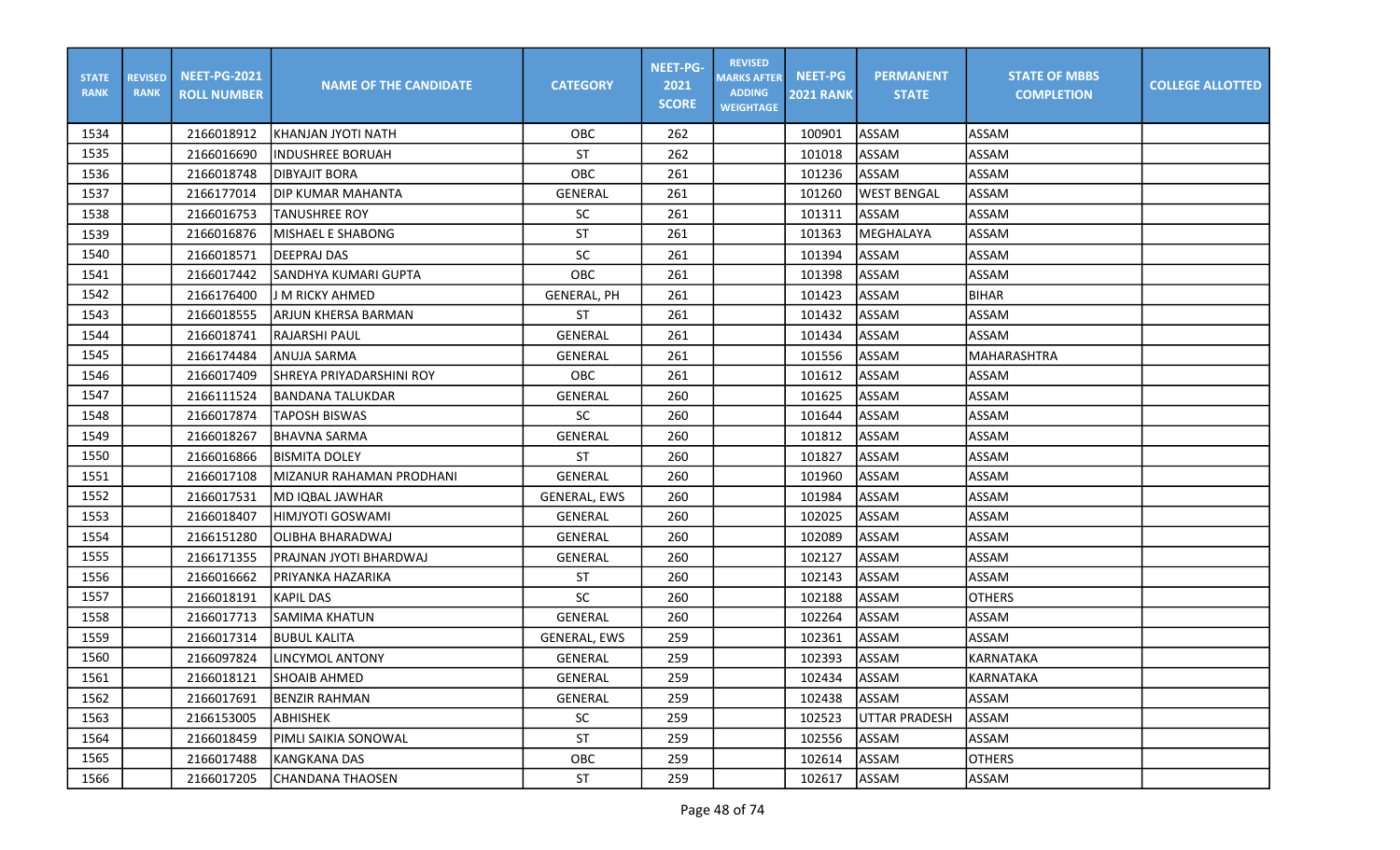| <b>STATE</b><br><b>RANK</b> | <b>REVISED</b><br><b>RANK</b> | <b>NEET-PG-2021</b><br><b>ROLL NUMBER</b> | <b>NAME OF THE CANDIDATE</b> | <b>CATEGORY</b>     | <b>NEET-PG-</b><br>2021<br><b>SCORE</b> | <b>REVISED</b><br><b>MARKS AFTER</b><br><b>ADDING</b><br><b>WEIGHTAGE</b> | <b>NEET-PG</b><br><b>2021 RANK</b> | <b>PERMANENT</b><br><b>STATE</b> | <b>STATE OF MBBS</b><br><b>COMPLETION</b> | <b>COLLEGE ALLOTTED</b> |
|-----------------------------|-------------------------------|-------------------------------------------|------------------------------|---------------------|-----------------------------------------|---------------------------------------------------------------------------|------------------------------------|----------------------------------|-------------------------------------------|-------------------------|
| 1567                        |                               | 2166018942                                | IDIKSHITA MEDHI              | <b>GENERAL</b>      | 259                                     |                                                                           | 102643                             | ASSAM                            | ASSAM                                     |                         |
| 1568                        |                               | 2166017549                                | <b>JESIM ALI AHMED</b>       | GENERAL             | 259                                     |                                                                           | 102654                             | <b>ASSAM</b>                     | <b>ASSAM</b>                              |                         |
| 1569                        |                               | 2166152813                                | <b>BIKRAM ANAND DEY</b>      | GENERAL             | 258                                     |                                                                           | 102732                             | <b>ASSAM</b>                     | <b>TRIPURA</b>                            |                         |
| 1570                        |                               | 2166017618                                | PRANAY PRATIM SARMA          | <b>GENERAL, EWS</b> | 258                                     |                                                                           | 102778                             | ASSAM                            | <b>ASSAM</b>                              |                         |
| 1571                        |                               | 2166017925                                | ANANGSHA BARUAH              | GENERAL             | 258                                     |                                                                           | 102804                             | ASSAM                            | <b>ASSAM</b>                              |                         |
| 1572                        |                               | 2166016648                                | MANISHA UPADHYAYA            | <b>GENERAL</b>      | 258                                     |                                                                           | 102845                             | ASSAM                            | <b>ASSAM</b>                              |                         |
| 1573                        |                               | 2166055904                                | ANANYA SARMAH                | GENERAL             | 258                                     |                                                                           | 102917                             | ASSAM                            | KARNATAKA                                 |                         |
| 1574                        |                               | 2166018039                                | NIBEDITA RABHA               | <b>ST</b>           | 258                                     |                                                                           | 102968                             | ASSAM                            | ASSAM                                     |                         |
| 1575                        |                               | 2166018347                                | <b>KRISNA NATH</b>           | OBC                 | 258                                     |                                                                           | 103045                             | <b>ASSAM</b>                     | <b>ASSAM</b>                              |                         |
| 1576                        |                               | 2166094716                                | SHRIYA SHARMA                | GENERAL             | 258                                     |                                                                           | 103051                             | ASSAM                            | MAHARASHTRA                               |                         |
| 1577                        |                               | 2166016862                                | PRIYANKI GOGOI               | OBC                 | 257                                     |                                                                           | 103149                             | <b>ASSAM</b>                     | <b>ASSAM</b>                              |                         |
| 1578                        |                               | 2166017375                                | <b>SUBHASISH SAHA</b>        | <b>GENERAL</b>      | 257                                     |                                                                           | 103252                             | ASSAM                            | <b>ASSAM</b>                              |                         |
| 1579                        |                               | 2166016951                                | <b>MOON DAS</b>              | SC                  | 256                                     |                                                                           | 103532                             | ASSAM                            | <b>ASSAM</b>                              |                         |
| 1580                        |                               | 2166016766                                | <b>BISWAJIT SARMA</b>        | <b>GENERAL, EWS</b> | 256                                     |                                                                           | 103625                             | ASSAM                            | <b>ASSAM</b>                              |                         |
| 1581                        |                               | 2166018087                                | <b>BIRINA KAKATY</b>         | <b>GENERAL</b>      | 256                                     |                                                                           | 103632                             | <b>ASSAM</b>                     | <b>ASSAM</b>                              |                         |
| 1582                        |                               | 2166017310                                | DULUMONI DAS                 | <b>SC</b>           | 256                                     |                                                                           | 103652                             | ASSAM                            | ASSAM                                     |                         |
| 1583                        |                               | 2166086112                                | MAHARSHI NATH                | <b>OBC</b>          | 256                                     |                                                                           | 103763                             | ASSAM                            | <b>MAHARASHTRA</b>                        |                         |
| 1584                        |                               | 2166032388                                | <b>GAURAV KUMAR HAZARIKA</b> | <b>GENERAL</b>      | 256                                     |                                                                           | 103843                             | ASSAM                            | <b>UTTAR PRADESH</b>                      |                         |
| 1585                        |                               | 2166017779                                | <b>SHAH ALAM</b>             | <b>GENERAL, EWS</b> | 255                                     |                                                                           | 103921                             | ASSAM                            | ASSAM                                     |                         |
| 1586                        |                               | 2166159705                                | PATMESHWARI PRASAD PANDEY    | <b>GENERAL, EWS</b> | 255                                     |                                                                           | 104330                             | UTTAR PRADESH                    | <b>ASSAM</b>                              |                         |
| 1587                        |                               | 2166018411                                | TANZIL SOHAIL AHMED          | <b>GENERAL</b>      | 255                                     |                                                                           | 104510                             | ASSAM                            | <b>ASSAM</b>                              |                         |
| 1588                        |                               | 2166099848                                | <b>DIMPY ROY</b>             | OBC                 | 255                                     |                                                                           | 104523                             | <b>ASSAM</b>                     | <b>ASSAM</b>                              |                         |
| 1589                        |                               | 2166017773                                | MD MOSTAQUE AHMED            | GENERAL             | 254                                     |                                                                           | 104584                             | <b>ASSAM</b>                     | <b>ASSAM</b>                              |                         |
| 1590                        |                               | 2166018275                                | <b>SHANTANU CHOUDHURY</b>    | <b>GENERAL, EWS</b> | 254                                     |                                                                           | 104604                             | ASSAM                            | <b>ASSAM</b>                              |                         |
| 1591                        |                               | 2166022551                                | <b>ADNAN NAWAZ</b>           | OBC                 | 254                                     |                                                                           | 104741                             | <b>BIHAR</b>                     | <b>ASSAM</b>                              |                         |
| 1592                        |                               | 2166018738                                | <b>TULTUL DAS</b>            | SC                  | 254                                     |                                                                           | 104847                             | ASSAM                            | <b>ASSAM</b>                              |                         |
| 1593                        |                               | 2166018884                                | <b>BIDISHA BARUAH</b>        | OBC                 | 254                                     |                                                                           | 104935                             | ASSAM                            | <b>ASSAM</b>                              |                         |
| 1594                        |                               | 2166018515                                | <b>MANAS PRATIM SAIKIA</b>   | OBC                 | 253                                     |                                                                           | 105005                             | ASSAM                            | ASSAM                                     |                         |
| 1595                        |                               | 2166109636                                | KOMAL SOLANKI                | SC                  | 253                                     |                                                                           | 105019                             | RAJASTHAN                        | ASSAM                                     |                         |
| 1596                        |                               | 2166018099                                | <b>JUGAL DEKA</b>            | GENERAL             | 253                                     |                                                                           | 105098                             | ASSAM                            | <b>OTHERS</b>                             |                         |
| 1597                        |                               | 2166017617                                | POULAMI BARMAN               | GENERAL             | 253                                     |                                                                           | 105121                             | ASSAM                            | ASSAM                                     |                         |
| 1598                        |                               | 2166030654                                | <b>NEHA JAISY</b>            | GENERAL             | 253                                     |                                                                           | 105207                             | ASSAM                            | <b>OTHERS</b>                             |                         |
| 1599                        |                               | 2166018361                                | KARUNA KINGKAR SARMAH        | GENERAL             | 253                                     |                                                                           | 105291                             | ASSAM                            | ASSAM                                     |                         |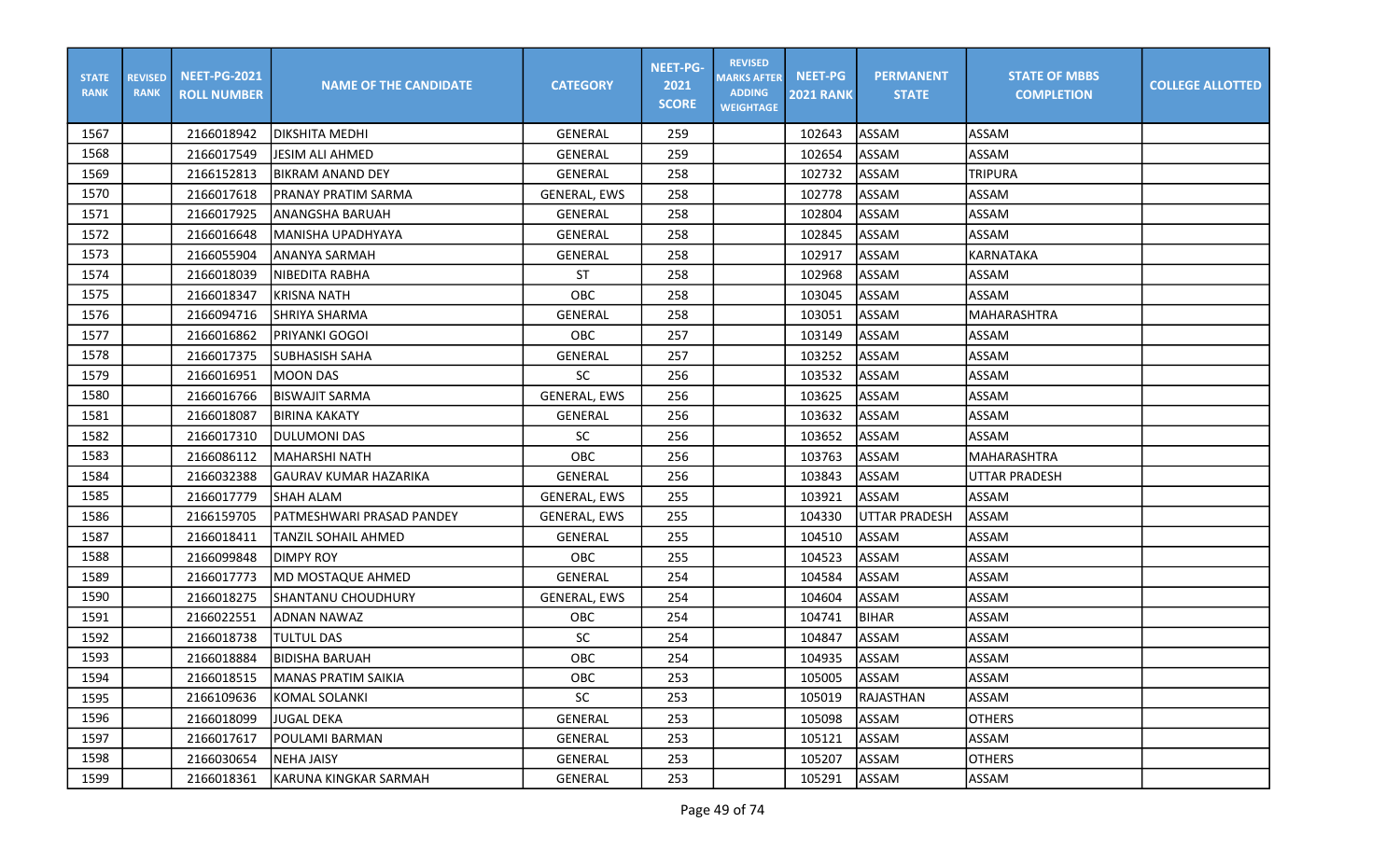| <b>STATE</b><br><b>RANK</b> | <b>REVISED</b><br><b>RANK</b> | <b>NEET-PG-2021</b><br><b>ROLL NUMBER</b> | <b>NAME OF THE CANDIDATE</b> | <b>CATEGORY</b>     | <b>NEET-PG-</b><br>2021<br><b>SCORE</b> | <b>REVISED</b><br><b>MARKS AFTER</b><br><b>ADDING</b><br><b>WEIGHTAGE</b> | <b>NEET-PG</b><br><b>2021 RANK</b> | <b>PERMANENT</b><br><b>STATE</b> | <b>STATE OF MBBS</b><br><b>COMPLETION</b> | <b>COLLEGE ALLOTTED</b> |
|-----------------------------|-------------------------------|-------------------------------------------|------------------------------|---------------------|-----------------------------------------|---------------------------------------------------------------------------|------------------------------------|----------------------------------|-------------------------------------------|-------------------------|
| 1600                        |                               | 2166174698                                | <b>MANDIRA PAUL</b>          | OBC                 | 253                                     |                                                                           | 105336                             | ASSAM                            | ASSAM                                     |                         |
| 1601                        |                               | 2166017514                                | <b>BABU RESHMIN HUSSAIN</b>  | GENERAL             | 252                                     |                                                                           | 105377                             | <b>ASSAM</b>                     | <b>ASSAM</b>                              |                         |
| 1602                        |                               | 2166017056                                | PRIMADONNA SAIKIA            | OBC                 | 252                                     |                                                                           | 105390                             | ASSAM                            | <b>ASSAM</b>                              |                         |
| 1603                        |                               | 2166017873                                | PRATYASHA BORTHAKUR          | GENERAL             | 252                                     |                                                                           | 105526                             | ASSAM                            | <b>SIKKIM</b>                             |                         |
| 1604                        |                               | 2166176661                                | <b>SNEHA SUTRADHAR</b>       | <b>SC</b>           | 252                                     |                                                                           | 105583                             | ASSAM                            | <b>ASSAM</b>                              |                         |
| 1605                        |                               | 2166018420                                | PRIYAM KRISHNATREYA          | <b>GENERAL</b>      | 252                                     |                                                                           | 105601                             | ASSAM                            | <b>PONDICHERRY</b>                        |                         |
| 1606                        |                               | 2166017683                                | <b>ABHISHEK KUMAR SINGH</b>  | OBC                 | 252                                     |                                                                           | 105670                             | <b>UTTAR PRADESH</b>             | ASSAM                                     |                         |
| 1607                        |                               | 2166172268                                | RICHA TRIPATHI               | <b>GENERAL</b>      | 252                                     |                                                                           | 105753                             | <b>PUNJAB</b>                    | <b>ASSAM</b>                              |                         |
| 1608                        |                               | 2166174021                                | MOUSUMI DAS                  | <b>SC</b>           | 252                                     |                                                                           | 105778                             | <b>ASSAM</b>                     | <b>ASSAM</b>                              |                         |
| 1609                        |                               | 2166016996                                | <b>MONUJ KUMAR PATIR</b>     | <b>ST</b>           | 251                                     |                                                                           | 105804                             | ASSAM                            | <b>ASSAM</b>                              |                         |
| 1610                        |                               | 2166018782                                | <b>RANJIT KUMAR YADAV</b>    | OBC                 | 251                                     |                                                                           | 105864                             | <b>ASSAM</b>                     | <b>ASSAM</b>                              |                         |
| 1611                        |                               | 2166018623                                | <b>BEGOM SAHNAJ PARVEEN</b>  | <b>GENERAL, EWS</b> | 251                                     |                                                                           | 105986                             | ASSAM                            | <b>ASSAM</b>                              |                         |
| 1612                        |                               | 2166176516                                | FIRFILLA ISWARY              | <b>ST</b>           | 250                                     |                                                                           | 106241                             | ASSAM                            | <b>ASSAM</b>                              |                         |
| 1613                        |                               | 2166172526                                | APURBA CHANDA                | OBC                 | 250                                     |                                                                           | 106304                             | ASSAM                            | <b>ASSAM</b>                              |                         |
| 1614                        |                               | 2166030335                                | <b>DIPJYOTI SARMA</b>        | <b>GENERAL</b>      | 250                                     |                                                                           | 106359                             | ASSAM                            | <b>OTHERS</b>                             |                         |
| 1615                        |                               | 2166100465                                | <b>HASHID ZAMAN</b>          | <b>GENERAL</b>      | 250                                     |                                                                           | 106416                             | ASSAM                            | ASSAM                                     |                         |
| 1616                        |                               | 2166164638                                | MRINAL HAZARIKA              | <b>OBC</b>          | 250                                     |                                                                           | 106420                             | ASSAM                            | DELHI                                     |                         |
| 1617                        |                               | 2166016787                                | PRITANU DEB BARUAH           | <b>GENERAL</b>      | 250                                     |                                                                           | 106476                             | ASSAM                            | <b>ASSAM</b>                              |                         |
| 1618                        |                               | 2166176404                                | MUZAMMEL HUSSAIN             | <b>GENERAL, EWS</b> | 250                                     |                                                                           | 106479                             | ASSAM                            | <b>OTHERS</b>                             |                         |
| 1619                        |                               | 2166098460                                | C A LALDINSANG PUDAITE       | <b>ST</b>           | 250                                     |                                                                           | 106610                             | ASSAM                            | <b>ASSAM</b>                              |                         |
| 1620                        |                               | 2166018548                                | <b>JAMIL AHMED BARBHUIYA</b> | <b>GENERAL</b>      | 250                                     |                                                                           | 106614                             | ASSAM                            | <b>ASSAM</b>                              |                         |
| 1621                        |                               | 2166176631                                | <b>FIONA DEVI</b>            | OBC                 | 250                                     |                                                                           | 106858                             | ASSAM                            | <b>ASSAM</b>                              |                         |
| 1622                        |                               | 2166176036                                | <b>RIJUMONI PAYENG</b>       | ST                  | 250                                     |                                                                           | 106865                             | ASSAM                            | <b>ASSAM</b>                              |                         |
| 1623                        |                               | 2166100755                                | <b>NISARG BEHERA</b>         | SC                  | 249                                     |                                                                           | 106894                             | <b>ODISHA</b>                    | <b>ASSAM</b>                              |                         |
| 1624                        |                               | 2166017167                                | <b>DEEPAK JHA</b>            | GENERAL, EWS        | 249                                     |                                                                           | 106902                             | <b>BIHAR</b>                     | <b>ASSAM</b>                              |                         |
| 1625                        |                               | 2166018013                                | PRIYANKA BARMAN              | <b>SC</b>           | 249                                     |                                                                           | 106995                             | ASSAM                            | <b>OTHERS</b>                             |                         |
| 1626                        |                               | 2166018804                                | <b>DEWANTI GOALA</b>         | OBC                 | 249                                     |                                                                           | 107043                             | ASSAM                            | <b>ASSAM</b>                              |                         |
| 1627                        |                               | 2166018020                                | JAHANOOR ISLAM               | GENERAL, EWS        | 249                                     |                                                                           | 107128                             | ASSAM                            | ASSAM                                     |                         |
| 1628                        |                               | 2166023296                                | <b>ANAND KUMAR</b>           | OBC                 | 248                                     |                                                                           | 107312                             | ASSAM                            | ASSAM                                     |                         |
| 1629                        |                               | 2166018160                                | <b>SNEHASHIS CHANDA</b>      | GENERAL             | 248                                     |                                                                           | 107331                             | ASSAM                            | ASSAM                                     |                         |
| 1630                        |                               | 2166017478                                | LAKSHMAN NATH                | OBC                 | 248                                     |                                                                           | 107407                             | ASSAM                            | ASSAM                                     |                         |
| 1631                        |                               | 2166016919                                | PORINITA BORGOHAIN           | <b>OBC</b>          | 248                                     |                                                                           | 107515                             | ASSAM                            | ASSAM                                     |                         |
| 1632                        |                               | 2166018713                                | <b>TANMOY DESHMUKH</b>       | GENERAL, EWS        | 248                                     |                                                                           | 107540                             | ASSAM                            | ASSAM                                     |                         |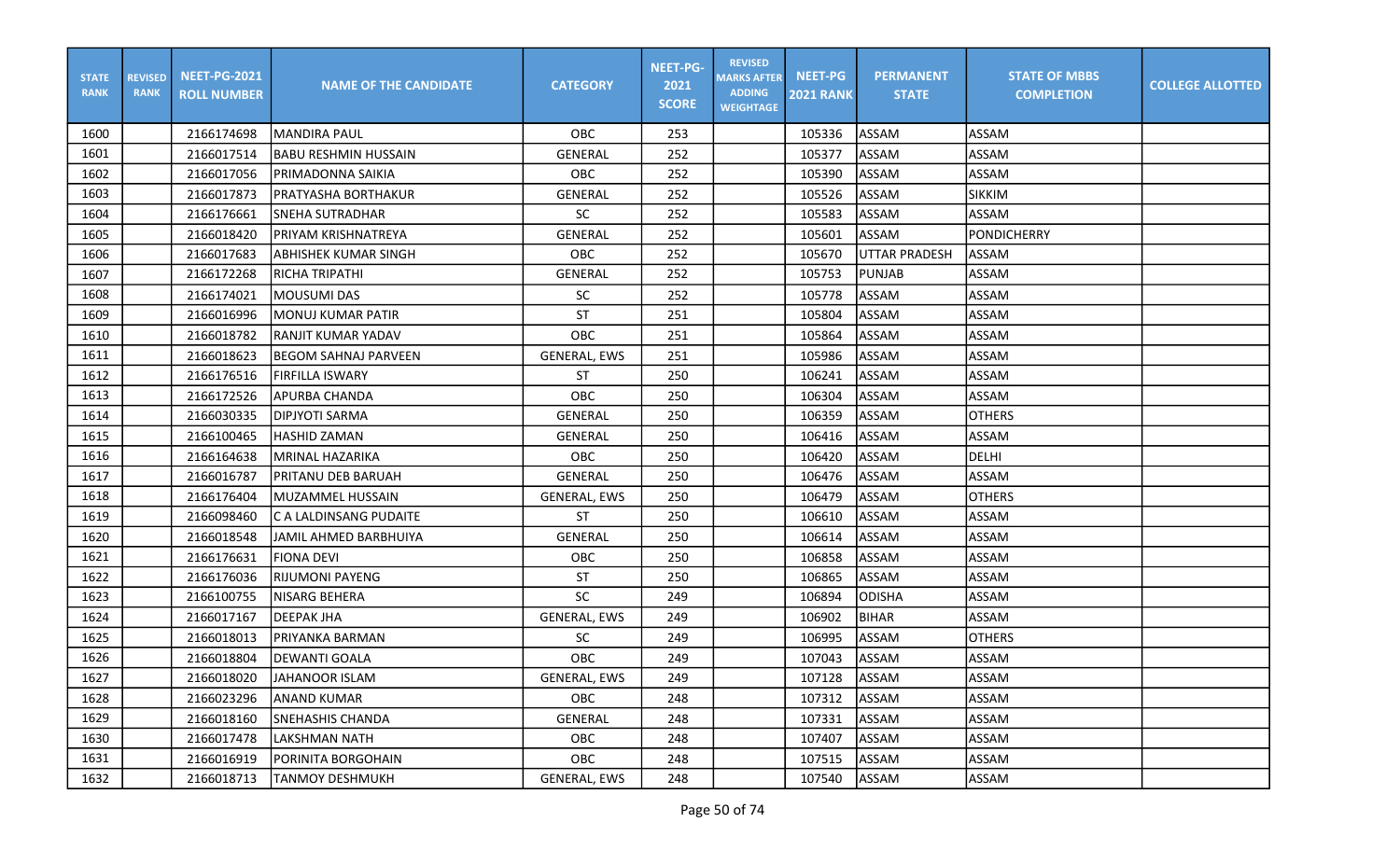| <b>STATE</b><br><b>RANK</b> | <b>REVISED</b><br><b>RANK</b> | <b>NEET-PG-2021</b><br><b>ROLL NUMBER</b> | <b>NAME OF THE CANDIDATE</b> | <b>CATEGORY</b> | <b>NEET-PG-</b><br>2021<br><b>SCORE</b> | <b>REVISED</b><br><b>MARKS AFTER</b><br><b>ADDING</b><br><b>WEIGHTAGE</b> | <b>NEET-PG</b><br><b>2021 RANK</b> | <b>PERMANENT</b><br><b>STATE</b> | <b>STATE OF MBBS</b><br><b>COMPLETION</b> | <b>COLLEGE ALLOTTED</b> |
|-----------------------------|-------------------------------|-------------------------------------------|------------------------------|-----------------|-----------------------------------------|---------------------------------------------------------------------------|------------------------------------|----------------------------------|-------------------------------------------|-------------------------|
| 1633                        |                               | 2166114167                                | CHANCHAL SHARMA              | <b>GENERAL</b>  | 248                                     |                                                                           | 107547                             | <b>RAJASTHAN</b>                 | ASSAM                                     |                         |
| 1634                        |                               | 2166017345                                | IDIPUL SWARGIARY             | <b>ST</b>       | 247                                     |                                                                           | 107785                             | <b>ASSAM</b>                     | <b>ASSAM</b>                              |                         |
| 1635                        |                               | 2166018209                                | NAZMIN ANAM                  | <b>GENERAL</b>  | 247                                     |                                                                           | 107838                             | ASSAM                            | KARNATAKA                                 |                         |
| 1636                        |                               | 2166031582                                | <b>BARNALI BARUAH</b>        | OBC             | 247                                     |                                                                           | 107873                             | ASSAM                            | <b>OTHERS</b>                             |                         |
| 1637                        |                               | 2166017103                                | IBUDHISH DOLEY               | <b>ST</b>       | 247                                     |                                                                           | 107888                             | ASSAM                            | ASSAM                                     |                         |
| 1638                        |                               | 2166174065                                | BEGAM ELIZA PARBIN CHOUDHURY | <b>GENERAL</b>  | 247                                     |                                                                           | 108026                             | ASSAM                            | <b>ASSAM</b>                              |                         |
| 1639                        |                               | 2166016868                                | GUNJURANI DUTTA              | OBC             | 247                                     |                                                                           | 108095                             | ASSAM                            | <b>ASSAM</b>                              |                         |
| 1640                        |                               | 2166016832                                | İCHAYANIKA BORAH             | OBC             | 247                                     |                                                                           | 108120                             | ASSAM                            | <b>ASSAM</b>                              |                         |
| 1641                        |                               | 2166017328                                | <b>SIMANTA KAKATI</b>        | OBC             | 247                                     |                                                                           | 108153                             | ASSAM                            | ASSAM                                     |                         |
| 1642                        |                               | 2166165778                                | <b>ROUSHAN KUMAR</b>         | OBC             | 246                                     |                                                                           | 108172                             | <b>BIHAR</b>                     | <b>ASSAM</b>                              |                         |
| 1643                        |                               | 2166176575                                | <b>DEWAN ATIKUL ISLAM</b>    | <b>GENERAL</b>  | 246                                     |                                                                           | 108372                             | ASSAM                            | <b>ASSAM</b>                              |                         |
| 1644                        |                               | 2166176922                                | <b>TAPAN SWARGIARY</b>       | ST              | 246                                     |                                                                           | 108458                             | ASSAM                            | <b>ASSAM</b>                              |                         |
| 1645                        |                               | 2166017385                                | <b>DEBOLINA DAS</b>          | SC              | 246                                     |                                                                           | 108542                             | ASSAM                            | <b>ASSAM</b>                              |                         |
| 1646                        |                               | 2166017160                                | <b>ANGSHUMAN GOGOI</b>       | OBC             | 246                                     |                                                                           | 108549                             | ASSAM                            | <b>ASSAM</b>                              |                         |
| 1647                        |                               | 2166017559                                | FARUK AHMED                  | OBC             | 245                                     |                                                                           | 108615                             | ASSAM                            | ASSAM                                     |                         |
| 1648                        |                               | 2166018015                                | RAJESH KUMAR DAS             | SC              | 245                                     |                                                                           | 108731                             | ASSAM                            | ASSAM                                     |                         |
| 1649                        |                               | 2166017158                                | <b>RAHUL KUMAR</b>           | OBC             | 245                                     |                                                                           | 108767                             | ASSAM                            | ASSAM                                     |                         |
| 1650                        |                               | 2166018572                                | <b>PUJA BISWAS</b>           | <b>SC</b>       | 245                                     |                                                                           | 108806                             | ASSAM                            | <b>ASSAM</b>                              |                         |
| 1651                        |                               | 2166176523                                | ISUCHI MISSONG               | <b>ST</b>       | 245                                     |                                                                           | 108980                             | ASSAM                            | <b>ASSAM</b>                              |                         |
| 1652                        |                               | 2166092274                                | REZAUL HAQUE MAZUMDER        | <b>GENERAL</b>  | 245                                     |                                                                           | 109022                             | ASSAM                            | <b>KARNATAKA</b>                          |                         |
| 1653                        |                               | 2166017944                                | <b>JYOTIMOY KUMAR</b>        | OBC             | 245                                     |                                                                           | 109098                             | <b>ASSAM</b>                     | <b>ASSAM</b>                              |                         |
| 1654                        |                               | 2166018366                                | <b>KISHORE DEORI</b>         | <b>ST</b>       | 245                                     |                                                                           | 109108                             | ASSAM                            | <b>ASSAM</b>                              |                         |
| 1655                        |                               | 2166018340                                | PROBIR SAIKIA                | <b>ST</b>       | 245                                     |                                                                           | 109193                             | ASSAM                            | <b>ASSAM</b>                              |                         |
| 1656                        |                               | 2166016920                                | IPARAMITA SAHA               | <b>GENERAL</b>  | 245                                     |                                                                           | 109222                             | ASSAM                            | <b>ASSAM</b>                              |                         |
| 1657                        |                               | 2166176746                                | <b>SUSAN PATIR</b>           | <b>ST</b>       | 244                                     |                                                                           | 109277                             | ASSAM                            | <b>ASSAM</b>                              |                         |
| 1658                        |                               | 2166016599                                | <b>SUSMITA SARKAR</b>        | <b>SC</b>       | 244                                     |                                                                           | 109327                             | ASSAM                            | <b>ASSAM</b>                              |                         |
| 1659                        |                               | 2166176697                                | VISHAL ROY                   | GENERAL         | 244                                     |                                                                           | 109330                             | <b>PUNJAB</b>                    | <b>ASSAM</b>                              |                         |
| 1660                        |                               | 2166033219                                | <b>GHRITACHEE SONOWAL</b>    | <b>ST</b>       | 244                                     |                                                                           | 109372                             | ASSAM                            | <b>ASSAM</b>                              |                         |
| 1661                        |                               | 2166017811                                | DHRITISIKHA DAS              | SC              | 244                                     |                                                                           | 109462                             | <b>ASSAM</b>                     | <b>SIKKIM</b>                             |                         |
| 1662                        |                               | 2166016928                                | HIRINA BASUMATARY            | ST              | 244                                     |                                                                           | 109490                             | <b>ASSAM</b>                     | ASSAM                                     |                         |
| 1663                        |                               | 2166174227                                | <b>TUSHAR JYOTI MEDHI</b>    | OBC             | 244                                     |                                                                           | 109502                             | <b>ASSAM</b>                     | <b>SIKKIM</b>                             |                         |
| 1664                        |                               | 2166176990                                | <b>WAFERAH ZEBA</b>          | GENERAL         | 244                                     |                                                                           | 109540                             | ASSAM                            | ASSAM                                     |                         |
| 1665                        |                               | 2166176957                                | POOJA DOLEY                  | ST              | 244                                     |                                                                           | 109545                             | ASSAM                            | ASSAM                                     |                         |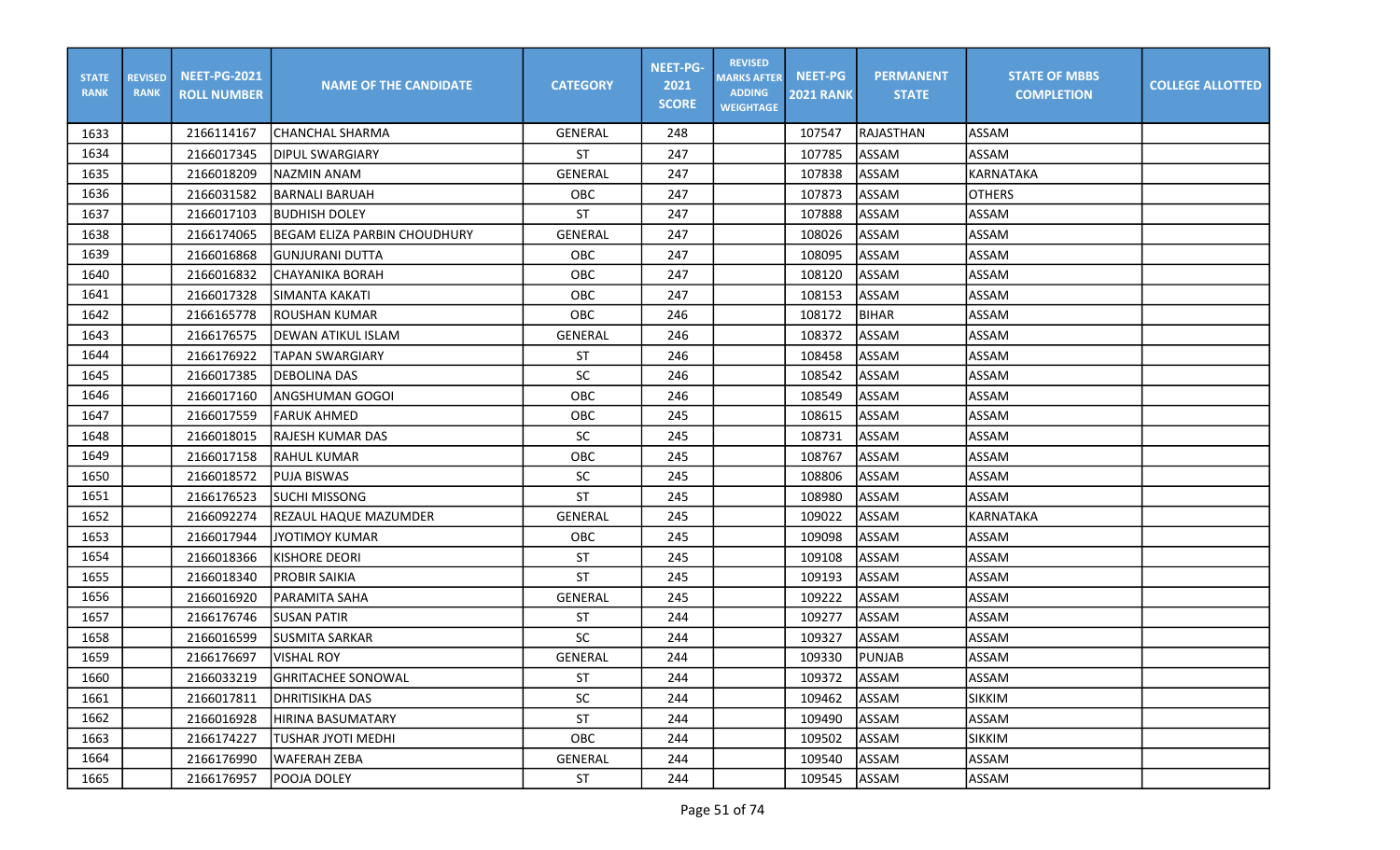| <b>STATE</b><br><b>RANK</b> | <b>REVISED</b><br><b>RANK</b> | <b>NEET-PG-2021</b><br><b>ROLL NUMBER</b> | <b>NAME OF THE CANDIDATE</b>   | <b>CATEGORY</b>     | <b>NEET-PG-</b><br>2021<br><b>SCORE</b> | <b>REVISED</b><br><b>MARKS AFTER</b><br><b>ADDING</b><br><b>WEIGHTAGE</b> | <b>NEET-PG</b><br><b>2021 RANK</b> | <b>PERMANENT</b><br><b>STATE</b> | <b>STATE OF MBBS</b><br><b>COMPLETION</b> | <b>COLLEGE ALLOTTED</b> |
|-----------------------------|-------------------------------|-------------------------------------------|--------------------------------|---------------------|-----------------------------------------|---------------------------------------------------------------------------|------------------------------------|----------------------------------|-------------------------------------------|-------------------------|
| 1666                        |                               | 2166018815                                | SUSANTA KHARGHARIA             | <b>GENERAL</b>      | 244                                     |                                                                           | 109572                             | ASSAM                            | <b>OTHERS</b>                             |                         |
| 1667                        |                               | 2166016858                                | ANUBHAV DAS                    | GENERAL             | 244                                     |                                                                           | 109622                             | MEGHALAYA                        | <b>ASSAM</b>                              |                         |
| 1668                        |                               | 2166042845                                | <b>NEERAJ SARAOGI</b>          | GENERAL             | 243                                     |                                                                           | 109733                             | <b>HARYANA</b>                   | <b>ASSAM</b>                              |                         |
| 1669                        |                               | 2166172373                                | ARINDAM BHATTACHARJEE          | GENERAL             | 243                                     |                                                                           | 109806                             | ASSAM                            | ASSAM                                     |                         |
| 1670                        |                               | 2166031216                                | ANKUMITA BORDOLOI              | GENERAL             | 243                                     |                                                                           | 109839                             | ASSAM                            | <b>OTHERS</b>                             |                         |
| 1671                        |                               | 2166017384                                | <b>RUTH LALREMRUOT CHONZIK</b> | ST                  | 243                                     |                                                                           | 109873                             | <b>MANIPUR</b>                   | <b>ASSAM</b>                              |                         |
| 1672                        |                               | 2166092765                                | AMIT KUMAR RAI                 | <b>GENERAL</b>      | 243                                     |                                                                           | 109996                             | MAHARASHTRA                      | ASSAM                                     |                         |
| 1673                        |                               | 2166030161                                | <b>IQBAL RAJA MAZUMDER</b>     | <b>GENERAL</b>      | 243                                     |                                                                           | 110023                             | ASSAM                            | <b>ASSAM</b>                              |                         |
| 1674                        |                               | 2166049389                                | <b>SNEHA KUMARI</b>            | OBC                 | 242                                     |                                                                           | 110198                             | <b>BIHAR</b>                     | <b>ASSAM</b>                              |                         |
| 1675                        |                               | 2166017017                                | BARNALI NARZARI                | ST                  | 242                                     |                                                                           | 110204                             | ASSAM                            | <b>ASSAM</b>                              |                         |
| 1676                        |                               | 2166017204                                | ABDUR RAHIM                    | <b>GENERAL</b>      | 242                                     |                                                                           | 110274                             | ASSAM                            | <b>ASSAM</b>                              |                         |
| 1677                        |                               | 2166176504                                | NIBEDITA HAZARIKA              | <b>GENERAL</b>      | 242                                     |                                                                           | 110415                             | ASSAM                            | <b>ASSAM</b>                              |                         |
| 1678                        |                               | 2166016929                                | <b>ADITI BORO</b>              | <b>ST</b>           | 242                                     |                                                                           | 110426                             | ASSAM                            | <b>ASSAM</b>                              |                         |
| 1679                        |                               | 2166017921                                | <b>MANISH NARZARI</b>          | <b>ST</b>           | 242                                     |                                                                           | 110432                             | ASSAM                            | ASSAM                                     |                         |
| 1680                        |                               | 2166152840                                | <b>RAKESH SINGH</b>            | <b>GENERAL</b>      | 241                                     |                                                                           | 110490                             | <b>UTTAR PRADESH</b>             | <b>ASSAM</b>                              |                         |
| 1681                        |                               | 2166017254                                | ISUCHISMITA KALITA             | <b>GENERAL</b>      | 241                                     |                                                                           | 110806                             | ASSAM                            | ASSAM                                     |                         |
| 1682                        |                               | 2166042499                                | <b>BANALATA GAUR</b>           | <b>GENERAL</b>      | 241                                     |                                                                           | 110825                             | <b>HARYANA</b>                   | <b>ASSAM</b>                              |                         |
| 1683                        |                               | 2166018481                                | <b>RAJIV PEGU</b>              | <b>ST</b>           | 240                                     |                                                                           | 110866                             | ASSAM                            | <b>ASSAM</b>                              |                         |
| 1684                        |                               | 2166018721                                | Y PAULEN SINGHA                | OBC                 | 240                                     |                                                                           | 111068                             | ASSAM                            | ASSAM                                     |                         |
| 1685                        |                               | 2166017280                                | AFTAR HUSSAIN BARBHUIYA        | <b>GENERAL, EWS</b> | 240                                     |                                                                           | 111361                             | ASSAM                            | <b>ASSAM</b>                              |                         |
| 1686                        |                               | 2166017109                                | TAZDAR RAHIM                   | <b>GENERAL</b>      | 240                                     |                                                                           | 111446                             | ASSAM                            | <b>ASSAM</b>                              |                         |
| 1687                        |                               | 2166155316                                | JAWAHAR LAL                    | SC                  | 239                                     |                                                                           | 111616                             | RAJASTHAN                        | <b>ASSAM</b>                              |                         |
| 1688                        |                               | 2166016610                                | KHYO KHAM THOMOUNG             | <b>ST</b>           | 239                                     |                                                                           | 111682                             | ASSAM                            | <b>ASSAM</b>                              |                         |
| 1689                        |                               | 2166098018                                | <b>D DINING RONGMEI</b>        | <b>ST</b>           | 239                                     |                                                                           | 111787                             | ASSAM                            | ASSAM                                     |                         |
| 1690                        |                               | 2166017591                                | ROSELYN LALNUNHIM              | <b>ST</b>           | 238                                     |                                                                           | 111950                             | ASSAM                            | <b>ASSAM</b>                              |                         |
| 1691                        |                               | 2166018544                                | <b>SOUHOM DEB</b>              | OBC                 | 238                                     |                                                                           | 112087                             | ASSAM                            | ASSAM                                     |                         |
| 1692                        |                               | 2166017472                                | PIJOSHNA PHANIARY              | <b>ST</b>           | 238                                     |                                                                           | 112115                             | <b>ASSAM</b>                     | <b>ASSAM</b>                              |                         |
| 1693                        |                               | 2166176810                                | MD ALI AKBAR                   | GENERAL             | 238                                     |                                                                           | 112212                             | ASSAM                            | ASSAM                                     |                         |
| 1694                        |                               | 2166176578                                | MAHARNAB BHUYAN                | GENERAL             | 238                                     |                                                                           | 112233                             | ASSAM                            | ASSAM                                     |                         |
| 1695                        |                               | 2166098211                                | MOIRANGTHEM AMARJIT MEITEI     | OBC                 | 237                                     |                                                                           | 112247                             | MANIPUR                          | ASSAM                                     |                         |
| 1696                        |                               | 2166017955                                | <b>JASHASWEE BORA</b>          | <b>GENERAL</b>      | 237                                     |                                                                           | 112319                             | ASSAM                            | ASSAM                                     |                         |
| 1697                        |                               | 2166018504                                | <b>INDRANI PHUKAN</b>          | OBC                 | 237                                     |                                                                           | 112420                             | ASSAM                            | ASSAM                                     |                         |
| 1698                        |                               | 2166018446                                | NIHARIKA SHARMA                | GENERAL             | 237                                     |                                                                           | 112432                             | ASSAM                            | ASSAM                                     |                         |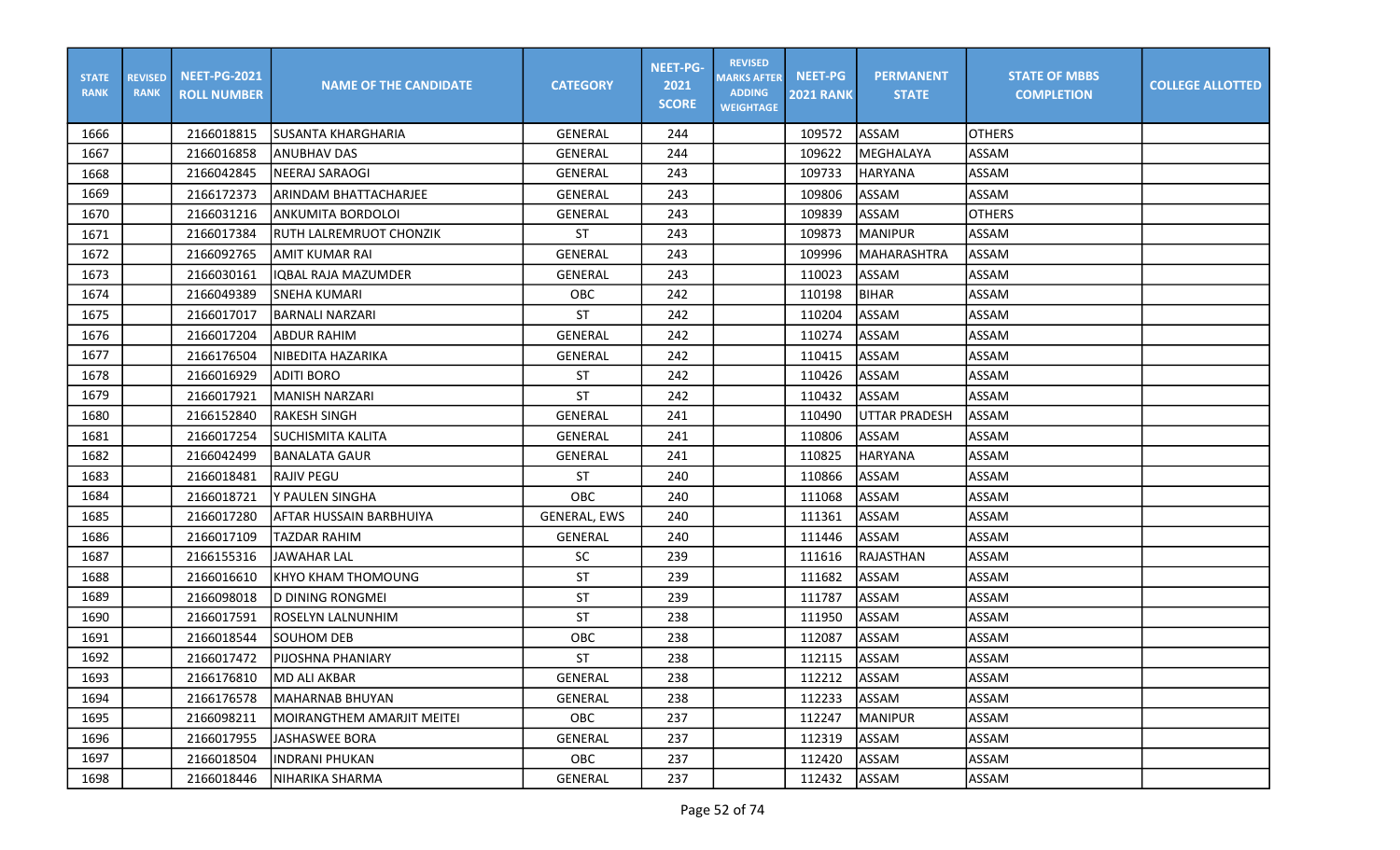| <b>STATE</b><br><b>RANK</b> | <b>REVISED</b><br><b>RANK</b> | <b>NEET-PG-2021</b><br><b>ROLL NUMBER</b> | <b>NAME OF THE CANDIDATE</b>     | <b>CATEGORY</b> | <b>NEET-PG-</b><br>2021<br><b>SCORE</b> | <b>REVISED</b><br><b>MARKS AFTER</b><br><b>ADDING</b><br><b>WEIGHTAGE</b> | <b>NEET-PG</b><br><b>2021 RANK</b> | <b>PERMANENT</b><br><b>STATE</b> | <b>STATE OF MBBS</b><br><b>COMPLETION</b> | <b>COLLEGE ALLOTTED</b> |
|-----------------------------|-------------------------------|-------------------------------------------|----------------------------------|-----------------|-----------------------------------------|---------------------------------------------------------------------------|------------------------------------|----------------------------------|-------------------------------------------|-------------------------|
| 1699                        |                               | 2166017287                                | ISURAJ PRATIM KASHYAP            | <b>GENERAL</b>  | 237                                     |                                                                           | 112469                             | <b>ASSAM</b>                     | <b>ASSAM</b>                              |                         |
| 1700                        |                               | 2166017681                                | <b>IRUPAM BHOWAL</b>             | OBC             | 237                                     |                                                                           | 112481                             | <b>ASSAM</b>                     | <b>ASSAM</b>                              |                         |
| 1701                        |                               | 2166017704                                | KRITI TALUKDAR                   | OBC             | 237                                     |                                                                           | 112524                             | ASSAM                            | <b>ASSAM</b>                              |                         |
| 1702                        |                               | 2166018675                                | AL AMIN BARLASKAR                | <b>GENERAL</b>  | 237                                     |                                                                           | 112563                             | ASSAM                            | <b>ASSAM</b>                              |                         |
| 1703                        |                               | 2166017231                                | IPRANAB JYOTI DAS                | <b>GENERAL</b>  | 237                                     |                                                                           | 112638                             | ASSAM                            | <b>ASSAM</b>                              |                         |
| 1704                        |                               | 2166167708                                | <b>SONU KUMAR PANDEY</b>         | <b>GENERAL</b>  | 236                                     |                                                                           | 112825                             | <b>UTTAR PRADESH</b>             | <b>ASSAM</b>                              |                         |
| 1705                        |                               | 2166177051                                | ANOWAR HUSSAIN                   | GENERAL, EWS    | 236                                     |                                                                           | 112843                             | <b>ASSAM</b>                     | <b>ASSAM</b>                              |                         |
| 1706                        |                               | 2166176688                                | <b>RANJIT DAIMARY</b>            | <b>ST</b>       | 236                                     |                                                                           | 112983                             | ASSAM                            | ASSAM                                     |                         |
| 1707                        |                               |                                           |                                  |                 |                                         |                                                                           |                                    | <b>ARUNACHAL</b>                 |                                           |                         |
|                             |                               | 2166163171                                | DANI SUMPA                       | <b>ST</b>       | 236                                     |                                                                           | 113089                             | PRADESH                          | ASSAM                                     |                         |
| 1708                        |                               | 2166017184                                | <b>FAROOQUE AHMED</b>            | <b>GENERAL</b>  | 235                                     |                                                                           | 113146                             | ASSAM                            | <b>OTHERS</b>                             |                         |
| 1709                        |                               | 2166017259                                | lMAHMUDUL HASSAIN                | GENERAL, EWS    | 235                                     |                                                                           | 113152                             | <b>ASSAM</b>                     | <b>ASSAM</b>                              |                         |
| 1710                        |                               | 2166017491                                | GOUTAM CHANDRA SARKAR            | <b>SC</b>       | 235                                     |                                                                           | 113153                             | <b>ASSAM</b>                     | <b>ASSAM</b>                              |                         |
| 1711                        |                               | 2166016650                                | IKUNDAN DOWARAH                  | OBC             | 235                                     |                                                                           | 113193                             | ASSAM                            | ASSAM                                     |                         |
| 1712                        |                               | 2166028142                                | NURJAHAN ALI                     | GENERAL         | 235                                     |                                                                           | 113229                             | <b>ASSAM</b>                     | UTTAR PRADESH                             |                         |
| 1713                        |                               | 2166018882                                | ISUNI DEORI                      | <b>ST</b>       | 235                                     |                                                                           | 113254                             | ASSAM                            | ASSAM                                     |                         |
| 1714                        |                               | 2166018719                                | <b>BROTOTI CHAKRABORTY</b>       | <b>GENERAL</b>  | 235                                     |                                                                           | 113257                             | <b>ASSAM</b>                     | <b>ASSAM</b>                              |                         |
| 1715                        |                               | 2166027616                                | İSHEIKH RUHUL AMIN               | <b>GENERAL</b>  | 235                                     |                                                                           | 113390                             | <b>ASSAM</b>                     | <b>OTHERS</b>                             |                         |
| 1716                        |                               | 2166020691                                | <b>HEMANT KAPUR</b>              | OBC             | 235                                     |                                                                           | 113426                             | <b>BIHAR</b>                     | <b>ASSAM</b>                              |                         |
| 1717                        |                               | 2166017195                                | SAHINACH SAIKIA                  | OBC             | 235                                     |                                                                           | 113461                             | ASSAM                            | ASSAM                                     |                         |
| 1718                        |                               | 2166098343                                | ID.LOSII KAYINA                  | <b>ST</b>       | 235                                     |                                                                           | 113549                             | <b>MANIPUR</b>                   | <b>ASSAM</b>                              |                         |
| 1719                        |                               | 2166017321                                | İHIMANSHU KUMAR PATHAK           | <b>GENERAL</b>  | 235                                     |                                                                           | 113580                             | <b>ASSAM</b>                     | <b>SIKKIM</b>                             |                         |
| 1720                        |                               | 2166176907                                | MINAKSHI DOLOI                   | <b>ST</b>       | 235                                     |                                                                           | 113630                             | <b>ASSAM</b>                     | <b>ASSAM</b>                              |                         |
| 1721                        |                               | 2166018139                                | <b>CHIGACHI DEURI</b>            | <b>ST</b>       | 235                                     |                                                                           | 113634                             | ASSAM                            | <b>ASSAM</b>                              |                         |
| 1722                        |                               | 2166018715                                | ARUNIMA SINGHA                   | <b>SC</b>       | 235                                     |                                                                           | 113744                             | ASSAM                            | <b>ASSAM</b>                              |                         |
| 1723                        |                               | 2166017088                                | <b>JAIBA MASOOM</b>              | OBC             | 235                                     |                                                                           | 113746                             | ASSAM                            | <b>ASSAM</b>                              |                         |
| 1724                        |                               | 2166018885                                | TAPASH SARKAR                    | <b>SC</b>       | 235                                     |                                                                           | 113752                             | ASSAM                            | <b>ASSAM</b>                              |                         |
| 1725                        |                               | 2166017359                                | <b>RUPJYOTI RABHA</b>            | <b>ST</b>       | 234                                     |                                                                           | 113809                             | <b>JASSAM</b>                    | ASSAM                                     |                         |
| 1726                        |                               | 2166017899                                | <b>FIRDOUS AHMED</b>             | GENERAL         | 234                                     |                                                                           | 113853                             | <b>ASSAM</b>                     | <b>OTHERS</b>                             |                         |
| 1727                        |                               | 2166172198                                | <b>FATEHA MAKSURAH CHOUDHURY</b> | GENERAL, EWS    | 234                                     |                                                                           | 113915                             | ASSAM                            | ASSAM                                     |                         |
| 1728                        |                               | 2166016888                                | <b>MANDEEP DUARAH</b>            | OBC             | 234                                     |                                                                           | 113923                             | ASSAM                            | ASSAM                                     |                         |
| 1729                        |                               | 2166004037                                | SANDU KRISHNAN S                 | GENERAL         | 234                                     |                                                                           | 114021                             | <b>KERALA</b>                    | ASSAM                                     |                         |
| 1730                        |                               | 2166017229                                | HARSHAJYOTI LAHKAR               | GENERAL         | 233                                     |                                                                           | 114206                             | ASSAM                            | ASSAM                                     |                         |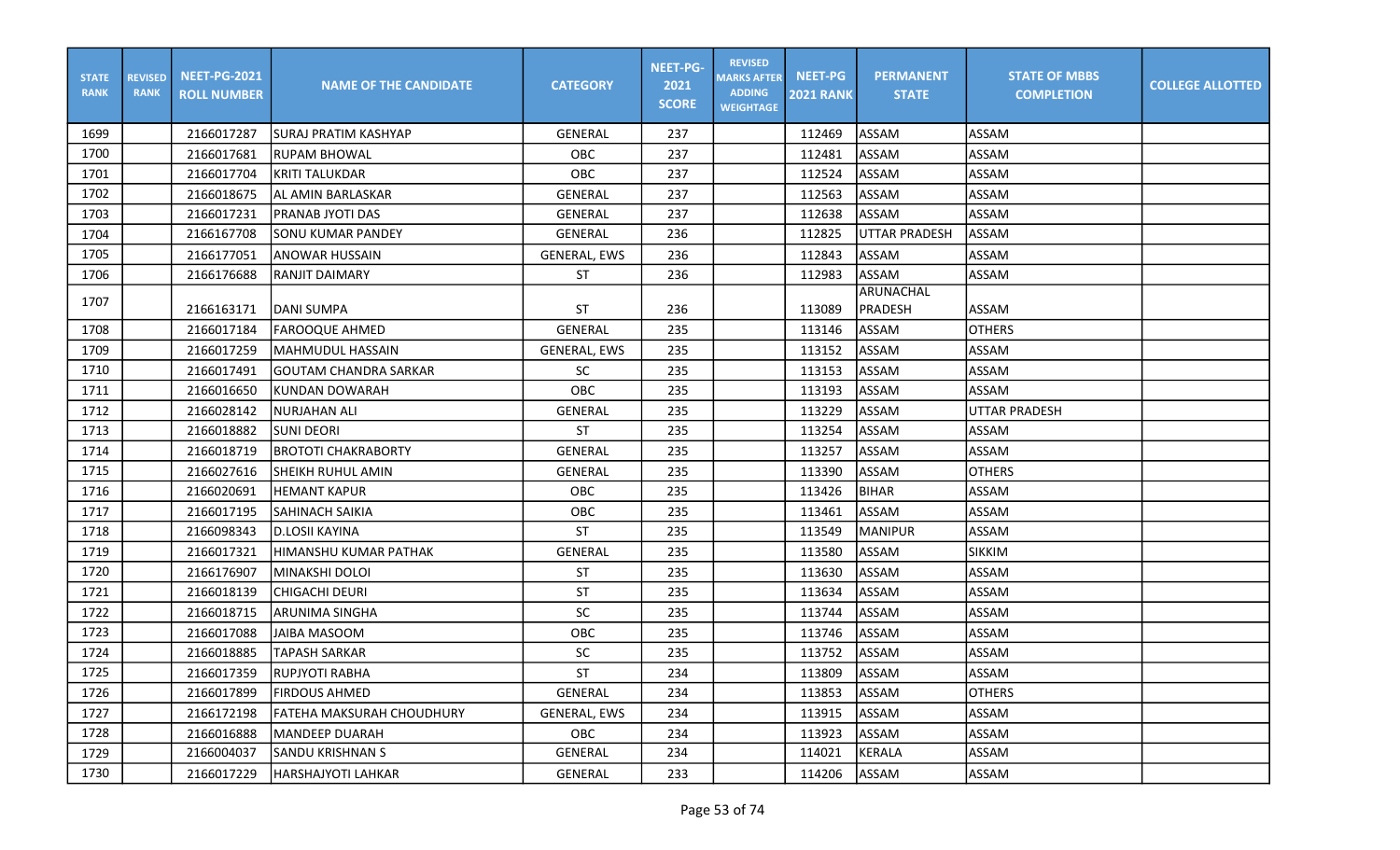| <b>STATE</b><br><b>RANK</b> | <b>REVISED</b><br><b>RANK</b> | <b>NEET-PG-2021</b><br><b>ROLL NUMBER</b> | <b>NAME OF THE CANDIDATE</b> | <b>CATEGORY</b>     | <b>NEET-PG-</b><br>2021<br><b>SCORE</b> | <b>REVISED</b><br><b>MARKS AFTER</b><br><b>ADDING</b><br><b>WEIGHTAGE</b> | <b>NEET-PG</b><br><b>2021 RANK</b> | <b>PERMANENT</b><br><b>STATE</b> | <b>STATE OF MBBS</b><br><b>COMPLETION</b> | <b>COLLEGE ALLOTTED</b> |
|-----------------------------|-------------------------------|-------------------------------------------|------------------------------|---------------------|-----------------------------------------|---------------------------------------------------------------------------|------------------------------------|----------------------------------|-------------------------------------------|-------------------------|
| 1731                        |                               | 2166017532                                | IRUKSAR CHOUDHURY            | <b>GENERAL</b>      | 233                                     |                                                                           | 114343                             | ASSAM                            | ASSAM                                     |                         |
| 1732                        |                               | 2166099645                                | DEBASHREE NAG                | GENERAL             | 233                                     |                                                                           | 114408                             | <b>ASSAM</b>                     | <b>SIKKIM</b>                             |                         |
| 1733                        |                               | 2166016691                                | JULEE SAIKIA                 | <b>ST</b>           | 233                                     |                                                                           | 114432                             | <b>ASSAM</b>                     | <b>ASSAM</b>                              |                         |
| 1734                        |                               | 2166018759                                | <b>IDOROTHY KUMAR</b>        | GENERAL             | 233                                     |                                                                           | 114508                             | <b>ASSAM</b>                     | <b>OTHERS</b>                             |                         |
| 1735                        |                               | 2166017481                                | IMANAS PRATIM GOGOI          | GENERAL             | 232                                     |                                                                           | 114749                             | ASSAM                            | <b>SIKKIM</b>                             |                         |
| 1736                        |                               | 2166016589                                | <b>MERY KHANGIA</b>          | OBC                 | 232                                     |                                                                           | 114824                             | <b>ASSAM</b>                     | <b>ASSAM</b>                              |                         |
| 1737                        |                               | 2166018772                                | <b>JAIDEEP DEBNATH</b>       | GENERAL             | 232                                     |                                                                           | 114834                             | ASSAM                            | <b>ASSAM</b>                              |                         |
| 1738                        |                               | 2166098421                                | lmaleen kramsapi             | <b>ST</b>           | 232                                     |                                                                           | 114852                             | ASSAM                            | ASSAM                                     |                         |
| 1739                        |                               | 2166018498                                | MAMTA YADAV                  | OBC                 | 232                                     |                                                                           | 114878                             | <b>ASSAM</b>                     | ASSAM                                     |                         |
| 1740                        |                               | 2166017987                                | lLEEZA MAINAO BRAHMA         | <b>ST</b>           | 232                                     |                                                                           | 114961                             | ASSAM                            | <b>OTHERS</b>                             |                         |
| 1741                        |                               | 2166018321                                | ADILULL HUSSAIN              | <b>GENERAL</b>      | 231                                     |                                                                           | 115050                             | <b>ASSAM</b>                     | <b>OTHERS</b>                             |                         |
| 1742                        |                               | 2166032658                                | <b>HEMA SINGH</b>            | <b>GENERAL</b>      | 231                                     |                                                                           | 115083                             | <b>DELHI</b>                     | ASSAM                                     |                         |
| 1743                        |                               | 2166174722                                | <b>HRISHIKESH DEKA</b>       | <b>GENERAL</b>      | 231                                     |                                                                           | 115090                             | ASSAM                            | <b>UTTAR PRADESH</b>                      |                         |
| 1744                        |                               | 2166017372                                | <b>PRITHVI NAG</b>           | GENERAL             | 231                                     |                                                                           | 115093                             | <b>ASSAM</b>                     | <b>WEST BENGAL</b>                        |                         |
| 1745                        |                               | 2166158433                                | lshubham Gupta               | OBC                 | 231                                     |                                                                           | 115107                             | ASSAM                            | <b>ASSAM</b>                              |                         |
| 1746                        |                               | 2166174850                                | SAUBHIK SHYAM CHOUDHURY      | <b>GENERAL</b>      | 231                                     |                                                                           | 115177                             | <b>ASSAM</b>                     | ASSAM                                     |                         |
| 1747                        |                               | 2166175600                                | <b>SANDIPAN PAUL</b>         | <b>OBC</b>          | 231                                     |                                                                           | 115205                             | ASSAM                            | ASSAM                                     |                         |
| 1748                        |                               | 2166018279                                | <b>REBECCA LALSIEMPUI</b>    | ST                  | 231                                     |                                                                           | 115254                             | ASSAM                            | <b>ASSAM</b>                              |                         |
| 1749                        |                               | 2166157300                                | <b>ARJEETA KALITA</b>        | GENERAL             | 231                                     |                                                                           | 115351                             | ASSAM                            | <b>UTTAR PRADESH</b>                      |                         |
| 1750                        |                               | 2166173249                                | <b>RAJDEEP DAS</b>           | <b>SC</b>           | 231                                     |                                                                           | 115365                             | ASSAM                            | <b>ASSAM</b>                              |                         |
| 1751                        |                               | 2166018303                                | <b>IIJAZ HUSSAIN</b>         | <b>GENERAL</b>      | 231                                     |                                                                           | 115373                             | <b>ASSAM</b>                     | <b>ASSAM</b>                              |                         |
| 1752                        |                               | 2166017048                                | JOYSHREE BORGOHAIN           | OBC                 | 230                                     |                                                                           | 115557                             | ASSAM                            | <b>ASSAM</b>                              |                         |
| 1753                        |                               | 2166018490                                | <b>SHANTI PEGU</b>           | <b>ST</b>           | 230                                     |                                                                           | 115620                             | <b>ASSAM</b>                     | <b>ASSAM</b>                              |                         |
| 1754                        |                               | 2166022564                                | Inishita                     | <b>GENERAL, EWS</b> | 230                                     |                                                                           | 115746                             | ASSAM                            | ASSAM                                     |                         |
| 1755                        |                               | 2166176410                                | <b>SAFIUR RAHMAN</b>         | <b>GENERAL, EWS</b> | 230                                     |                                                                           | 115919                             | <b>ASSAM</b>                     | <b>ASSAM</b>                              |                         |
| 1756                        |                               | 2166018017                                | <b>ABHIJIT BORO</b>          | <b>ST</b>           | 230                                     |                                                                           | 115921                             | ASSAM                            | <b>ASSAM</b>                              |                         |
| 1757                        |                               | 2166163517                                | <b>ABU HANNAN</b>            | GENERAL, EWS        | 230                                     |                                                                           | 115991                             | ASSAM                            | <b>ASSAM</b>                              |                         |
| 1758                        |                               | 2166018025                                | <b>PRANJEETA DEKA</b>        | ST                  | 230                                     |                                                                           | 115993                             | ASSAM                            | ASSAM                                     |                         |
| 1759                        |                               | 2166017606                                | DR. ANWAR HUSSAIN            | GENERAL             | 230                                     |                                                                           | 116004                             | ASSAM                            | ASSAM                                     |                         |
| 1760                        |                               | 2166159993                                | POOJA GIRI                   | GENERAL             | 229                                     |                                                                           | 116124                             | <b>UTTAR PRADESH</b>             | <b>ASSAM</b>                              |                         |
| 1761                        |                               | 2166016973                                | SHILPA SHARMA                | GENERAL             | 229                                     |                                                                           | 116204                             | ASSAM                            | ASSAM                                     |                         |
| 1762                        |                               | 2166017771                                | MD FAZAL KARIM SHAH          | GENERAL             | 229                                     |                                                                           | 116255                             | ASSAM                            | ASSAM                                     |                         |
| 1763                        |                               | 2166017928                                | CHANDILYA GOGOI              | OBC                 | 229                                     |                                                                           | 116273                             | ASSAM                            | ASSAM                                     |                         |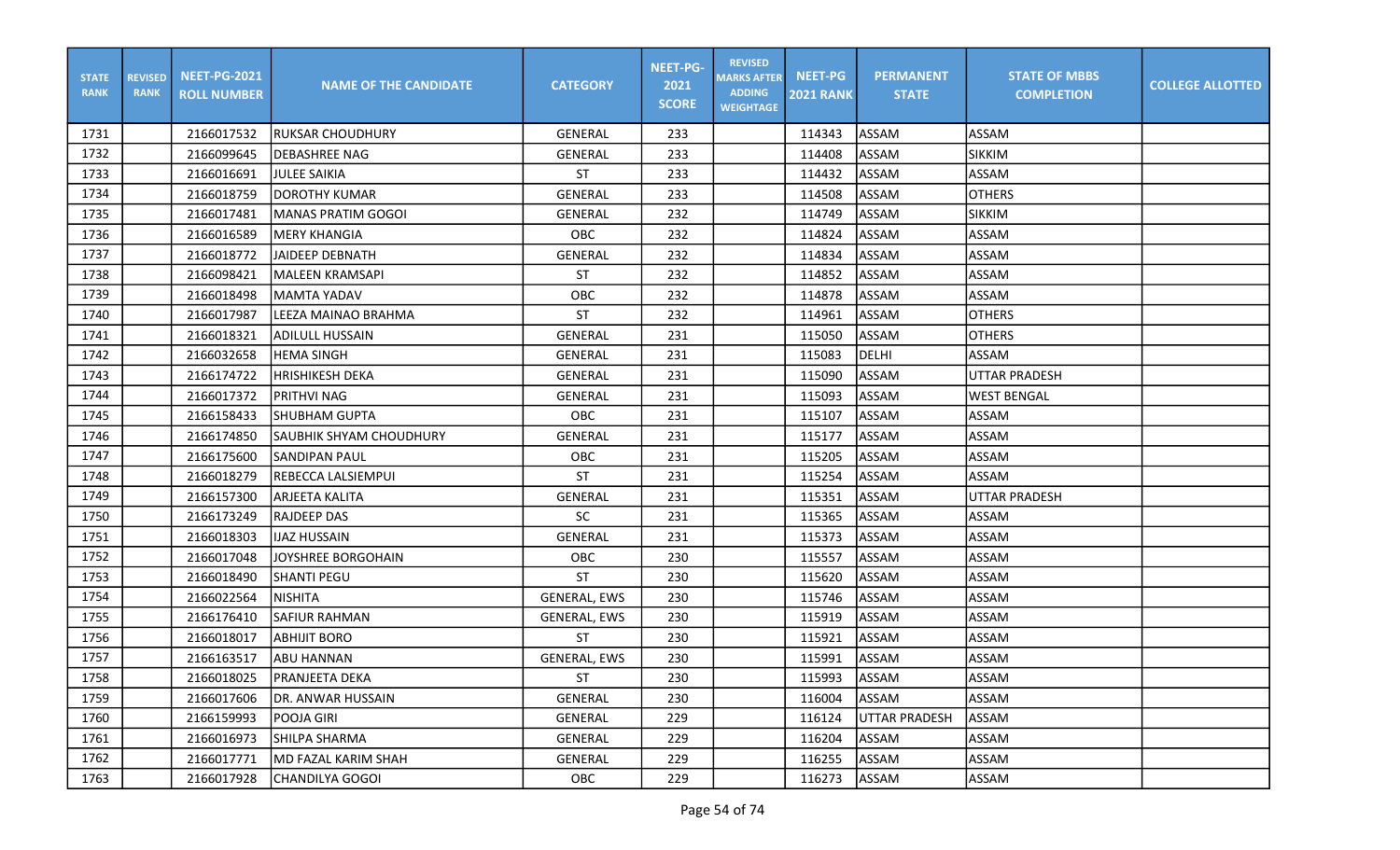| <b>STATE</b><br><b>RANK</b> | <b>REVISED</b><br><b>RANK</b> | <b>NEET-PG-2021</b><br><b>ROLL NUMBER</b> | <b>NAME OF THE CANDIDATE</b>  | <b>CATEGORY</b>     | <b>NEET-PG-</b><br>2021<br><b>SCORE</b> | <b>REVISED</b><br><b>MARKS AFTER</b><br><b>ADDING</b><br><b>WEIGHTAGE</b> | <b>NEET-PG</b><br><b>2021 RANK</b> | <b>PERMANENT</b><br><b>STATE</b> | <b>STATE OF MBBS</b><br><b>COMPLETION</b> | <b>COLLEGE ALLOTTED</b> |
|-----------------------------|-------------------------------|-------------------------------------------|-------------------------------|---------------------|-----------------------------------------|---------------------------------------------------------------------------|------------------------------------|----------------------------------|-------------------------------------------|-------------------------|
| 1764                        |                               | 2166018186                                | <b>BANASMITA HALOI</b>        | <b>SC</b>           | 229                                     |                                                                           | 116320                             | <b>ASSAM</b>                     | ASSAM                                     |                         |
| 1765                        |                               | 2166110747                                | NANDKISHOR SAINI              | OBC                 | 229                                     |                                                                           | 116358                             | <b>RAJASTHAN</b>                 | ASSAM                                     |                         |
| 1766                        |                               | 2166176646                                | AZAHAR MEHMUD ISLAM           | <b>GENERAL, EWS</b> | 229                                     |                                                                           | 116362                             | <b>ASSAM</b>                     | <b>ASSAM</b>                              |                         |
| 1767                        |                               | 2166172566                                | UNMESANA KAKATI               | <b>SC</b>           | 229                                     |                                                                           | 116368                             | <b>ASSAM</b>                     | <b>WEST BENGAL</b>                        |                         |
| 1768                        |                               | 2166152759                                | <b>HRISHIKESH GHOSH</b>       | OBC                 | 229                                     |                                                                           | 116371                             | <b>ASSAM</b>                     | ASSAM                                     |                         |
| 1769                        |                               | 2166176958                                | <b>KARTIK SINGLA</b>          | <b>GENERAL</b>      | 229                                     |                                                                           | 116374                             | <b>PUNJAB</b>                    | ASSAM                                     |                         |
| 1770                        |                               | 2166170659                                | <b>AMRIT KUMAR SAHA</b>       | GENERAL             | 229                                     |                                                                           | 116376                             | <b>ASSAM</b>                     | ASSAM                                     |                         |
| 1771                        |                               | 2166016849                                | DIGANTA DAS                   | <b>SC</b>           | 229                                     |                                                                           | 116393                             | ASSAM                            | ASSAM                                     |                         |
| 1772                        |                               | 2166018374                                | IDR MUSTAZA WASIF BIN RASHID  | GENERAL             | 228                                     |                                                                           | 116546                             | <b>ASSAM</b>                     | KARNATAKA                                 |                         |
| 1773                        |                               | 2166017966                                | NAWADEEP BASUMATARY           | ST                  | 228                                     |                                                                           | 116729                             | <b>ASSAM</b>                     | ASSAM                                     |                         |
| 1774                        |                               | 2166018316                                | UPASANA BORA                  | <b>SC</b>           | 228                                     |                                                                           | 116744                             | ASSAM                            | ASSAM                                     |                         |
| 1775                        |                               | 2166018753                                | IROSIDUL HOQUE                | OBC                 | 228                                     |                                                                           | 116754                             | ASSAM                            | ASSAM                                     |                         |
| 1776                        |                               | 2166030334                                | PRATYASHA KHOUND              | <b>GENERAL</b>      | 228                                     |                                                                           | 116804                             | <b>ASSAM</b>                     | <b>KARNATAKA</b>                          |                         |
| 1777                        |                               | 2166017451                                | IBEAUTY SAHARIA               | GENERAL             | 228                                     |                                                                           | 116817                             | <b>ASSAM</b>                     | ASSAM                                     |                         |
| 1778                        |                               | 2166044628                                | MANISHA SHARMA                | <b>GENERAL</b>      | 228                                     |                                                                           | 116821                             | <b>HARYANA</b>                   | <b>ASSAM</b>                              |                         |
| 1779                        |                               | 2166173003                                | SNIGDHA HAZARIKA              | OBC                 | 228                                     |                                                                           | 116835                             | <b>ASSAM</b>                     | <b>ASSAM</b>                              |                         |
| 1780                        |                               | 2166018344                                | <b>WILSON TIMUNG</b>          | <b>ST</b>           | 227                                     |                                                                           | 116987                             | <b>ASSAM</b>                     | ASSAM                                     |                         |
| 1781                        |                               | 2166018258                                | <b>MRIDUSMITA NATH</b>        | OBC                 | 227                                     |                                                                           | 117031                             | <b>ASSAM</b>                     | ASSAM                                     |                         |
| 1782                        |                               | 2166018034                                | <b>SHANTANU NATH</b>          | OBC                 | 227                                     |                                                                           | 117067                             | ASSAM                            | ASSAM                                     |                         |
| 1783                        |                               | 2166017377                                | PINKY MEDHI                   | OBC                 | 227                                     |                                                                           | 117089                             | ASSAM                            | ASSAM                                     |                         |
| 1784                        |                               | 2166018830                                | <b>CHANDRA PRAKASH SARMAH</b> | OBC                 | 227                                     |                                                                           | 117130                             | <b>ASSAM</b>                     | ASSAM                                     |                         |
| 1785                        |                               | 2166016695                                | SWAPNIL SAURABH DEKA          | <b>ST</b>           | 227                                     |                                                                           | 117141                             | <b>ASSAM</b>                     | <b>ASSAM</b>                              |                         |
| 1786                        |                               | 2166098336                                | <b>SILGINCHI R MARAK</b>      | <b>ST</b>           | 227                                     |                                                                           | 117146                             | MEGHALAYA                        | ASSAM                                     |                         |
| 1787                        |                               | 2166018101                                | <b>SAUGAND SUTRADHAR</b>      | <b>SC</b>           | 227                                     |                                                                           | 117181                             | ASSAM                            | TRIPURA                                   |                         |
| 1788                        |                               | 2166018367                                | <b>BHASKAR JYOTI SAIKIA</b>   | <b>ST</b>           | 226                                     |                                                                           | 117273                             | ASSAM                            | ASSAM                                     |                         |
| 1789                        |                               | 2166017929                                | AMBARISH PRASAD CHAKRABARTTY  | <b>GENERAL</b>      | 226                                     |                                                                           | 117289                             | <b>ASSAM</b>                     | KARNATAKA                                 |                         |
| 1790                        |                               | 2166018559                                | BIKASH NATH                   | OBC                 | 226                                     |                                                                           | 117322                             | <b>ASSAM</b>                     | ASSAM                                     |                         |
| 1791                        |                               | 2166043846                                | <b>RIDWANA TANVEER ALAM</b>   | GENERAL             | 226                                     |                                                                           | 117496                             | ASSAM                            | UTTAR PRADESH                             |                         |
| 1792                        |                               | 2166030891                                | JULEKHA REZINA AHMED          | GENERAL             | 226                                     |                                                                           | 117549                             | ASSAM                            | <b>OTHERS</b>                             |                         |
| 1793                        |                               |                                           |                               |                     |                                         |                                                                           |                                    | ARUNACHAL                        |                                           |                         |
|                             |                               | 2166031321                                | KAGO KANYA                    | ST                  | 226                                     |                                                                           | 117620                             | <b>PRADESH</b>                   | ASSAM                                     |                         |
| 1794                        |                               | 2166017262                                | <b>ROMIT BORO</b>             | ST                  | 226                                     |                                                                           | 117664                             | ASSAM                            | PONDICHERRY                               |                         |
| 1795                        |                               | 2166018874                                | JAGADISH CHANDRA DEKA         | GENERAL             | 225                                     |                                                                           | 117670                             | ASSAM                            | ASSAM                                     |                         |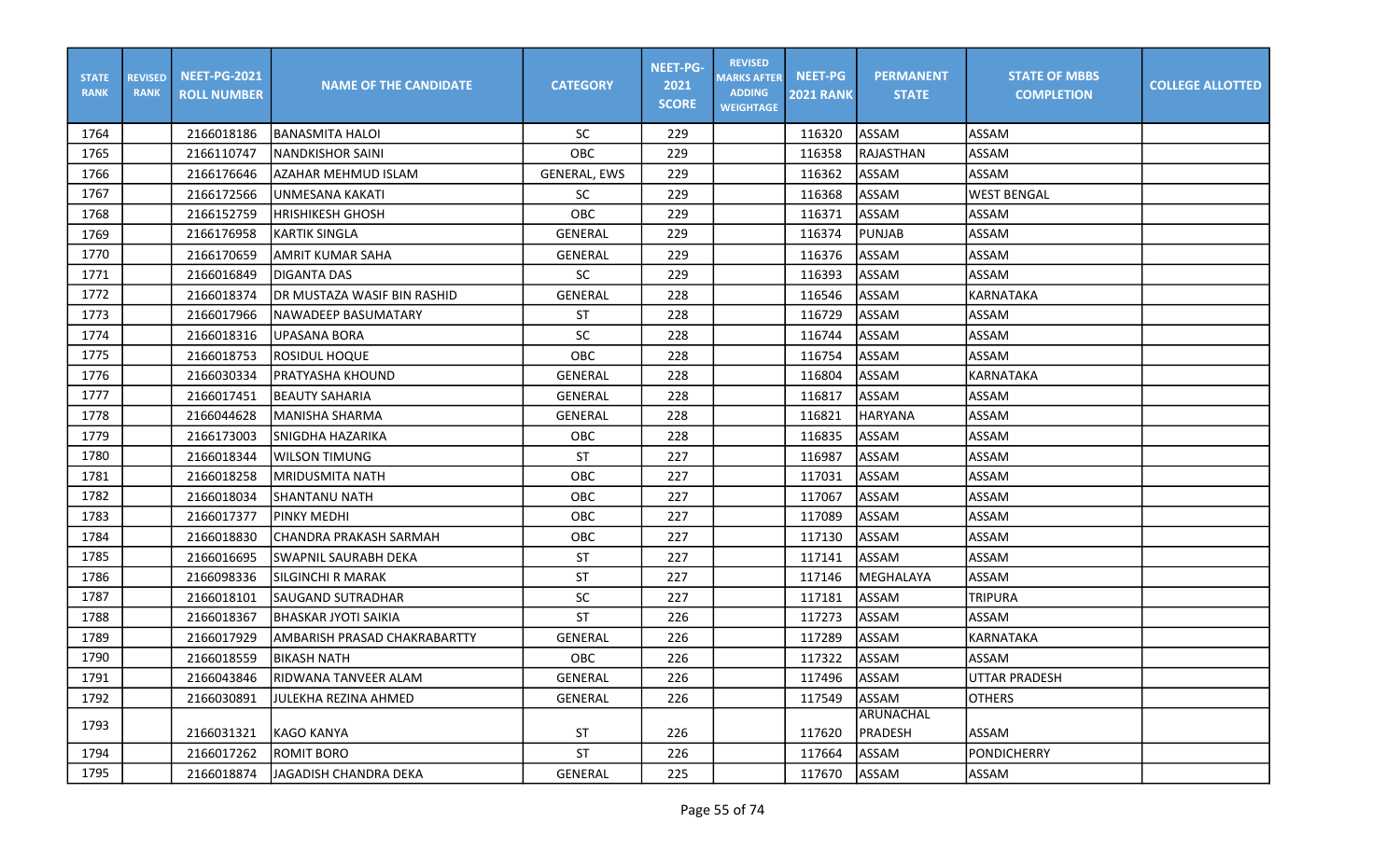| <b>STATE</b><br><b>RANK</b> | <b>REVISED</b><br><b>RANK</b> | <b>NEET-PG-2021</b><br><b>ROLL NUMBER</b> | <b>NAME OF THE CANDIDATE</b> | <b>CATEGORY</b>     | <b>NEET-PG-</b><br>2021<br><b>SCORE</b> | <b>REVISED</b><br><b>MARKS AFTER</b><br><b>ADDING</b><br><b>WEIGHTAGE</b> | <b>NEET-PG</b><br><b>2021 RANK</b> | <b>PERMANENT</b><br><b>STATE</b> | <b>STATE OF MBBS</b><br><b>COMPLETION</b> | <b>COLLEGE ALLOTTED</b> |
|-----------------------------|-------------------------------|-------------------------------------------|------------------------------|---------------------|-----------------------------------------|---------------------------------------------------------------------------|------------------------------------|----------------------------------|-------------------------------------------|-------------------------|
| 1796                        |                               | 2166114164                                | JITENDRA KUMAR PALSANIA      | OBC.                | 225                                     |                                                                           | 117730                             | RAJASTHAN                        | ASSAM                                     |                         |
| 1797                        |                               | 2166017198                                | <b>PARVEZ ABDULLAH</b>       | <b>GENERAL</b>      | 225                                     |                                                                           | 117949                             | <b>ASSAM</b>                     | <b>ASSAM</b>                              |                         |
| 1798                        |                               | 2166176408                                | <b>JUBAIR AKANDA</b>         | <b>GENERAL</b>      | 225                                     |                                                                           | 118133                             | <b>ASSAM</b>                     | ASSAM                                     |                         |
| 1799                        |                               | 2166032016                                | DAIBASARATHI DASPURKAYASTHA  | GENERAL             | 225                                     |                                                                           | 118200                             | ASSAM                            | <b>OTHERS</b>                             |                         |
| 1800                        |                               | 2166101750                                | SEKHAR JYOTI DEKA            | GENERAL             | 225                                     |                                                                           | 118229                             | ASSAM                            | ASSAM                                     |                         |
| 1801                        |                               | 2166152430                                | <b>RAHUL KUMAR</b>           | OBC                 | 225                                     |                                                                           | 118257                             | <b>UTTAR PRADESH</b>             | <b>ASSAM</b>                              |                         |
| 1802                        |                               | 2166176580                                | <b>JUSMITA CHETIA</b>        | OBC                 | 225                                     |                                                                           | 118317                             | ASSAM                            | <b>ASSAM</b>                              |                         |
| 1803                        |                               | 2166018786                                | <b>ANUSUA BARMAN</b>         | <b>OBC</b>          | 225                                     |                                                                           | 118344                             | ASSAM                            | ASSAM                                     |                         |
| 1804                        |                               | 2166176883                                | <b>IOBAL KHAN</b>            | <b>GENERAL</b>      | 225                                     |                                                                           | 118350                             | <b>ASSAM</b>                     | <b>ASSAM</b>                              |                         |
| 1805                        |                               | 2166016980                                | SAUMYA JHA                   | GENERAL             | 225                                     |                                                                           | 118352                             | <b>BIHAR</b>                     | <b>ASSAM</b>                              |                         |
| 1806                        |                               | 2166017695                                | ARUP KUMAR PATHAK            | SC                  | 224                                     |                                                                           | 118363                             | <b>ASSAM</b>                     | <b>ASSAM</b>                              |                         |
| 1807                        |                               | 2166176857                                | <b>NINZA DAS</b>             | OBC                 | 224                                     |                                                                           | 118388                             | ASSAM                            | <b>ASSAM</b>                              |                         |
| 1808                        |                               | 2166176432                                | <b>RANA SARKAR</b>           | GENERAL             | 224                                     |                                                                           | 118497                             | ASSAM                            | <b>ASSAM</b>                              |                         |
| 1809                        |                               | 2166031875                                | RAJASHREE SINHA              | <b>GENERAL</b>      | 224                                     |                                                                           | 118522                             | ASSAM                            | <b>UTTAR PRADESH</b>                      |                         |
| 1810                        |                               | 2166017410                                | PRABALI CHIRAN BEZBARUAH     | <b>GENERAL</b>      | 224                                     |                                                                           | 118686                             | ASSAM                            | <b>KARNATAKA</b>                          |                         |
| 1811                        |                               | 2166022346                                | AMRITA PRITAM                | OBC                 | 223                                     |                                                                           | 118780                             | <b>BIHAR</b>                     | <b>ASSAM</b>                              |                         |
| 1812                        |                               | 2166018832                                | <b>SWAPNEEL KAUSHIK</b>      | <b>GENERAL</b>      | 223                                     |                                                                           | 118816                             | ASSAM                            | <b>ASSAM</b>                              |                         |
| 1813                        |                               | 2166098380                                | POOJA JAHARISA               | ST                  | 223                                     |                                                                           | 119032                             | ASSAM                            | <b>ASSAM</b>                              |                         |
| 1814                        |                               | 2166176792                                | SEHNAJ ROHMAN                | GENERAL             | 223                                     |                                                                           | 119039                             | ASSAM                            | ASSAM                                     |                         |
| 1815                        |                               | 2166018342                                | <b>RISIM RONGPI</b>          | <b>ST</b>           | 223                                     |                                                                           | 119118                             | ASSAM                            | <b>ASSAM</b>                              |                         |
| 1816                        |                               | 2166017916                                | <b>UPASANA CHOUDHURY</b>     | <b>GENERAL</b>      | 223                                     |                                                                           | 119161                             | ASSAM                            | <b>ASSAM</b>                              |                         |
| 1817                        |                               | 2166097885                                | SALSAN TOYO S MOMIN          | <b>ST</b>           | 222                                     |                                                                           | 119167                             | MEGHALAYA                        | <b>ASSAM</b>                              |                         |
| 1818                        |                               | 2166177055                                | ZINNATUL ISLAM               | <b>GENERAL, EWS</b> | 222                                     |                                                                           | 119407                             | <b>ASSAM</b>                     | ASSAM                                     |                         |
| 1819                        |                               | 2166017738                                | SHAHIDUR RAHMAN TALUKDAR     | <b>GENERAL</b>      | 222                                     |                                                                           | 119487                             | ASSAM                            | <b>ASSAM</b>                              |                         |
| 1820                        |                               | 2166173324                                | TURANGAN DEVNATH             | OBC                 | 222                                     |                                                                           | 119516                             | ASSAM                            | <b>ASSAM</b>                              |                         |
| 1821                        |                               | 2166016698                                | ISUBHASH KALING RUKBO        | ST                  | 221                                     |                                                                           | 119534                             | ARUNACHAL<br><b>PRADESH</b>      | ASSAM                                     |                         |
| 1822                        |                               | 2166163689                                | ADITYA KUMAR SISODIA         | GENERAL             | 221                                     |                                                                           | 119607                             | UTTAR PRADESH                    | <b>JASSAM</b>                             |                         |
| 1823                        |                               | 2166158580                                | NITISHA PANDEY               | GENERAL, EWS        | 221                                     |                                                                           | 119611                             | UTTAR PRADESH                    | ASSAM                                     |                         |
| 1824                        |                               | 2166032396                                | <b>SUBODH KUMAR SINGH</b>    | OBC                 | 221                                     |                                                                           | 119686                             | ASSAM                            | MAHARASHTRA                               |                         |
| 1825                        |                               | 2166017954                                | <b>HARTHIS KUMAR ENGLENG</b> | ST                  | 221                                     |                                                                           | 119696                             | ASSAM                            | ASSAM                                     |                         |
| 1826                        |                               | 2166171101                                | SARMISTHA CHOUDHURY          | GENERAL             | 221                                     |                                                                           | 119764                             | ASSAM                            | <b>WEST BENGAL</b>                        |                         |
| 1827                        |                               | 2166163660                                | RAKTIM CHETIAPATRA           | OBC                 | 220                                     |                                                                           | 119894                             | ASSAM                            | ASSAM                                     |                         |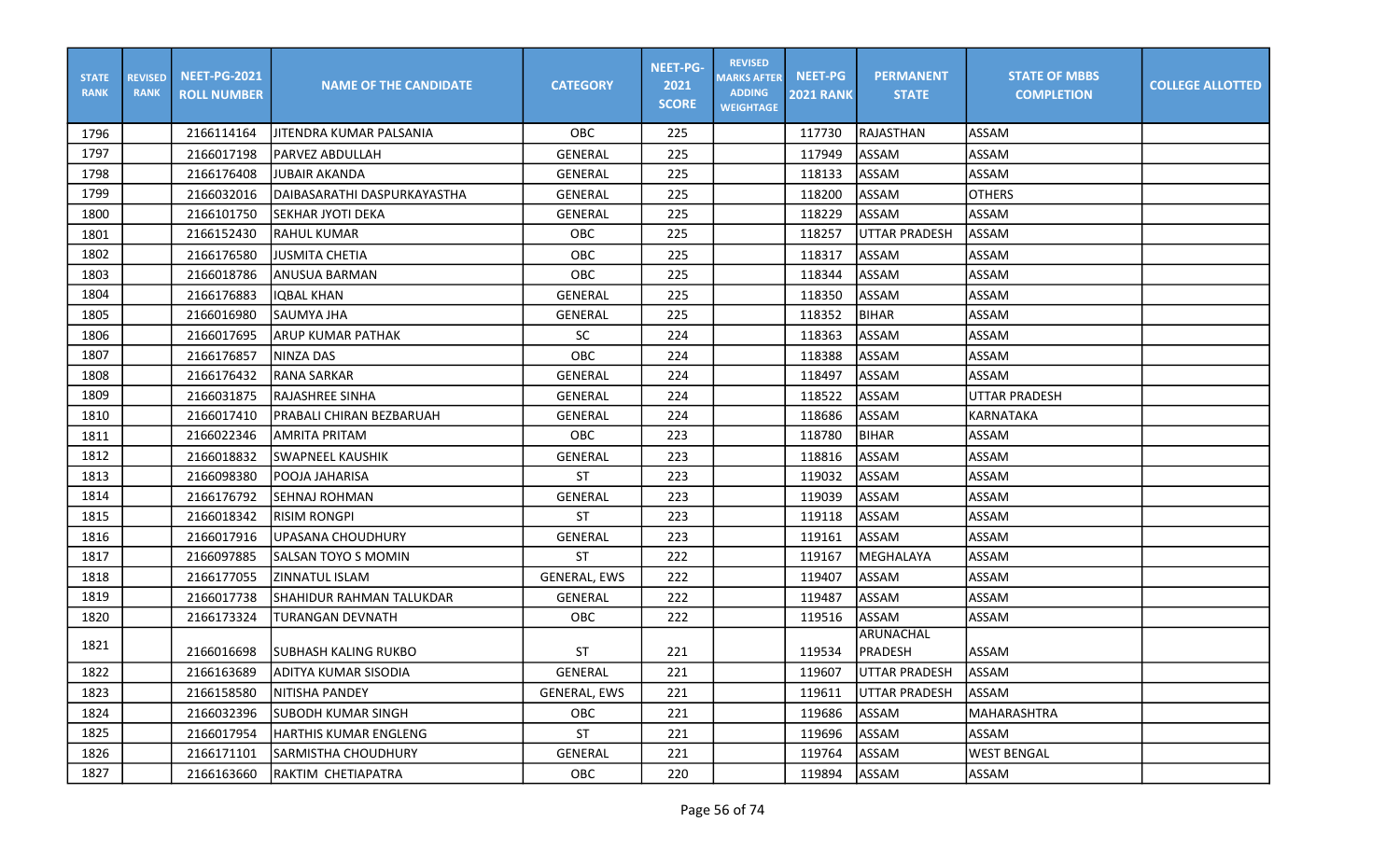| <b>STATE</b><br><b>RANK</b> | <b>REVISED</b><br><b>RANK</b> | <b>NEET-PG-2021</b><br><b>ROLL NUMBER</b> | <b>NAME OF THE CANDIDATE</b>      | <b>CATEGORY</b>     | <b>NEET-PG-</b><br>2021<br><b>SCORE</b> | <b>REVISED</b><br><b>MARKS AFTER</b><br><b>ADDING</b><br><b>WEIGHTAGE</b> | <b>NEET-PG</b><br><b>2021 RANK</b> | <b>PERMANENT</b><br><b>STATE</b> | <b>STATE OF MBBS</b><br><b>COMPLETION</b> | <b>COLLEGE ALLOTTED</b> |
|-----------------------------|-------------------------------|-------------------------------------------|-----------------------------------|---------------------|-----------------------------------------|---------------------------------------------------------------------------|------------------------------------|----------------------------------|-------------------------------------------|-------------------------|
| 1828                        |                               | 2166018393                                | <b>IELWIN TISSO</b>               | <b>ST</b>           | 220                                     |                                                                           | 119934                             | <b>ASSAM</b>                     | <b>ASSAM</b>                              |                         |
| 1829                        |                               | 2166016985                                | <b>JULFIKAR ALI</b>               | <b>GENERAL, EWS</b> | 220                                     |                                                                           | 120028                             | ASSAM                            | <b>OTHERS</b>                             |                         |
| 1830                        |                               | 2166018833                                | <b>RAHUL BORO</b>                 | <b>ST</b>           | 220                                     |                                                                           | 120091                             | ASSAM                            | ASSAM                                     |                         |
| 1831                        |                               | 2166049700                                | lMD KHALID JUNG KHAN              | <b>GENERAL</b>      | 220                                     |                                                                           | 120318                             | <b>BIHAR</b>                     | ASSAM                                     |                         |
| 1832                        |                               | 2166116679                                | <b>AJOY SHARMA</b>                | GENERAL             | 220                                     |                                                                           | 120342                             | ASSAM                            | <b>ASSAM</b>                              |                         |
| 1833                        |                               | 2166097713                                | <b>RYAN RECHENG D SANGMA</b>      | <b>ST</b>           | 220                                     |                                                                           | 120474                             | MEGHALAYA                        | <b>ASSAM</b>                              |                         |
| 1834                        |                               | 2166018049                                | KUINCHI CHUTIA                    | <b>GENERAL</b>      | 220                                     |                                                                           | 120522                             | ASSAM                            | luttar pradesh                            |                         |
| 1835                        |                               | 2166016891                                | <b>RINKU KONWAR</b>               | <b>ST</b>           | 219                                     |                                                                           | 120672                             | ASSAM                            | ASSAM                                     |                         |
| 1836                        |                               | 2166017688                                | KAILASH PATI NATH                 | OBC                 | 219                                     |                                                                           | 120676                             | ASSAM                            | <b>ASSAM</b>                              |                         |
| 1837                        |                               | 2166017950                                | <b>BHASWATI TALUKDAR</b>          | <b>GENERAL</b>      | 219                                     |                                                                           | 120721                             | ASSAM                            | MAHARASHTRA                               |                         |
| 1838                        |                               | 2166176859                                | <b>GEETANJALI SHARMA</b>          | <b>GENERAL</b>      | 219                                     |                                                                           | 120787                             | ASSAM                            | <b>OTHERS</b>                             |                         |
| 1839                        |                               | 2166017408                                | SIDDHARTHA DAS                    | SC                  | 219                                     |                                                                           | 120916                             | ASSAM                            | ASSAM                                     |                         |
| 1840                        |                               | 2166098030                                | <b>ISAAC LALRAWNGBAWLA</b>        | <b>ST</b>           | 219                                     |                                                                           | 120957                             | <b>MIZORAM</b>                   | <b>ASSAM</b>                              |                         |
| 1841                        |                               | 2166016938                                | <b>DIKHYA HANDIQUE</b>            | OBC                 | 218                                     |                                                                           | 121032                             | ASSAM                            | <b>OTHERS</b>                             |                         |
| 1842                        |                               | 2166163441                                | LIQAYATUL WADUD AL HADI           | <b>GENERAL</b>      | 218                                     |                                                                           | 121240                             | ASSAM                            | KARNATAKA                                 |                         |
| 1843                        |                               | 2166172554                                | <b>EMMANUEL RABHA</b>             | <b>ST</b>           | 218                                     |                                                                           | 121253                             | ASSAM                            | <b>ASSAM</b>                              |                         |
| 1844                        |                               | 2166016937                                | <b>KULDEEP SARMAH</b>             | <b>GENERAL</b>      | 217                                     |                                                                           | 121424                             | ASSAM                            | ASSAM                                     |                         |
| 1845                        |                               | 2166176720                                | <b>ALPANA DEKA</b>                | OBC                 | 217                                     |                                                                           | 121465                             | <b>ASSAM</b>                     | <b>OTHERS</b>                             |                         |
| 1846                        |                               | 2166018770                                | <b>JYASHMI RABHA</b>              | <b>ST</b>           | 217                                     |                                                                           | 121541                             | <b>ASSAM</b>                     | <b>MAHARASHTRA</b>                        |                         |
| 1847                        |                               | 2166097722                                | <b>CHALLIENSUNG</b>               | <b>ST</b>           | 217                                     |                                                                           | 121632                             | <b>ASSAM</b>                     | <b>ASSAM</b>                              |                         |
| 1848                        |                               | 2166176505                                | PLABITA SARMAH                    | <b>GENERAL</b>      | 217                                     |                                                                           | 121710                             | ASSAM                            | <b>ASSAM</b>                              |                         |
| 1849                        |                               | 2166018851                                | DIMPI BODO                        | <b>ST</b>           | 216                                     |                                                                           | 121847                             | ASSAM                            | ASSAM                                     |                         |
| 1850                        |                               | 2166176488                                | <b>ANTARA KUNDU</b>               | OBC                 | 216                                     |                                                                           | 121855                             | ASSAM                            | <b>ASSAM</b>                              |                         |
| 1851                        |                               | 2166098344                                | <b>TIMOTHE LALNGAISAK PUDAITE</b> | <b>ST</b>           | 216                                     |                                                                           | 121897                             | ASSAM                            | <b>ASSAM</b>                              |                         |
| 1852                        |                               | 2166018806                                | <b>RITTIK BHARADWAJ</b>           | <b>GENERAL</b>      | 216                                     |                                                                           | 121993                             | <b>ASSAM</b>                     | <b>ASSAM</b>                              |                         |
| 1853                        |                               | 2166176328                                | <b>HIMADRI BISWAS</b>             | SC                  | 215                                     |                                                                           | 122125                             | ASSAM                            | ASSAM                                     |                         |
| 1854                        |                               | 2166017729                                | <b>UDDIPTA TALUKDAR</b>           | OBC                 | 215                                     |                                                                           | 122233                             | ASSAM                            | ASSAM                                     |                         |
| 1855                        |                               | 2166163109                                | <b>SHRUTILEKHA DEVI</b>           | GENERAL             | 215                                     |                                                                           | 122325                             | ASSAM                            | ASSAM                                     |                         |
| 1856                        |                               | 2166064440                                | NIVED N K                         | <b>GENERAL</b>      | 215                                     |                                                                           | 122354                             | KERALA                           | ASSAM                                     |                         |
| 1857                        |                               | 2166018747                                | <b>HIMASHREE NATH</b>             | <b>GENERAL</b>      | 215                                     |                                                                           | 122424                             | ASSAM                            | KARNATAKA                                 |                         |
| 1858                        |                               | 2166101406                                | lbhaswati pathak                  | GENERAL             | 215                                     |                                                                           | 122813                             | ASSAM                            | <b>MAHARASHTRA</b>                        |                         |
| 1859                        |                               | 2166170668                                | ISANDIPA CHAKRABORTY              | <b>GENERAL</b>      | 215                                     |                                                                           | 122814                             | <b>ASSAM</b>                     | <b>ASSAM</b>                              |                         |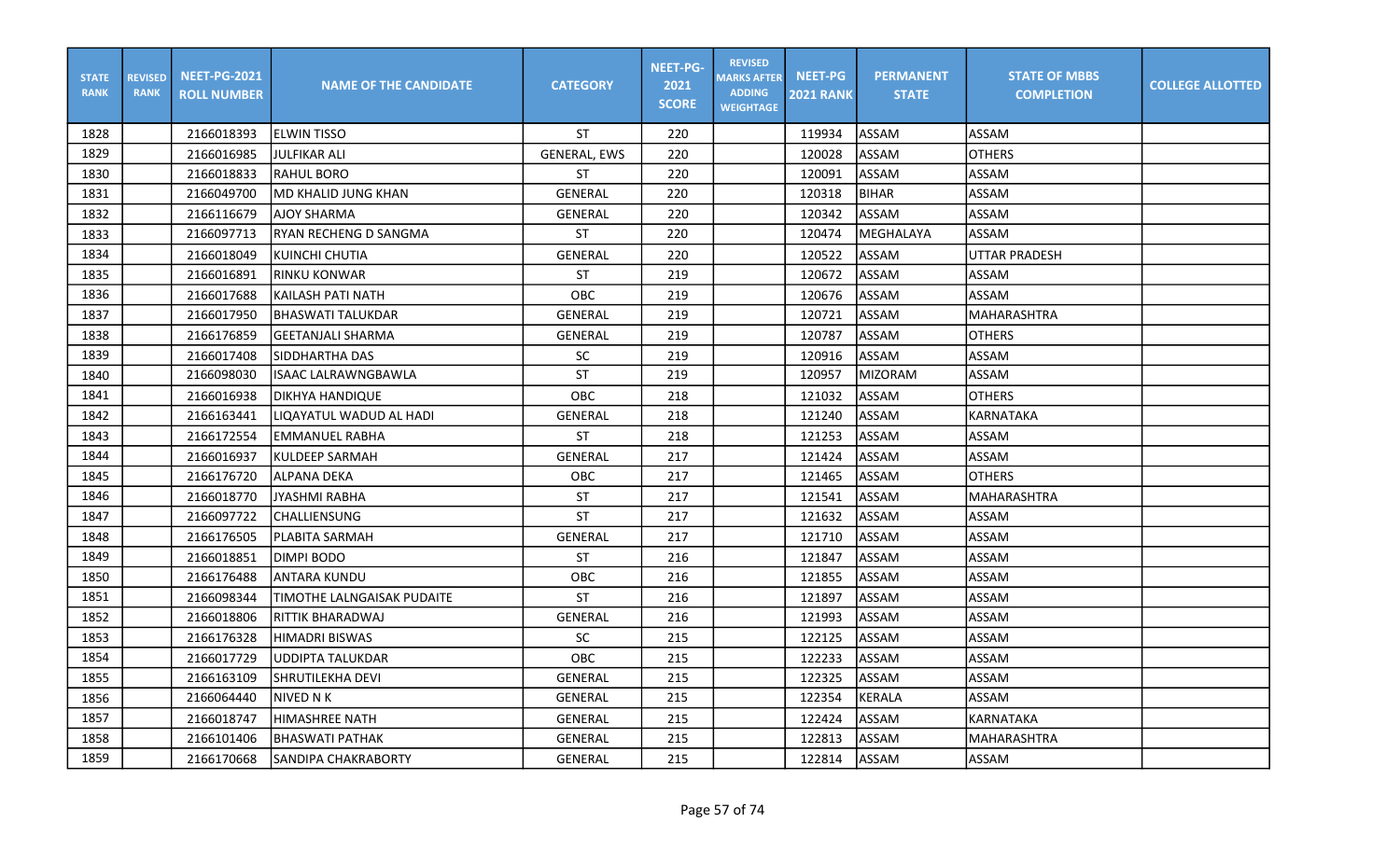| <b>STATE</b><br><b>RANK</b> | <b>REVISED</b><br><b>RANK</b> | <b>NEET-PG-2021</b><br><b>ROLL NUMBER</b> | <b>NAME OF THE CANDIDATE</b> | <b>CATEGORY</b> | <b>NEET-PG-</b><br>2021<br><b>SCORE</b> | <b>REVISED</b><br><b>MARKS AFTER</b><br><b>ADDING</b><br><b>WEIGHTAGE</b> | <b>NEET-PG</b><br><b>2021 RANK</b> | <b>PERMANENT</b><br><b>STATE</b> | <b>STATE OF MBBS</b><br><b>COMPLETION</b> | <b>COLLEGE ALLOTTED</b> |
|-----------------------------|-------------------------------|-------------------------------------------|------------------------------|-----------------|-----------------------------------------|---------------------------------------------------------------------------|------------------------------------|----------------------------------|-------------------------------------------|-------------------------|
| 1860                        |                               |                                           |                              |                 |                                         |                                                                           |                                    | ARUNACHAL                        |                                           |                         |
|                             |                               | 2166173928                                | <b>TAPI KOMA</b>             | ST              | 214                                     |                                                                           | 122955                             | <b>PRADESH</b>                   | <b>ASSAM</b>                              |                         |
| 1861                        |                               | 2166177155                                | <b>SWARNALI DEY</b>          | <b>GENERAL</b>  | 214                                     |                                                                           | 122994                             | <b>WEST BENGAL</b>               | ASSAM                                     |                         |
| 1862                        |                               | 2166017561                                | NISAR AHMED                  | OBC             | 214                                     |                                                                           | 123078                             | RAJASTHAN                        | ASSAM                                     |                         |
| 1863                        |                               | 2166018691                                | <b>SHAKTI BIKASH NATH</b>    | <b>GENERAL</b>  | 214                                     |                                                                           | 123153                             | ASSAM                            | <b>ANDHRA PRADESH</b>                     |                         |
| 1864                        |                               | 2166017743                                | MUHSINA RAHMAN               | <b>GENERAL</b>  | 214                                     |                                                                           | 123192                             | <b>ASSAM</b>                     | ASSAM                                     |                         |
| 1865                        |                               | 2166092428                                | APALA BHATTACHARJEE          | <b>GENERAL</b>  | 214                                     |                                                                           | 123226                             | ASSAM                            | <b>ASSAM</b>                              |                         |
| 1866                        |                               | 2166017051                                | RAJMONISH SH. THAKUR         | <b>OBC</b>      | 213                                     |                                                                           | 123508                             | ASSAM                            | <b>ASSAM</b>                              |                         |
| 1867                        |                               | 2166098459                                | TISHUSA J SANGMA             | ST              | 213                                     |                                                                           | 123563                             | MEGHALAYA                        | <b>ASSAM</b>                              |                         |
| 1868                        |                               | 2166017196                                | AMIRUL HAQUE CHOUDHURY       | GENERAL         | 212                                     |                                                                           | 123592                             | ASSAM                            | <b>OTHERS</b>                             |                         |
| 1869                        |                               | 2166018859                                | ROSELINE MUSFIA YESMIN       | <b>GENERAL</b>  | 212                                     |                                                                           | 123712                             | ASSAM                            | <b>OTHERS</b>                             |                         |
| 1870                        |                               | 2166077359                                | <b>BISHAL CHOUDHURY</b>      | <b>GENERAL</b>  | 212                                     |                                                                           | 123781                             | ASSAM                            | lMADHYA PRADESH                           |                         |
| 1871                        |                               | 2166017923                                | <b>RINKI DUSAD</b>           | OBC             | 212                                     |                                                                           | 123822                             | <b>ASSAM</b>                     | ASSAM                                     |                         |
| 1872                        |                               | 2166172843                                | ROHIT DAS                    | <b>SC</b>       | 212                                     |                                                                           | 123829                             | ASSAM                            | ASSAM                                     |                         |
| 1873                        |                               | 2166017745                                | <b>MAITREYEE DHAR</b>        | <b>GENERAL</b>  | 211                                     |                                                                           | 123998                             | <b>ASSAM</b>                     | <b>KARNATAKA</b>                          |                         |
| 1874                        |                               | 2166018476                                | ROHAN BHARADWAJ              | <b>GENERAL</b>  | 211                                     |                                                                           | 124045                             | ASSAM                            | KARNATAKA                                 |                         |
| 1875                        |                               | 2166016624                                | <b>DIMPI THAKURIA</b>        | OBC             | 211                                     |                                                                           | 124160                             | ASSAM                            | <b>ASSAM</b>                              |                         |
| 1876                        |                               | 2166017216                                | <b>ANAMIKA DAS</b>           | SC              | 211                                     |                                                                           | 124172                             | ASSAM                            | <b>ASSAM</b>                              |                         |
| 1877                        |                               | 2166027960                                | NAMRIDINBOU NEWMAI           | ST              | 211                                     |                                                                           | 124195                             | NAGALAND                         | <b>ASSAM</b>                              |                         |
| 1878                        |                               | 2166016957                                | <b>NABANITA DEURI</b>        | <b>ST</b>       | 211                                     |                                                                           | 124253                             | <b>ASSAM</b>                     | <b>ASSAM</b>                              |                         |
| 1879                        |                               | 2166018214                                | TASLIMA AHMED                | <b>GENERAL</b>  | 211                                     |                                                                           | 124267                             | ASSAM                            | <b>ASSAM</b>                              |                         |
| 1880                        |                               | 2166018123                                | <b>ARJUN SHARMA</b>          | <b>GENERAL</b>  | 210                                     |                                                                           | 124298                             | ASSAM                            | <b>ASSAM</b>                              |                         |
| 1881                        |                               | 2166017800                                | REZAUL KARIM AHMED           | GENERAL         | 210                                     |                                                                           | 124392                             | ASSAM                            | <b>ASSAM</b>                              |                         |
| 1882                        |                               | 2166016585                                | SAHIL PARVEEZ AZAD           | <b>GENERAL</b>  | 210                                     |                                                                           | 124397                             | ASSAM                            | <b>KARNATAKA</b>                          |                         |
| 1883                        |                               | 2166016987                                | <b>SHABNAM ALI</b>           | <b>GENERAL</b>  | 210                                     |                                                                           | 124457                             | ASSAM                            | ASSAM                                     |                         |
| 1884                        |                               | 2166016926                                | <b>SUBRATA ROY</b>           | <b>SC</b>       | 210                                     |                                                                           | 124520                             | ASSAM                            | <b>ASSAM</b>                              |                         |
| 1885                        |                               | 2166018437                                | <b>AKANKSHA SONOWAL</b>      | <b>ST</b>       | 210                                     |                                                                           | 124527                             | ASSAM                            | <b>ASSAM</b>                              |                         |
| 1886                        |                               | 2166016677                                | PABITRA PRAN HAZARIKA        | <b>OBC</b>      | 210                                     |                                                                           | 124639                             | ASSAM                            | ASSAM                                     |                         |
| 1887                        |                               | 2166176456                                | AFRUZA AKHTAR                | GENERAL, EWS    | 210                                     |                                                                           | 124699                             | <b>ASSAM</b>                     | ASSAM                                     |                         |
| 1888                        |                               | 2166016811                                | MANISHA KUMARI               | SC              | 210                                     |                                                                           | 124771                             | RAJASTHAN                        | ASSAM                                     |                         |
| 1889                        |                               | 2166117967                                | ANURAG KHAWAS                | OBC             | 210                                     |                                                                           | 124896                             | <b>SIKKIM</b>                    | ASSAM                                     |                         |
| 1890                        |                               | 2166052477                                | POPI DAS                     | SC              | 210                                     |                                                                           | 124901                             | KARNATAKA                        | ASSAM                                     |                         |
| 1891                        |                               | 2166176650                                | RUMOJ AUQAF                  | OBC             | 209                                     |                                                                           | 124962                             | UTTAR PRADESH                    | ASSAM                                     |                         |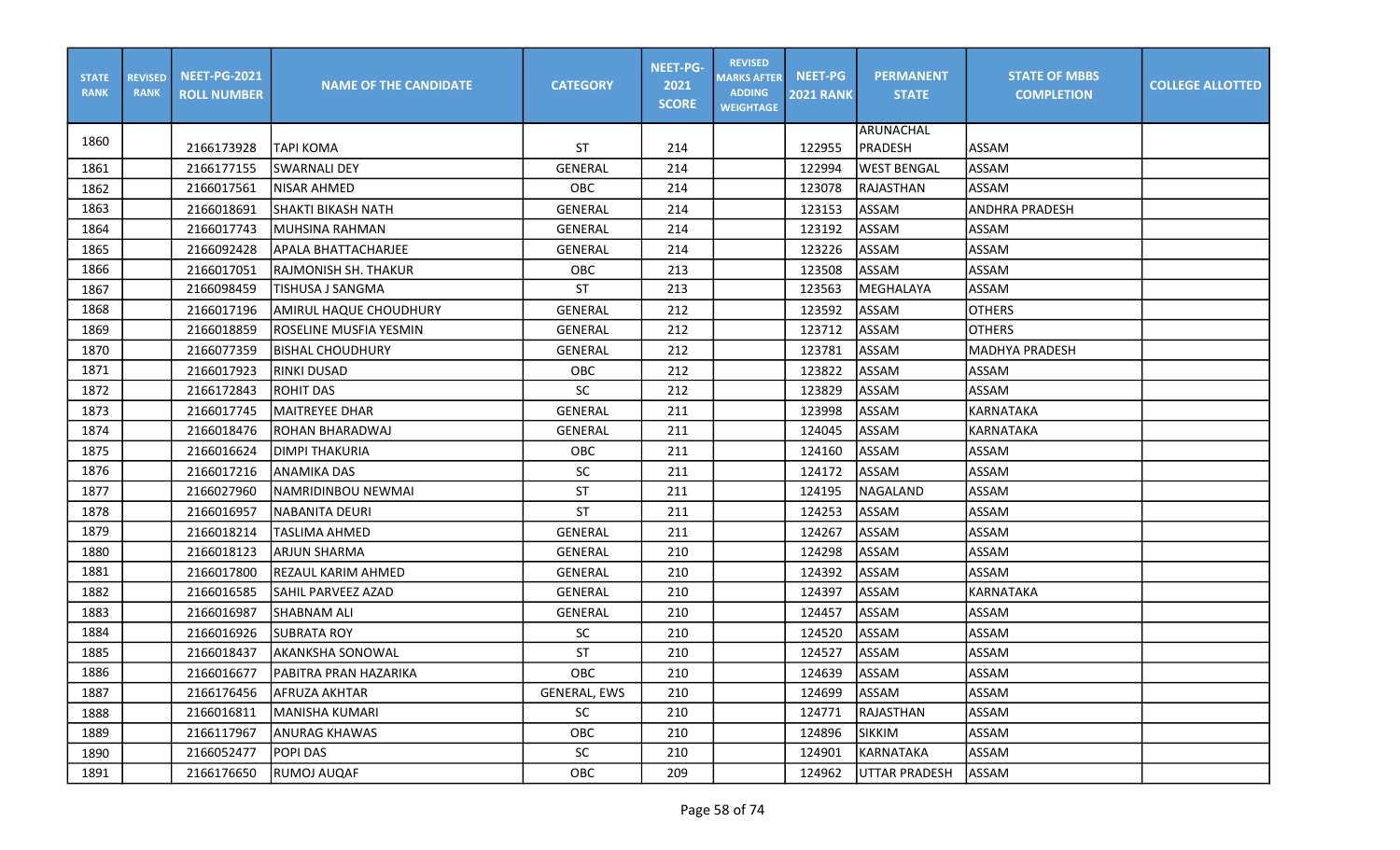| <b>STATE</b><br><b>RANK</b> | <b>REVISED</b><br><b>RANK</b> | <b>NEET-PG-2021</b><br><b>ROLL NUMBER</b> | <b>NAME OF THE CANDIDATE</b> | <b>CATEGORY</b>     | <b>NEET-PG-</b><br>2021<br><b>SCORE</b> | <b>REVISED</b><br><b>MARKS AFTER</b><br><b>ADDING</b><br><b>WEIGHTAGE</b> | <b>NEET-PG</b><br><b>2021 RANK</b> | <b>PERMANENT</b><br><b>STATE</b> | <b>STATE OF MBBS</b><br><b>COMPLETION</b> | <b>COLLEGE ALLOTTED</b> |
|-----------------------------|-------------------------------|-------------------------------------------|------------------------------|---------------------|-----------------------------------------|---------------------------------------------------------------------------|------------------------------------|----------------------------------|-------------------------------------------|-------------------------|
| 1892                        |                               | 2166018653                                | IREBECCA RAMHLIMUM           | ST                  | 209                                     |                                                                           | 124987                             | ASSAM                            | ASSAM                                     |                         |
| 1893                        |                               | 2166018671                                | <b>RATUL SINHA</b>           | GENERAL             | 209                                     |                                                                           | 125005                             | <b>ASSAM</b>                     | <b>ASSAM</b>                              |                         |
| 1894                        |                               | 2166017421                                | <b>TUSHAR DAS</b>            | <b>SC</b>           | 209                                     |                                                                           | 125205                             | ASSAM                            | <b>ASSAM</b>                              |                         |
| 1895                        |                               | 2166100603                                | UTPAL MAZUMDAR               | OBC                 | 209                                     |                                                                           | 125242                             | ASSAM                            | <b>ASSAM</b>                              |                         |
| 1896                        |                               | 2166017365                                | IRITURAJ HATIKAKOTY          | <b>GENERAL</b>      | 209                                     |                                                                           | 125249                             | ASSAM                            | <b>ASSAM</b>                              |                         |
| 1897                        |                               | 2166017536                                | <b>ZERIN YASMIN</b>          | <b>GENERAL</b>      | 209                                     |                                                                           | 125300                             | <b>ASSAM</b>                     | <b>SIKKIM</b>                             |                         |
| 1898                        |                               | 2166016801                                | SHABANA YASMIN               | GENERAL             | 208                                     |                                                                           | 125412                             | ASSAM                            | <b>ASSAM</b>                              |                         |
| 1899                        |                               | 2166176422                                | LUTHFAR HOSSAIN PRODHANI     | <b>GENERAL, EWS</b> | 207                                     |                                                                           | 125770                             | <b>ASSAM</b>                     | <b>ASSAM</b>                              |                         |
| 1900                        |                               | 2166102150                                | <b>JACINTH HAZARIKA</b>      | <b>ST</b>           | 207                                     |                                                                           | 125934                             | <b>ASSAM</b>                     | MAHARASHTRA                               |                         |
| 1901                        |                               | 2166177037                                | <b>IDR SHOHIDUL ISLAM</b>    | <b>GENERAL, EWS</b> | 207                                     |                                                                           | 126057                             | ASSAM                            | <b>ASSAM</b>                              |                         |
| 1902                        |                               | 2166016960                                | <b>IMD. MANZURUL HOQUE</b>   | <b>GENERAL, EWS</b> | 206                                     |                                                                           | 126169                             | ASSAM                            | <b>ASSAM</b>                              |                         |
| 1903                        |                               | 2166018561                                | IDAWIPAYAN DEB               | <b>GENERAL</b>      | 206                                     |                                                                           | 126181                             | <b>ASSAM</b>                     | <b>ASSAM</b>                              |                         |
| 1904                        |                               | 2166018353                                | PARTHA PRATIM GOGOI          | <b>GENERAL</b>      | 206                                     |                                                                           | 126222                             | <b>ASSAM</b>                     | <b>OTHERS</b>                             |                         |
| 1905                        |                               | 2166017557                                | lMIRDHA SANOWAR HOSSAIN      | GENERAL             | 206                                     |                                                                           | 126252                             | ASSAM                            | ASSAM                                     |                         |
| 1906                        |                               | 2166166507                                | <b>HARISH CHAND SAROJ</b>    | <b>SC</b>           | 206                                     |                                                                           | 126280                             | <b>UTTAR PRADESH</b>             | <b>ASSAM</b>                              |                         |
| 1907                        |                               | 2166033404                                | MEENAKSHI MRINALINI SINGH    | <b>GENERAL</b>      | 206                                     |                                                                           | 126304                             | ASSAM                            | <b>KARNATAKA</b>                          |                         |
| 1908                        |                               | 2166097831                                | <b>PROTIBHA RABHA</b>        | ST                  | 206                                     |                                                                           | 126310                             | MEGHALAYA                        | ASSAM                                     |                         |
| 1909                        |                               | 2166176405                                | ABEDUL ISLAM BHUIAH          | <b>GENERAL</b>      | 206                                     |                                                                           | 126355                             | <b>ASSAM</b>                     | <b>ASSAM</b>                              |                         |
| 1910                        |                               | 2166016668                                | POPCEE GOGOI                 | OBC                 | 206                                     |                                                                           | 126453                             | ASSAM                            | <b>ASSAM</b>                              |                         |
| 1911                        |                               | 2166176893                                | PRADIPTA SAHA                | <b>GENERAL</b>      | 206                                     |                                                                           | 126454                             | ASSAM                            | <b>ASSAM</b>                              |                         |
| 1912                        |                               | 2166018088                                | PRAYASHI SAIKIA              | <b>OBC</b>          | 205                                     |                                                                           | 126605                             | <b>ASSAM</b>                     | KARNATAKA                                 |                         |
| 1913                        |                               | 2166017732                                | GUNAJIT SARMA                | <b>GENERAL</b>      | 205                                     |                                                                           | 126628                             | ASSAM                            | ASSAM                                     |                         |
| 1914                        |                               | 2166017003                                | MRIGANKA DAS                 | OBC                 | 205                                     |                                                                           | 127039                             | ASSAM                            | ASSAM                                     |                         |
| 1915                        |                               | 2166173039                                | <b>SUDIP SINHA</b>           | OBC                 | 205                                     |                                                                           | 127102                             | ASSAM                            | ASSAM                                     |                         |
| 1916                        |                               | 2166017248                                | KHADIZA AN TAHERA            | <b>GENERAL</b>      | 205                                     |                                                                           | 127136                             | <b>ASSAM</b>                     | <b>ASSAM</b>                              |                         |
| 1917                        |                               | 2166018189                                | <b>SHAURABH ARJYA</b>        | <b>SC</b>           | 204                                     |                                                                           | 127160                             | ASSAM                            | <b>ASSAM</b>                              |                         |
| 1918                        |                               | 2166018053                                | <b>RUHUL AMIN</b>            | <b>GENERAL, EWS</b> | 204                                     |                                                                           | 127185                             | ASSAM                            | <b>ASSAM</b>                              |                         |
| 1919                        |                               | 2166017746                                | <b>BIJOY DEBBARMA</b>        | <b>ST</b>           | 204                                     |                                                                           | 127188                             | <b>TRIPURA</b>                   | <b>ASSAM</b>                              |                         |
| 1920                        |                               | 2166111035                                | KAMLESH KUMAR SAINI          | OBC                 | 204                                     |                                                                           | 127326                             | RAJASTHAN                        | ASSAM                                     |                         |
| 1921                        |                               | 2166018855                                | <b>SAZIDUR RAHMAN</b>        | GENERAL             | 204                                     |                                                                           | 127335                             | ASSAM                            | <b>OTHERS</b>                             |                         |
| 1922                        |                               | 2166018455                                | IRITIZ PRAKASH BORA          | GENERAL             | 204                                     |                                                                           | 127362                             | ASSAM                            | <b>SIKKIM</b>                             |                         |
| 1923                        |                               | 2166016665                                | KIME UNU                     | ST                  | 204                                     |                                                                           | 127430                             | ARUNACHAL<br>PRADESH             | ASSAM                                     |                         |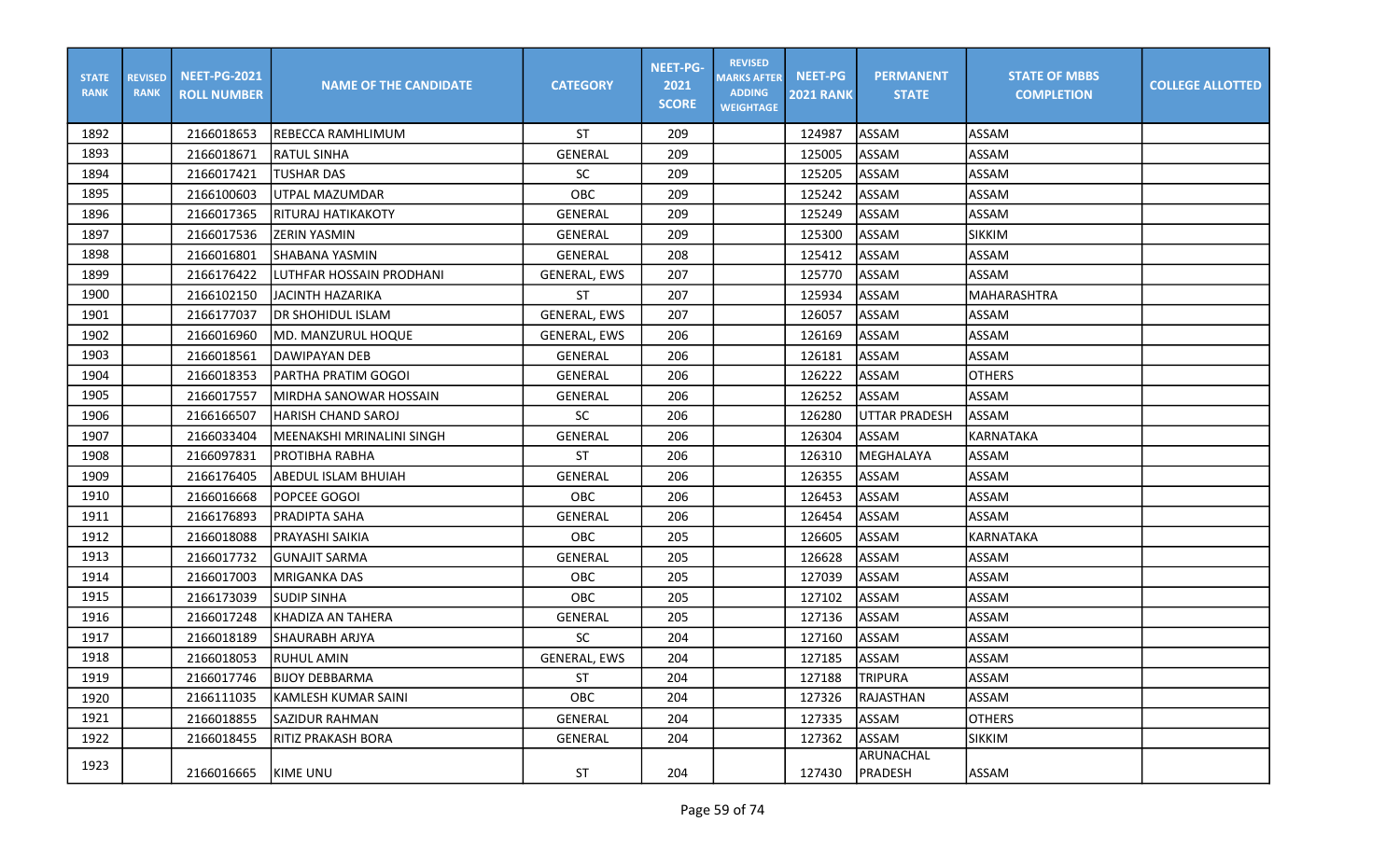| <b>STATE</b><br><b>RANK</b> | <b>REVISED</b><br><b>RANK</b> | <b>NEET-PG-2021</b><br><b>ROLL NUMBER</b> | <b>NAME OF THE CANDIDATE</b> | <b>CATEGORY</b>     | <b>NEET-PG-</b><br>2021<br><b>SCORE</b> | <b>REVISED</b><br><b>MARKS AFTER</b><br><b>ADDING</b><br><b>WEIGHTAGE</b> | <b>NEET-PG</b><br><b>2021 RANK</b> | <b>PERMANENT</b><br><b>STATE</b> | <b>STATE OF MBBS</b><br><b>COMPLETION</b> | <b>COLLEGE ALLOTTED</b> |
|-----------------------------|-------------------------------|-------------------------------------------|------------------------------|---------------------|-----------------------------------------|---------------------------------------------------------------------------|------------------------------------|----------------------------------|-------------------------------------------|-------------------------|
| 1924                        |                               | 2166176474                                | <b>AMLAN GHOSH</b>           | OBC                 | 204                                     |                                                                           | 127483                             | ASSAM                            | ASSAM                                     |                         |
| 1925                        |                               | 2166173633                                | <b>KAUSHIK BARUAH</b>        | <b>GENERAL</b>      | 203                                     |                                                                           | 127497                             | <b>ASSAM</b>                     | <b>ASSAM</b>                              |                         |
| 1926                        |                               | 2166018218                                | PRANJAL DUTTA                | <b>GENERAL</b>      | 203                                     |                                                                           | 127563                             | <b>ASSAM</b>                     | <b>ASSAM</b>                              |                         |
| 1927                        |                               | 2166016789                                | O PREM KUMAR SINGHA          | OBC                 | 203                                     |                                                                           | 127585                             | ASSAM                            | <b>ASSAM</b>                              |                         |
| 1928                        |                               | 2166017130                                | SOUPAYAN PAUL CHOWDHURY      | GENERAL             | 203                                     |                                                                           | 127670                             | ASSAM                            | <b>ASSAM</b>                              |                         |
| 1929                        |                               | 2166114370                                | NITIN KUMAR NENIWAL          | <b>SC</b>           | 203                                     |                                                                           | 127675                             | RAJASTHAN                        | <b>ASSAM</b>                              |                         |
| 1930                        |                               | 2166016966                                | <b>BIDISHA SONOWAL</b>       | <b>ST</b>           | 203                                     |                                                                           | 127708                             | ASSAM                            | <b>ASSAM</b>                              |                         |
| 1931                        |                               | 2166174446                                | <b>NASIM ALAM FAROOQUE</b>   | <b>GENERAL</b>      | 203                                     |                                                                           | 127737                             | <b>ASSAM</b>                     | <b>ASSAM</b>                              |                         |
| 1932                        |                               | 2166097740                                | <b>SENGREY D. MARAK</b>      | <b>ST</b>           | 202                                     |                                                                           | 127839                             | MEGHALAYA                        | ASSAM                                     |                         |
| 1933                        |                               | 2166017186                                | MEHDI HASAN NAGORI           | GENERAL, EWS        | 202                                     |                                                                           | 128067                             | ASSAM                            | <b>ASSAM</b>                              |                         |
| 1934                        |                               | 2166100834                                | <b>ASHISH SHAH</b>           | <b>OBC</b>          | 201                                     |                                                                           | 128325                             | <b>ASSAM</b>                     | <b>ASSAM</b>                              |                         |
| 1935                        |                               | 2166017035                                | PIMPI DEORI                  | <b>ST</b>           | 201                                     |                                                                           | 128371                             | ASSAM                            | <b>ASSAM</b>                              |                         |
| 1936                        |                               | 2166018699                                | <b>SUPRIYO ROY</b>           | SC                  | 201                                     |                                                                           | 128415                             | ASSAM                            | <b>ASSAM</b>                              |                         |
| 1937                        |                               | 2166017012                                | <b>HIRANYAJIT GOHAIN</b>     | OBC                 | 201                                     |                                                                           | 128430                             | ASSAM                            | <b>ASSAM</b>                              |                         |
| 1938                        |                               | 2166018611                                | PRITAM DAS                   | <b>GENERAL, EWS</b> | 201                                     |                                                                           | 128455                             | ASSAM                            | <b>ASSAM</b>                              |                         |
| 1939                        |                               | 2166176833                                | <b>SOHAM SEN</b>             | <b>GENERAL</b>      | 200                                     |                                                                           | 128632                             | ASSAM                            | <b>OTHERS</b>                             |                         |
| 1940                        |                               | 2166017101                                | PRIYANKA DEBNATH             | OBC                 | 200                                     |                                                                           | 128658                             | ASSAM                            | ASSAM                                     |                         |
| 1941                        |                               | 2166018348                                | <b>OLIVIAN LYNGDOH</b>       | <b>ST</b>           | 200                                     |                                                                           | 128888                             | <b>MEGHALAYA</b>                 | <b>ASSAM</b>                              |                         |
| 1942                        |                               | 2166018565                                | <b>DEVDATTA BISWAS</b>       | GENERAL             | 200                                     |                                                                           | 129006                             | ASSAM                            | <b>UTTAR PRADESH</b>                      |                         |
| 1943                        |                               | 2166098196                                | IMANUEL LALMALSAWM PULAMTE   | ST                  | 200                                     |                                                                           | 129029                             | <b>MANIPUR</b>                   | ASSAM                                     |                         |
| 1944                        |                               | 2166176442                                | <b>SUMIT RAJAK</b>           | <b>SC</b>           | 200                                     |                                                                           | 129035                             | <b>ASSAM</b>                     | <b>ASSAM</b>                              |                         |
| 1945                        |                               | 2166017306                                | <b>NANDINI BARUAH</b>        | <b>GENERAL</b>      | 200                                     |                                                                           | 129105                             | <b>ASSAM</b>                     | ASSAM                                     |                         |
| 1946                        |                               | 2166176725                                | MIRANDA BORA                 | OBC                 | 200                                     |                                                                           | 129125                             | ASSAM                            | <b>ASSAM</b>                              |                         |
| 1947                        |                               | 2166099107                                | SANTOSH KUMAR SARANGI        | GENERAL             | 200                                     |                                                                           | 129159                             | <b>ODISHA</b>                    | <b>ASSAM</b>                              |                         |
| 1948                        |                               | 2166017802                                | HIMAN JYOTI DAS              | <b>GENERAL</b>      | 200                                     |                                                                           | 129216                             | ASSAM                            | <b>ASSAM</b>                              |                         |
| 1949                        |                               | 2166018621                                | MASTAFA AHMED MAZUMDER       | <b>GENERAL</b>      | 199                                     |                                                                           | 129231                             | ASSAM                            | <b>OTHERS</b>                             |                         |
| 1950                        |                               | 2166016598                                | <b>RUPALI MAM</b>            | <b>ST</b>           | 199                                     |                                                                           | 129282                             | ARUNACHAL<br><b>IPRADESH</b>     | JASSAM                                    |                         |
| 1951                        |                               | 2166017414                                | MIRLONGKI TERANG             | ST                  | 199                                     |                                                                           | 129300                             | <b>ASSAM</b>                     | ASSAM                                     |                         |
| 1952                        |                               | 2166016606                                | <b>ASHIM BORUAH</b>          | OBC                 | 199                                     |                                                                           | 129382                             | ASSAM                            | ASSAM                                     |                         |
| 1953                        |                               | 2166016681                                | <b>SURAJ PEGU</b>            | ST                  | 199                                     |                                                                           | 129388                             | ASSAM                            | ASSAM                                     |                         |
| 1954                        |                               | 2166104596                                | <b>RUPAM TALUKDAR</b>        | GENERAL             | 199                                     |                                                                           | 129427                             | ASSAM                            | <b>GUJARAT</b>                            |                         |
| 1955                        |                               | 2166164681                                | ISANJAY KUTUM                | ST                  | 198                                     |                                                                           | 129636                             | ASSAM                            | ASSAM                                     |                         |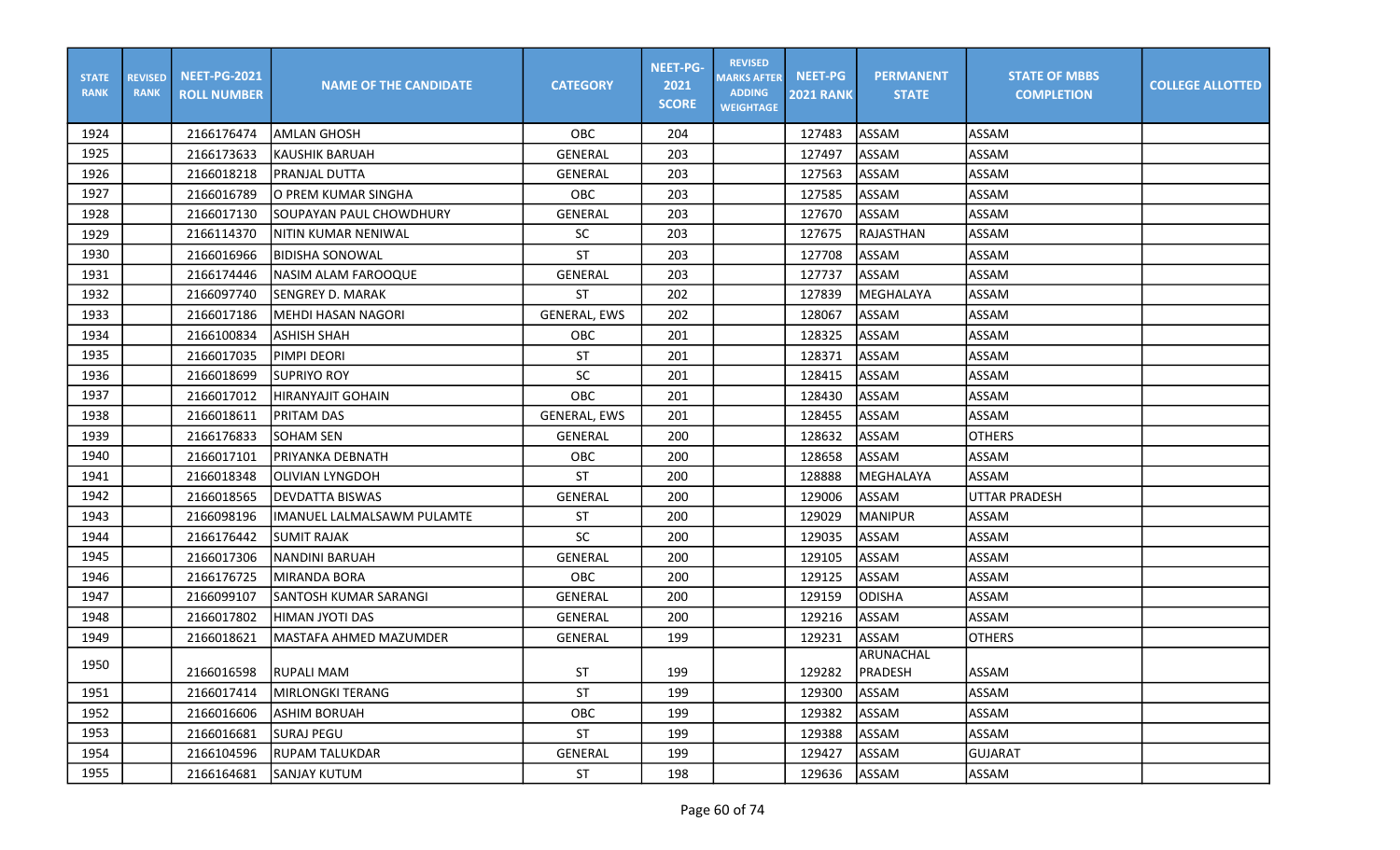| <b>STATE</b><br><b>RANK</b> | <b>REVISED</b><br><b>RANK</b> | <b>NEET-PG-2021</b><br><b>ROLL NUMBER</b> | <b>NAME OF THE CANDIDATE</b>   | <b>CATEGORY</b>     | <b>NEET-PG-</b><br>2021<br><b>SCORE</b> | <b>REVISED</b><br><b>MARKS AFTER</b><br><b>ADDING</b><br><b>WEIGHTAGE</b> | <b>NEET-PG</b><br><b>2021 RANK</b> | <b>PERMANENT</b><br><b>STATE</b> | <b>STATE OF MBBS</b><br><b>COMPLETION</b> | <b>COLLEGE ALLOTTED</b> |
|-----------------------------|-------------------------------|-------------------------------------------|--------------------------------|---------------------|-----------------------------------------|---------------------------------------------------------------------------|------------------------------------|----------------------------------|-------------------------------------------|-------------------------|
| 1956                        |                               | 2166176565                                | <b>IBHASKAR SEN</b>            | GENERAL             | 198                                     |                                                                           | 129842                             | <b>WEST BENGAL</b>               | ASSAM                                     |                         |
| 1957                        |                               | 2166170300                                | ANITA DEBBARMA                 | <b>ST</b>           | 198                                     |                                                                           | 129919                             | <b>TRIPURA</b>                   | ASSAM                                     |                         |
| 1958                        |                               | 2166175082                                | <b>ABHISHEK GHOSE BISWAS</b>   | OBC                 | 198                                     |                                                                           | 129922                             | ASSAM                            | <b>SIKKIM</b>                             |                         |
| 1959                        |                               | 2166018613                                | lSUEL AHMED LASKAR             | GENERAL             | 197                                     |                                                                           | 129978                             | ASSAM                            | <b>ASSAM</b>                              |                         |
| 1960                        |                               | 2166018484                                | <b>BRONEAL L VARTE</b>         | <b>ST</b>           | 197                                     |                                                                           | 130021                             | ASSAM                            | <b>ASSAM</b>                              |                         |
| 1961                        |                               | 2166018023                                | SATARUPA DATTA                 | <b>GENERAL</b>      | 197                                     |                                                                           | 130309                             | ASSAM                            | <b>WEST BENGAL</b>                        |                         |
| 1962                        |                               | 2166017356                                | SUPRIYA SONOWAL                | <b>ST</b>           | 196                                     |                                                                           | 130594                             | ASSAM                            | <b>ASSAM</b>                              |                         |
| 1963                        |                               | 2166017018                                | <b>DEVIKA BARMAN</b>           | <b>GENERAL</b>      | 195                                     |                                                                           | 130679                             | ASSAM                            | <b>OTHERS</b>                             |                         |
| 1964                        |                               | 2166017640                                | MRINMOY JYOTI DAS              | <b>SC</b>           | 195                                     |                                                                           | 130769                             | <b>ASSAM</b>                     | <b>TRIPURA</b>                            |                         |
| 1965                        |                               | 2166017180                                | SHABANA AZMI                   | GENERAL             | 195                                     |                                                                           | 130770                             | ASSAM                            | <b>OTHERS</b>                             |                         |
| 1966                        |                               | 2166177036                                | <b>SOURAV BARUA</b>            | <b>GENERAL, EWS</b> | 195                                     |                                                                           | 130971                             | ASSAM                            | <b>ASSAM</b>                              |                         |
| 1967                        |                               | 2166110316                                | <b>VINOD KUMAR BALAI</b>       | <b>SC</b>           | 195                                     |                                                                           | 130987                             | <b>RAJASTHAN</b>                 | <b>ASSAM</b>                              |                         |
| 1968                        |                               | 2166018867                                | MANOJ KUMAR DAS                | ST                  | 195                                     |                                                                           | 131254                             | <b>ASSAM</b>                     | <b>OTHERS</b>                             |                         |
| 1969                        |                               | 2166021923                                | <b>ANGKITA KEMPRAI</b>         | <b>ST</b>           | 194                                     |                                                                           | 131371                             | ASSAM                            | <b>ASSAM</b>                              |                         |
| 1970                        |                               | 2166017189                                | OMAR FARUK                     | <b>GENERAL, EWS</b> | 194                                     |                                                                           | 131405                             | <b>ASSAM</b>                     | <b>ASSAM</b>                              |                         |
| 1971                        |                               | 2166050334                                | DEEPALI PRASAD                 | OBC                 | 194                                     |                                                                           | 131461                             | <b>BIHAR</b>                     | <b>ASSAM</b>                              |                         |
| 1972                        |                               | 2166177004                                | <b>MANJAREE JAIN</b>           | <b>GENERAL</b>      | 194                                     |                                                                           | 131542                             | ASSAM                            | <b>ASSAM</b>                              |                         |
| 1973                        |                               | 2166017126                                | PRIYANKA CHOWDHURY             | OBC                 | 194                                     |                                                                           | 131598                             | <b>ASSAM</b>                     | <b>ASSAM</b>                              |                         |
| 1974                        |                               | 2166098307                                | <b>JAMKHOCHON BAITE</b>        | ST                  | 194                                     |                                                                           | 131599                             | <b>MANIPUR</b>                   | ASSAM                                     |                         |
| 1975                        |                               | 2166017937                                | TANUJA KALITA                  | <b>GENERAL</b>      | 193                                     |                                                                           | 131723                             | ASSAM                            | <b>KARNATAKA</b>                          |                         |
| 1976                        |                               | 2166016594                                | <b>RAJASHREE BORA</b>          | <b>GENERAL</b>      | 193                                     |                                                                           | 131892                             | <b>ASSAM</b>                     | <b>ASSAM</b>                              |                         |
| 1977                        |                               | 2166016900                                | <b>BITU KURMI</b>              | OBC                 | 193                                     |                                                                           | 131927                             | ASSAM                            | <b>ASSAM</b>                              |                         |
| 1978                        |                               | 2166018382                                | POOJA SONOWAL                  | <b>ST</b>           | 193                                     |                                                                           | 132013                             | ASSAM                            | <b>ASSAM</b>                              |                         |
| 1979                        |                               | 2166176403                                | <b>ABDUL AMINUL</b>            | GENERAL             | 193                                     |                                                                           | 132020                             | ASSAM                            | <b>ASSAM</b>                              |                         |
| 1980                        |                               | 2166016992                                | <b>ASAAD AHMED NURANI</b>      | <b>GENERAL, EWS</b> | 192                                     |                                                                           | 132153                             | <b>ASSAM</b>                     | <b>ASSAM</b>                              |                         |
| 1981                        |                               | 2166176545                                | <b>AKANKSHA YADAV</b>          | OBC                 | 192                                     |                                                                           | 132277                             | <b>UTTAR PRADESH</b>             | ASSAM                                     |                         |
| 1982                        |                               | 2166018841                                | <b>PRADIP SAPKOTA</b>          | <b>GENERAL</b>      | 192                                     |                                                                           | 132336                             | ASSAM                            | <b>OTHERS</b>                             |                         |
| 1983                        |                               | 2166018467                                | <b>PRIYANKA CHETIA</b>         | OBC                 | 192                                     |                                                                           | 132352                             | ASSAM                            | <b>ASSAM</b>                              |                         |
| 1984                        |                               | 2166018652                                | <b>BISWAPRIYA CHOUDHURY</b>    | GENERAL             | 192                                     |                                                                           | 132362                             | ASSAM                            | ASSAM                                     |                         |
| 1985                        |                               | 2166017808                                | <b>BITTOO SHARMA</b>           | GENERAL             | 191                                     |                                                                           | 132513                             | ASSAM                            | <b>OTHERS</b>                             |                         |
| 1986                        |                               | 2166017756                                | ISUBHRA SARMA                  | GENERAL             | 191                                     |                                                                           | 132687                             | ASSAM                            | ASSAM                                     |                         |
| 1987                        |                               | 2166018635                                | <b>IMRAN HUSSAIN CHOUDHURY</b> | GENERAL             | 191                                     |                                                                           | 132704                             | ASSAM                            | ASSAM                                     |                         |
| 1988                        |                               | 2166030298                                | KUKIL MAHANTA                  | GENERAL             | 190                                     |                                                                           | 132795                             | ASSAM                            | <b>OTHERS</b>                             |                         |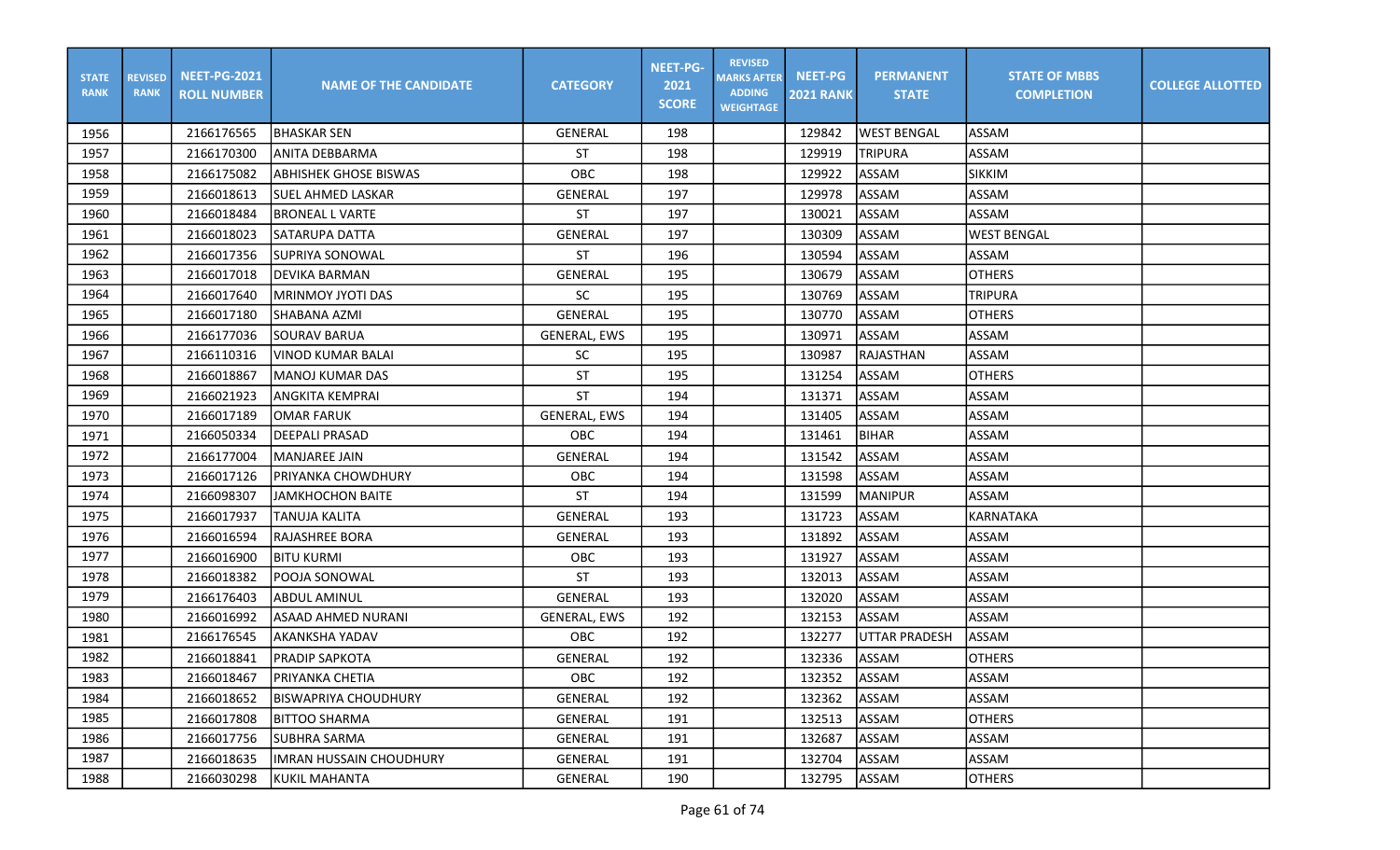| <b>STATE</b><br><b>RANK</b> | <b>REVISED</b><br><b>RANK</b> | <b>NEET-PG-2021</b><br><b>ROLL NUMBER</b> | <b>NAME OF THE CANDIDATE</b> | <b>CATEGORY</b>     | <b>NEET-PG-</b><br>2021<br><b>SCORE</b> | <b>REVISED</b><br><b>MARKS AFTER</b><br><b>ADDING</b><br><b>WEIGHTAGE</b> | <b>NEET-PG</b><br><b>2021 RANK</b> | <b>PERMANENT</b><br><b>STATE</b> | <b>STATE OF MBBS</b><br><b>COMPLETION</b> | <b>COLLEGE ALLOTTED</b> |
|-----------------------------|-------------------------------|-------------------------------------------|------------------------------|---------------------|-----------------------------------------|---------------------------------------------------------------------------|------------------------------------|----------------------------------|-------------------------------------------|-------------------------|
| 1989                        |                               | 2166017860                                | <b>NEKIB CHOUDHURY</b>       | <b>GENERAL</b>      | 190                                     |                                                                           | 132829                             | ASSAM                            | ASSAM                                     |                         |
| 1990                        |                               | 2166017812                                | MUSTAFIZUR RAHMAN            | <b>GENERAL</b>      | 190                                     |                                                                           | 132838                             | ASSAM                            | <b>OTHERS</b>                             |                         |
| 1991                        |                               | 2166058156                                | <b>RUMPY SAHU</b>            | OBC                 | 190                                     |                                                                           | 132851                             | ASSAM                            | ASSAM                                     |                         |
| 1992                        |                               | 2166018809                                | <b>RITUPARNA BORAH</b>       | OBC                 | 190                                     |                                                                           | 132888                             | <b>ASSAM</b>                     | <b>ASSAM</b>                              |                         |
| 1993                        |                               | 2166018889                                | DR. LIPIKA DEVI              | <b>GENERAL</b>      | 190                                     |                                                                           | 132910                             | ASSAM                            | <b>ASSAM</b>                              |                         |
| 1994                        |                               | 2166017416                                | <b>KINGKAR MEDHI</b>         | <b>GENERAL, EWS</b> | 190                                     |                                                                           | 132921                             | ASSAM                            | <b>ASSAM</b>                              |                         |
| 1995                        |                               | 2166018448                                | PRAGYAN PRATIM BORA SONOWAL  | <b>ST</b>           | 190                                     |                                                                           | 132983                             | ASSAM                            | <b>ASSAM</b>                              |                         |
| 1996                        |                               | 2166156393                                | SHAHEEN HUSSAIN              | <b>GENERAL</b>      | 190                                     |                                                                           | 133005                             | ASSAM                            | <b>UTTAR PRADESH</b>                      |                         |
| 1997                        |                               | 2166176696                                | KARISHMITA SAIKIA            | <b>OBC</b>          | 190                                     |                                                                           | 133238                             | <b>ASSAM</b>                     | <b>ASSAM</b>                              |                         |
| 1998                        |                               | 2166017977                                | <b>ASHISH BARUAH</b>         | <b>GENERAL</b>      | 190                                     |                                                                           | 133352                             | ASSAM                            | KARNATAKA                                 |                         |
| 1999                        |                               | 2166017926                                | SANKAR JYOTI HAZARIKA        | <b>GENERAL</b>      | 189                                     |                                                                           | 133419                             | ASSAM                            | <b>OTHERS</b>                             |                         |
| 2000                        |                               | 2166017516                                | <b>HUMAYUN AHMED</b>         | <b>GENERAL</b>      | 189                                     |                                                                           | 133494                             | ASSAM                            | <b>ASSAM</b>                              |                         |
| 2001                        |                               | 2166016791                                | <b>RANI BABY NARAH</b>       | ST                  | 189                                     |                                                                           | 133663                             | ASSAM                            | <b>ASSAM</b>                              |                         |
| 2002                        |                               | 2166017268                                | MUKTAR HUSSAIN BAHAR         | <b>GENERAL</b>      | 189                                     |                                                                           | 133731                             | ASSAM                            | <b>ASSAM</b>                              |                         |
| 2003                        |                               | 2166177052                                | <b>SHARMEEN AHMED</b>        | <b>GENERAL</b>      | 189                                     |                                                                           | 133785                             | <b>ASSAM</b>                     | <b>ASSAM</b>                              |                         |
| 2004                        |                               | 2166097799                                | DEBAKAR HAJONG               | ST                  | 188                                     |                                                                           | 133856                             | MEGHALAYA                        | <b>ASSAM</b>                              |                         |
| 2005                        |                               | 2166177197                                | JENETH RAMHMANGAI HMAR       | <b>ST</b>           | 188                                     |                                                                           | 133860                             | ASSAM                            | ASSAM                                     |                         |
| 2006                        |                               | 2166018685                                | <b>SAYANTAN DAS</b>          | SC                  | 188                                     |                                                                           | 133862                             | ASSAM                            | <b>ASSAM</b>                              |                         |
| 2007                        |                               | 2166017578                                | <b>BISHALDEEP DAS</b>        | <b>SC</b>           | 188                                     |                                                                           | 134027                             | ASSAM                            | ASSAM                                     |                         |
| 2008                        |                               | 2166016812                                | <b>BIBEK DEY</b>             | OBC                 | 188                                     |                                                                           | 134063                             | ASSAM                            | <b>ASSAM</b>                              |                         |
| 2009                        |                               | 2166176676                                | <b>PURABI DOLEY</b>          | <b>ST</b>           | 187                                     |                                                                           | 134255                             | ASSAM                            | <b>ASSAM</b>                              |                         |
| 2010                        |                               | 2166017304                                | SIDHANTH KUMAR SAIKIA        | <b>GENERAL</b>      | 187                                     |                                                                           | 134351                             | ASSAM                            | MAHARASHTRA                               |                         |
| 2011                        |                               | 2166016906                                | SNEHA BHATTACHARYYA          | <b>GENERAL</b>      | 187                                     |                                                                           | 134460                             | <b>ASSAM</b>                     | <b>SIKKIM</b>                             |                         |
| 2012                        |                               | 2166166328                                | MS. GARGI GOGOI              | OBC                 | 186                                     |                                                                           | 134545                             | ASSAM                            | <b>MAHARASHTRA</b>                        |                         |
| 2013                        |                               | 2166018185                                | <b>SUDHA KURMI</b>           | OBC                 | 186                                     |                                                                           | 134562                             | ASSAM                            | <b>ASSAM</b>                              |                         |
| 2014                        |                               | 2166173266                                | SIEUKPHA RAJKHOWA            | OBC                 | 186                                     |                                                                           | 134575                             | ASSAM                            | ASSAM                                     |                         |
| 2015                        |                               | 2166174020                                | <b>NIKITA PAUL</b>           | OBC                 | 186                                     |                                                                           | 134598                             | <b>ASSAM</b>                     | <b>ASSAM</b>                              |                         |
| 2016                        |                               | 2166097705                                | JEFFREY OSWIN RYNJAH         | ST                  | 186                                     |                                                                           | 134732                             | MEGHALAYA                        | <b>ASSAM</b>                              |                         |
| 2017                        |                               | 2166018182                                | MILI BASUMATARY              | <b>ST</b>           | 186                                     |                                                                           | 134844                             | ASSAM                            | ASSAM                                     |                         |
| 2018                        |                               | 2166098015                                | C.VANLALREMSIAMA             | ST                  | 185                                     |                                                                           | 134921                             | MIZORAM                          | ASSAM                                     |                         |
| 2019                        |                               | 2166016870                                | DR NABANITA BARMAN           | GENERAL             | 185                                     |                                                                           | 134936                             | ASSAM                            | <b>OTHERS</b>                             |                         |
| 2020                        |                               | 2166163245                                | BANDANA BORO                 | ST                  | 185                                     |                                                                           | 134946                             | ASSAM                            | <b>OTHERS</b>                             |                         |
| 2021                        |                               | 2166175434                                | <b>SWARNABH HANDIQUE</b>     | OBC                 | 185                                     |                                                                           | 134948                             | ASSAM                            | ASSAM                                     |                         |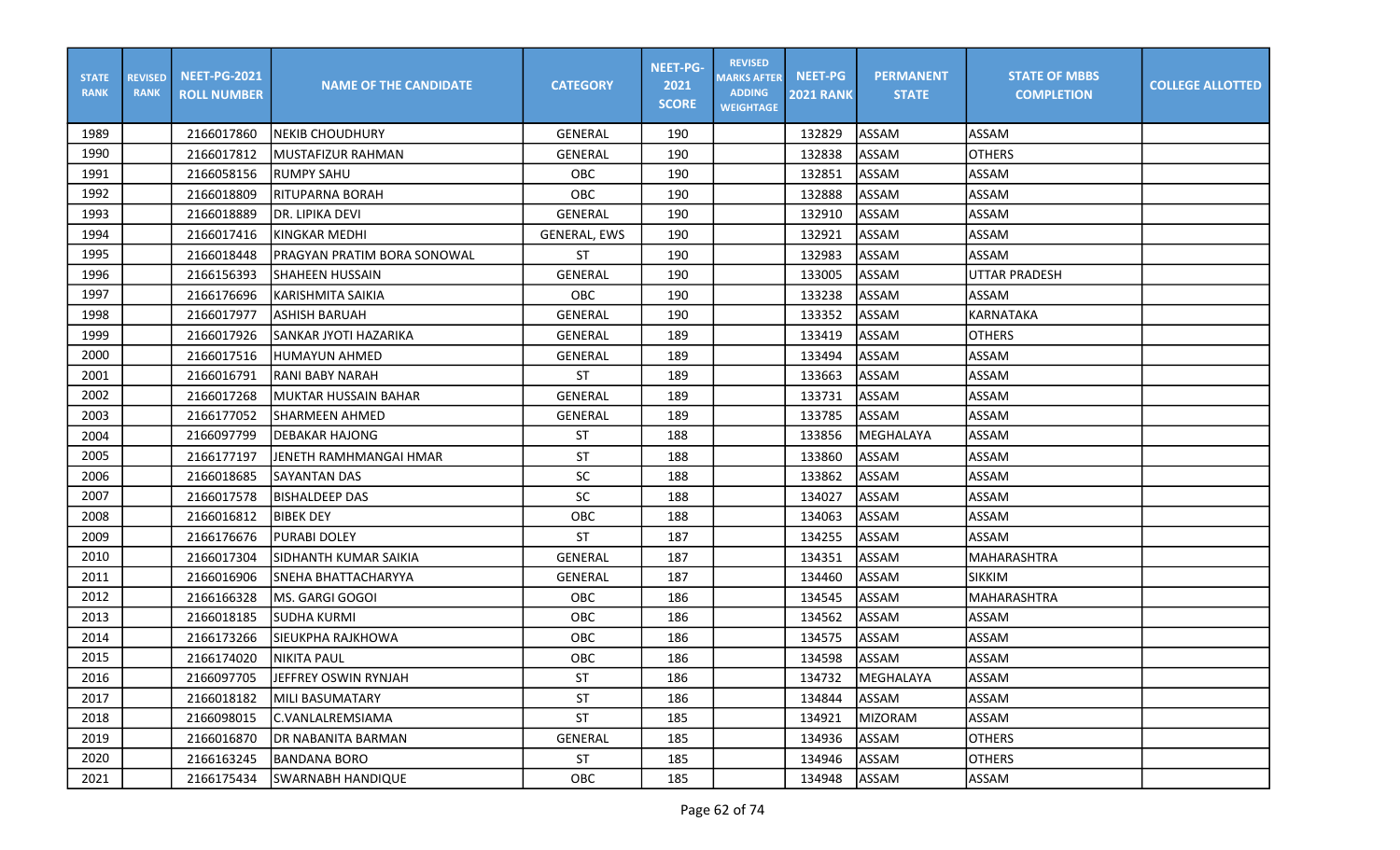| <b>STATE</b><br><b>RANK</b> | <b>REVISED</b><br><b>RANK</b> | <b>NEET-PG-2021</b><br><b>ROLL NUMBER</b> | <b>NAME OF THE CANDIDATE</b> | <b>CATEGORY</b>     | <b>NEET-PG-</b><br>2021<br><b>SCORE</b> | <b>REVISED</b><br><b>MARKS AFTER</b><br><b>ADDING</b><br><b>WEIGHTAGE</b> | <b>NEET-PG</b><br><b>2021 RANK</b> | <b>PERMANENT</b><br><b>STATE</b> | <b>STATE OF MBBS</b><br><b>COMPLETION</b> | <b>COLLEGE ALLOTTED</b> |
|-----------------------------|-------------------------------|-------------------------------------------|------------------------------|---------------------|-----------------------------------------|---------------------------------------------------------------------------|------------------------------------|----------------------------------|-------------------------------------------|-------------------------|
| 2022                        |                               | 2166164199                                | MOHAMMED MONIRUZ ZAMAN       | <b>GENERAL</b>      | 185                                     |                                                                           | 134955                             | ASSAM                            | <b>OTHERS</b>                             |                         |
| 2023                        |                               | 2166097791                                | lleojush d sangma            | ST                  | 185                                     |                                                                           | 135009                             | MEGHALAYA                        | ASSAM                                     |                         |
| 2024                        |                               | 2166017910                                | <b>RAHUL KUMAR</b>           | SC                  | 185                                     |                                                                           | 135066                             | RAJASTHAN                        | ASSAM                                     |                         |
| 2025                        |                               | 2166057333                                | <b>BINAYAK PAUL</b>          | GENERAL             | 185                                     |                                                                           | 135087                             | ASSAM                            | <b>KARNATAKA</b>                          |                         |
| 2026                        |                               | 2166018423                                | <b>SURJYALI MAHELA</b>       | ST                  | 185                                     |                                                                           | 135449                             | ASSAM                            | <b>ASSAM</b>                              |                         |
| 2027                        |                               | 2166030803                                | MINERVA KHUTTIYA BROOK       | <b>ST</b>           | 185                                     |                                                                           | 135453                             | ASSAM                            | ASSAM                                     |                         |
| 2028                        |                               | 2166176865                                | <b>MD ZIAUL KARIM</b>        | GENERAL             | 185                                     |                                                                           | 135456                             | <b>ASSAM</b>                     | <b>ASSAM</b>                              |                         |
| 2029                        |                               | 2166018598                                | <b>G. LANSINLU RONGMEI</b>   | <b>ST</b>           | 185                                     |                                                                           | 135572                             | <b>ASSAM</b>                     | <b>ASSAM</b>                              |                         |
| 2030                        |                               | 2166176418                                | RASHIDUL ISLAM               | <b>GENERAL</b>      | 184                                     |                                                                           | 135658                             | <b>ASSAM</b>                     | <b>ASSAM</b>                              |                         |
| 2031                        |                               | 2166176815                                | MD ROHUL AMIN AHMED          | GENERAL, EWS        | 184                                     |                                                                           | 135672                             | ASSAM                            | <b>ASSAM</b>                              |                         |
| 2032                        |                               | 2166017576                                | <b>KAKOLI LEKHARU</b>        | <b>GENERAL</b>      | 184                                     |                                                                           | 135702                             | <b>ASSAM</b>                     | <b>ASSAM</b>                              |                         |
| 2033                        |                               | 2166173936                                | <b>CHUANGE R SANGMA</b>      | ST                  | 184                                     |                                                                           | 135725                             | MEGHALAYA                        | ASSAM                                     |                         |
| 2034                        |                               | 2166173354                                | ANKUR BASUMATARY             | <b>ST</b>           | 184                                     |                                                                           | 135770                             | ASSAM                            | <b>WEST BENGAL</b>                        |                         |
| 2035                        |                               | 2166017245                                | TRIBENI DAS                  | SC                  | 184                                     |                                                                           | 135861                             | ASSAM                            | <b>ASSAM</b>                              |                         |
| 2036                        |                               | 2166018124                                | <b>SUMON PAUL</b>            | OBC                 | 184                                     |                                                                           | 135863                             | <b>ASSAM</b>                     | <b>ASSAM</b>                              |                         |
| 2037                        |                               | 2166017917                                | <b>JIMI BRAHMA</b>           | <b>ST</b>           | 183                                     |                                                                           | 135912                             | ASSAM                            | ASSAM                                     |                         |
| 2038                        |                               | 2166176668                                | <b>JYOTISHMOY PEGU</b>       | <b>ST</b>           | 183                                     |                                                                           | 135915                             | ASSAM                            | <b>ASSAM</b>                              |                         |
| 2039                        |                               | 2166017354                                | DR. MEDINI MOHAN HAZARIKA    | SC                  | 183                                     |                                                                           | 135920                             | ASSAM                            | <b>ASSAM</b>                              |                         |
| 2040                        |                               | 2166018911                                | <b>JYOTI BAISHNAB</b>        | SC                  | 183                                     |                                                                           | 135940                             | ASSAM                            | ASSAM                                     |                         |
| 2041                        |                               | 2166017896                                | HASANUR RAHMAN               | <b>GENERAL</b>      | 183                                     |                                                                           | 135964                             | <b>ASSAM</b>                     | <b>ASSAM</b>                              |                         |
| 2042                        |                               | 2166018906                                | <b>TAUFIQUR RAHMAN</b>       | <b>GENERAL</b>      | 183                                     |                                                                           | 135989                             | ASSAM                            | <b>OTHERS</b>                             |                         |
| 2043                        |                               | 2166017752                                | <b>DEEPRANJAN DAS</b>        | <b>SC</b>           | 183                                     |                                                                           | 136018                             | ASSAM                            | <b>ASSAM</b>                              |                         |
| 2044                        |                               | 2166018945                                | <b>SUMAN KUMARI</b>          | OBC                 | 183                                     |                                                                           | 136077                             | <b>ASSAM</b>                     | <b>ASSAM</b>                              |                         |
| 2045                        |                               | 2166150074                                | JATILESWAR DEBBARMA          | ST                  | 183                                     |                                                                           | 136125                             | <b>TRIPURA</b>                   | <b>ASSAM</b>                              |                         |
| 2046                        |                               | 2166018324                                | <b>JURITY PEGU</b>           | <b>ST</b>           | 183                                     |                                                                           | 136164                             | ASSAM                            | <b>ASSAM</b>                              |                         |
| 2047                        |                               | 2166173614                                | <b>DIKSHITA GOGOI</b>        | OBC                 | 183                                     |                                                                           | 136176                             | ASSAM                            | ASSAM                                     |                         |
| 2048                        |                               | 2166018589                                | <b>ISHITA CHAKRABORTY</b>    | <b>GENERAL, EWS</b> | 183                                     |                                                                           | 136189                             | ASSAM                            | <b>TRIPURA</b>                            |                         |
| 2049                        |                               | 2166031307                                | <b>HIBU NAMPI</b>            | <b>ST</b>           | 183                                     |                                                                           | 136217                             | ARUNACHAL<br>PRADESH             | <b>ASSAM</b>                              |                         |
| 2050                        |                               | 2166176909                                | ROSELIN NARZARY              | ST                  | 182                                     |                                                                           | 136264                             | ASSAM                            | ASSAM                                     |                         |
| 2051                        |                               | 2166176455                                | <b>MASHUD HUSSAIN</b>        | <b>GENERAL, EWS</b> | 182                                     |                                                                           | 136291                             | ASSAM                            | ASSAM                                     |                         |
| 2052                        |                               | 2166017213                                | <b>ROYAL AZAD</b>            | GENERAL             | 182                                     |                                                                           | 136307                             | ASSAM                            | ASSAM                                     |                         |
| 2053                        |                               | 2166172408                                | <b>MONALI PEGU</b>           | ST                  | 182                                     |                                                                           | 136328                             | ASSAM                            | ASSAM                                     |                         |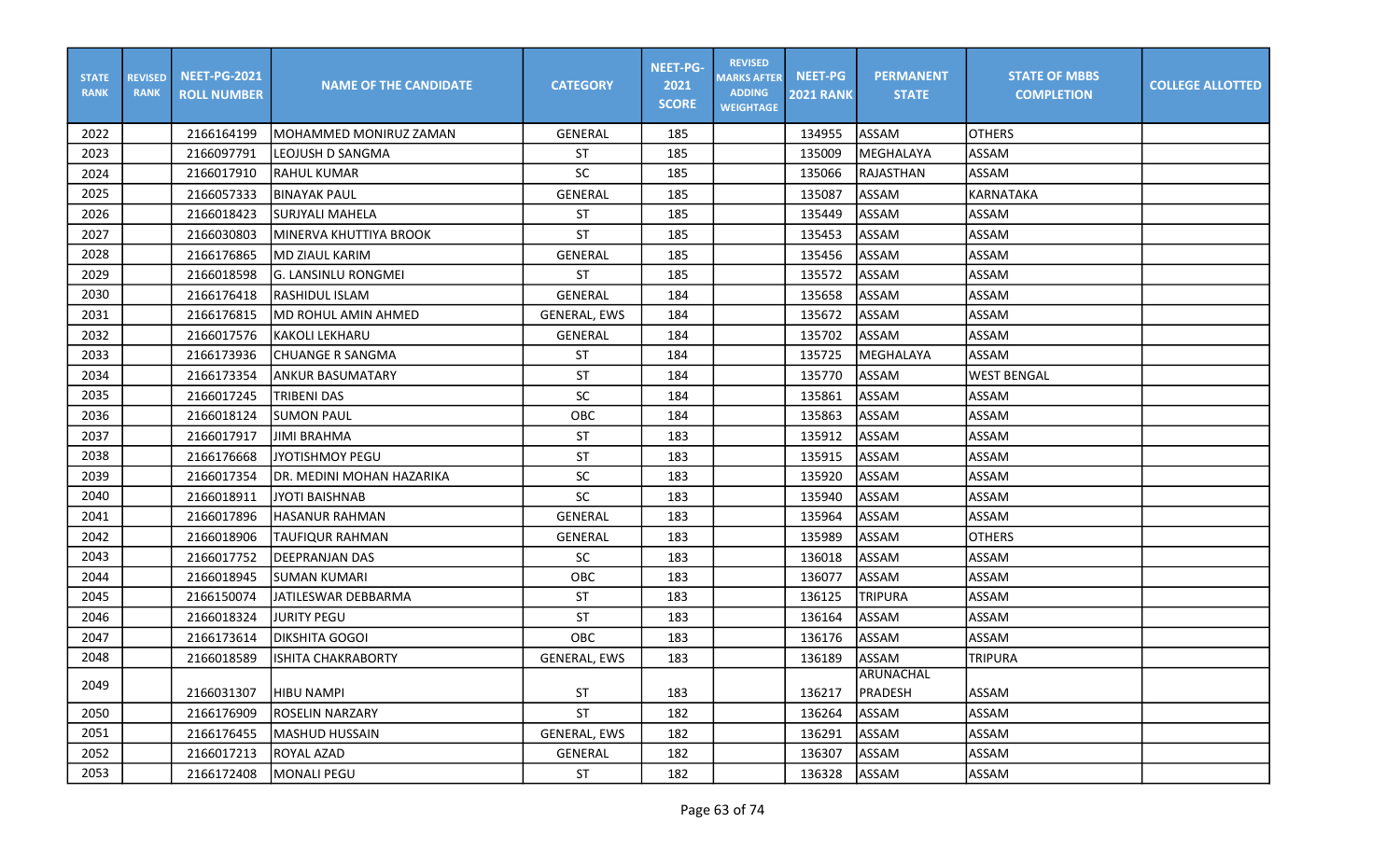| <b>STATE</b><br><b>RANK</b> | <b>REVISED</b><br><b>RANK</b> | <b>NEET-PG-2021</b><br><b>ROLL NUMBER</b> | <b>NAME OF THE CANDIDATE</b> | <b>CATEGORY</b>    | <b>NEET-PG-</b><br>2021<br><b>SCORE</b> | <b>REVISED</b><br><b>MARKS AFTER</b><br><b>ADDING</b><br><b>WEIGHTAGE</b> | <b>NEET-PG</b><br><b>2021 RANK</b> | <b>PERMANENT</b><br><b>STATE</b> | <b>STATE OF MBBS</b><br><b>COMPLETION</b> | <b>COLLEGE ALLOTTED</b> |
|-----------------------------|-------------------------------|-------------------------------------------|------------------------------|--------------------|-----------------------------------------|---------------------------------------------------------------------------|------------------------------------|----------------------------------|-------------------------------------------|-------------------------|
| 2054                        |                               | 2166017173                                | <b>IHUMAYUN KABIR</b>        | <b>GENERAL, PH</b> | 182                                     |                                                                           | 136381                             | <b>ASSAM</b>                     | ASSAM                                     |                         |
| 2055                        |                               | 2166016844                                | ANURAAG MAHAPATRA            | <b>OBC</b>         | 182                                     |                                                                           | 136390                             | <b>ASSAM</b>                     | ASSAM                                     |                         |
| 2056                        |                               | 2166016790                                | <b>SAGAR GORLOSA</b>         | <b>ST</b>          | 182                                     |                                                                           | 136499                             | <b>ASSAM</b>                     | ASSAM                                     |                         |
| 2057                        |                               | 2166017038                                | IPAURAV NATH                 | OBC                | 182                                     |                                                                           | 136514                             | ASSAM                            | <b>ASSAM</b>                              |                         |
| 2058                        |                               | 2166163784                                | GEETASHREE HALOI             | <b>SC</b>          | 182                                     |                                                                           | 136531                             | ASSAM                            | <b>ASSAM</b>                              |                         |
| 2059                        |                               | 2166016768                                | RIMCHA LOWANG                | ST                 | 181                                     |                                                                           | 136730                             | ARUNACHAL<br><b>PRADESH</b>      | <b>ASSAM</b>                              |                         |
| 2060                        |                               | 2166016809                                | lraveena paul                | SC                 | 181                                     |                                                                           | 136816                             | <b>PUNJAB</b>                    | ASSAM                                     |                         |
| 2061                        |                               | 2166017123                                | PRONAMI SAIKIA               | <b>ST</b>          | 181                                     |                                                                           | 136826                             | ASSAM                            | <b>ASSAM</b>                              |                         |
| 2062                        |                               | 2166176612                                | <b>BIDISHA SAIKIA</b>        | <b>GENERAL</b>     | 181                                     |                                                                           | 136864                             | <b>ASSAM</b>                     | <b>ASSAM</b>                              |                         |
| 2063                        |                               | 2166018022                                | <b>RAJASHREE CHOUDHURY</b>   | GENERAL            | 181                                     |                                                                           | 136865                             | ASSAM                            | ASSAM                                     |                         |
| 2064                        |                               | 2166099651                                | İBHASWATI BASUMATARI         | <b>ST</b>          | 180                                     |                                                                           | 137066                             | ASSAM                            | <b>WEST BENGAL</b>                        |                         |
| 2065                        |                               | 2166017575                                | <b>SIDDHARTHA NATH</b>       | OBC                | 180                                     |                                                                           | 137157                             | <b>ASSAM</b>                     | <b>ASSAM</b>                              |                         |
| 2066                        |                               | 2166098396                                | DORIS LALZIKPUII NAMPUI      | <b>ST</b>          | 180                                     |                                                                           | 137242                             | ASSAM                            | ASSAM                                     |                         |
| 2067                        |                               | 2166098003                                | H LALLAWMKIMI                | ST                 | 180                                     |                                                                           | 137337                             | <b>MIZORAM</b>                   | ASSAM                                     |                         |
| 2068                        |                               | 2166017836                                | IBABUNAND GUPTA              | OBC                | 179                                     |                                                                           | 137532                             | ASSAM                            | <b>ASSAM</b>                              |                         |
| 2069                        |                               | 2166176426                                | IPRATIK RASAILY              | <b>GENERAL</b>     | 179                                     |                                                                           | 137752                             | <b>SIKKIM</b>                    | <b>ASSAM</b>                              |                         |
| 2070                        |                               | 2166016776                                | <b>SUSWAGATA BARUAH</b>      | OBC                | 179                                     |                                                                           | 137780                             | ASSAM                            | ASSAM                                     |                         |
| 2071                        |                               | 2166165613                                | <b>TAMANNA AGARWAL</b>       | <b>GENERAL</b>     | 179                                     |                                                                           | 137787                             | <b>ASSAM</b>                     | MAHARASHTRA                               |                         |
| 2072                        |                               | 2166174618                                | PARNA SAHA                   | <b>GENERAL</b>     | 178                                     |                                                                           | 137926                             | <b>ASSAM</b>                     | BIHAR                                     |                         |
| 2073                        |                               | 2166017206                                | <b>I</b> SUNY BARBHUIYA      | <b>GENERAL</b>     | 178                                     |                                                                           | 138108                             | ASSAM                            | <b>ASSAM</b>                              |                         |
| 2074                        |                               | 2166017358                                | <b>ABHIRUN DAS</b>           | GENERAL            | 178                                     |                                                                           | 138145                             | ASSAM                            | <b>ASSAM</b>                              |                         |
| 2075                        |                               | 2166018400                                | PARAS NATH KAIRI             | OBC                | 178                                     |                                                                           | 138150                             | ASSAM                            | ASSAM                                     |                         |
| 2076                        |                               | 2166173125                                | <b>SOMLY DKHAR</b>           | <b>ST</b>          | 177                                     |                                                                           | 138228                             | <b>ASSAM</b>                     | <b>ASSAM</b>                              |                         |
| 2077                        |                               | 2166176901                                | PRATIKSHA RAI                | OBC                | 177                                     |                                                                           | 138262                             | <b>SIKKIM</b>                    | <b>ASSAM</b>                              |                         |
| 2078                        |                               | 2166018517                                | <b>STUTI BOROGAON</b>        | <b>ST</b>          | 177                                     |                                                                           | 138316                             | ASSAM                            | <b>ASSAM</b>                              |                         |
| 2079                        |                               | 2166113550                                | <b>BHUPENDR SABLANIA</b>     | SC                 | 177                                     |                                                                           | 138387                             | <b>RAJASTHAN</b>                 | ASSAM                                     |                         |
| 2080                        |                               | 2166097244                                | RICHARD ZARZOLIEN HRILER     | <b>ST</b>          | 177                                     |                                                                           | 138431                             | <b>IMANIPUR</b>                  | ASSAM                                     |                         |
| 2081                        |                               | 2166018513                                | <b>PRANJAL DOLEY</b>         | <b>ST</b>          | 177                                     |                                                                           | 138434                             | <b>ASSAM</b>                     | ASSAM                                     |                         |
| 2082                        |                               | 2166018739                                | KONGKANA KAKATI              | GENERAL            | 177                                     |                                                                           | 138439                             | <b>ASSAM</b>                     | ASSAM                                     |                         |
| 2083                        |                               | 2166032577                                | SAHIDA KHANAM                | GENERAL            | 175                                     |                                                                           | 138863                             | ASSAM                            | KARNATAKA                                 |                         |
| 2084                        |                               | 2166017694                                | MD TAYEEBUR RAHMAN           | GENERAL            | 175                                     |                                                                           | 138867                             | ASSAM                            | ASSAM                                     |                         |
| 2085                        |                               | 2166018771                                | <b>MOON PRASAD SENAPATI</b>  | ST                 | 175                                     |                                                                           | 138894                             | ASSAM                            | ASSAM                                     |                         |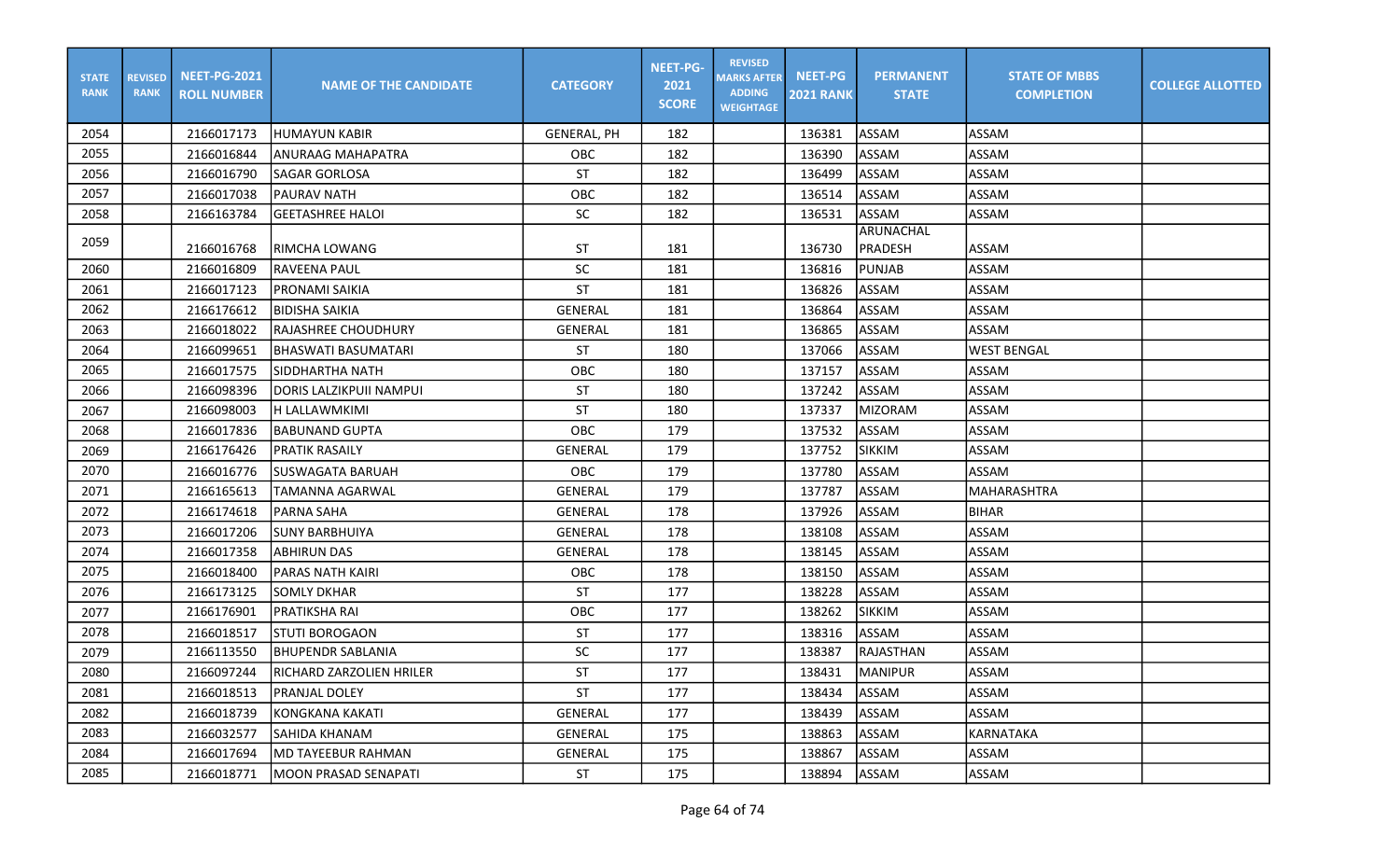| <b>STATE</b><br><b>RANK</b> | <b>REVISED</b><br><b>RANK</b> | <b>NEET-PG-2021</b><br><b>ROLL NUMBER</b> | <b>NAME OF THE CANDIDATE</b> | <b>CATEGORY</b>     | <b>NEET-PG-</b><br>2021<br><b>SCORE</b> | <b>REVISED</b><br><b>MARKS AFTER</b><br><b>ADDING</b><br><b>WEIGHTAGE</b> | <b>NEET-PG</b><br><b>2021 RANK</b> | <b>PERMANENT</b><br><b>STATE</b> | <b>STATE OF MBBS</b><br><b>COMPLETION</b> | <b>COLLEGE ALLOTTED</b> |
|-----------------------------|-------------------------------|-------------------------------------------|------------------------------|---------------------|-----------------------------------------|---------------------------------------------------------------------------|------------------------------------|----------------------------------|-------------------------------------------|-------------------------|
| 2086                        |                               | 2166029069                                | <b>AGNISNATA SARKAR</b>      | SC, PH              | 175                                     |                                                                           | 138936                             | ASSAM                            | <b>KARNATAKA</b>                          |                         |
| 2087                        |                               | 2166018149                                | <b>RAHUL ISLAM SAIKIA</b>    | <b>GENERAL</b>      | 175                                     |                                                                           | 138953                             | <b>ASSAM</b>                     | <b>OTHERS</b>                             |                         |
| 2088                        |                               | 2166017080                                | <b>ANKUR CHAKRAVORTY</b>     | <b>GENERAL</b>      | 175                                     |                                                                           | 138965                             | <b>ASSAM</b>                     | ASSAM                                     |                         |
| 2089                        |                               | 2166016815                                | <b>NABANITA MALI</b>         | OBC                 | 175                                     |                                                                           | 139289                             | <b>ASSAM</b>                     | <b>ASSAM</b>                              |                         |
| 2090                        |                               | 2166018416                                | PRIYANKA BORA                | <b>GENERAL, EWS</b> | 175                                     |                                                                           | 139302                             | ASSAM                            | luttar pradesh                            |                         |
| 2091                        |                               | 2166017371                                | <b>NIBEDITA TALUKDAR</b>     | OBC                 | 175                                     |                                                                           | 139304                             | ASSAM                            | <b>ASSAM</b>                              |                         |
| 2092                        |                               | 2166017789                                | SWARAJ KRISHNAN DEORI        | <b>ST</b>           | 175                                     |                                                                           | 139356                             | ASSAM                            | <b>ASSAM</b>                              |                         |
| 2093                        |                               | 2166175038                                | SIMI DAS                     | SC                  | 175                                     |                                                                           | 139378                             | ASSAM                            | <b>ASSAM</b>                              |                         |
| 2094                        |                               | 2166018667                                | <b>SUTAPA SUTRADHAR</b>      | SC                  | 175                                     |                                                                           | 139417                             | <b>ASSAM</b>                     | <b>ASSAM</b>                              |                         |
| 2095                        |                               | 2166018666                                | <b>NAHSHON NEWME</b>         | <b>ST</b>           | 175                                     |                                                                           | 139444                             | ASSAM                            | <b>ASSAM</b>                              |                         |
| 2096                        |                               | 2166016603                                | <b>MANAS PROTIM GOGOI</b>    | OBC                 | 175                                     |                                                                           | 139456                             | <b>ASSAM</b>                     | <b>ASSAM</b>                              |                         |
| 2097                        |                               | 2166017279                                | <b>RIJIT MITRA</b>           | <b>GENERAL</b>      | 174                                     |                                                                           | 139497                             | ASSAM                            | KARNATAKA                                 |                         |
| 2098                        |                               | 2166017386                                | NITISH KUMAR DAS             | OBC                 | 174                                     |                                                                           | 139582                             | ASSAM                            | <b>ASSAM</b>                              |                         |
| 2099                        |                               | 2166097825                                | YUDHAJEET KALITA             | <b>GENERAL</b>      | 174                                     |                                                                           | 139606                             | ASSAM                            | MAHARASHTRA                               |                         |
| 2100                        |                               | 2166017946                                | SANJUKTA SAIKIA              | <b>GENERAL</b>      | 174                                     |                                                                           | 139650                             | <b>ASSAM</b>                     | IMAHARASHTRA                              |                         |
| 2101                        |                               | 2166018828                                | <b>MAUSAM ROY</b>            | OBC                 | 174                                     |                                                                           | 139684                             | <b>ASSAM</b>                     | ASSAM                                     |                         |
| 2102                        |                               | 2166099989                                | HIYASMITA KALITA             | <b>GENERAL</b>      | 174                                     |                                                                           | 139793                             | ASSAM                            | TAMIL NADU                                |                         |
| 2103                        |                               | 2166018632                                | MOHAMMED ABU KHAN            | <b>GENERAL</b>      | 173                                     |                                                                           | 139832                             | ASSAM                            | <b>OTHERS</b>                             |                         |
| 2104                        |                               | 2166018081                                | <b>SABINA SEHNAJ</b>         | GENERAL             | 173                                     |                                                                           | 139849                             | ASSAM                            | <b>UTTAR PRADESH</b>                      |                         |
| 2105                        |                               | 2166030720                                | <b>BIJAYETA BARUAH</b>       | <b>ST</b>           | 173                                     |                                                                           | 139873                             | ASSAM                            | <b>OTHERS</b>                             |                         |
| 2106                        |                               | 2166017560                                | RAHUL ISLAM                  | <b>GENERAL</b>      | 173                                     |                                                                           | 139934                             | ASSAM                            | <b>ASSAM</b>                              |                         |
| 2107                        |                               | 2166176992                                | <b>SUMAN BISWAS</b>          | GENERAL             | 173                                     |                                                                           | 139992                             | <b>WEST BENGAL</b>               | ASSAM                                     |                         |
| 2108                        |                               | 2166017905                                | <b>REKIBUR RAHMAN</b>        | <b>GENERAL</b>      | 173                                     |                                                                           | 140091                             | <b>ASSAM</b>                     | <b>ASSAM</b>                              |                         |
| 2109                        |                               | 2166172197                                | MD ALTAFUL BARI CHOUDHURY    | <b>GENERAL</b>      | 172                                     |                                                                           | 140354                             | ASSAM                            | KARNATAKA                                 |                         |
| 2110                        |                               | 2166016898                                | HIYA RANI BRAHMA             | <b>ST</b>           | 172                                     |                                                                           | 140416                             | ASSAM                            | <b>ASSAM</b>                              |                         |
| 2111                        |                               | 2166177182                                | AISMITA NANDA                | GENERAL             | 172                                     |                                                                           | 140427                             | ASSAM                            | ASSAM                                     |                         |
| 2112                        |                               | 2166032724                                | <b>TOUSIF ROSUL</b>          | <b>GENERAL</b>      | 171                                     |                                                                           | 140456                             | ASSAM                            | UTTAR PRADESH                             |                         |
| 2113                        |                               | 2166152525                                | AVINASH KUMAR ANAND          | ${\sf SC}$          | 171                                     |                                                                           | 140499                             | UTTAR PRADESH                    | ASSAM                                     |                         |
| 2114                        |                               | 2166018363                                | <b>BIRINCHI KARTIK DAS</b>   | <b>ST</b>           | 171                                     |                                                                           | 140515                             | ASSAM                            | ASSAM                                     |                         |
| 2115                        |                               | 2166017309                                | IBIJOYA TERANGPI             | ST                  | 171                                     |                                                                           | 140533                             | ASSAM                            | ASSAM                                     |                         |
| 2116                        |                               | 2166018763                                | <b>DEBALINA KASHYAP</b>      | OBC                 | 171                                     |                                                                           | 140575                             | ASSAM                            | ASSAM                                     |                         |
| 2117                        |                               | 2166173292                                | <b>DIPANKAR RABHA</b>        | ST                  | 171                                     |                                                                           | 140616                             | ASSAM                            | ASSAM                                     |                         |
| 2118                        |                               | 2166017200                                | JIAUL HOQUE                  | GENERAL             | 170                                     |                                                                           | 140817                             | ASSAM                            | <b>OTHERS</b>                             |                         |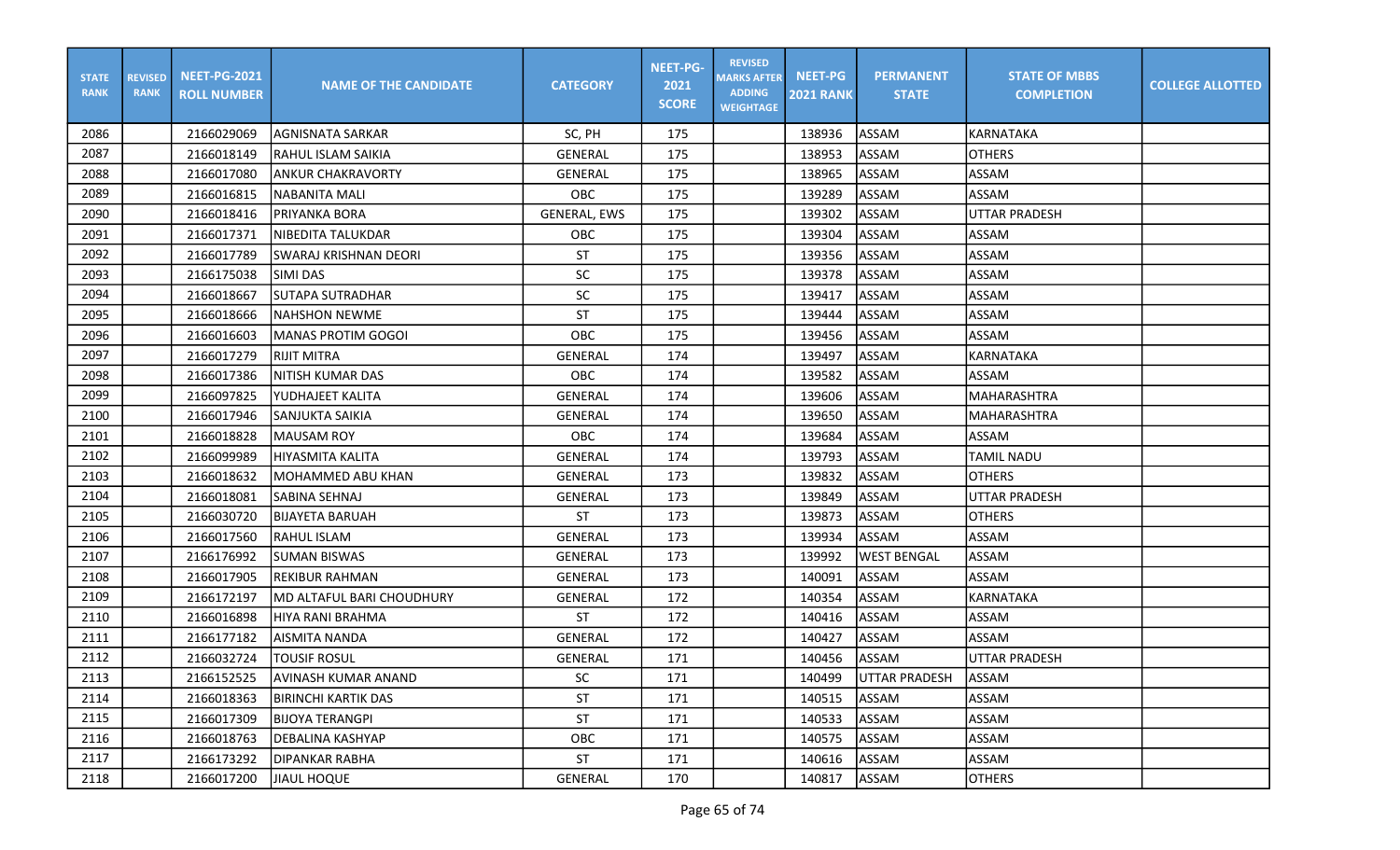| <b>STATE</b><br><b>RANK</b> | <b>REVISED</b><br><b>RANK</b> | <b>NEET-PG-2021</b><br><b>ROLL NUMBER</b> | <b>NAME OF THE CANDIDATE</b>      | <b>CATEGORY</b>     | <b>NEET-PG-</b><br>2021<br><b>SCORE</b> | <b>REVISED</b><br><b>MARKS AFTER</b><br><b>ADDING</b><br><b>WEIGHTAGE</b> | <b>NEET-PG</b><br><b>2021 RANK</b> | <b>PERMANENT</b><br><b>STATE</b> | <b>STATE OF MBBS</b><br><b>COMPLETION</b> | <b>COLLEGE ALLOTTED</b> |
|-----------------------------|-------------------------------|-------------------------------------------|-----------------------------------|---------------------|-----------------------------------------|---------------------------------------------------------------------------|------------------------------------|----------------------------------|-------------------------------------------|-------------------------|
| 2119                        |                               | 2166176437                                | FIROZ ZAMAN MOLLAH                | <b>GENERAL</b>      | 170                                     |                                                                           | 140883                             | ASSAM                            | ASSAM                                     |                         |
| 2120                        |                               | 2166017113                                | <b>TAPASH ROY</b>                 | <b>GENERAL</b>      | 170                                     |                                                                           | 140914                             | <b>ASSAM</b>                     | <b>ASSAM</b>                              |                         |
| 2121                        |                               | 2166097750                                | POOJA HANDIQUE                    | OBC                 | 170                                     |                                                                           | 140986                             | <b>ASSAM</b>                     | <b>MADHYA PRADESH</b>                     |                         |
| 2122                        |                               | 2166017172                                | KURBAN ALI AHMED                  | <b>GENERAL, PH</b>  | 170                                     |                                                                           | 141303                             | <b>ASSAM</b>                     | ASSAM                                     |                         |
| 2123                        |                               | 2166016689                                | DR JUGANANDA PATIR                | ST                  | 170                                     |                                                                           | 141331                             | ASSAM                            | <b>ASSAM</b>                              |                         |
| 2124                        |                               | 2166018055                                | <b>KARTHIKEYAN M</b>              | OBC                 | 169                                     |                                                                           | 141365                             | <b>TAMIL NADU</b>                | <b>ASSAM</b>                              |                         |
| 2125                        |                               | 2166018327                                | AISHANU GOGOI                     | OBC                 | 169                                     |                                                                           | 141374                             | ASSAM                            | <b>KARNATAKA</b>                          |                         |
| 2126                        |                               | 2166018932                                | <b>HITANKAR TALUKDAR</b>          | <b>GENERAL</b>      | 169                                     |                                                                           | 141394                             | ASSAM                            | ASSAM                                     |                         |
| 2127                        |                               | 2166018008                                | <b>RITUPARNA SINHA</b>            | <b>GENERAL</b>      | 169                                     |                                                                           | 141441                             | <b>ASSAM</b>                     | <b>ASSAM</b>                              |                         |
| 2128                        |                               | 2166152800                                | RONGBONG KRAMSA                   | <b>ST</b>           | 169                                     |                                                                           | 141456                             | ASSAM                            | <b>ASSAM</b>                              |                         |
| 2129                        |                               | 2166177187                                | <b>MAITREYEE BORA</b>             | SC                  | 169                                     |                                                                           | 141485                             | <b>ASSAM</b>                     | <b>ASSAM</b>                              |                         |
| 2130                        |                               | 2166017415                                | NABANEETA MALAKAR                 | <b>SC</b>           | 169                                     |                                                                           | 141547                             | ASSAM                            | <b>ASSAM</b>                              |                         |
| 2131                        |                               | 2166018288                                | WAHIDA YEASMIN SULTANA            | <b>GENERAL</b>      | 168                                     |                                                                           | 141679                             | ASSAM                            | UTTAR PRADESH                             |                         |
| 2132                        |                               | 2166021920                                | IBIRENDRA KUMAR                   | OBC                 | 168                                     |                                                                           | 141882                             | <b>BIHAR</b>                     | <b>ASSAM</b>                              |                         |
| 2133                        |                               | 2166174914                                | <b>RUDRADEEP CHOUDHURY</b>        | <b>GENERAL</b>      | 168                                     |                                                                           | 141902                             | ASSAM                            | <b>ASSAM</b>                              |                         |
| 2134                        |                               | 2166017407                                | <b>DEBASISH NATH</b>              | OBC                 | 167                                     |                                                                           | 141916                             | <b>ASSAM</b>                     | <b>ASSAM</b>                              |                         |
| 2135                        |                               | 2166017353                                | <b>KULDEEP KALITA</b>             | GENERAL             | 167                                     |                                                                           | 141925                             | ASSAM                            | <b>MAHARASHTRA</b>                        |                         |
| 2136                        |                               | 2166018677                                | <b>HABIBUL ISLAM</b>              | <b>GENERAL, EWS</b> | 167                                     |                                                                           | 142070                             | ASSAM                            | <b>ASSAM</b>                              |                         |
| 2137                        |                               | 2166018785                                | <b>ASHIM BORAH</b>                | OBC                 | 167                                     |                                                                           | 142112                             | ASSAM                            | <b>ASSAM</b>                              |                         |
| 2138                        |                               | 2166016803                                | <b>ASHADUL ISLAM</b>              | GENERAL, EWS        | 166                                     |                                                                           | 142232                             | <b>ASSAM</b>                     | <b>ASSAM</b>                              |                         |
| 2139                        |                               | 2166018676                                | HAMIMUR RAHMAN LASKAR             | <b>GENERAL</b>      | 166                                     |                                                                           | 142275                             | <b>ASSAM</b>                     | <b>UTTAR PRADESH</b>                      |                         |
| 2140                        |                               | 2166016825                                | <b>BULUMONI HAZARIKA</b>          | <b>ST</b>           | 166                                     |                                                                           | 142415                             | <b>ASSAM</b>                     | ASSAM                                     |                         |
| 2141                        |                               | 2166098001                                | VANLALMUANKIMA                    | <b>ST</b>           | 165                                     |                                                                           | 142607                             | <b>MIZORAM</b>                   | <b>ASSAM</b>                              |                         |
| 2142                        |                               | 2166018453                                | <b>GEETIKA SHARMA</b>             | <b>GENERAL</b>      | 165                                     |                                                                           | 142866                             | ASSAM                            | ASSAM                                     |                         |
| 2143                        |                               | 2166031126                                | <b>MANISHA ROY</b>                | OBC                 | 165                                     |                                                                           | 142889                             | ASSAM                            | <b>ASSAM</b>                              |                         |
| 2144                        |                               | 2166017820                                | <b>MANSHI BORAH</b>               | OBC                 | 165                                     |                                                                           | 142971                             | ASSAM                            | <b>RAJASTHAN</b>                          |                         |
| 2145                        |                               | 2166098067                                | LALMUANAWMA                       | ST                  | 165                                     |                                                                           | 142996                             | MIZORAM                          | ASSAM                                     |                         |
| 2146                        |                               | 2166176917                                | SIMA KUMARI BAISHYA               | SC                  | 165                                     |                                                                           | 143036                             | ASSAM                            | ASSAM                                     |                         |
| 2147                        |                               | 2166017317                                | <b>GAURAV HIRA</b>                | SC                  | 164                                     |                                                                           | 143173                             | ASSAM                            | ASSAM                                     |                         |
| 2148                        |                               | 2166017689                                | <b>GOLAM MOSTOFA KIBRIA AKAND</b> | GENERAL             | 164                                     |                                                                           | 143189                             | ASSAM                            | ASSAM                                     |                         |
| 2149                        |                               | 2166097703                                | <b>RONGSIL CH. MARAK</b>          | <b>ST</b>           | 164                                     |                                                                           | 143207                             | MEGHALAYA                        | ASSAM                                     |                         |
| 2150                        |                               | 2166093009                                | <b>DONA KALITA</b>                | GENERAL             | 164                                     |                                                                           | 143242                             | ASSAM                            | MAHARASHTRA                               |                         |
| 2151                        |                               | 2166018538                                | <b>MONALISA BANIK</b>             | SC                  | 164                                     |                                                                           | 143289                             | ASSAM                            | ASSAM                                     |                         |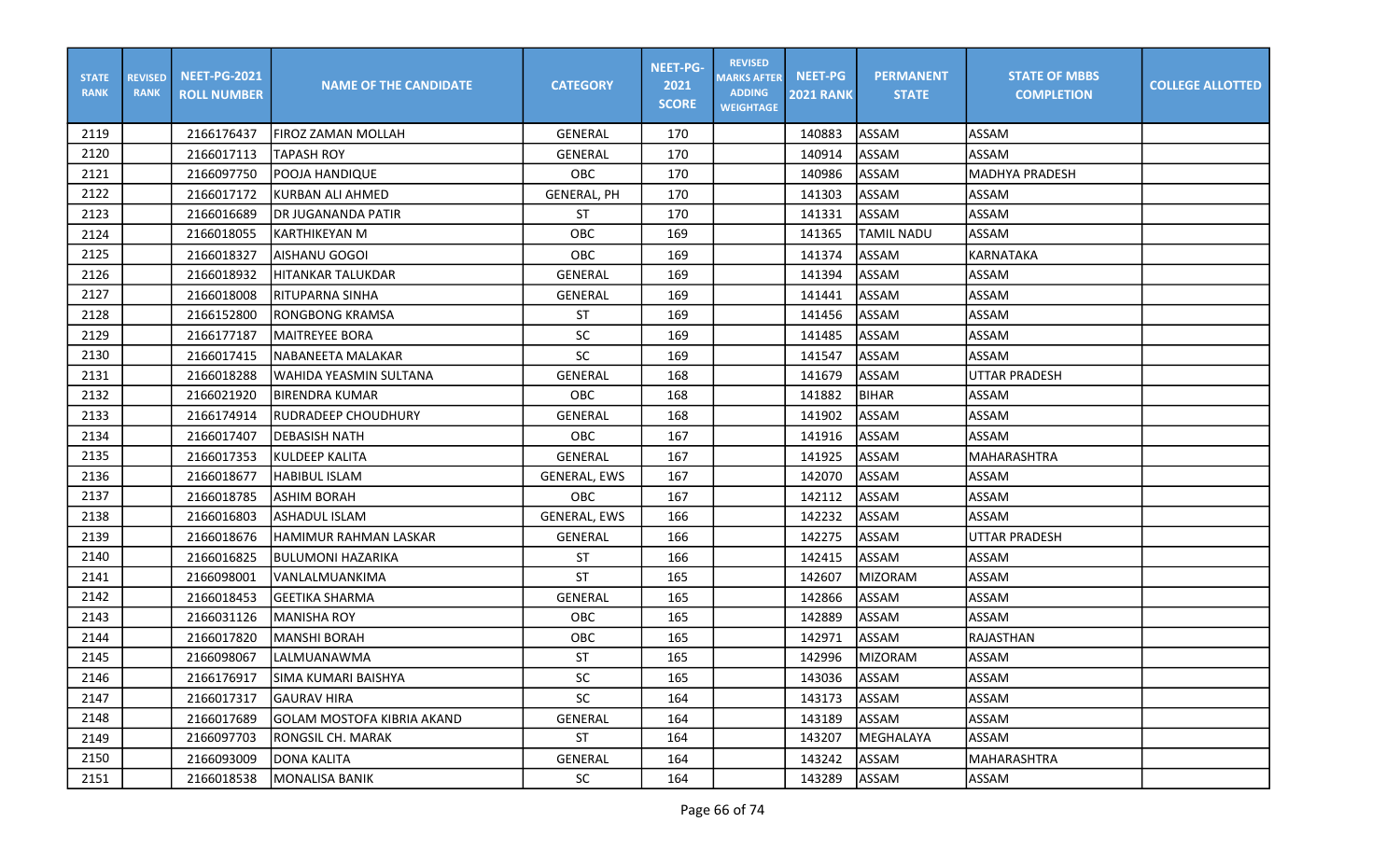| <b>STATE</b><br><b>RANK</b> | <b>REVISED</b><br><b>RANK</b> | <b>NEET-PG-2021</b><br><b>ROLL NUMBER</b> | <b>NAME OF THE CANDIDATE</b> | <b>CATEGORY</b>     | <b>NEET-PG-</b><br>2021<br><b>SCORE</b> | <b>REVISED</b><br><b>MARKS AFTER</b><br><b>ADDING</b><br><b>WEIGHTAGE</b> | <b>NEET-PG</b><br><b>2021 RANK</b> | <b>PERMANENT</b><br><b>STATE</b> | <b>STATE OF MBBS</b><br><b>COMPLETION</b> | <b>COLLEGE ALLOTTED</b> |
|-----------------------------|-------------------------------|-------------------------------------------|------------------------------|---------------------|-----------------------------------------|---------------------------------------------------------------------------|------------------------------------|----------------------------------|-------------------------------------------|-------------------------|
| 2152                        |                               | 2166017469                                | PERVEZ KAMARUL HASAN         | <b>GENERAL</b>      | 164                                     |                                                                           | 143351                             | ASSAM                            | <b>IUTTAR PRADESH</b>                     |                         |
| 2153                        |                               | 2166017396                                | <b>BHASWATI DAS</b>          | <b>GENERAL</b>      | 164                                     |                                                                           | 143384                             | <b>ASSAM</b>                     | <b>SIKKIM</b>                             |                         |
| 2154                        |                               | 2166176727                                | KHWAIRAKPAM TITO SINGH       | <b>SC</b>           | 164                                     |                                                                           | 143412                             | <b>MANIPUR</b>                   | <b>ASSAM</b>                              |                         |
| 2155                        |                               | 2166160948                                | <b>KUSHA VASHISTHA</b>       | <b>GENERAL</b>      | 164                                     |                                                                           | 143461                             | RAJASTHAN                        | <b>ASSAM</b>                              |                         |
| 2156                        |                               | 2166163507                                | <b>NEELAM DOLEY</b>          | ST                  | 163                                     |                                                                           | 143484                             | ASSAM                            | <b>ASSAM</b>                              |                         |
| 2157                        |                               | 2166098416                                | <b>IMLIWABANG PONGENER</b>   | ST                  | 163                                     |                                                                           | 143561                             | NAGALAND                         | <b>ASSAM</b>                              |                         |
| 2158                        |                               | 2166018065                                | DR GULSHAN NAZARA LASKAR     | <b>GENERAL</b>      | 163                                     |                                                                           | 143567                             | ASSAM                            | ASSAM                                     |                         |
| 2159                        |                               | 2166018894                                | <b>MADAN CHANDRA DAS</b>     | <b>SC</b>           | 163                                     |                                                                           | 143579                             | ASSAM                            | <b>ASSAM</b>                              |                         |
| 2160                        |                               | 2166031123                                | KANKANA SAIKIA               | <b>GENERAL</b>      | 163                                     |                                                                           | 143600                             | ASSAM                            | UTTAR PRADESH                             |                         |
| 2161                        |                               | 2166018545                                | UTPAL TALUKDAR               | <b>SC</b>           | 163                                     |                                                                           | 143648                             | ASSAM                            | <b>ASSAM</b>                              |                         |
| 2162                        |                               | 2166017614                                | RAJIB KAMAL NATH             | OBC                 | 162                                     |                                                                           | 143827                             | ASSAM                            | <b>ASSAM</b>                              |                         |
| 2163                        |                               | 2166017473                                | <b>CHENIA A SANGMA</b>       | ST                  | 162                                     |                                                                           | 143924                             | MEGHALAYA                        | ASSAM                                     |                         |
| 2164                        |                               | 2166098304                                | <b>AKUMLONG LONGKUMER</b>    | <b>ST</b>           | 162                                     |                                                                           | 144002                             | NAGALAND                         | ASSAM                                     |                         |
| 2165                        |                               | 2166016885                                | <b>AMAN KUMAR PADHI</b>      | <b>GENERAL</b>      | 161                                     |                                                                           | 144075                             | ASSAM                            | <b>TELANGANA</b>                          |                         |
| 2166                        |                               | 2166175290                                | SOURAV DAS                   | <b>SC</b>           | 161                                     |                                                                           | 144323                             | ASSAM                            | <b>WEST BENGAL</b>                        |                         |
| 2167                        |                               | 2166018540                                | <b>ESHA HOQUE</b>            | <b>GENERAL, EWS</b> | 160                                     |                                                                           | 144442                             | ASSAM                            | ASSAM                                     |                         |
| 2168                        |                               | 2166173559                                | SABANA YEASMIN LASKAR        | <b>GENERAL</b>      | 160                                     |                                                                           | 144532                             | ASSAM                            | <b>WEST BENGAL</b>                        |                         |
| 2169                        |                               | 2166046029                                | TOMUGHNA PRIYADARSINI        | OBC                 | 160                                     |                                                                           | 144673                             | ASSAM                            | <b>WEST BENGAL</b>                        |                         |
| 2170                        |                               | 2166018876                                | SIVANI DAS                   | SC                  | 160                                     |                                                                           | 144765                             | <b>ASSAM</b>                     | <b>ASSAM</b>                              |                         |
| 2171                        |                               | 2166174283                                | <b>ANANYA CHOUDHURY</b>      | <b>GENERAL</b>      | 160                                     |                                                                           | 144874                             | ASSAM                            | <b>SIKKIM</b>                             |                         |
| 2172                        |                               | 2166016974                                | SHABIBA YASHMIN HAQUE        | <b>OBC</b>          | 160                                     |                                                                           | 144916                             | <b>ASSAM</b>                     | <b>ASSAM</b>                              |                         |
| 2173                        |                               | 2166018369                                | FERDOUSH RAHMAN              | <b>GENERAL</b>      | 159                                     |                                                                           | 144942                             | ASSAM                            | <b>KARNATAKA</b>                          |                         |
| 2174                        |                               | 2166018718                                | PRIYANKA TALUKDAR            | SC                  | 159                                     |                                                                           | 144953                             | ASSAM                            | <b>TRIPURA</b>                            |                         |
| 2175                        |                               | 2166018486                                | CHANDRAJ GOGOI               | OBC                 | 159                                     |                                                                           | 145004                             | ASSAM                            | ASSAM                                     |                         |
| 2176                        |                               | 2166016720                                | <b>ANIL BHENGRA</b>          | OBC                 | 159                                     |                                                                           | 145092                             | ASSAM                            | <b>ASSAM</b>                              |                         |
| 2177                        |                               | 2166018727                                | MOHAMMAD HANIF CHOUDHURY     | OBC                 | 159                                     |                                                                           | 145126                             | <b>ASSAM</b>                     | <b>ASSAM</b>                              |                         |
| 2178                        |                               | 2166017092                                | ISUSHANTA KARMAKAR           | <b>OBC</b>          | 159                                     |                                                                           | 145183                             | ASSAM                            | ASSAM                                     |                         |
| 2179                        |                               | 2166017030                                | <b>IMUNIN KAMAL CHANGMAI</b> | OBC                 | 158                                     |                                                                           | 145289                             | ASSAM                            | <b>ASSAM</b>                              |                         |
| 2180                        |                               | 2166019314                                | <b>SUNITA KHANAM</b>         | GENERAL             | 158                                     |                                                                           | 145348                             | ASSAM                            | UTTAR PRADESH                             |                         |
| 2181                        |                               | 2166017070                                | MOUSUMI KUTUM                | ST                  | 158                                     |                                                                           | 145478                             | ASSAM                            | <b>ASSAM</b>                              |                         |
| 2182                        |                               | 2166171081                                | <b>SHUBHAM SAHA</b>          | GENERAL             | 158                                     |                                                                           | 145484                             | <b>ASSAM</b>                     | ASSAM                                     |                         |
| 2183                        |                               | 2166017112                                | PRIYA AGARWAL                | GENERAL             | 157                                     |                                                                           | 145700                             | <b>ASSAM</b>                     | UTTAR PRADESH                             |                         |
| 2184                        |                               | 2166172909                                | <b>UDAY BHASKAR DAS</b>      | <b>OBC</b>          | 157                                     |                                                                           | 145720                             | ASSAM                            | ASSAM                                     |                         |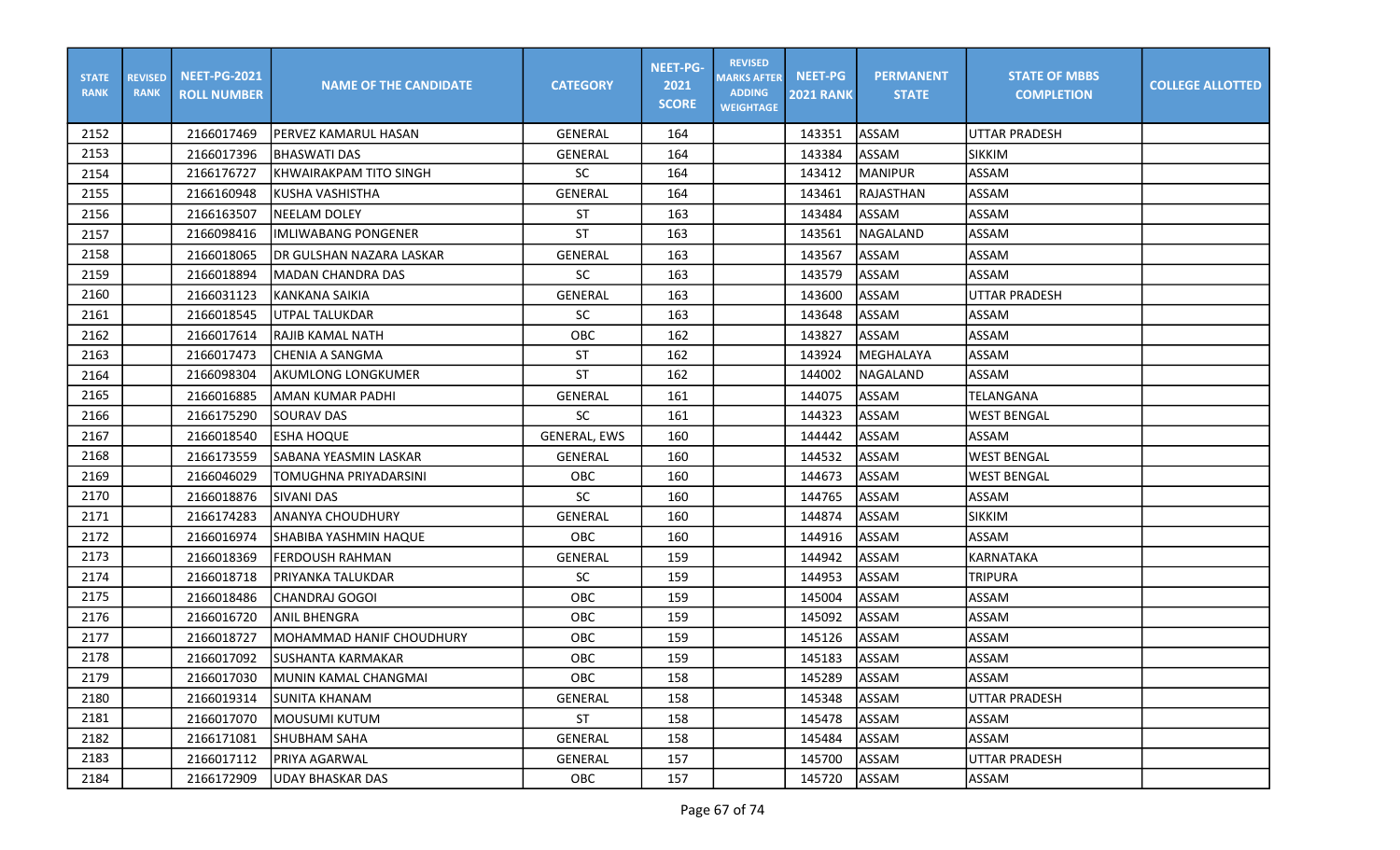| <b>STATE</b><br><b>RANK</b> | <b>REVISED</b><br><b>RANK</b> | <b>NEET-PG-2021</b><br><b>ROLL NUMBER</b> | <b>NAME OF THE CANDIDATE</b> | <b>CATEGORY</b>     | <b>NEET-PG-</b><br>2021<br><b>SCORE</b> | <b>REVISED</b><br><b>MARKS AFTER</b><br><b>ADDING</b><br><b>WEIGHTAGE</b> | <b>NEET-PG</b><br><b>2021 RANK</b> | <b>PERMANENT</b><br><b>STATE</b> | <b>STATE OF MBBS</b><br><b>COMPLETION</b> | <b>COLLEGE ALLOTTED</b> |
|-----------------------------|-------------------------------|-------------------------------------------|------------------------------|---------------------|-----------------------------------------|---------------------------------------------------------------------------|------------------------------------|----------------------------------|-------------------------------------------|-------------------------|
| 2185                        |                               | 2166018905                                | <b>BIKASH BARMAN</b>         | OBC                 | 157                                     |                                                                           | 145743                             | ASSAM                            | ASSAM                                     |                         |
| 2186                        |                               | 2166098333                                | <b>DR. SERDIHUN TERONPI</b>  | <b>ST</b>           | 156                                     |                                                                           | 145889                             | <b>ASSAM</b>                     | <b>ASSAM</b>                              |                         |
| 2187                        |                               | 2166016816                                | <b>HIMADRI DAS</b>           | <b>SC</b>           | 155                                     |                                                                           | 146093                             | ASSAM                            | <b>ASSAM</b>                              |                         |
| 2188                        |                               | 2166163673                                | JOY SHANKAR BHATTACHARJEE    | <b>GENERAL, EWS</b> | 155                                     |                                                                           | 146129                             | ASSAM                            | <b>ASSAM</b>                              |                         |
| 2189                        |                               | 2166016907                                | <b>PALLAV BRAHMA</b>         | ST                  | 155                                     |                                                                           | 146148                             | ASSAM                            | <b>ASSAM</b>                              |                         |
| 2190                        |                               | 2166176693                                | ZIAUR RAHMAN                 | <b>GENERAL</b>      | 155                                     |                                                                           | 146207                             | ASSAM                            | <b>ASSAM</b>                              |                         |
| 2191                        |                               | 2166016894                                | <b>JAHANGIR ALOM</b>         | GENERAL, EWS        | 155                                     |                                                                           | 146238                             | ASSAM                            | <b>ASSAM</b>                              |                         |
| 2192                        |                               | 2166017803                                | <b>MAHMUDUL HASAN</b>        | <b>GENERAL, EWS</b> | 155                                     |                                                                           | 146310                             | ASSAM                            | <b>ASSAM</b>                              |                         |
| 2193                        |                               | 2166018928                                | DAISY RONGJA DAIMARY         | <b>ST</b>           | 155                                     |                                                                           | 146502                             | ASSAM                            | <b>KARNATAKA</b>                          |                         |
| 2194                        |                               | 2166018339                                | PRASANTA DEORI               | <b>ST</b>           | 154                                     |                                                                           | 146677                             | ASSAM                            | <b>ASSAM</b>                              |                         |
| 2195                        |                               | 2166173113                                | <b>KOROBI RONGPIPI</b>       | <b>ST</b>           | 154                                     |                                                                           | 146811                             | <b>ASSAM</b>                     | <b>ASSAM</b>                              |                         |
| 2196                        |                               | 2166016786                                | <b>AMITAVA DAS</b>           | SC                  | 154                                     |                                                                           | 146827                             | ASSAM                            | <b>ASSAM</b>                              |                         |
| 2197                        |                               | 2166017735                                | <b>BARASHA DAS</b>           | ST                  | 154                                     |                                                                           | 146842                             | ASSAM                            | <b>ASSAM</b>                              |                         |
| 2198                        |                               | 2166017785                                | ASHIQUE EE MOSTAFA           | <b>GENERAL</b>      | 154                                     |                                                                           | 146855                             | ASSAM                            | <b>ASSAM</b>                              |                         |
| 2199                        |                               | 2166016954                                | LALRINAWMI RALTE             | ST                  | 153                                     |                                                                           | 146945                             | <b>MIZORAM</b>                   | ASSAM                                     |                         |
| 2200                        |                               | 2166016593                                | <b>ANKUR SARKAR</b>          | <b>GENERAL</b>      | 153                                     |                                                                           | 147111                             | ASSAM                            | KARNATAKA                                 |                         |
| 2201                        |                               | 2166018562                                | <b>SWAPNA LOHAR</b>          | OBC.                | 152                                     |                                                                           | 147194                             | ASSAM                            | <b>ASSAM</b>                              |                         |
| 2202                        |                               | 2166018491                                | RAJASHYAM GOGOI              | OBC                 | 152                                     |                                                                           | 147202                             | ASSAM                            | <b>ASSAM</b>                              |                         |
| 2203                        |                               | 2166176795                                | <b>ANKITA GUPTA</b>          | <b>GENERAL</b>      | 152                                     |                                                                           | 147297                             | ASSAM                            | <b>ASSAM</b>                              |                         |
| 2204                        |                               | 2166018724                                | <b>RUPAN SARKAR</b>          | OBC, PH             | 152                                     |                                                                           | 147325                             | <b>ASSAM</b>                     | <b>ASSAM</b>                              |                         |
| 2205                        |                               | 2166018067                                | <b>SHAURIN ZAMAN</b>         | <b>GENERAL</b>      | 152                                     |                                                                           | 147371                             | ASSAM                            | <b>ASSAM</b>                              |                         |
| 2206                        |                               | 2166017765                                | <b>MOON BEPARI</b>           | <b>GENERAL, EWS</b> | 151                                     |                                                                           | 147469                             | <b>ASSAM</b>                     | <b>ASSAM</b>                              |                         |
| 2207                        |                               | 2166016583                                | TAHZEEBA AKHTAR LASKAR       | <b>GENERAL</b>      | 151                                     |                                                                           | 147596                             | ASSAM                            | <b>UTTAR PRADESH</b>                      |                         |
| 2208                        |                               | 2166018086                                | UPASHYA RAY BARUAH           | <b>GENERAL</b>      | 151                                     |                                                                           | 147679                             | ASSAM                            | ASSAM                                     |                         |
| 2209                        |                               | 2166022740                                | PANMEI GAILANLU RONGMEI      | ST                  | 150                                     |                                                                           | 147742                             | <b>MANIPUR</b>                   | <b>ASSAM</b>                              |                         |
| 2210                        |                               | 2166031224                                | PRIYANKA KASHYAP             | SC                  | 150                                     |                                                                           | 147746                             | <b>ASSAM</b>                     | <b>UTTAR PRADESH</b>                      |                         |
| 2211                        |                               | 2166017794                                | <b>RAKIBUL AHMED</b>         | <b>GENERAL</b>      | 150                                     |                                                                           | 147812                             | ASSAM                            | ASSAM                                     |                         |
| 2212                        |                               | 2166017349                                | <b>BARNALI BHUYAN</b>        | SC                  | 150                                     |                                                                           | 148066                             | ASSAM                            | <b>ASSAM</b>                              |                         |
| 2213                        |                               | 2166018703                                | <b>SAURAV DAS</b>            | SC                  | 150                                     |                                                                           | 148105                             | ASSAM                            | ASSAM                                     |                         |
| 2214                        |                               | 2166159421                                | <b>ANUBHAV DAS</b>           | SC                  | 150                                     |                                                                           | 148173                             | ASSAM                            | UTTAR PRADESH                             |                         |
| 2215                        |                               | 2166018714                                | TRIDEEP NATH                 | OBC                 | 149                                     |                                                                           | 148363                             | ASSAM                            | ASSAM                                     |                         |
| 2216                        |                               | 2166016837                                | BAISHALI WAIBRA              | ST                  | 149                                     |                                                                           | 148512                             | ASSAM                            | ASSAM                                     |                         |
| 2217                        |                               | 2166176894                                | <b>MRIDUSMITA KAKATI</b>     | SC                  | 148                                     |                                                                           | 148525                             | ASSAM                            | ASSAM                                     |                         |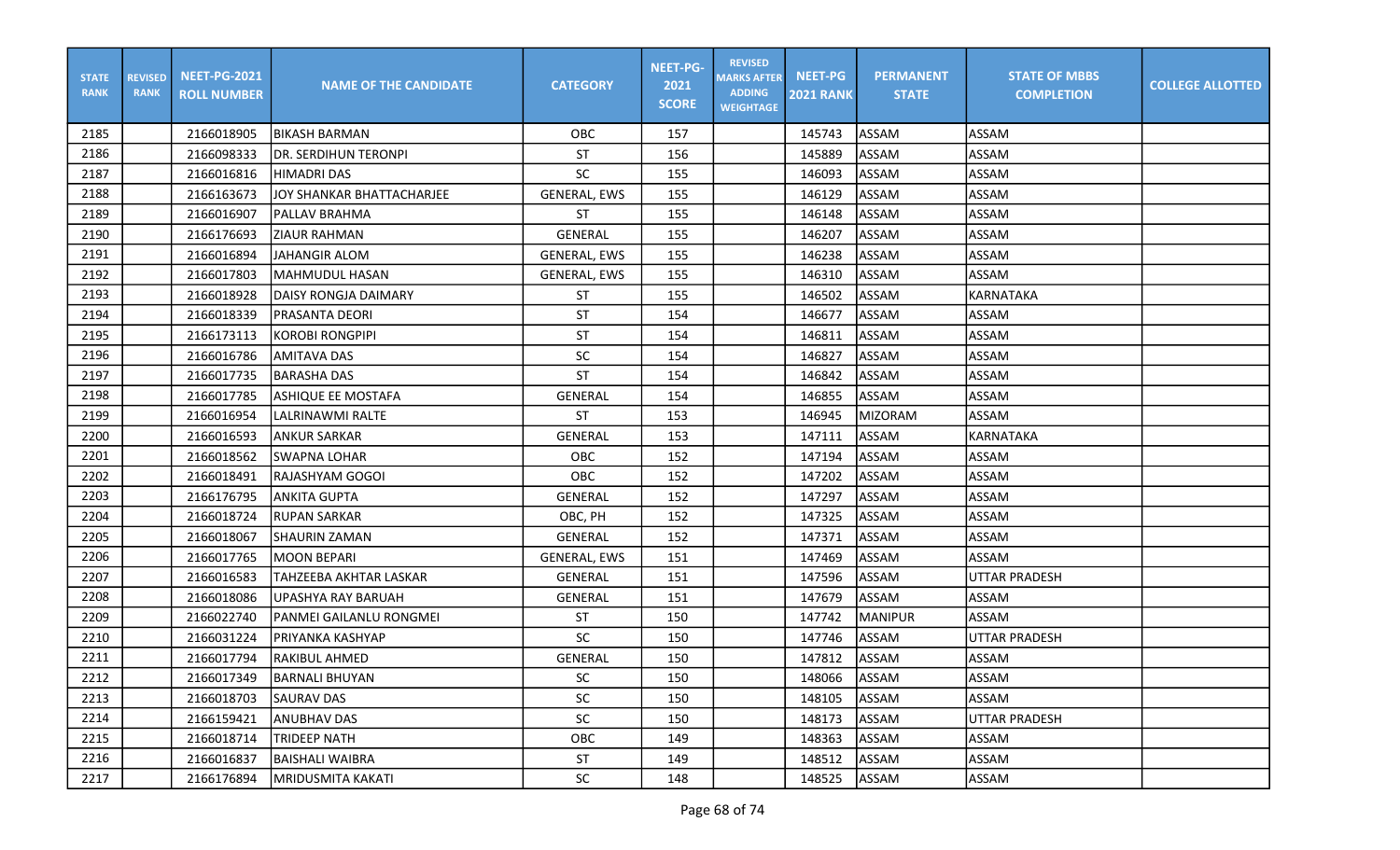| <b>STATE</b><br><b>RANK</b> | <b>REVISED</b><br><b>RANK</b> | <b>NEET-PG-2021</b><br><b>ROLL NUMBER</b> | <b>NAME OF THE CANDIDATE</b>    | <b>CATEGORY</b>     | <b>NEET-PG-</b><br>2021<br><b>SCORE</b> | <b>REVISED</b><br><b>MARKS AFTER</b><br><b>ADDING</b><br><b>WEIGHTAGE</b> | <b>NEET-PG</b><br><b>2021 RANK</b> | <b>PERMANENT</b><br><b>STATE</b> | <b>STATE OF MBBS</b><br><b>COMPLETION</b> | <b>COLLEGE ALLOTTED</b> |
|-----------------------------|-------------------------------|-------------------------------------------|---------------------------------|---------------------|-----------------------------------------|---------------------------------------------------------------------------|------------------------------------|----------------------------------|-------------------------------------------|-------------------------|
| 2218                        |                               | 2166176939                                | SUJATA LAGASHU                  | <b>ST</b>           | 148                                     |                                                                           | 148638                             | ASSAM                            | ASSAM                                     |                         |
| 2219                        |                               | 2166017942                                | <b>PAPORI DEKA</b>              | <b>ST</b>           | 148                                     |                                                                           | 148708                             | ASSAM                            | <b>ASSAM</b>                              |                         |
| 2220                        |                               | 2166174267                                | MAYURI RAHMAN SAIKIA            | <b>GENERAL</b>      | 148                                     |                                                                           | 148717                             | ASSAM                            | <b>UTTAR PRADESH</b>                      |                         |
| 2221                        |                               | 2166017274                                | MEHBUB ALAM MAZUMDAR            | <b>GENERAL, EWS</b> | 148                                     |                                                                           | 148757                             | ASSAM                            | <b>OTHERS</b>                             |                         |
| 2222                        |                               | 2166017760                                | <b>MAHBUBUR RAHMAN</b>          | GENERAL             | 147                                     |                                                                           | 148842                             | ASSAM                            | ASSAM                                     |                         |
| 2223                        |                               | 2166018204                                | <b>RUTH R MARAK</b>             | ST                  | 147                                     |                                                                           | 148922                             | <b>MEGHALAYA</b>                 | <b>ASSAM</b>                              |                         |
| 2224                        |                               | 2166175594                                | <b>EASTER SUCHEN</b>            | <b>ST</b>           | 147                                     |                                                                           | 148933                             | <b>ASSAM</b>                     | <b>ASSAM</b>                              |                         |
| 2225                        |                               | 2166098353                                | <b>TANGSIL K. MARAK</b>         | ST                  | 146                                     |                                                                           | 149081                             | MEGHALAYA                        | <b>ASSAM</b>                              |                         |
| 2226                        |                               | 2166172514                                | HALE AKASA M SANGMA             | ST                  | 146                                     |                                                                           | 149186                             | MEGHALAYA                        | ASSAM                                     |                         |
| 2227                        |                               | 2166176498                                | <b>ABHINANDA DAS</b>            | OBC                 | 146                                     |                                                                           | 149298                             | ASSAM                            | <b>ASSAM</b>                              |                         |
| 2228                        |                               | 2166018919                                | JIKRUL ALMULLAH                 | <b>GENERAL</b>      | 145                                     |                                                                           | 149415                             | <b>ASSAM</b>                     | <b>ASSAM</b>                              |                         |
| 2229                        |                               | 2166028199                                | <b>VICTORIA PEARLY</b>          | SC                  | 145                                     |                                                                           | 149480                             | ASSAM                            | <b>HARYANA</b>                            |                         |
| 2230                        |                               | 2166017063                                | <b>MANJIL SAIKIA</b>            | ST                  | 145                                     |                                                                           | 149499                             | ASSAM                            | <b>ASSAM</b>                              |                         |
| 2231                        |                               | 2166177031                                | <b>RIAZ UDDIN AHMED</b>         | <b>GENERAL</b>      | 145                                     |                                                                           | 149675                             | ASSAM                            | <b>ASSAM</b>                              |                         |
| 2232                        |                               | 2166018521                                | <b>SUNIRMITA KURMI</b>          | <b>OBC</b>          | 145                                     |                                                                           | 149679                             | <b>ASSAM</b>                     | <b>ASSAM</b>                              |                         |
| 2233                        |                               | 2166016669                                | <b>RICHA SAIKIA</b>             | OBC                 | 145                                     |                                                                           | 149777                             | <b>ASSAM</b>                     | <b>ASSAM</b>                              |                         |
| 2234                        |                               | 2166174702                                | PINAAK PRATIM BAISHYA           | <b>GENERAL</b>      | 145                                     |                                                                           | 149784                             | ASSAM                            | <b>UTTAR PRADESH</b>                      |                         |
| 2235                        |                               | 2166018631                                | NADEEM ISLAM LASKAR             | <b>GENERAL</b>      | 144                                     |                                                                           | 149795                             | ASSAM                            | <b>KARNATAKA</b>                          |                         |
| 2236                        |                               | 2166017004                                | <b>NAMIZ TASKIN ALI</b>         | <b>GENERAL</b>      | 144                                     |                                                                           | 149863                             | ASSAM                            | KARNATAKA                                 |                         |
| 2237                        |                               | 2166018071                                | SHOHIDUL ISLAM BHUYAN           | <b>GENERAL</b>      | 144                                     |                                                                           | 149961                             | ASSAM                            | <b>ASSAM</b>                              |                         |
| 2238                        |                               | 2166018295                                | PAWAN KUMAR                     | <b>SC</b>           | 143                                     |                                                                           | 150109                             | RAJASTHAN                        | ASSAM                                     |                         |
| 2239                        |                               | 2166016802                                | DIPANJALI MUNDA                 | OBC                 | 143                                     |                                                                           | 150239                             | ASSAM                            | <b>KARNATAKA</b>                          |                         |
| 2240                        |                               | 2166162731                                | <b>HANEEF MOHAMMED</b>          | GENERAL             | 142                                     |                                                                           | 150424                             | <b>ASSAM</b>                     | <b>ASSAM</b>                              |                         |
| 2241                        |                               | 2166098047                                | LAWRENCE LALRAMENGA RALTE       | ST                  | 142                                     |                                                                           | 150425                             | <b>MIZORAM</b>                   | <b>ASSAM</b>                              |                         |
| 2242                        |                               | 2166017461                                | <b>FIRDOSH RAHMAN</b>           | <b>GENERAL</b>      | 142                                     |                                                                           | 150428                             | ASSAM                            | <b>TAMIL NADU</b>                         |                         |
| 2243                        |                               | 2166173277                                | <b>DIBYAJYOTI BHATTACHARJEE</b> | GENERAL             | 142                                     |                                                                           | 150494                             | ASSAM                            | ASSAM                                     |                         |
| 2244                        |                               | 2166022954                                | SHARMA RAHUL KUMAR RAMAKANT     | GENERAL, EWS        | 141                                     |                                                                           | 150529                             | <b>BIHAR</b>                     | ASSAM                                     |                         |
| 2245                        |                               | 2166176507                                | AMINUZZAMAN AHMED               | GENERAL             | 141                                     |                                                                           | 150625                             | ASSAM                            | ASSAM                                     |                         |
| 2246                        |                               | 2166017104                                | <b>JUWELLI DEVI</b>             | GENERAL             | 141                                     |                                                                           | 150631                             | <b>ASSAM</b>                     | MAHARASHTRA                               |                         |
| 2247                        |                               | 2166018892                                | <b>SUSMITA DAS</b>              | SC                  | 141                                     |                                                                           | 150753                             | ASSAM                            | ASSAM                                     |                         |
| 2248                        |                               | 2166112700                                | <b>DEWAN SAIFUL ISLAM</b>       | GENERAL             | 140                                     |                                                                           | 150787                             | ASSAM                            | <b>OTHERS</b>                             |                         |
| 2249                        |                               | 2166018106                                | CHISTIYA NOORIE ALAM DOUNGEL    | ST                  | 140                                     |                                                                           | 150887                             | ASSAM                            | ASSAM                                     |                         |
| 2250                        |                               | 2166176687                                | <b>BIJIT BARMAN</b>             | OBC                 | 140                                     |                                                                           | 151176                             | ASSAM                            | ASSAM                                     |                         |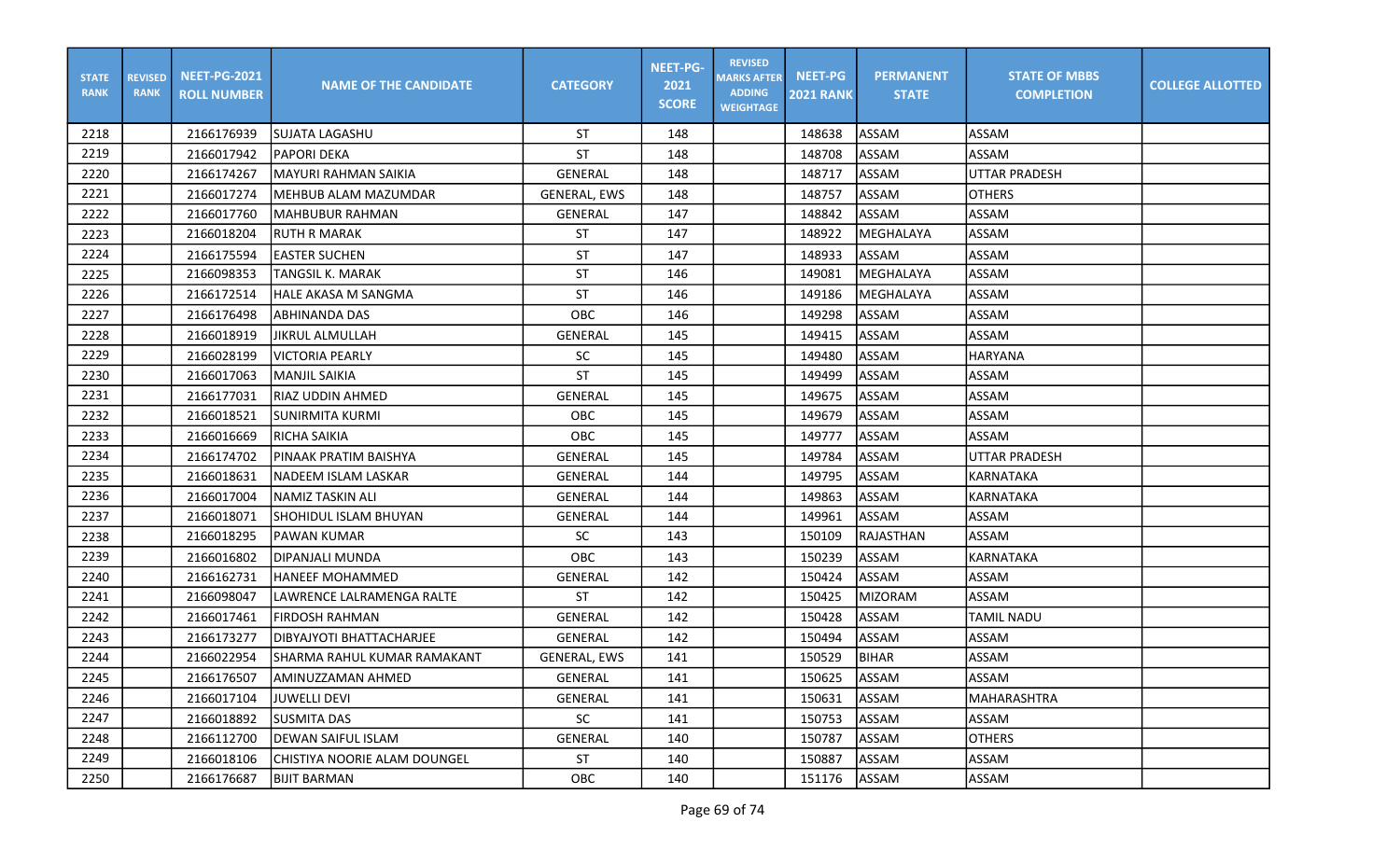| <b>STATE</b><br><b>RANK</b> | <b>REVISED</b><br><b>RANK</b> | <b>NEET-PG-2021</b><br><b>ROLL NUMBER</b> | <b>NAME OF THE CANDIDATE</b>  | <b>CATEGORY</b>     | <b>NEET-PG-</b><br>2021<br><b>SCORE</b> | <b>REVISED</b><br><b>MARKS AFTER</b><br><b>ADDING</b><br><b>WEIGHTAGE</b> | <b>NEET-PG</b><br><b>2021 RANK</b> | <b>PERMANENT</b><br><b>STATE</b> | <b>STATE OF MBBS</b><br><b>COMPLETION</b> | <b>COLLEGE ALLOTTED</b> |
|-----------------------------|-------------------------------|-------------------------------------------|-------------------------------|---------------------|-----------------------------------------|---------------------------------------------------------------------------|------------------------------------|----------------------------------|-------------------------------------------|-------------------------|
| 2251                        |                               | 2166017632                                | KULENDU ROY                   | OBC                 | 140                                     |                                                                           | 151262                             | ASSAM                            | <b>ASSAM</b>                              |                         |
| 2252                        |                               | 2166018499                                | <b>RIPAN RANJU BARUAH</b>     | OBC                 | 139                                     |                                                                           | 151302                             | <b>ASSAM</b>                     | ASSAM                                     |                         |
| 2253                        |                               | 2166031819                                | WASIMA AKHTER RAHMAN          | <b>GENERAL</b>      | 139                                     |                                                                           | 151353                             | <b>ASSAM</b>                     | <b>UTTAR PRADESH</b>                      |                         |
| 2254                        |                               | 2166017084                                | OLIUL ALOM                    | <b>GENERAL</b>      | 139                                     |                                                                           | 151412                             | <b>ASSAM</b>                     | <b>ASSAM</b>                              |                         |
| 2255                        |                               | 2166173664                                | RAKHI MITRA                   | <b>GENERAL</b>      | 138                                     |                                                                           | 151538                             | ASSAM                            | <b>ASSAM</b>                              |                         |
| 2256                        |                               | 2166177185                                | <b>MANDIRA DAS</b>            | <b>SC</b>           | 138                                     |                                                                           | 151781                             | ASSAM                            | <b>ASSAM</b>                              |                         |
| 2257                        |                               | 2166016771                                | <b>ASHIK AHMED</b>            | GENERAL             | 136                                     |                                                                           | 152070                             | ASSAM                            | <b>ASSAM</b>                              |                         |
| 2258                        |                               | 2166018843                                | <b>KISHOR GURUNG</b>          | OBC                 | 136                                     |                                                                           | 152076                             | ASSAM                            | <b>ASSAM</b>                              |                         |
| 2259                        |                               | 2166017260                                | LONGKI TIMUNG                 | <b>ST</b>           | 136                                     |                                                                           | 152147                             | <b>ASSAM</b>                     | <b>ASSAM</b>                              |                         |
| 2260                        |                               | 2166018373                                | JIRJAR PHURA                  | <b>ST</b>           | 135                                     |                                                                           | 152348                             | ASSAM                            | <b>ASSAM</b>                              |                         |
| 2261                        |                               | 2166020130                                | SAROJ KUMAR RAJAK             | SC                  | 135                                     |                                                                           | 152349                             | <b>BIHAR</b>                     | <b>ASSAM</b>                              |                         |
| 2262                        |                               | 2166017034                                | AMAN KUMAR GUPTA              | OBC                 | 135                                     |                                                                           | 152446                             | ASSAM                            | <b>ASSAM</b>                              |                         |
| 2263                        |                               | 2166018493                                | <b>TENNYSON TERON</b>         | ST                  | 135                                     |                                                                           | 152524                             | ASSAM                            | <b>ASSAM</b>                              |                         |
| 2264                        |                               | 2166018110                                | IMAMUL JADDIK                 | <b>GENERAL, EWS</b> | 135                                     |                                                                           | 152580                             | ASSAM                            | ASSAM                                     |                         |
| 2265                        |                               | 2166017784                                | SHAHABAZ HOSSAIN              | <b>GENERAL</b>      | 135                                     |                                                                           | 152593                             | <b>ASSAM</b>                     | IMAHARASHTRA                              |                         |
| 2266                        |                               | 2166164455                                | <b>MARINA DOLEY</b>           | <b>ST</b>           | 134                                     |                                                                           | 152892                             | <b>ASSAM</b>                     | <b>OTHERS</b>                             |                         |
| 2267                        |                               | 2166017796                                | SAHANAJ PARBIN LASKAR         | <b>GENERAL</b>      | 134                                     |                                                                           | 152921                             | ASSAM                            | <b>ASSAM</b>                              |                         |
| 2268                        |                               | 2166017980                                | <b>SUMAN BORA</b>             | OBC                 | 134                                     |                                                                           | 152956                             | ASSAM                            | <b>ASSAM</b>                              |                         |
| 2269                        |                               | 2166018035                                | <b>SURAJIT KALITA</b>         | <b>GENERAL</b>      | 134                                     |                                                                           | 152969                             | ASSAM                            | ASSAM                                     |                         |
| 2270                        |                               | 2166019742                                | <b>RANJAN KUMAR SAH</b>       | OBC                 | 133                                     |                                                                           | 153090                             | ASSAM                            | <b>ASSAM</b>                              |                         |
| 2271                        |                               | 2166018351                                | <b>RUSTOM RONGPHAR</b>        | <b>ST</b>           | 133                                     |                                                                           | 153126                             | ASSAM                            | <b>ASSAM</b>                              |                         |
| 2272                        |                               | 2166112185                                | RAJ KUMAR MEENA               | ST                  | 132                                     |                                                                           | 153299                             | RAJASTHAN                        | <b>ASSAM</b>                              |                         |
| 2273                        |                               | 2166098263                                | LINGSHAU JAMES P PHOM         | <b>ST</b>           | 132                                     |                                                                           | 153304                             | NAGALAND                         | <b>ASSAM</b>                              |                         |
| 2274                        |                               | 2166017156                                | RAHUL SONOWAL                 | <b>ST</b>           | 132                                     |                                                                           | 153338                             | ASSAM                            | ASSAM                                     |                         |
| 2275                        |                               | 2166016587                                | ANURAG SAMONNOI SHARMA        | <b>GENERAL</b>      | 132                                     |                                                                           | 153358                             | ASSAM                            | <b>ASSAM</b>                              |                         |
| 2276                        |                               | 2166097907                                | <b>BAHIAM KUPAR C NONGRUM</b> | ST                  | 132                                     |                                                                           | 153412                             | MEGHALAYA                        | <b>ASSAM</b>                              |                         |
| 2277                        |                               | 2166028411                                | SHARMISTHA BASING             | <b>ST</b>           | 132                                     |                                                                           | 153449                             | ASSAM                            | <b>ASSAM</b>                              |                         |
| 2278                        |                               | 2166017961                                | JYOTISHMOI CHANGMAI           | OBC                 | 131                                     |                                                                           | 153605                             | ASSAM                            | ASSAM                                     |                         |
| 2279                        |                               | 2166092092                                | SATARUPA MAHANTA              | GENERAL             | 130                                     |                                                                           | 153776                             | ASSAM                            | <b>KARNATAKA</b>                          |                         |
| 2280                        |                               | 2166097797                                | WINVY NORA CH MARAK           | ST                  | 130                                     |                                                                           | 153997                             | MEGHALAYA                        | ASSAM                                     |                         |
| 2281                        |                               | 2166017957                                | HIMPRABAL KAUSHIK             | GENERAL             | 130                                     |                                                                           | 154127                             | ASSAM                            | ASSAM                                     |                         |
| 2282                        |                               | 2166017809                                | MIRAJUL HUSSAIN               | GENERAL             | 129                                     |                                                                           | 154183                             | ASSAM                            | ASSAM                                     |                         |
| 2283                        |                               | 2166101999                                | <b>NARAYAN DAS</b>            | SC                  | 129                                     |                                                                           | 154245                             | ASSAM                            | ASSAM                                     |                         |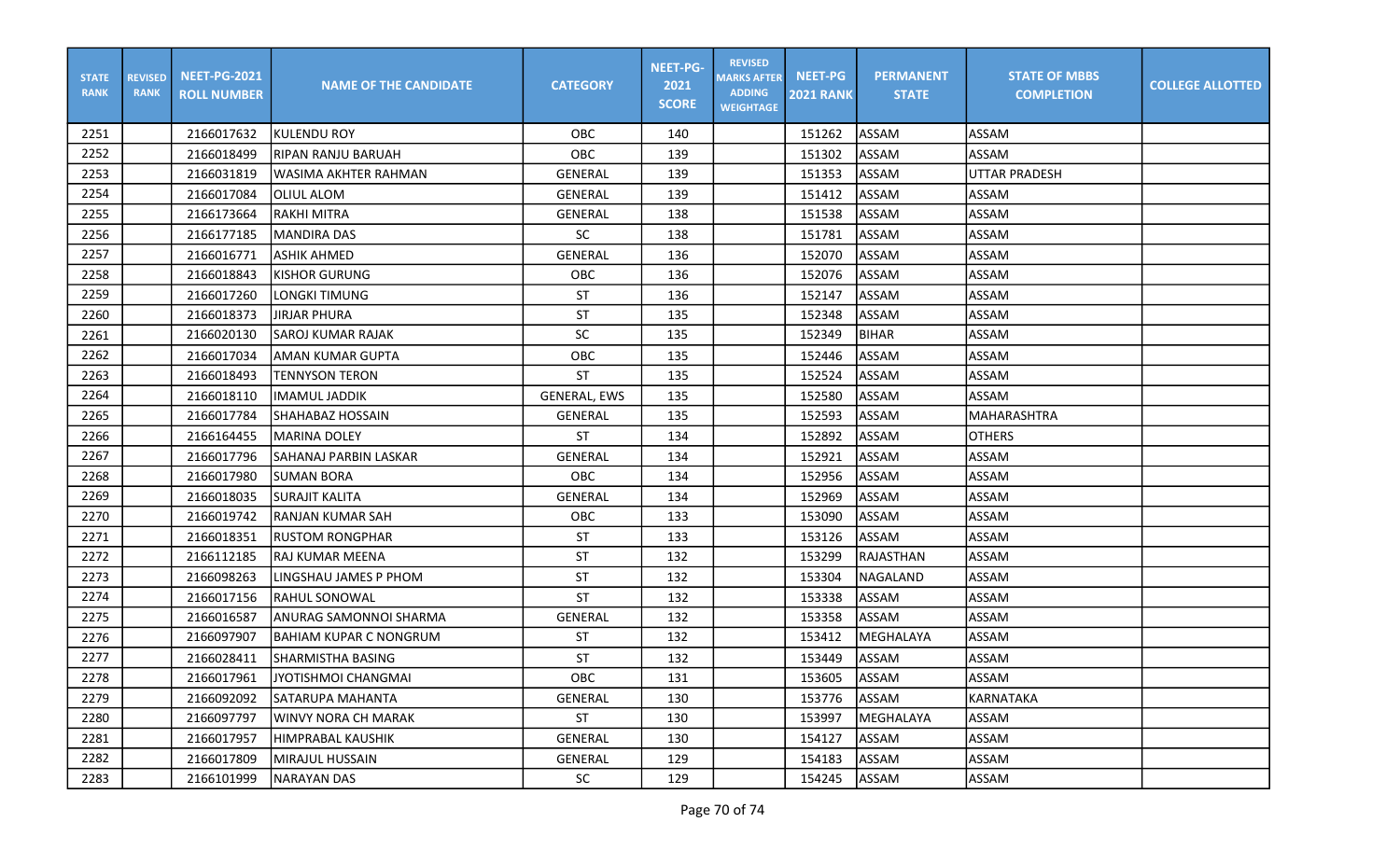| <b>STATE</b><br><b>RANK</b> | <b>REVISED</b><br><b>RANK</b> | <b>NEET-PG-2021</b><br><b>ROLL NUMBER</b> | <b>NAME OF THE CANDIDATE</b>        | <b>CATEGORY</b>     | <b>NEET-PG-</b><br>2021<br><b>SCORE</b> | <b>REVISED</b><br><b>MARKS AFTER</b><br><b>ADDING</b><br><b>WEIGHTAGE</b> | <b>NEET-PG</b><br><b>2021 RANK</b> | <b>PERMANENT</b><br><b>STATE</b> | <b>STATE OF MBBS</b><br><b>COMPLETION</b> | <b>COLLEGE ALLOTTED</b> |
|-----------------------------|-------------------------------|-------------------------------------------|-------------------------------------|---------------------|-----------------------------------------|---------------------------------------------------------------------------|------------------------------------|----------------------------------|-------------------------------------------|-------------------------|
| 2284                        |                               | 2166164457                                | <b>TANISHA BARUA</b>                | <b>OBC</b>          | 128                                     |                                                                           | 154404                             | <b>ASSAM</b>                     | <b>WEST BENGAL</b>                        |                         |
| 2285                        |                               | 2166020312                                | lbapan kumar mandal                 | <b>SC</b>           | 128                                     |                                                                           | 154490                             | <b>ASSAM</b>                     | <b>ASSAM</b>                              |                         |
| 2286                        |                               | 2166017336                                | PALLABI KUTUM                       | <b>ST</b>           | 128                                     |                                                                           | 154494                             | ASSAM                            | ASSAM                                     |                         |
| 2287                        |                               | 2166016946                                | KOJ KONIYA                          | ST                  | 128                                     |                                                                           | 154535                             | ARUNACHAL<br><b>PRADESH</b>      | <b>ASSAM</b>                              |                         |
| 2288                        |                               | 2166018024                                | <b>BISHAL RAY BARUAH</b>            | <b>GENERAL</b>      | 128                                     |                                                                           | 154536                             | <b>ASSAM</b>                     | <b>ASSAM</b>                              |                         |
| 2289                        |                               | 2166016975                                | DR PRONAB KUMAR BARUAH              | OBC                 | 127                                     |                                                                           | 154544                             | <b>ASSAM</b>                     | <b>ASSAM</b>                              |                         |
| 2290                        |                               | 2166017364                                | <b>MANOJ BORO</b>                   | <b>ST</b>           | 127                                     |                                                                           | 154588                             | <b>ASSAM</b>                     | ASSAM                                     |                         |
| 2291                        |                               | 2166163961                                | <b>GOLAM MOSTAFA AHMED</b>          | <b>GENERAL, EWS</b> | 127                                     |                                                                           | 154601                             | ASSAM                            | <b>MAHARASHTRA</b>                        |                         |
| 2292                        |                               | 2166017825                                | <b>BERITY R SANGMA</b>              | <b>ST</b>           | 126                                     |                                                                           | 154760                             | MEGHALAYA                        | ASSAM                                     |                         |
| 2293                        |                               | 2166053593                                | <b>ANINDITA BORA</b>                | OBC                 | 126                                     |                                                                           | 154790                             | ASSAM                            | TAMIL NADU                                |                         |
| 2294                        |                               | 2166017110                                | <b>SHAIK NAGMA AHMED</b>            | OBC                 | 126                                     |                                                                           | 154885                             | ASSAM                            | <b>ASSAM</b>                              |                         |
| 2295                        |                               | 2166027633                                | <b>ABDUL AZIZ</b>                   | <b>GENERAL</b>      | 126                                     |                                                                           | 154890                             | ASSAM                            | <b>OTHERS</b>                             |                         |
| 2296                        |                               | 2166017228                                | <b>ALOK KUMAR DAS</b>               | <b>SC</b>           | 126                                     |                                                                           | 154908                             | ASSAM                            | ASSAM                                     |                         |
| 2297                        |                               | 2166018522                                | ABDULLAH AL SHARIFUL AMIN CHOUDHURY | <b>GENERAL, EWS</b> | 125                                     |                                                                           | 154994                             | ASSAM                            | <b>ASSAM</b>                              |                         |
| 2298                        |                               | 2166018891                                | <b>DAISY NARZARI</b>                | <b>ST</b>           | 125                                     |                                                                           | 155170                             | ASSAM                            | <b>ASSAM</b>                              |                         |
| 2299                        |                               | 2166173066                                | NABAJYOTI MISRA                     | <b>GENERAL</b>      | 123                                     |                                                                           | 155546                             | ASSAM                            | <b>ASSAM</b>                              |                         |
| 2300                        |                               | 2166022677                                | <b>SAMUEL SARKAR</b>                | SC                  | 123                                     |                                                                           | 155703                             | ASSAM                            | <b>ASSAM</b>                              |                         |
| 2301                        |                               | 2166016913                                | <b>UNNAV RAJKONWAR</b>              | <b>OBC</b>          | 122                                     |                                                                           | 155853                             | ASSAM                            | <b>ASSAM</b>                              |                         |
| 2302                        |                               | 2166018063                                | <b>NIBIR RAY BARUA</b>              | GENERAL             | 121                                     |                                                                           | 156016                             | <b>ASSAM</b>                     | <b>TRIPURA</b>                            |                         |
| 2303                        |                               | 2166017128                                | ABHISEK KUMAR SINGH                 | <b>GENERAL, EWS</b> | 121                                     |                                                                           | 156131                             | ASSAM                            | ASSAM                                     |                         |
| 2304                        |                               | 2166017568                                | <b>GITARTHA GOSWAMI</b>             | <b>GENERAL</b>      | 121                                     |                                                                           | 156134                             | <b>ASSAM</b>                     | MAHARASHTRA                               |                         |
| 2305                        |                               | 2166018337                                | ARUNIMA BARMAN                      | <b>GENERAL, EWS</b> | 121                                     |                                                                           | 156166                             | ASSAM                            | <b>ASSAM</b>                              |                         |
| 2306                        |                               | 2166018176                                | <b>AMIT SINGH</b>                   | OBC                 | 120                                     |                                                                           | 156194                             | ASSAM                            | <b>ASSAM</b>                              |                         |
| 2307                        |                               | 2166016824                                | <b>BISHAL DAS</b>                   | <b>SC</b>           | 120                                     |                                                                           | 156460                             | <b>ASSAM</b>                     | <b>ASSAM</b>                              |                         |
| 2308                        |                               | 2166176814                                | MUKHTAR AHMED                       | <b>GENERAL, EWS</b> | 120                                     |                                                                           | 156498                             | ASSAM                            | <b>ASSAM</b>                              |                         |
| 2309                        |                               | 2166017413                                | <b>PALLAB KALITA</b>                | GENERAL             | 120                                     |                                                                           | 156513                             | ASSAM                            | PONDICHERRY                               |                         |
| 2310                        |                               | 2166017144                                | <b>DEBOJIT PEGU</b>                 | ST.                 | 119                                     |                                                                           | 156657                             | <b>JASSAM</b>                    | JASSAM                                    |                         |
| 2311                        |                               | 2166016688                                | <b>MOM HINDA</b>                    | ST                  | 119                                     |                                                                           | 156700                             | ARUNACHAL<br>PRADESH             | <b>ASSAM</b>                              |                         |
| 2312                        |                               | 2166018508                                | ANURAG DUTTA                        | GENERAL             | 118                                     |                                                                           | 156937                             | ASSAM                            | ASSAM                                     |                         |
| 2313                        |                               | 2166017241                                | <b>IFTIKAR RAHMAN</b>               | GENERAL             | 117                                     |                                                                           | 157011                             | ASSAM                            | ASSAM                                     |                         |
| 2314                        |                               | 2166101001                                | <b>MANAB DEKA</b>                   | <b>GENERAL, EWS</b> | 117                                     |                                                                           | 157132                             | ASSAM                            | ASSAM                                     |                         |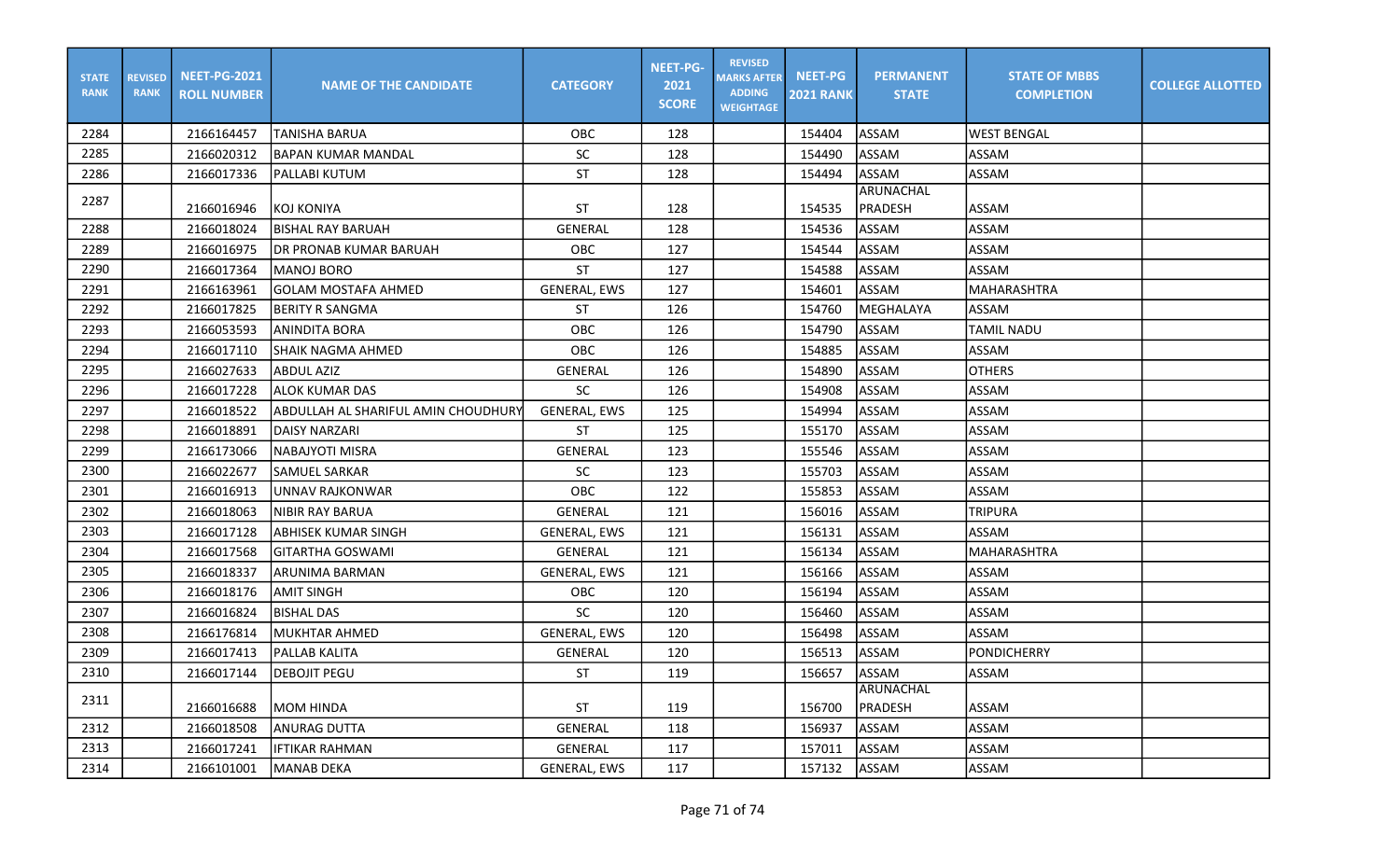| <b>STATE</b><br><b>RANK</b> | <b>REVISED</b><br><b>RANK</b> | <b>NEET-PG-2021</b><br><b>ROLL NUMBER</b> | <b>NAME OF THE CANDIDATE</b>  | <b>CATEGORY</b>     | <b>NEET-PG-</b><br>2021<br><b>SCORE</b> | <b>REVISED</b><br><b>MARKS AFTER</b><br><b>ADDING</b><br><b>WEIGHTAGE</b> | <b>NEET-PG</b><br><b>2021 RANK</b> | <b>PERMANENT</b><br><b>STATE</b> | <b>STATE OF MBBS</b><br><b>COMPLETION</b> | <b>COLLEGE ALLOTTED</b> |
|-----------------------------|-------------------------------|-------------------------------------------|-------------------------------|---------------------|-----------------------------------------|---------------------------------------------------------------------------|------------------------------------|----------------------------------|-------------------------------------------|-------------------------|
| 2315                        |                               | 2166164886                                | <b>I</b> KAUSHIK DAS          | <b>GENERAL</b>      | 116                                     |                                                                           | 157210                             | ASSAM                            | <b>ASSAM</b>                              |                         |
| 2316                        |                               | 2166097883                                | PRIYA SENGSE R. SANGMA        | ST                  | 115                                     |                                                                           | 157393                             | <b>MEGHALAYA</b>                 | ASSAM                                     |                         |
| 2317                        |                               | 2166097967                                | VANLALHMANGAIHZUALI           | ST                  | 115                                     |                                                                           | 157422                             | <b>MIZORAM</b>                   | ASSAM                                     |                         |
| 2318                        |                               | 2166156618                                | PERDITA BARMAN                | GENERAL             | 115                                     |                                                                           | 157473                             | ASSAM                            | UTTAR PRADESH                             |                         |
| 2319                        |                               | 2166017900                                | IRIZWANA AKHTAR CHOUDHURY     | GENERAL             | 115                                     |                                                                           | 157487                             | ASSAM                            | KARNATAKA                                 |                         |
| 2320                        |                               | 2166017556                                | SHAMBHU LAL MEENA             | ST                  | 115                                     |                                                                           | 157490                             | <b>RAJASTHAN</b>                 | ASSAM                                     |                         |
| 2321                        |                               | 2166175224                                | SHAMIMA YASMIN KHAN           | GENERAL             | 115                                     |                                                                           | 157502                             | ASSAM                            | <b>UTTAR PRADESH</b>                      |                         |
| 2322                        |                               | 2166016708                                | <b>SATYA BIKASH DOLEY</b>     | <b>ST</b>           | 115                                     |                                                                           | 157589                             | ASSAM                            | ASSAM                                     |                         |
| 2323                        |                               | 2166016602                                | <b>NUPUR MONI DIHINGIA</b>    | OBC                 | 115                                     |                                                                           | 157651                             | <b>ASSAM</b>                     | <b>ASSAM</b>                              |                         |
| 2324                        |                               | 2166176741                                | <b>ABINASH CHUTIA</b>         | OBC                 | 115                                     |                                                                           | 157657                             | ASSAM                            | KARNATAKA                                 |                         |
| 2325                        |                               | 2166019817                                | İRISHIKESH KOUNDINYA          | <b>GENERAL</b>      | 114                                     |                                                                           | 157747                             | ASSAM                            | ASSAM                                     |                         |
| 2326                        |                               | 2166018709                                | T INDRAJIT SINGHA             | OBC                 | 114                                     |                                                                           | 157767                             | <b>ASSAM</b>                     | <b>ASSAM</b>                              |                         |
| 2327                        |                               | 2166018137                                | <b>SUMAIYA SULTANA</b>        | <b>GENERAL</b>      | 114                                     |                                                                           | 157788                             | ASSAM                            | <b>KARNATAKA</b>                          |                         |
| 2328                        |                               | 2166018483                                | RONGBEEN BEYLINDOK            | <b>ST</b>           | 114                                     |                                                                           | 157854                             | <b>ASSAM</b>                     | ASSAM                                     |                         |
| 2329                        |                               | 2166163672                                | lharsing EnglEng              | <b>ST</b>           | 114                                     |                                                                           | 157913                             | ASSAM                            | UTTAR PRADESH                             |                         |
| 2330                        |                               | 2166018114                                | MAHMUD AL HASSAN              | GENERAL, EWS        | 113                                     |                                                                           | 158095                             | ASSAM                            | <b>OTHERS</b>                             |                         |
| 2331                        |                               | 2166173321                                | SUBHENDU DAS                  | <b>SC</b>           | 112                                     |                                                                           | 158236                             | ASSAM                            | ASSAM                                     |                         |
| 2332                        |                               | 2166017870                                | NILABHA BHATTACHARJEE         | <b>GENERAL</b>      | 112                                     |                                                                           | 158242                             | ASSAM                            | <b>ASSAM</b>                              |                         |
| 2333                        |                               | 2166018842                                | <b>GYANDEEP NATH</b>          | OBC                 | 111                                     |                                                                           | 158351                             | ASSAM                            | ASSAM                                     |                         |
| 2334                        |                               | 2166159985                                | BHARGABI KALITA               | <b>GENERAL</b>      | 110                                     |                                                                           | 158578                             | ASSAM                            | <b>UTTAR PRADESH</b>                      |                         |
| 2335                        |                               | 2166016856                                | <b>AKASH TAYENG</b>           | <b>ST</b>           | 110                                     |                                                                           | 158595                             | <b>ASSAM</b>                     | <b>ASSAM</b>                              |                         |
| 2336                        |                               | 2166053033                                | MAYTRAYEE BORGOHAIN           | OBC                 | 110                                     |                                                                           | 158784                             | ASSAM                            | KARNATAKA                                 |                         |
| 2337                        |                               | 2166018511                                | SYEDA REHAB FARHIN            | <b>GENERAL</b>      | 110                                     |                                                                           | 158795                             | <b>ASSAM</b>                     | ASSAM                                     |                         |
| 2338                        |                               | 2166094772                                | SOUMYADEEP TAPAS MAZUMDER     | <b>GENERAL</b>      | 109                                     |                                                                           | 158907                             | ASSAM                            | <b>MAHARASHTRA</b>                        |                         |
| 2339                        |                               | 2166172417                                | <b>PURBA NATH</b>             | OBC                 | 109                                     |                                                                           | 158942                             | ASSAM                            | <b>ASSAM</b>                              |                         |
| 2340                        |                               | 2166016999                                | NADIM AHMED                   | GENERAL             | 108                                     |                                                                           | 159071                             | ASSAM                            | ASSAM                                     |                         |
| 2341                        |                               | 2166016897                                | <b>IKABYARANJAN BORKAKOTY</b> | <b>GENERAL, EWS</b> | 108                                     |                                                                           | 159095                             | ASSAM                            | <b>ASSAM</b>                              |                         |
| 2342                        |                               | 2166156694                                | <b>DEEPSHIKHA NATH</b>        | OBC                 | 108                                     |                                                                           | 159110                             | ASSAM                            | UTTAR PRADESH                             |                         |
| 2343                        |                               | 2166018531                                | ARNAV KUMAR LAHA              | GENERAL             | 107                                     |                                                                           | 159272                             | ASSAM                            | ASSAM                                     |                         |
| 2344                        |                               | 2166102113                                | <b>IPRANJAL KR SAHARIA</b>    | OBC                 | 106                                     |                                                                           | 159416                             | <b>ASSAM</b>                     | <b>TRIPURA</b>                            |                         |
| 2345                        |                               | 2166018012                                | <b>IDEEPRANJAN DAS</b>        | SC                  | 105                                     |                                                                           | 159513                             | ASSAM                            | <b>UTTAR PRADESH</b>                      |                         |
| 2346                        |                               | 2166167666                                | <b>RISHAV DEORI</b>           | ST                  | 105                                     |                                                                           | 159729                             | ASSAM                            | UTTAR PRADESH                             |                         |
| 2347                        |                               | 2166176680                                | NAZIMA KHATUN                 | GENERAL, EWS        | 105                                     |                                                                           | 159785                             | ASSAM                            | ASSAM                                     |                         |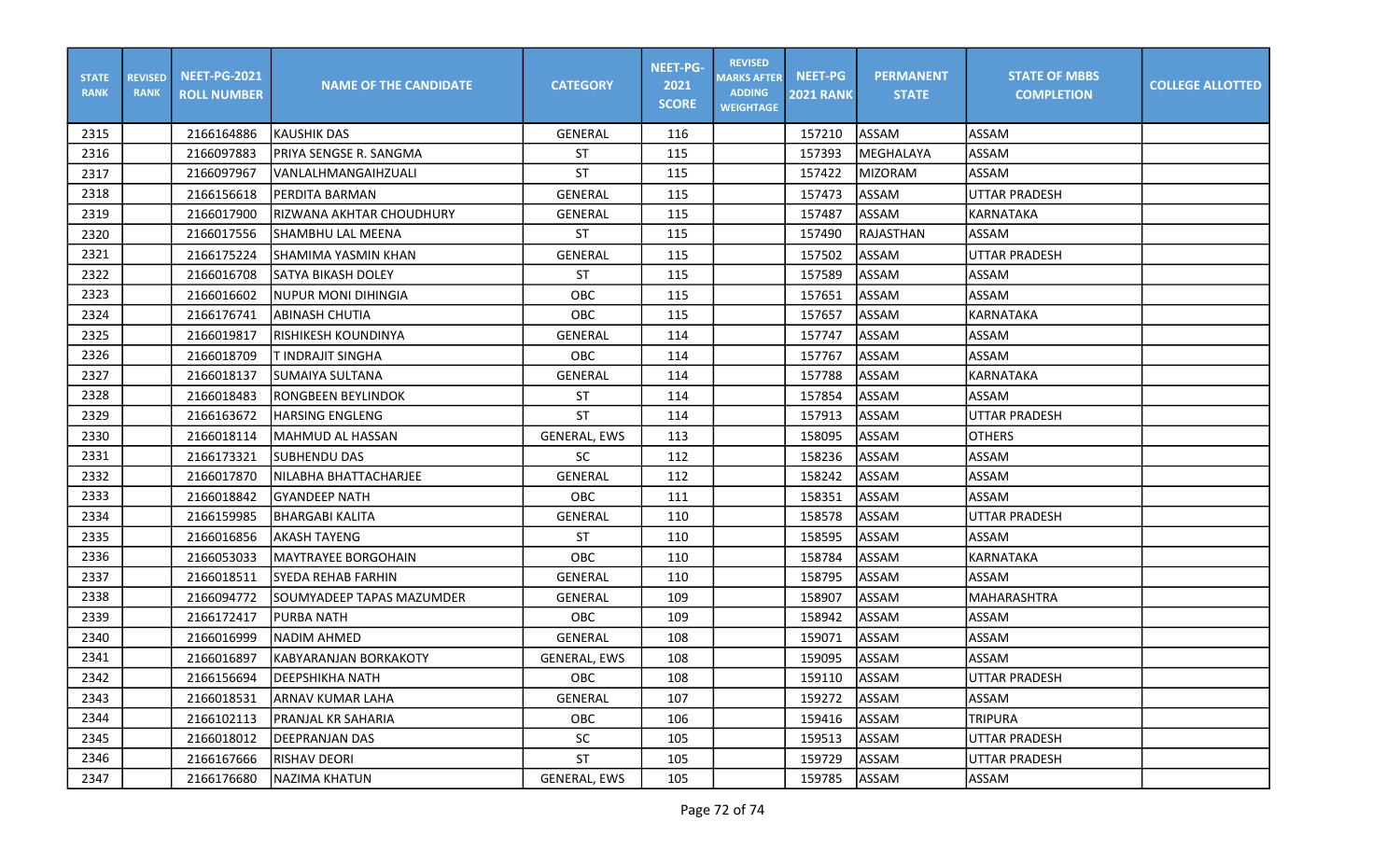| <b>STATE</b><br><b>RANK</b> | <b>REVISED</b><br><b>RANK</b> | <b>NEET-PG-2021</b><br><b>ROLL NUMBER</b> | <b>NAME OF THE CANDIDATE</b> | <b>CATEGORY</b>    | <b>NEET-PG-</b><br>2021<br><b>SCORE</b> | <b>REVISED</b><br><b>MARKS AFTER</b><br><b>ADDING</b><br><b>WEIGHTAGE</b> | <b>NEET-PG</b><br><b>2021 RANK</b> | <b>PERMANENT</b><br><b>STATE</b> | <b>STATE OF MBBS</b><br><b>COMPLETION</b> | <b>COLLEGE ALLOTTED</b> |
|-----------------------------|-------------------------------|-------------------------------------------|------------------------------|--------------------|-----------------------------------------|---------------------------------------------------------------------------|------------------------------------|----------------------------------|-------------------------------------------|-------------------------|
| 2348                        |                               | 2166017209                                | DR BEGAM SALMA SULTANA       | OBC                | 104                                     |                                                                           | 159953                             | ASSAM                            | ASSAM                                     |                         |
| 2349                        |                               | 2166017708                                | PRASANTA KUMAR NATH          | OBC                | 102                                     |                                                                           | 160203                             | <b>ASSAM</b>                     | <b>OTHERS</b>                             |                         |
| 2350                        |                               | 2166097757                                | RONY MILSON LATHONG          | <b>ST</b>          | 101                                     |                                                                           | 160323                             | MEGHALAYA                        | ASSAM                                     |                         |
| 2351                        |                               | 2166171718                                | MD ABDUL ZAHID RAFI          | <b>GENERAL</b>     | 100                                     |                                                                           | 160465                             | ASSAM                            | KARNATAKA                                 |                         |
| 2352                        |                               | 2166017570                                | ANISUR RAHMAN                | GENERAL            | 100                                     |                                                                           | 160484                             | ASSAM                            | <b>ASSAM</b>                              |                         |
| 2353                        |                               | 2166095110                                | <b>SAPTARISHI BARUAH</b>     | OBC                | 100                                     |                                                                           | 160485                             | ASSAM                            | <b>MAHARASHTRA</b>                        |                         |
| 2354                        |                               | 2166110718                                | VASHISHTHA CHARAN            | OBC                | 100                                     |                                                                           | 160562                             | RAJASTHAN                        | ASSAM                                     |                         |
| 2355                        |                               | 2166158510                                | TARIQUE AZIZ                 | <b>GENERAL</b>     | 100                                     |                                                                           | 160573                             | ASSAM                            | <b>UTTAR PRADESH</b>                      |                         |
| 2356                        |                               | 2166017522                                | RAJKANYA GOGOI               | <b>GENERAL</b>     | 98                                      |                                                                           | 160903                             | ASSAM                            | UTTAR PRADESH                             |                         |
| 2357                        |                               | 2166098447                                | RIPAMCHI G MOMIN             | ST                 | 97                                      |                                                                           | 160965                             | MEGHALAYA                        | <b>ASSAM</b>                              |                         |
| 2358                        |                               | 2166167971                                | AMIT KUMAR ARUN              | OBC                | 97                                      |                                                                           | 161024                             | BIHAR                            | <b>ASSAM</b>                              |                         |
| 2359                        |                               | 2166017476                                | <b>MITHUN DAS</b>            | <b>SC</b>          | 97                                      |                                                                           | 161049                             | ASSAM                            | <b>ASSAM</b>                              |                         |
| 2360                        |                               | 2166016873                                | <b>MOON MOON ROY</b>         | <b>GENERAL</b>     | 97                                      |                                                                           | 161053                             | ASSAM                            | <b>KARNATAKA</b>                          |                         |
| 2361                        |                               | 2166018500                                | <b>RAIKOM TERON</b>          | <b>ST</b>          | 96                                      |                                                                           | 161148                             | <b>ASSAM</b>                     | ASSAM                                     |                         |
| 2362                        |                               | 2166020030                                | <b>KAMAL KISHOR SINGH</b>    | <b>GENERAL</b>     | 94                                      |                                                                           | 161474                             | <b>BIHAR</b>                     | ASSAM                                     |                         |
| 2363                        |                               | 2166160033                                | <b>PARISMITA SAIKIA</b>      | OBC                | 94                                      |                                                                           | 161523                             | <b>ASSAM</b>                     | UTTAR PRADESH                             |                         |
| 2364                        |                               | 2166176989                                | <b>ABHISHEK JOSHI</b>        | <b>GENERAL</b>     | 94                                      |                                                                           | 161524                             | ASSAM                            | <b>ASSAM</b>                              |                         |
| 2365                        |                               | 2166016582                                | TABU ROJI                    | ST, PH             | 94                                      |                                                                           | 161525                             | ARUNACHAL<br><b>PRADESH</b>      | ASSAM                                     |                         |
| 2366                        |                               | 2166098453                                | <b>DETHAR PHONGLOSA</b>      | ST                 | 93                                      |                                                                           | 161695                             | ASSAM                            | <b>ASSAM</b>                              |                         |
| 2367                        |                               | 2166017885                                | NAVADEEP BORAH               | OBC                | 91                                      |                                                                           | 161903                             | ASSAM                            | <b>ASSAM</b>                              |                         |
| 2368                        |                               | 2166018154                                | ANUPAMA SIL                  | <b>OBC</b>         | 90                                      |                                                                           | 162149                             | ASSAM                            | <b>ASSAM</b>                              |                         |
| 2369                        |                               | 2166018627                                | MD MAHMOOD HASAN             | <b>GENERAL</b>     | 90                                      |                                                                           | 162161                             | ASSAM                            | ASSAM                                     |                         |
| 2370                        |                               | 2166156301                                | <b>BHAGYASHREE MALI</b>      | SC                 | 89                                      |                                                                           | 162262                             | ASSAM                            | UTTAR PRADESH                             |                         |
| 2371                        |                               | 2166018816                                | SUJIPTA DAS                  | <b>SC</b>          | 87                                      |                                                                           | 162496                             | ASSAM                            | <b>ASSAM</b>                              |                         |
| 2372                        |                               | 2166176805                                | <b>ASHRAFUL ALOM JWADDER</b> | <b>GENERAL</b>     | 87                                      |                                                                           | 162535                             | ASSAM                            | <b>OTHERS</b>                             |                         |
| 2373                        |                               | 2166017176                                | <b>SANJIT BASUMATARY</b>     | ST, PH             | 86                                      |                                                                           | 162558                             | ASSAM                            | ASSAM                                     |                         |
| 2374                        |                               | 2166098348                                | SASHI KANTA PANYANG          | ST                 | 86                                      |                                                                           | 162562                             | <b>ASSAM</b>                     | <b>ASSAM</b>                              |                         |
| 2375                        |                               | 2166017898                                | CHIRANJEEV KUMAR SHARMA      | GENERAL            | 86                                      |                                                                           | 162574                             | ASSAM                            | UTTAR PRADESH                             |                         |
| 2376                        |                               | 2166176402                                | PARAMITA MITRA               | <b>GENERAL, PH</b> | 86                                      |                                                                           | 162615                             | <b>WEST BENGAL</b>               | ASSAM                                     |                         |
| 2377                        |                               | 2166017486                                | JINTI DAS                    | SC                 | 85                                      |                                                                           | 162760                             | ASSAM                            | ASSAM                                     |                         |
| 2378                        |                               | 2166176777                                | <b>PALLAB DUTTA</b>          | GENERAL            | 85                                      |                                                                           | 162849                             | ASSAM                            | <b>ASSAM</b>                              |                         |
| 2379                        |                               | 2166018656                                | <b>MAUSAM YADAV</b>          | OBC                | 85                                      |                                                                           | 162867                             | ASSAM                            | ASSAM                                     |                         |